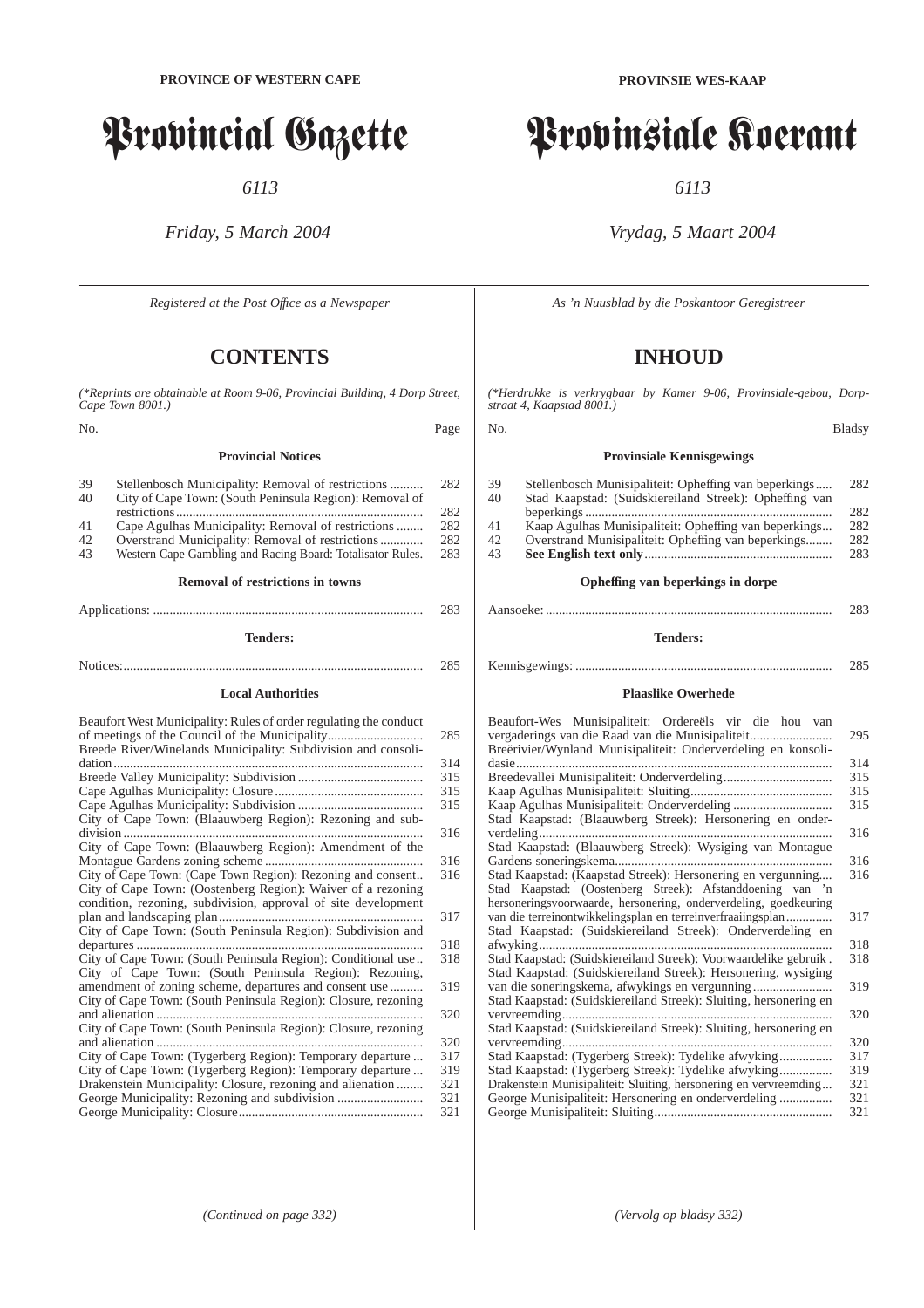#### **PROVINCIAL NOTICES**

The following Provincial Notices are published for general information.

G. A. LAWRENCE, DIRECTOR-GENERAL

Provincial Building, Wale Street, Cape Town.

P.N. 39/2004 5 March 2004

#### STELLENBOSCH MUNICIPALITY:

#### REMOVAL OF RESTRICTIONS ACT, 1967 (ACT 84 OF 1967)

Notice is hereby given that the Minister of Agriculture, Environmental Affairs and Development Planning, properly designated as competent authority in terms of paragraph (a) of State President Proclamation No. 160 of 31 October 1994, in terms of section 2(1) of the Removal of Restrictions Act, 1967 (Act 84 of 1967), and on application by the owner of Erf 906, Stellenbosch, removes condition (b) as contained in Deed of Transfer No. T.8747 of 1983.

P.N. 40/2004 5 March 2004

### SOUTH PENINSULA ADMINISTRATION:

#### REMOVAL OF RESTRICTIONS ACT, 1967 (ACT 84 OF 1967)

I, André John Lombaard, in my capacity as Assistant Director in the Department of Environmental Affairs and Development Planning: Western Cape, acting in terms of the powers contemplated by section  $2(\tilde{1})$ of the Removal of Restrictions Act, 1967 (Act 84 of 1967), duly delegated to me in terms of section 1 of the Western Cape Delegation of Powers Law, 1994, and on application by the owner of Erf 957, Ottery, remove conditions C.3. (b), (c) and (d) contained in Deed of Transfer No. T.61000 of 1993.

P.N. 41/2004 5 March 2004

## CAPE AGULHAS MUNICIPALITY:

#### REMOVAL OF RESTRICTIONS ACT, 1967

Notice is hereby given that the Minister of Agriculture, Environmental Affairs and Development Planning, properly designated as competent authority in terms of paragraph (a) of State President Proclamation No. 160 of 31 October 1994, in terms of section 2(1) of the Removal of Restrictions Act, 1967 (Act 84 of 1967), and on application by the owner of Erf 341, Struisbaai, remove conditions 1.C.6(a), (b) and (d) contained in Deed of Transfer No. T.100502 of 1997.

P.N. 42/2004 5 March 2004

#### OVERSTRAND MUNICIPALITY:

#### REMOVAL OF RESTRICTIONS ACT, 1967

I, André John Lombaard, in my capacity as Assistant Director in the Department of Environmental Affairs and Development Planning: Western Cape, acting in terms of the powers contemplated by section  $2(\tilde{1})$ of the Removal of Restrictions Act, 1967 (Act 84 of 1967), duly delegated to me in terms of section 1 of the Western Cape Delegation of Powers Law, 1994, and on application by the owner of Erf 1459, Sandbaai, amends condition B contained in Deed of Transfer No. T.35057 of 1988, by the deletion of condition B.(1) on page 4 which reads, ''restriction re hotels and liquor licenses'', and the insertion of the following words after condition B.(5) on page 4: ''No public bar or off-sales facility shall be permitted on Erf 1459, Sandbaai.

#### **PROVINSIALE KENNISGEWINGS**

Die volgende Provinsiale Kennisgewings word vir algemene inligting gepubliseer.

G. A. LAWRENCE, DIREKTEUR-GENERAAL

Provinsiale-gebou, Waalstraat,

Kaapstad.

P.K. 39/2004 5 Maart 2004

#### STELLENBOSCH MUNISIPALITEIT:

WET OP OPHEFFING VAN BEPERKINGS, 1967 (WET 84 VAN 1967)

Kennis geskied hiermee dat die Minister van Landbou, Omgewingsake en Ontwikkelingsbeplanning, behoorlik aangewys as bevoegde gesag ingevolge paragraaf (a) van Staatspresident Proklamasie Nr. 160 van 31 Oktober 1994, kragtens artikel 2(1) van die Wet op Opheffing van Beperkings, 1967 (Wet 84 van 1967), en op aansoek van die eienaar van Erf 906, Stellenbosch, hef voorwaarde (b) vervat in Transportakte Nr. T.8747 van 1983, op.

P.K. 40/2004 5 Maart 2004

#### SUID-SKIEREILAND ADMINISTRASIE:

#### WET OP OPHEFFING VAN BEPERKINGS, 1967 (WET 84 VAN 1967)

Ek, André John Lombaard, in my hoedanigheid as Assistent-Direkteur in die Departement van Omgewingsake en Ontwikkelingsbeplanning: Wes-Kaap, handelende ingevolge die bevoegdheid beoog in artikel 2(1) van die Wet op Opheffing van Beperkings, 1967 (Wet 84 van 1967), behoorlik aan my gedelegeer ingevolge artikel 1 van die Wes-Kaapse Wet op die Delegasie van Bevoegdhede, 1994, en op aansoek van die eienaar van Erf 957, Ottery, hef voorwaardes C.3. (b), (c) en (d) vervat in Transportakte Nr. T.61000 van 1993, op.

P.K. 41/2004 5 Maart 2004

#### KAAP AGULHAS MUNISIPALITEIT:

#### WET OP OPHEFFING VAN BEPERKINGS, 1967

Kennis geskied hiermee dat die Minister van Landbou, Omgewingsake en Ontwikkelingsbeplanning, behoorlik aangewys as bevoegde gesag ingevolge paragraaf (a) van Staatspresident Proklamasie Nr. 160 van 31 Oktober 1994, kragtens artikel 2(1) van die Wet op Opheffing van Beperkings, 1967 (Wet 84 van 1967), en op aansoek van die eienaar van Erf 341, Struisbaai, hef voorwaardes 1.C.6(a), (b) en (d) vervat in Transportakte Nr. T.100502 van 1997, op.

P.K. 42/2004 5 Maart 2004

#### OVERSTRAND MUNISIPALITEIT:

#### WET OP OPHEFFING VAN BEPERKINGS, 1967

Ek, André John Lombaard, in my hoedanigheid as Assistent-Direkteur in die Departement van Omgewingsake en Ontwikkelingsbeplanning: Wes-Kaap, handelende ingevolge die bevoegdheid beoog in artikel 2(1) van die Wet op Opheffing van Beperkings, 1967 (Wet 84 van 1967), behoorlik aan my gedelegeer ingevolge artikel 1 van die Wes-Kaapse Wet op die Delegasie van Bevoegdhede, 1994, en op aansoek van die eienaar van Erf 1459, Sandbaai, wysig voorwaarde B vervat in Transportakte Nr. T.35057 van 1988, deur die skrapping van voorwaarde B.(1) op bladsy 4, wat lees, ''restriction re hotels and liquor licenses'', en die invoeging van die volgende woorde na voorwaarde B.(5) op bladsy 4: ''No public bar or off-sales facility shall be permitted on Erf 1459, Sandbaai.''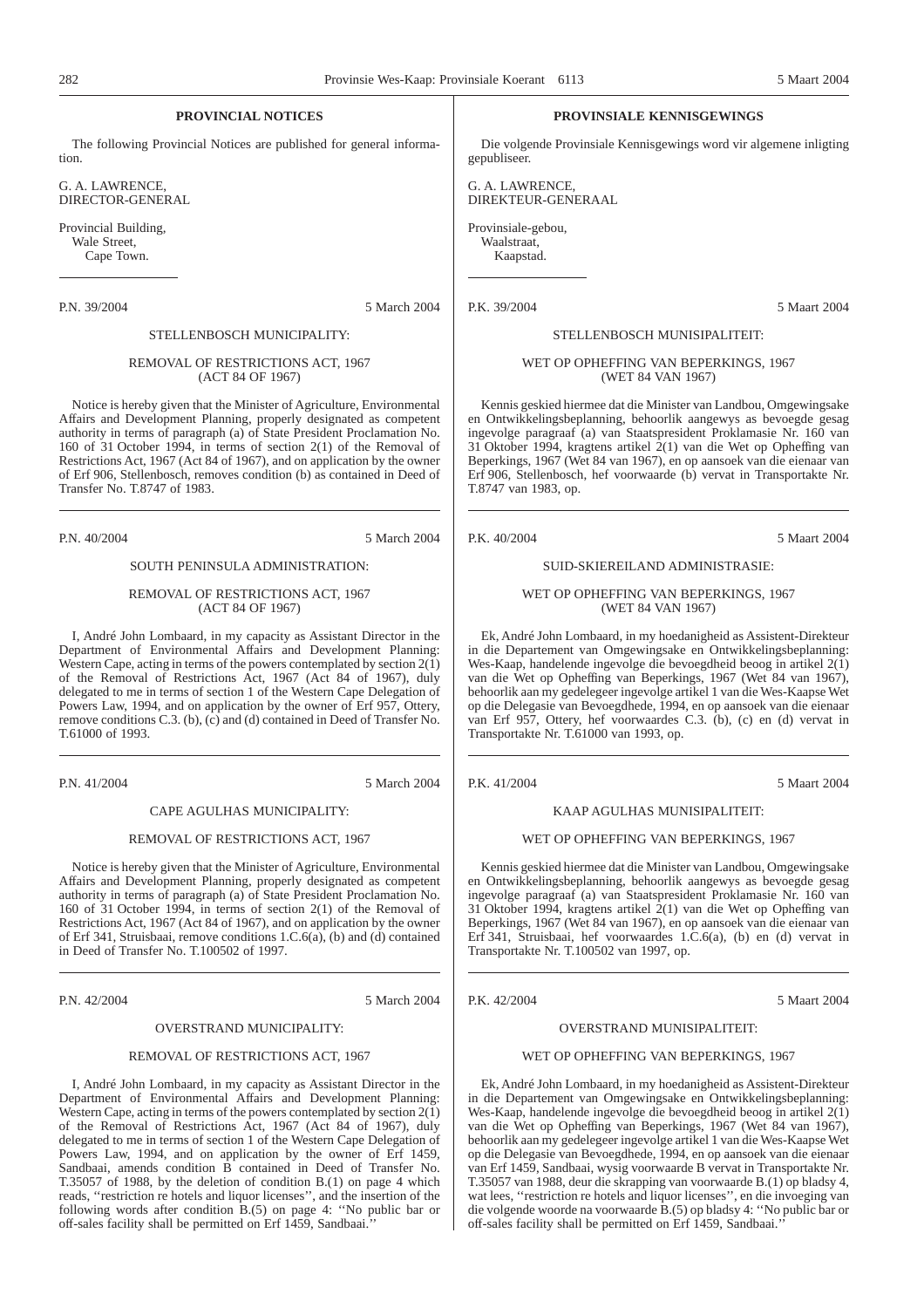P.N. 43/2004 5 March 2004

#### WESTERN CAPE GAMBLING AND RACING BOARD

#### TOTALISATOR RULES

In terms of section 82 of the Western Cape Gambling and Racing Law, Law 4 of 1996, as amended, the Western Cape Gambling and Racing Board hereby makes the following amendments to the rules published in Provincial Gazette Extraordinary 6073 under Provincial Notice 338/2003 dated 13 October 2003 and amended by P.N. 402/2003 dated 5 December 2003:

#### **GENERAL EXPLANATORY NOTE**

[ ] Words in bold type in square brackets indicate omissions from the existing Rules. Words underlined with a solid line indicate insertions in existing Rules.

1. The following sub-rule is hereby substituted for sub-rule 4.5:

#### ''**4.5. LIMITATION OF PLACE BETTING:** Whenever there are —

4.5.1. S**[ix]**even or fewer runners there will be no place betting and all bets will be refunded.

4.5.2. **[Seven]**Eight or more runners, dividends will be paid in respect of the horses placed first, second and third, regardless of the total number of carded horses/runners.''

#### OVERSTRAND MUNICIPALITY

#### GANSBAAI ADMINISTRATION

1. REMOVAL OF RESTRICTIONS ACT, 1967 (ACT 84 OF 1967)

#### 2. REZONING

#### (M/N 6/2004)

Notice is hereby given in terms of section 3(6) of the above Act that the undermentioned application has been received and is open for inspection at the office of the Area Manager, Overstrand Municipality, Gansbaai, and any enquiries may be directed to the said municipality at telephone number (028) 384-0111 or fax number (028) 384-0241. The application is also open to inspection at the office of the Director: Land Development Management, Provincial Government of the Western Cape at Room 601, 27 Wale Street, Cape Town from 08:00-12:30 and 13:00-15:30 (Monday to Friday). Telephonic enquiries in this regard may be made at (021) 483-8783 and the fax number of the Directorate is (021) 483-3633. Any objections, with full reasons therefor, should be lodged in writing at the Office of the above-mentioned Director: Land Development Management, Private Bag X9086, Cape Town, 8000, with a copy to the above-mentioned Local Authority on or before Monday, 5 April 2004, quoting the above Act and the objector's erf number. Any comments received after the aforementioned closing date may be disregarded.

#### *Applicant Nature of Application*

M H J du Toit 1. Removal of restrictive title conditions applicable to Erf 431, 72 Main Street,

- Gansbaai, in order to enable the owner to utilise the property for business purposes (butchery).
- 2. Application for the rezoning of Erf 431, Gansbaai, in terms of section 17 of the Land Use Planning Ordinance, 1985 (Ordinance 15 of 1985) and the amendment of the Structure Plan in terms of section 4 of the aforesaid Ordinance, from Single Residential Zone to Central Business Zone in order to enable the owner to utilise the property for business purposes (butchery).

F. Myburgh, Area Manager, P.O. Box 26, Gansbaai 7220.

#### MUNISIPALITEIT OVERSTRAND

GANSBAAI ADMINISTRASIE

1. WET OP OPHEFFING VAN BEPERKINGS, 1967 (WET 84 VAN 1967)

#### 2. HERSONERING

#### (M/K 6/2004)

Kennis geskied hiermee ingevolge artikel 3(6) van bogenoemde Wet dat die onderstaande aansoek ontvang is, en ter insae lê by die kantoor van die Areabestuurder, Munisipaliteit Overstrand, Gansbaai, en enige navrae kan gerig word aan genoemde munisipaliteit by telefoonnommer (028) 384-0111 of faksnommer (028) 384-0241. Die aansoek 1ê ook ter insae by die kantoor van die Direkteur: Grondontwikkelingsbestuur, Provinsiale Regering van die Wes-Kaap, by Kamer 601, Waalstraat 27, Kaapstad vanaf 08:00-12:30 en 13:00-15:30 (Maandag tot Vrydag). Telefoniese navrae kan gerig word aan (021) 483-8783 en die Direktoraat se faksnommer is (021) 483-3633. Enige besware, met volledige redes daarvoor, moet skriftelik by die kantoor van die bogenoemde Direkteur: Grondontwikkelingsbestuur, Privaatsak X9086, Kaapstad, 8000, met 'n afskrif aan die bogenoemde Areabestuurder ingedien word voor of op Maandag, 5 April 2004, met vermelding van bogenoemde Wet en die beswaarmaker se erfnommer. Enige kommentaar wat na die voormelde sluitingsdatum ontvang word, mag moontlik nie in ag geneem word nie.

#### *Aansoeker Aard van Aansoek*

M H J du Toit 1. Opheffing van beperkende titelvoorwaardes van toepassing op Erf 431, Hoofstraat 72, Gansbaai, ten einde die eienaar in staat te stel om die eiendom aan te wend vir besigheidsdoeleindes (slaghuis).

> 2. Aansoek om hersonering van Erf 431, Gansbaai, ingevolge artikel 17 van die Ordonnansie op Grondgebruikbeplanning, 1985 (Ordonnansie 15 van 1985) en wysiging van die Struktuurplan ingevolge artikel 4 van die voormelde Ordonnansie vanaf Enkelresidensiële Sone na Sentrale Sakesone ten einde die eienaar in staat te stel om die eiendom aan te wend vir besigheidsdoeleindes (slaghuis).

F. Myburgh, Areabestuurder, Posbus 26, Gansbaai 7220.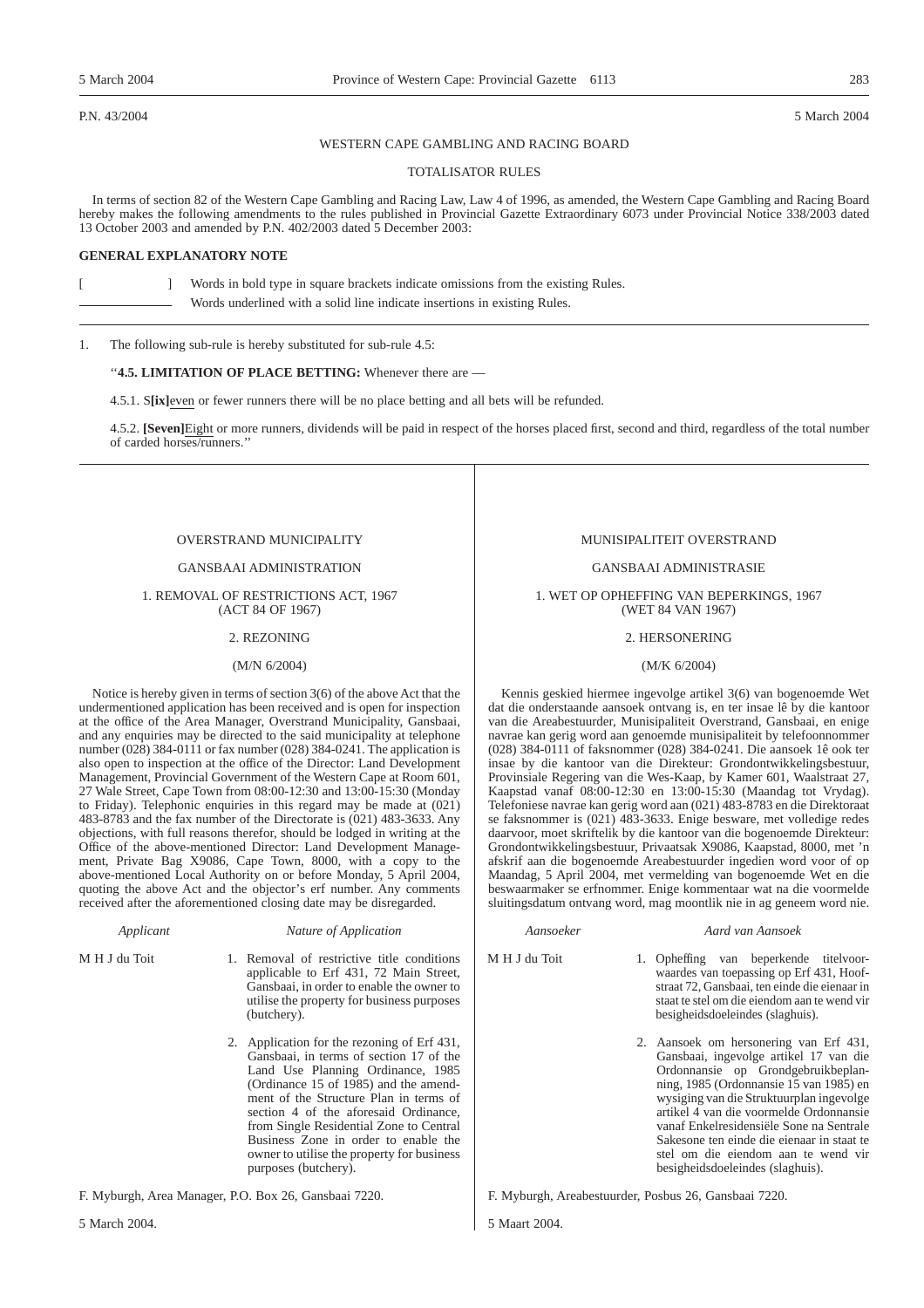#### CITY OF CAPE TOWN (CAPE TOWN REGION)

#### STAD KAAPSTAD (KAAPSTAD-STREEK)

#### REMOVAL OF RESTRICTIONS AND DEPARTURES: ERF 58239, CAPE TOWN AT CLAREMONT

Notice is hereby given in terms of section 3(6) of the Removal of Restrictions Act, 1967 (Act 84 of 1967) and in terms of section  $15(2)(a)$ of the Land Use Planning Ordinance 15 of 1985 that the undermentioned application has been received and is open for inspection at the office of the Manager: Land Use Management Branch, City of Cape Town, 14th Floor, Civic Centre, Hertzog Boulevard, Cape Town, 8001 between 08:30-12:30 (Monday to Friday) and at the office of the Director: Land Development Management, Provincial Administration of the Western Cape, at Room 601, 27 Wale Street, Cape Town from 08:30-12:30 and 13:00-15:30 (Monday to Friday). Telephonic enquiries in this regard may be made at (021) 483-4589 and the Directorate's fax number is (021) 483-3633. Any objections, with full reasons, should be lodged in writing at the office of the abovementioned Director: Land Development Management, Private Bag X9083, Cape Town, 8000, with a copy to the office of the Manager: Land Use Management, City of Cape Town, PO Box 4529, Cape Town, 8000 or faxed to (021) 421-1963 or e-mailed to trevor.upsher@capetown.gov.za on or before 5 April 2004, quoting the above Act and Ordinance and the objector's erf and phone numbers. Any comments received after the aforementioned closing date may be disregarded.

*Erf 58239, Cape Town at Claremont*

*File No:* SG7/58239

*Owner:* BD Cook

*Erf:* 58239, Cape Town

*Location:* 6 Sylvia Road

*Suburb:* Claremont

*Nature:* Removal of a restrictive title condition applicable to Erf 58239, portion of Erf 56147, 6 Sylvia Road, Cape Town at Claremont, to enable the owner to erect a second dwelling (granny flat) on the property. The building line restrictions will be encroached.

The following departures from the Zoning Scheme Regulations are also required:

From section 27(1): to permit a second dwelling (granny flat) on the property.

From section 47(2): garage and covered entrance 0,0 m in lieu of 3,0 m from Sylvia Road and first floor study 1,0 m in lieu of 3,0 m from Sylvia Road.

From section 54(2): first floor bedroom and balcony 0,0 m in lieu of 3,0 m and 6,0 m respectively from the east boundary.

W. A. Mgoqi, City Manager.

5 March 2004.

#### OPHEFFING VAN BEPERKINGS EN AFWYKINGS: ERF 58239, KAAPSTAD TE CLAREMONT

Kennis geskied hiermee ingevolge artikel 3(6) van die Wet op Opheffing van Beperkings, 1967 (Wet 84 van 1967) en ingevolge artikel 15(2)(a) van die Ordonnansie op Grondgebruikbeplanning, nr 15 van 1985, dat die onderstaande aansoek ontvang is en tussen 08:30-12:30 (Maandag tot Vrydag) by die kantoor van die Bestuurder: Grondgebruikbestuurstak, Stad Kaapstad, 14de Verdieping, Burgersentrum, Hertzogboulevard, Kaapstad, 8001 ter insae beskikbaar is en ook vanaf 08:00-12:30 en 13:00-15:30 (Maandag tot Vrydag) by die kantoor van die Direkteur: Grondontwikkelingsbestuur, Provinsiale Administrasie van die Wes-Kaap, Kamer 601, Waalstraat 27, Kaapstad. Telefoniese navrae in hierdie verband kan gerig word aan (021) 483-4589 en die Direktoraat se faksnommer is (021) 483-3633. Enige besware moet skriftelik, tesame met volledige redes, voor of op 5 April 2004 by die kantoor van die bogemelde Direkteur: Grondontwikkelingsbestuur, Privaatsak X9083, Kaapstad 8000, met 'n afskrif aan die Bestuurder: Grondgebruikbestuur, Stad Kaapstad, Posbus 4529, Kaapstad 8000 ingedien word of per faks gerig word aan (021) 421-1963 of e-pos trevor.upsher@capetown.gov.za, met vermelding van bogenoemde Wet en Ordonnansie en die beswaarmaker se erf- en telefoonnommers. Enige kommentaar wat na die voormelde sluitingsdatum ontvang word, mag buite rekening gelaat word.

*Erf 58239, Kaapstad te Claremont*

*Lêer nr:* SG7/58239

*Eienaar:* BD Cook

*Erf:* 58239, Kaapstad

*Ligging:* Sylviaweg 6

*Voorstad:* Claremont

*Aard:* Opheffing van 'n beperkende titelvoorwaarde van toepassing op Erf 58239, gedeelte van Erf 56147, Sylviaweg 6, Kaapstad te Claremont, om die eienaar in staat te stel om 'n tweede woning (oumawoonstel) op die eiendom op te rig. Die boulynbeperkings sal oorskry word.

Die volgende afwykings van die Soneringskemaregulasies word ook verlang:

Van artikel 27(1): om 'n tweede woning (oumawoonstel) op die eiendom toe te laat.

Van artikel 47(2): motorhuis en onderdak-ingang 0,0 m in plaas van 3,0 m vanaf Sylviaweg en studeerkamer op eerste verdieping 1,0 m in plaas van 3,0 m vanaf Sylviaweg.

Van artikel 54(2): slaapkamer op eerste verdieping en balkon 0,0 m in plaas van onderskeidelik 3,0 m en 6,0 m vanaf die oostelike grens.

W. A. Mgoqi, Stadsbestuurder.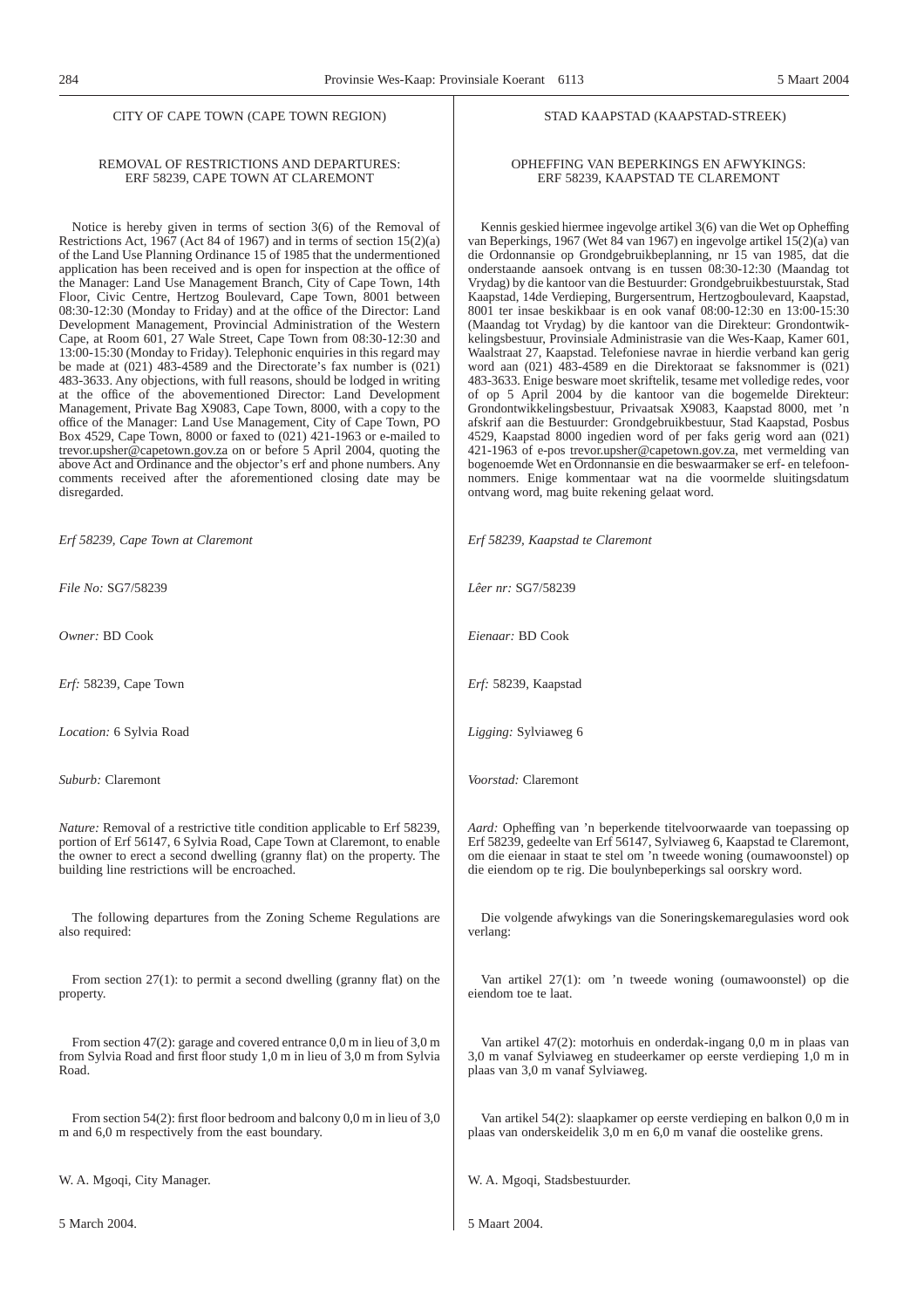#### GEORGE MUNICIPALITY

#### NOTICE NO 53 OF 2004

#### REMOVAL OF RESTRICTIONS ACT, 1967 (ACT 84 OF 1967): ERF 1208, 12 STANDER STREET, GEORGE

Notice is hereby given in terms of section 3(6) of the above Act that the undermentioned application has been received and is open to inspection at the office of the Municipal Manager, George Municipality and any enquiries may be directed to The Chief Town Planner, Bloemhof Centre, York Street, George.

The application is also open to inspection at the office of the Director, Land Development Management, Provincial Government of the Western Cape, at Room 601, 27 Wale Street, Cape Town, from 08:00-12:30 and 13:00-15:30 (Monday to Friday). Telephonic enquiries in this regard may be made at 021-483 4114 and the Directorate's fax number is 021-483 3633. Any objections, with full reasons therefor, should be lodged in writing at the office of the abovementioned Director: Land Development Management at Private Bag X9086, Cape Town, 8000, with a copy to the abovementioned Municipal Manager on or before 13 April 2004 quoting the above Act and the objector's erf number. Any comments received after the aforementioned closing date may be disregarded.

*Applicant Nature of Application*

Delplan on behalf of M M J van Dalen

Removal of Restrictive Title Conditions applicable to Erf 1208, George to enable the owner to subdivide the property into two portions of  $\pm 690$  m<sup>2</sup> and  $\pm 714$  m<sup>2</sup>.

T. I. Lötter, Municipal Manager, Civic Centre, York Street, George 6529.

5 March 2004.

#### **TENDERS**

**N.B.** Tenders for commodities/services, the estimated value of which exceeds R20 000, are published in the Government Tender Bulletin, which is obtainable from the Government Printer, Private Bag X85, Pretoria, on payment of a subscription.

#### GEORGE MUNISIPALITEIT

#### KENNISGEWING NR 53 VAN 2004

#### WET OPHEFFING VAN BEPERKINGS, 1967 (WET 84 VAN 1967): ERF 1208, STANDERSTRAAT 12, GEORGE

Kragtens artikel 3(6) van bostaande Wet word hiermee kennis gegee dat die onderstaande aansoek ontvang is en ter insae lê by die kantoor van die Munisipale Bestuurder, George Munisipaliteit en enige navrae kan gerig word aan Die Hoof Stadsbeplanner, Bloemhofsentrum, Yorkstraat, George.

Die aansoek lê ook ter insae by die kantoor van die Direkteur: Grondontwikkelingsbestuur, Provinsiale Regering van die Wes-Kaap, by Kamer 601, Waalstraat 27, Kaapstad, vanaf 08:00-12:30 en 13:00-15:30 (Maandag tot Vrydag). Telefoniese navrae in hierdie verband kan gerig word by 021-483 4114 en die Direktoraat se faksnommer is 021-483 3633. Enige besware, met die volledige redes daarvoor, moet skriftelik by die kantoor van die bogenoemde Direkteur: Grondontwikkelingsbestuur, Privaatsak X9086, Kaapstad, 8000 met 'n afskrif aan die bogenoemde Munisipale Bestuurder, ingedien word op of voor 13 April 2004 met vermelding van bogenoemde Wet en die beswaarmaker se erfnommer. Enige kommentaar wat na die voorgemelde sluitingsdatum ontvang word, mag moontlik nie in ag geneem word nie.

*Aansoeker Aard van Aansoek*

Delplan namens M M J van Dalen Opheffing van Beperkende Titelvoorwaardes van toepassing op Erf 1208, George om die eienaar in staat te stel om

die perseel onder te verdeel in twee gedeeltes van  $\pm 690$  m<sup>2</sup> en  $\pm 714$  m<sup>2</sup>

T. I. Lötter, Munisipale Bestuurder, Burgersentrum, Yorkstraat, George 6529.

5 Maart 2004.

#### **TENDERS**

**L.W.** Tenders vir kommoditeite/dienste waarvan die beraamde waarde meer as R20 000 beloop, word in die Staatstenderbulletin gepubliseer wat by die Staatsdrukker, Privaatsak X85, Pretoria, teen betaling van 'n intekengeld verkrygbaar is.

#### **NOTICES BY LOCAL AUTHORITIES**

#### BEAUFORT WEST MUNICIPALITY

#### Notice No. 12/2004

The Council of the Municipality of Beaufort West published the sub-joined by-law relating to the Rules of Order for meeting of the Council, for general notice.

RULES OF ORDER REGULATING THE CONDUCT OF MEETINGS OF THE COUNCIL OF THE MUNICIPALITY OF BEAUFORT WEST

#### *Introduction*

Whereas the Municipality of Beaufort West is vested with Legislative Authority in terms of the Constitution of the Republic of South Africa (Act 108 of 1996),

AND WHEREAS the Municipality has the right to determine its Rules of order for meetings of the Council,

Be it therefore enacted by the Municipality of Beaufort West as follows:—

PART 1: GENERAL

1. Definitions

In these rules, unless inconsistent with the context—

''council'' means the municipal council of Beaufort West;

''chief whip'' means the whip of the ruling party in the council who must together with the other whips ensure the smooth functioning of the council, or the member so designated by political parties in council who do not enjoy an outright majority in council;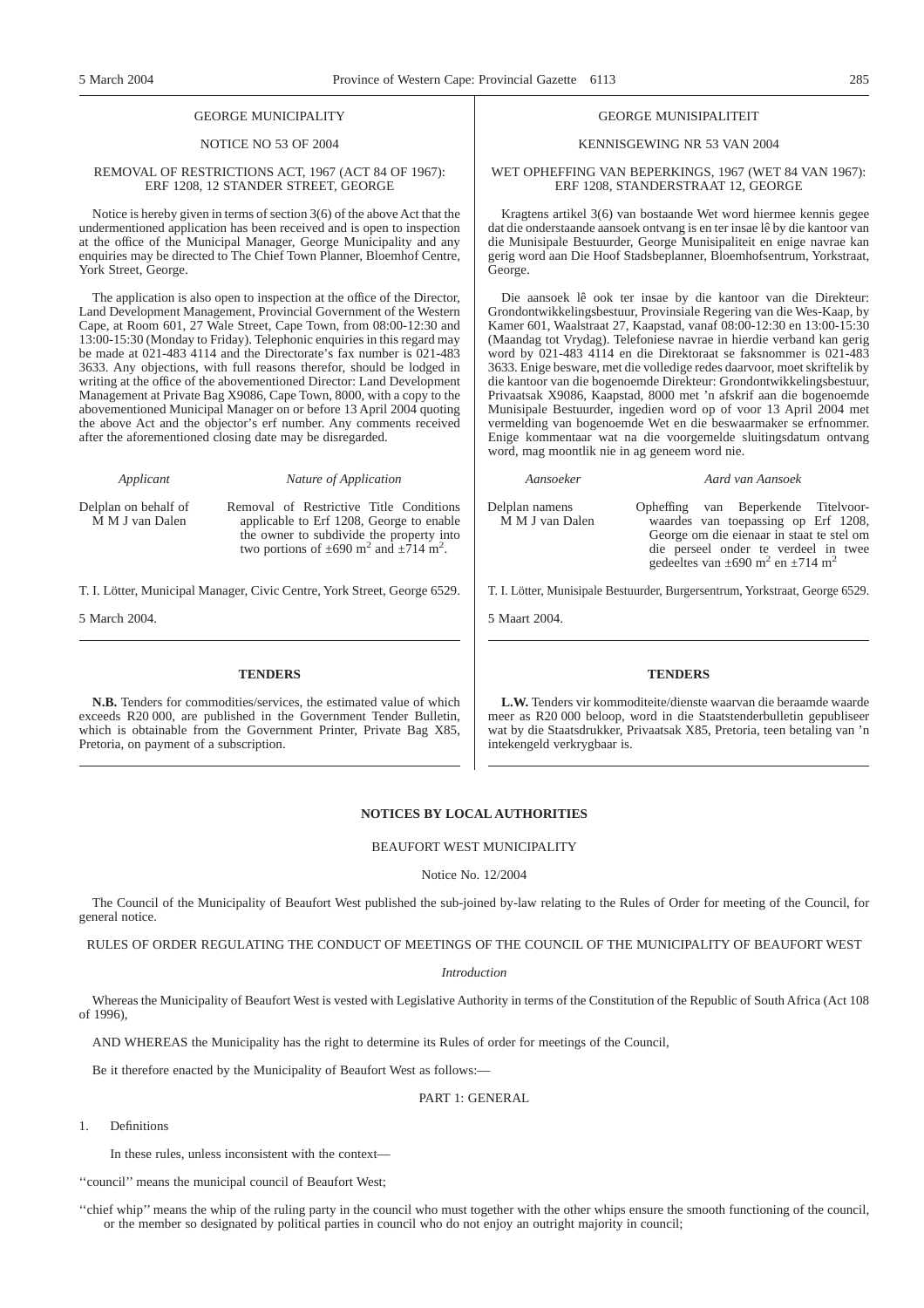''code'' means the code of conduct for councillors set out in the Systems Act;

- ''Constitution'' means the Constitution of the Republic of South Africa, 1996 (Act 108 of 1996);
- ''MEC'' means the member of the Executive Council responsible for local government in the province of the Western Cape;
- ''meeting'' means the ordinary and special meetings of the council;
- "member" means a member of the council;
- ''motion'' means a motion of which notice is given by a member but shall not include a motion as contemplated in sections 39 and 40;
- ''municipal manager'' means the person appointed by council in terms of the Structures Act, or a person delegated by the municipal manager;
- "party" means a party referred to in the Structures Act;
- "rules" means the provisions of this by-law (alternative these rules of order);
- ''speaker'' means the member elected as chairperson of the council or any other member acting as chairperson of the council;
- ''Systems Act'' means the Local Government: Municipal Systems Act, 2000 (Act 32 of 2000);
- ''Structures Act'' means the Local Government: Municipal Structures Act, 1998 (Act 117 of 1998);
- ''whip'' means a member of a party in the council appointed by that party as whip to assist with the smooth functioning of the proceedings of the council in terms of these rules.

#### PART 2: APPLICATION OF RULES

#### 2. Application

- (1) These rules apply to all meetings.
- (2) Except where it is clearly inappropriate, a rule applying to members in any proceedings, also apply to a non-member who takes part in those proceedings with the approval of the speaker.
- (3) These rules apply to committees of the Council unless a committee has determined its own rules and procedures.
- 3. Supplementation
	- (1) The speaker may give a ruling in respect of any eventuality for which these rules do not provide and no further discussion shall be allowed on the ruling.
	- (2) The ruling of the speaker shall be entered in the minutes.

#### PART 3: MEETINGS

#### 4. Commencement of Meeting

The speaker must take the chair precisely at the time for which the meeting is convened and must proceed immediately with the business of the meeting subject to section 13.

- 5. Order of Business
	- (1) The business of meetings will appear in the following order on the agenda:
		- (a) election of acting speaker, if necessary;
		- (b) applications for leave of absence;
		- (c) confirmation of minutes;
		- (d) statements and communications by the speaker;
		- (e) statements and communications by the mayor;
		- (f) interviews with deputations;
		- (g) consideration of reports;
		- (h) urgent matters submitted by the municipal manager;
		- (i) consideration of notices of motion;
		- (j) consideration of notices of questions;
		- (k) consideration of motions of exigency.
	- (2) The speaker may of own volition or on request of the chief whip change the order of the business appearing on the agenda.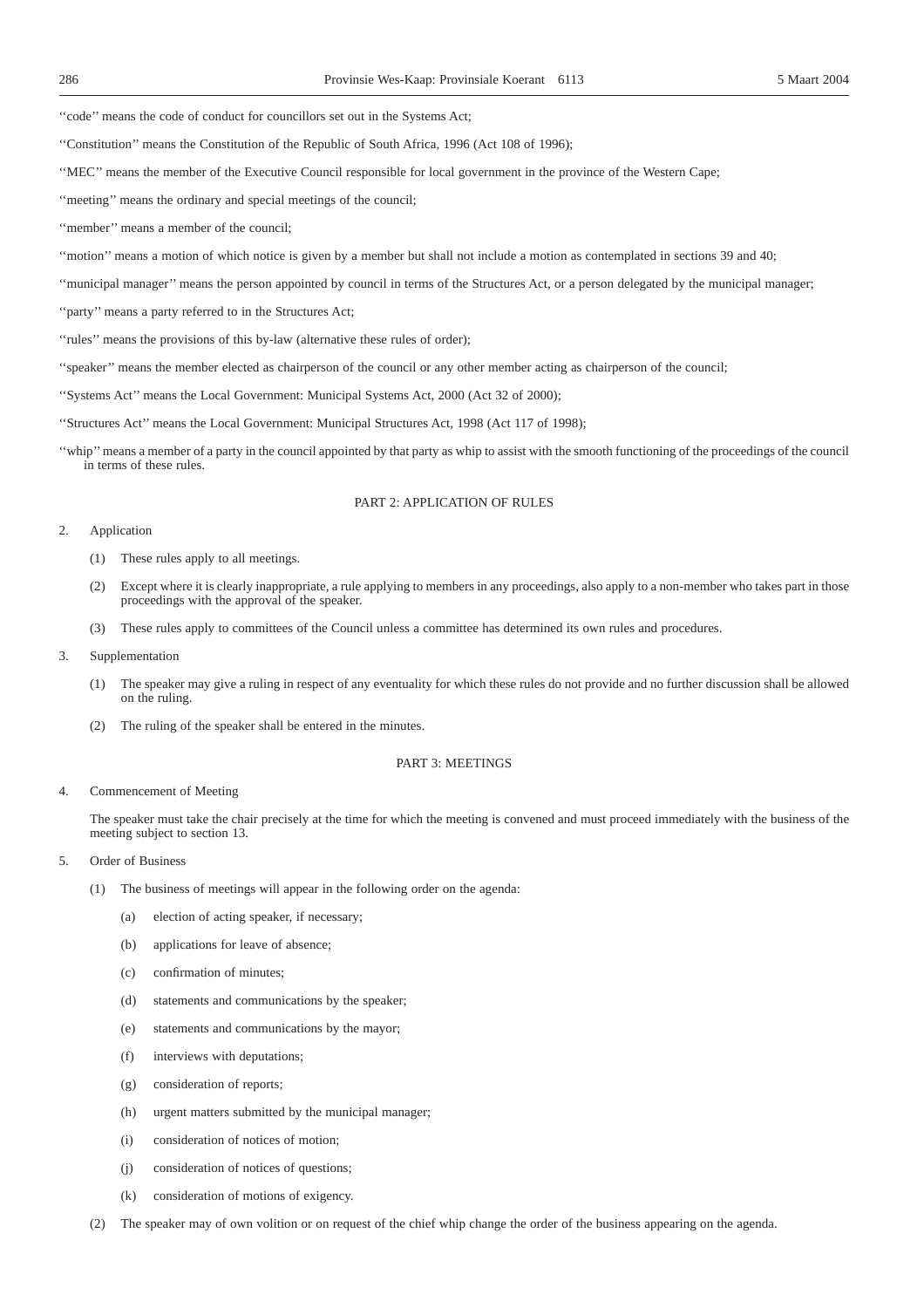#### 6. Speaker May Introduce Urgent Matter

The Speaker may at any time and without notice make any statement or introduce urgent matters.

7. Business To Be Transacted

Except as otherwise provided in these rules, no matter not specified in the agenda of a meeting of the council shall be transacted at such meeting.

8. Meetings

- (1) Council must meet at least quarterly.
- (2) The speaker decides when and where the council meets, but if a majority of the members request the speaker in writing to convene a meeting, the speaker must convene a meeting at a time set out in the request.
- (3) The municipal manager must, at the direction of the speaker, give notice in writing to each member of every meeting decided upon in terms of sub-section (2).
- (4) The municipal manager must give notice to the public of the day, time and venue of every meeting by publishing a notice in a local newspaper determined by him or her; provided that he or she may depart from this requirement when time constraints make this impossible in respect of urgent meetings.
- 9. Attendance At Meetings
	- (1) Every member attending a meeting of the council must sign his or her name in the attendance register kept for such purpose.
	- (2) A member must attend each meeting except when—
		- (a) leave of absence is granted in terms of section 10; or
		- (b) the member is required to withdraw in terms of law.
- 10. Leave Of Absence

A member who wishes to absent himself or herself from meetings must before so absenting himself or herself, obtain leave of absence from the Council, provided that the speaker, on good cause, may grant leave of absence (after the meeting and ensure that such authority is reported to the next Council meeting) **to a member who has been prevented by special circumstances from obtaining leave of absence from the Council**.

- 11. Sanction For Non-attendance
	- (1) A member who without leave absents himself or herself from a meeting or who fails to be in attendance at the start of the meeting or fails to remain in attendance at such a meeting, is in breach of these rules.
	- (2) A committee elected by council, must investigate and make a finding on any breach referred to in sub-section (1).
	- (3) The committee elected by council must conduct its business in accordance with the uniform standing procedures determined by Council.
	- (4) If the committee finds that a member has breached sub-section (1), the member shall be fined R100,00 for the first meeting, R200,00 for the second meeting, R300,00 for the third meeting and suspension as councillor.
	- (5) A member who is absent from three or more consecutive meetings which he or she is required to attend in terms of section 9, must be removed from office.
	- (6) Proceedings for the removal of a member in terms of subsection (5) or for the imposition of a fine in terms of sub-section (4), must be conducted in accordance with the uniformed standing procedure determined by the Council in terms of subsection (3).

#### 12. Minutes

- (1) Minutes of the proceedings of meetings must he compiled in printed form and be confirmed by the council at the next meeting and signed by the speaker.
- (2) The minutes shall be taken as read, for the purpose of confirmation, if a copy thereof was sent to each member within a reasonable period before the next meeting.
- (3) No motion or discussion shall be allowed on the minutes, except in connection with the correctness thereof.

#### 13. Quorum

- (1) A majority of the members constitutes a quorum.
- (2) If there is no quorum at the time for which the meeting is scheduled, the speaker must take the chair as soon as a quorum is present.
- (3) Whenever there is no quorum, the start of the meeting must be delayed for no longer than 30 minutes and if at the end of that period, there is no quorum, the speaker must adjourn the meeting to another time, date and venue at his or her discretion and record the names of those members present.
- (4) Whenever the speaker is not present and there is no quorum, the start of the meeting must be delayed for no more than 30 minutes and if there is no quorum at the end of that period, no meeting shall take place and the municipal manager must record the names of the members present.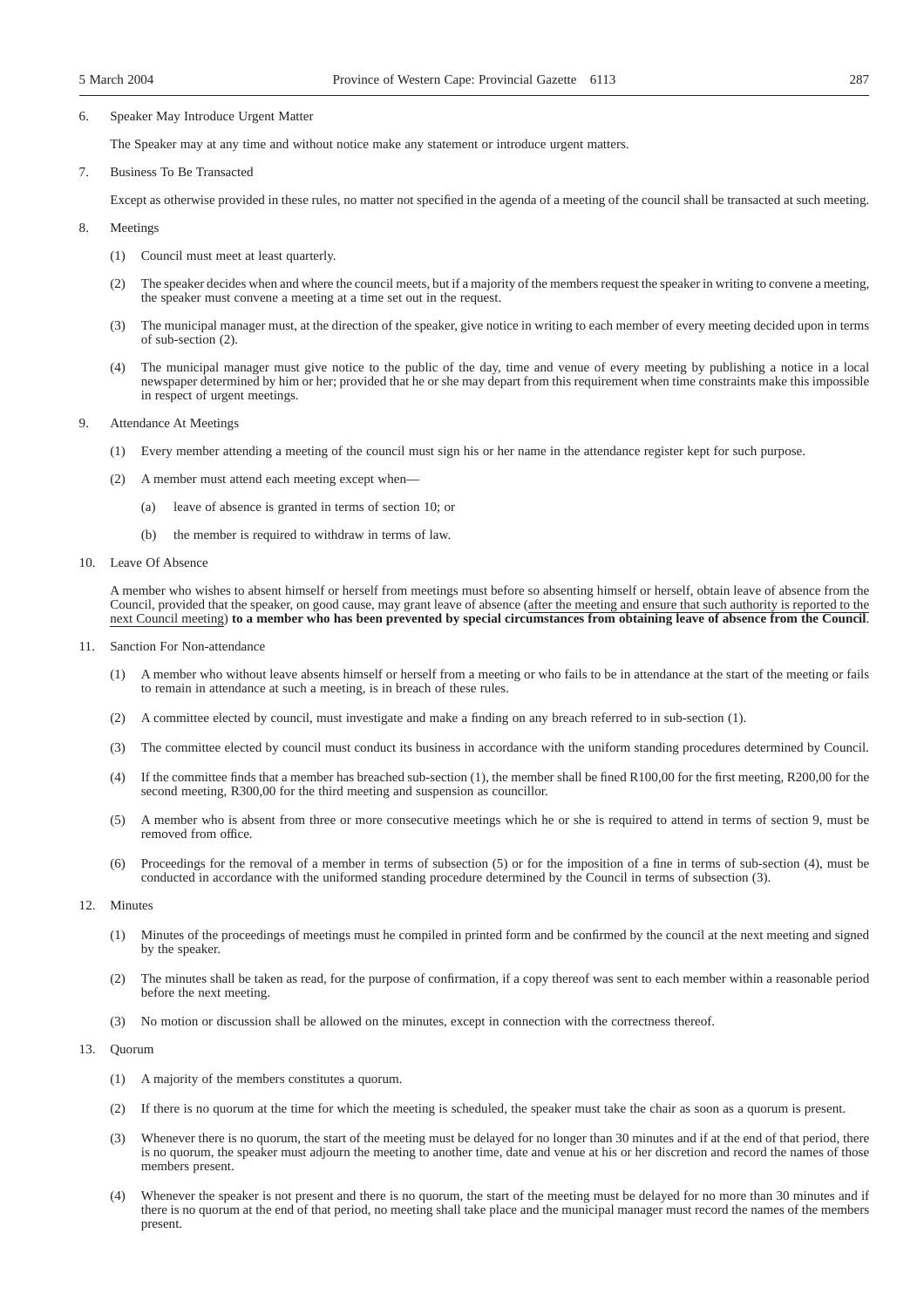- (5) Whenever during a meeting there is no quorum, the speaker must suspend the proceedings until a quorum is again present, provided that if after 10 minutes there is still no quorum the speaker must adjourn the meeting.
- (6) Whenever a meeting is adjourned owing to the absence of a quorum, the time of such adjournment, as well as the names of the members present, must be recorded in the minutes.
- (7) The speaker must report the names of the absentee members to the committee established in terms of section 11 for the purposes of an investigation of a breach of these rules.

#### PART 4: DECISIONS

#### 14. Unopposed Matters

Whenever council is called upon to consider a matter before it and there is no opposition from any member, an unanimous vote will be recorded in the minutes

- 15. Manner of Voting
	- (1) The speaker must put every opposed motion to the vote by calling upon the members to indicate by a show of hands unless otherwise prescribed by law, whether they are for such motion or against it, whereupon he or she must declare the result of such vote.
	- (2) Upon the speaker's declaration of the result of a vote, a member may demand for his or her vote to be recorded against the decision concerned and the municipal manager shall ensure that such vote is recorded in the minutes.
	- (3) If there is an equality of votes in respect of a motion on which voting takes place in accordance with sub-section (1) the speaker must exercise his casting vote, in addition to his deliberative vote, provided that the speaker may not exercise a casting vote in terms of any matter set out in section 160(2) of the Constitution.

#### 16. Decisions

- (1) In accordance with the Constitution, a supporting vote of a majority of the members is necessary to decide on—
	- (a) the passing of by-laws;
	- (b) the approval of the budget;
	- (c) the imposition of rates and other taxes, levies and duties;
	- (d) the raising of loans
- (2) In accordance with the Structures Act a supporting vote of at least two-thirds of the members is necessary to adopt a decision to dissolve the council.
- (3) If more than one quarter of the members are against a motion to grant consent to a member to—
	- (a) be a party to or beneficiary under a contract for—
		- (i) the provision of goods or services to the municipality; or
		- (ii) the performance of any work otherwise than as a member for the municipality;
	- (b) obtain a financial interest in any business of the municipality: or
	- (c) for a fee or other consideration appear an behalf of any other person before the council or a committee,

such consent may only be given to the member with the approval of the MEC.

- (4) All other questions are decided by a majority of votes cast.
- 17. Unopposed business
	- (1) When a meeting has been in progress for not less than one hour the speaker may interrupt the proceedings and direct that the council proceed forthwith to dispose of business other than opposed business.
	- (2) After the disposal of such business the proceedings shall be resumed at the point at which they were interrupted, unless all other remaining business have been adjourned until the next meeting.
	- (3) An item on the agenda shaIl be deemed to be opposed business if a member signifies his intention to discuss such item immediately after the speaker has intimated to the meeting that such item is open for discussion; provided that no item shall be deemed to be opposed by reason only of matters being asked in connection therewith.

#### PART 5: PUBLIC ACCESS

18. Admittance of Public

The speaker must take reasonable steps to regulate public access to, and public conduct at meetings.

- 19. Non-disclosure Of Matters
	- (1) Whenever the municipal manager, in his or her discretion, has provisionally placed any matter on a part of the agenda which will not be disclosed to the public before the meeting, the speaker, when such matters are to be considered, must: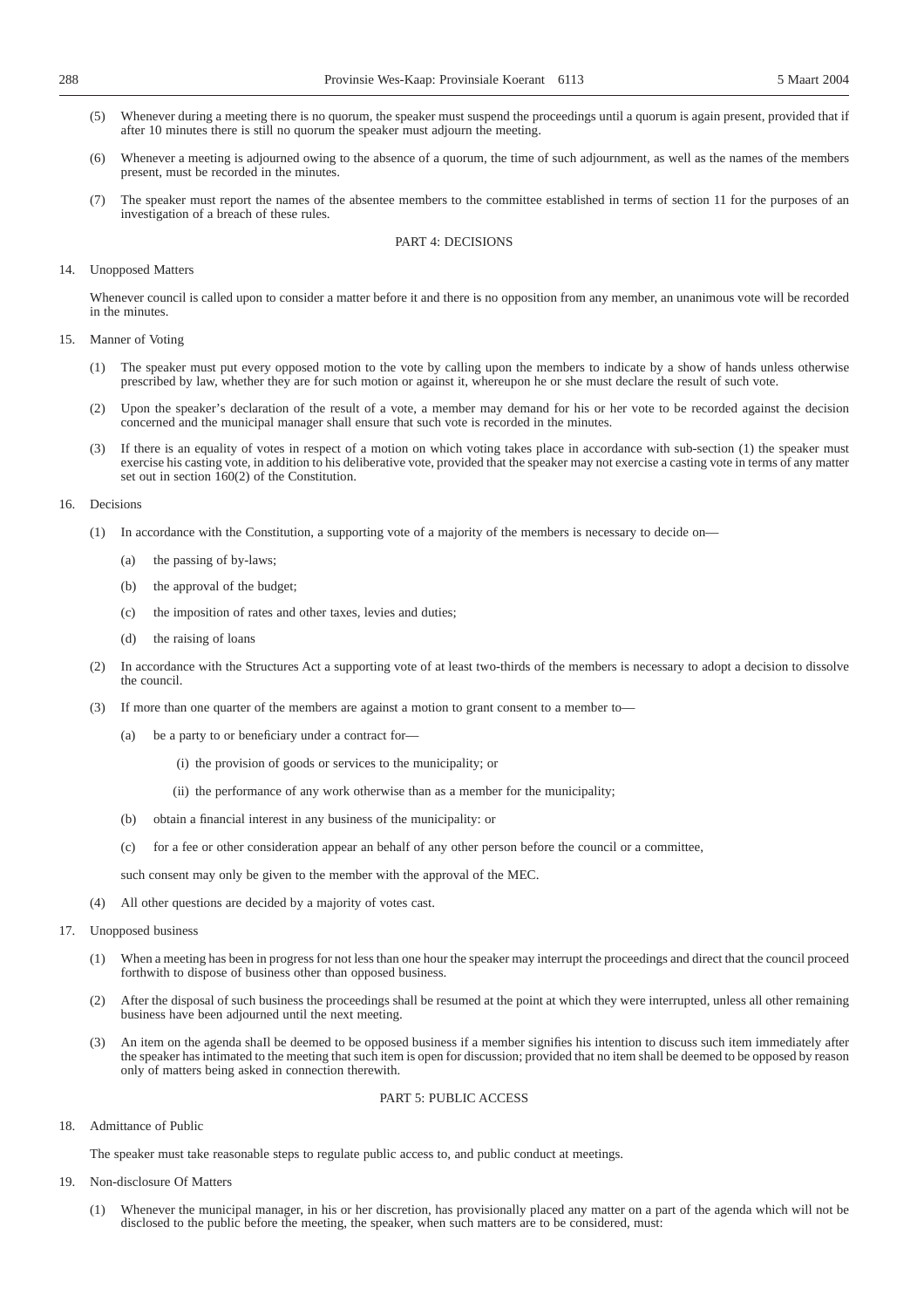- (a) direct that all members of the public leave the venue of the meeting, and
- (b) direct that the members consider whether it would be reasonable for any of all of the items on such park of the agenda to be considered without the presence of the public, with due regard to section 160(7) of the Constitution which requires that the public and media may only be excluded from being present at a meeting only when it is reasonable to do so, having regard to the nature of the business being transacted.
- (2) The motivation for the exclusion of the public must be minuted in full.
- (3) Any items from which the public will not be excluded shall be considered directly after the procedure as set out in sub-section (1).
- 20. Exclusion of the public and media from meetings
	- (1) The public, including the media, may be excluded from the meeting:
		- (a) where so directed by the speaker in terms of section 19, or
		- (b) where so decided by council in terms of sub-section (3).
	- (2) If such motion is seconded, it shall be put to the vote forthwith without discussion.
	- If, after due consideration by council of the reasons stated, such motion is carried, the place of meeting shall be cleared of all members of the public, including the media.
- 21. Re-admission of public and media to meetings
	- A member may during the course of the meeting from which the public and the media were excluded, move "that the meeting again be opened'' and state the reasons for such motion.
	- (2) If such motion is seconded it shall be put to the vote forthwith without discussion.
- 22. Invitation to Non-member

The speaker may invite a person who is not a member to address the council or to attend a meeting to state his or her views on a matter before the council.

- 23. Deputations
	- (1) A deputation seeking an interview with council must give the municipal manager six working days' written notice of its intention and furnish details of the representations to be made and the source of the deputation.
	- (2) The municipal manager must submit a notice in terms of sub-section (1) together with his or her comments and recommendations, to the speaker who may decide to grant or refuse an interview and under what conditions.

#### PART 6: ORDER IN MEETINGS

24. Conduct of non-members and members of the public

If a non-member or member of the public misconducts himself or herself, behaves in an unseemly manner or obstructs the business of any meeting, the speaker may order his or her removal from the meeting.

- 25. Conduct of members
	- (1) If a member—
		- (a) misconducts himself or herself, or
		- (b) behaves in an unseemly manner, or
		- (c) obstructs the business of a meeting, or
		- (d) challenges the ruling of the speaker on any point of order or ruling in terms of section 3(1), or
		- (e) declines to withdraw any expression when required to do so by the speaker, or
		- (f) indulges in tedious repetition or unbecoming language, or
		- (g) commits any breach of these rules,

the speaker shall direct such member to conduct himself or herself properly and, if speaking, to discontinue his or her speech.

- (2) In the event of a persistent disregard of the directions of the speaker, the speaker shall direct such member to retire from the place of meeting for the remainder of the meeting and may, if necessary, cause him to be removed therefrom.
- 26. Offence

Any non-member or member of the public who—

(a) refuses or fails to comply with a direction of the speaker given in terms of sections 23 and 24; or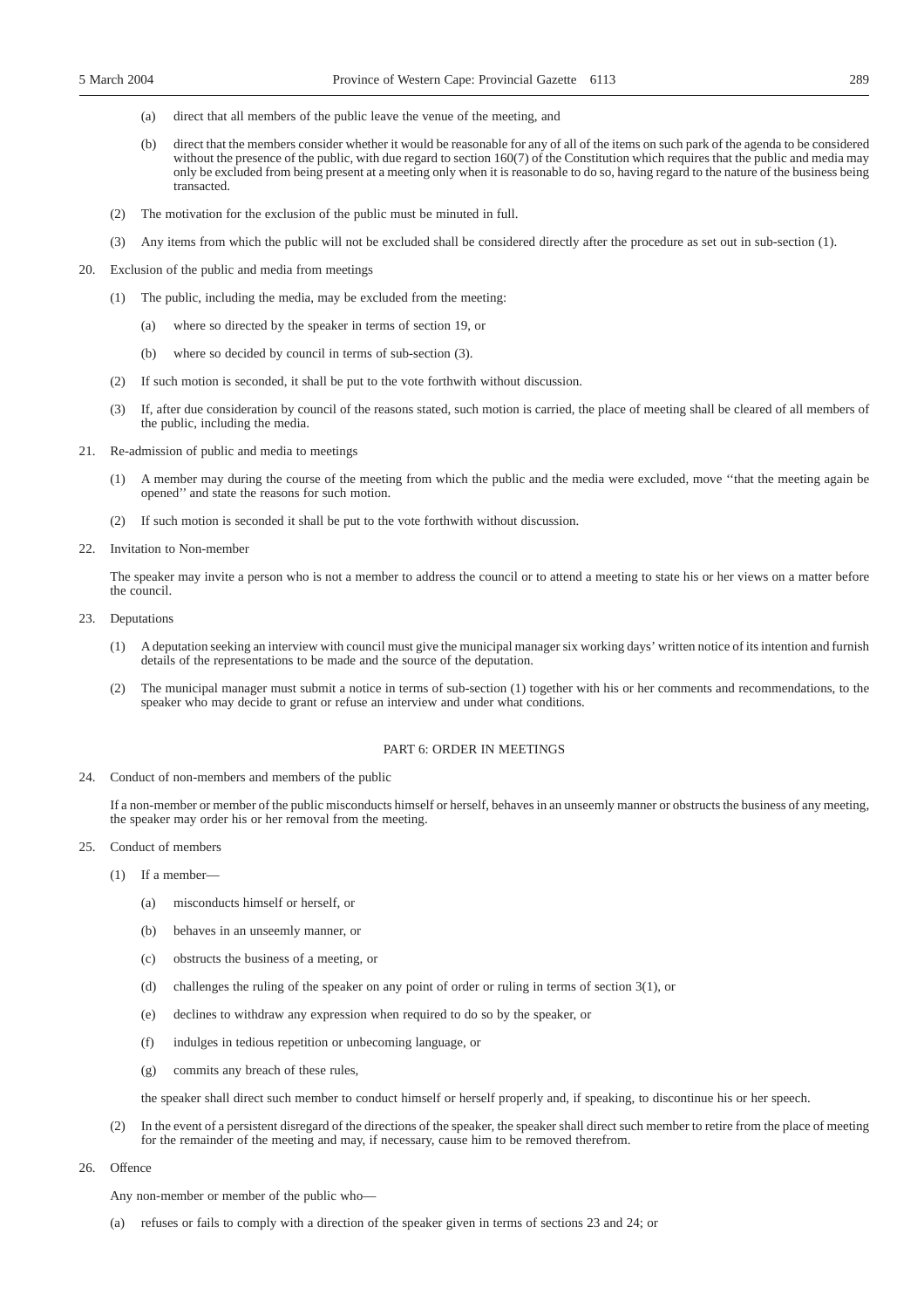(b) returns to the place of meeting prior to the conclusion of the meeting from which he was directed to retire; or

(c) offers resistance whilst being removed from the place of meeting,

shall be guilty of an offence and liable on conviction to a fine not exceeding two thousand rand.

#### PART 7: RULES OF DEBATE

#### 27. Member to Address Chair

A member who speaks at a meeting must (rise and) address the chair and may do so in any one of the three official languages of the Province of the Western Cape.

28. Order of Priority

When a member wishes to address the council, he or she must first have the permission of the speaker.

29. Precedence of Speaker

Whenever the speaker addresses the meeting, all members must be silent so that the speaker may be heard without any interruption.

- 30. Relevance
	- (1) A member who speaks must direct his speech strictly to the subject or matter under discussion or to an explanation or to a point of order.
	- (2) No discussion shall be permitted—
		- (a) which will anticipate any matter on the agenda;
		- (b) on any matter in respect of which a decision by a judicial or quasi-judicial body or a commission of enquiry is pending.
- 31. Right to Speak (A member may only speak once)
	- (1) A member may only speak once—
		- (a) to the matter before the council;
		- (b) to any motion before the council;
		- (c) to any amendments to the matter (motion) before the council;
		- (d) to a matter (motion) or an amendment proposed or to be proposed by himself or herself;
		- (e) to a point of order or a question of privilege,

unless authorised by the speaker or as provided for in terms of these rules.

- (2) The mover of an original motion may, speak to the motion and reply but in replying he or she shall strictly confine himself or herself to answering previous speakers and shall not introduce any new matter into the debate.
- (3) The right of reply shall not extend to the mover of an amendment which, having been carried, has become the substantive motion.
- 32. Length of speeches
	- (1) Except with the consent of the speaker no member may speak for more than five minutes on any subject (or matter).
	- (2) The mover of an original motion or of any amendment may however speak for five minutes on such motion or amendment.
- 33. Re-introduction of motion or question

No motion which has been rejected by the council and no question asked in terms of the rules and dealt with at any meeting may again be moved or asked within a period of three months of such meeting except with the consent of the speaker.

- 34. Notices of motions
	- (1) The speaker may not accept any motion except a motion of exigency or a motion of course unless notice thereof has been given in terms of sub-section (2).
	- (2) Every notice of intention by a member to introduce a motion shall be in writing, motivated, signed and dated and delivered to the municipal manager at least six working days before the date of the meeting an which it is intended to be introduced.
- 35. Notices of questions
	- (1) Subject to section 39, the speaker may not accept any question unless notice thereof has been given in terms of sub-section (2).
	- (2) Every notice of intention by a member to introduce a question shall be in writing, motivated, signed and dated and delivered to the municipal manager at least six working days before the date of the meeting an which it is intended to be introduced.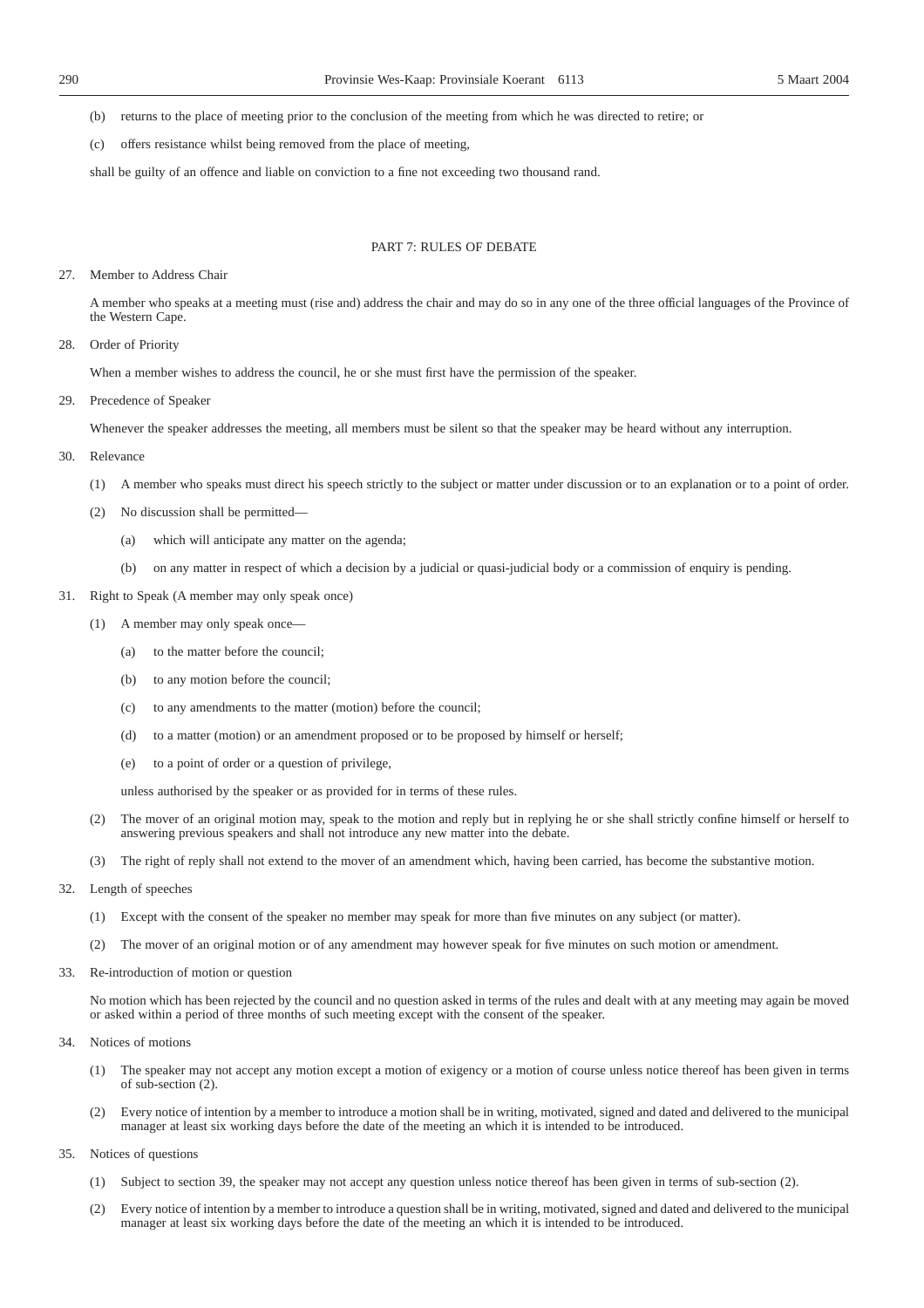#### 36. Absence of mover or questioner

In the event of the mover or questioner not being present in his place at the meeting of the council when called upon by the speaker to move a motion or ask a question standing in his name on the agenda, such motion or question shall lapse unless the original mover or questioner has notified the speaker in writing of a substitute to move the motion or ask the question.

- 37. Motions and questions on matters dealt with by committee
	- (1) A member may not give notice of a motion or question in regard to any matter assigned to a committee unless such motion or question has previously been submitted to such committee or unless it is in the form of a reference to such committee for consideration and report.
	- (2) The chairman of a committee may, if he or she is of opinion that the matter is one of urgency, give notice of his or her intention to introduce a motion or ask a question an a matter assigned to such committee notwithstanding the fact that such motion or question has not received the prior consideration of such committee.
- 38. Recommendation of committee regarded as motion.
	- (1) The adoption of a recommendation contained in a report submitted by a committee to the council shall be deemed to have been moved by the chairman of such committee or in his or her absence or when he or she opposes such recommendation by a member of such committee deputed by him or her to act at the time when the speaker of the meeting intimates that such recommendation is open for discussion, and no such motion need be seconded, nor shall the chairman of such committee be thereby precluded from exercising his right to speak thereon.
	- The chairperson referred to in subsection (1), may, however, speak on the matter and reply but in replying he or she shall strictly confine himself or herself to answering previous speakers and shall not introduce any new matter into the debate.

#### 39. Questions

- (1) After any motion or amendment has been moved and seconded or at the conclusion of any speech thereon a member may ask any question relevant to such motion or amendment.
- (2) No supplementary questions may be asked except by the member asking the original question and then only in respect of matters arising out of the reply to such original question.
- (3) The speaker may not disallow any such question, provided that the member to whom such question is directed may either reply thereto forthwith or require that notice thereof be given in terms of section 34.
- 40. Motion of exigency
	- (1) A member may direct the attention of the council to any matter which does not appear on the agenda and of which no previous notice has been given, by stating briefly the subject of the matter and without comment thereon moving ''that the motion to which attention has been directed be considered forthwith as a matter of exigency''.
	- (2) Such motion is herein referred to as a motion of exigency.
	- (3) If such motion is seconded and carried by a majority of the members present, the mover shall be permitted without notice to bring the matter under consideration by way of motion or question.
- 41. Motions of course

In addition to those provided for elsewhere in these rules, the following shall be regarded as motions of course—

- (i) That precedence be given to the consideration of any particular item appearing on the agenda;
- (ii) that any report referred to in the agenda be noted, adopted, acted upon or referred back;
- (iii) that any document before the council be acted upon in the manner specified in the motion;
- (iv) that action be taken in regard to any item submitted for consideration in the manner specified in the motion.
- 42. Points of order

A member may raise a point of order to call attention to a departure from these rules by stating the particular rule such member relies on, whereupon such member shall immediately be heard.

43. Points of explanation

The speaker may allow a member to raise a point of explanation provided that such explanation shall be confined to same material part of the debate which may have been misunderstood.

- 44. Withdrawal of motion, amendment or question
	- (1) A motion or amendment may without debate and with the permission of the seconder and council, be withdrawn by the mover.
	- (2) A member may not speak on such motion or amendment after the Council has agreed to the withdrawal of such motion.
	- (3) A question may be withdrawn by the member intending to put it.
- 45. Speaker's ruling on points of order and explanation
	- (1) The ruling of the speaker on a point of order or an explanation shall be final and not open to discussion.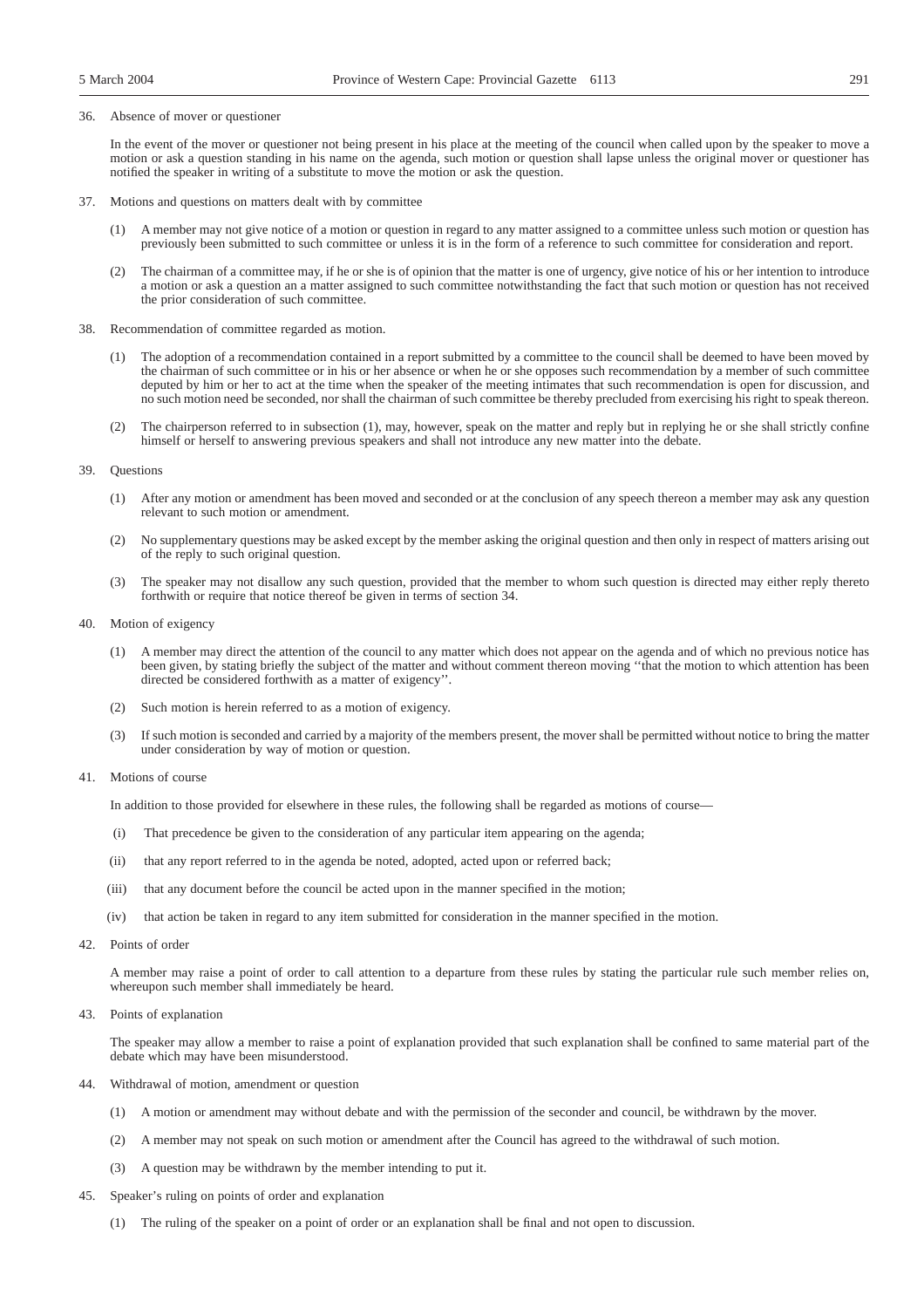- (2) The ruling of the speaker on any point of order raised as to the interpretation of these rules shall be entered in the minutes.
- 46. Order of debate

When a motion is under debate at any meeting of the council no further motion shall be received during that discussion except the following:

- (i) that the motion be amended;
- (ii) that the consideration of the matter be postponed;
- (iii) that the public and the media be excluded;
- (iv) that the public and the media be re-admitted;
- (v) that the council do now adjourn;
- (vi) that the council adjourn for a specified time;
- (vii) that the debate be adjourned;
- (viii) that the matter be put to the vote;
- (ix) that the council proceed to the next business.

#### 47. That the motion be amended

- (1) Every amendment shall be relevant to the motion on which it is moved.
- (2) An amendment shall, if required by the speaker, be in writing, signed by the mover and handed to the speaker.
- (3) An amendment shall be read before being moved.
- (4) An amendment shall not be discussed or put to the council until it has been seconded.
- (5) If there are more than one amendment to a motion the amendment last proposed shall be put to the vote first and if carried the matter shall be resolved accordingly.
- (6) If the amendment last proposed is rejected the amendment proposed immediately prior to the last amendment shall be put to the vote.
- (7) No further amendment shall be moved to a motion or amendment after the speaker has commenced to take the vote upon such motion or amendment.
- 48. That consideration of the matter be postponed.
	- (1) A member may at the conclusion of a speech move that the consideration of the matter be postponed to a fixed or undetermined date.
	- (2) Such motion must be seconded but need not be in wrlting, provided that the seconder shall not be permitted to speak. The mover shall be permitted to speak to the motion for a period not exceeding five minutes and the secondor shall not speak except for seconding the motion.
	- (3) Upon such motion being made the mover of the matter under debate may (without prejudice to his or her ultimate right of reply if the motion that the matter be postponed be not carried) be heard in reply for five minutes, after which the motion shall be put without further debate.
	- (4) If the motion is carried, the matter shall be placed first on the agenda of matters to be considered at the meeting to which it has been postponed, provided that sections  $5(2)$  and  $(3)$  shall not apply to such matter.
- 49. That the council do now adjourn to another date
	- (1) A member who has not already participated in the debate on the matter then before the meeting may at any time except during the course of a speech by another member or while a vote is being taken move ''that the council do now adjourn to another date''.
	- (2) Such motion must be seconded but need not be in writing. NOTE: Ditto.
	- (3) The mover shall be permitted to speak to the motion for a period not exceeding five minutes but the seconder shall not speak except for seconding the motion. NOTE : Ditto.
	- (4) If the motion is carried the council shall forthwith adjourn; provided that the speaker may direct that the meeting proceed first to dispose of business other than opposed business.
	- (5) If the motion is not carried the speaker shall not accept another such motion until the period of half an hour has elapsed.
	- (6) Save as is provided in sub-section (3), no discussion on such motion shall be permitted, except that a member who has first indicated as such, may speak in opposition of the motion for not more than five minutes.
	- (7) No amendment to such motion may be moved except in relation to the period of adjournment.
	- (8) If a motion to adjourn a meeting has been carried during a debate and prior to the conclusion thereof then upon consideration of the matter forming the subject of such debate the adjourned meeting the member who moved the adjournment shall be entitled to speak first.
	- (9) No business shall be transacted at an adjourned meeting except such as was set out in the agenda for the meeting of which it is an adjournment.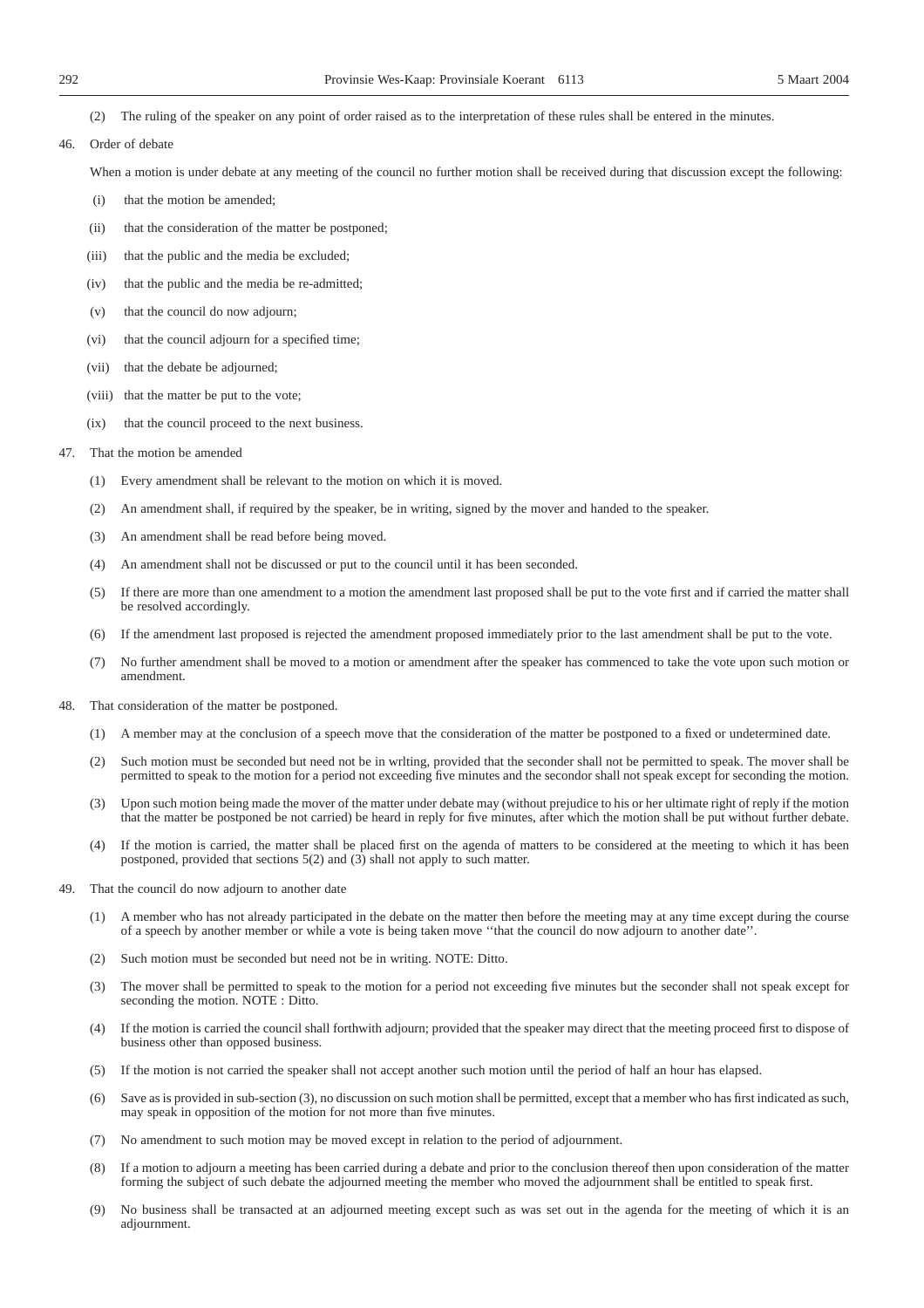- 50. That the council adjourn for a specified time
	- (1) A member (or whip) may at any time except during the course of a speech by another member or while a vote is being taken move ''that the council now adjourn for a specified time, up to one hour''.
	- (2) Such motion need not be in writing.
	- (3) If the motion is carried the council shall forthwith adjourn for the specified time.
	- (4) The speaker may limit the number of such motions.
- 51. That the debate be adjourned
	- (1) A member who has not yet participated in a debate before the meeting may at the conclusion of any speech move that the debate be adjourned.
	- (2) Such motion must be seconded but need not be in writing. NOTE: Ditto.
	- (3) The mover of such motion may speak on it for five minutes, but the seconder may not speak beyond formally seconding it. NOTE: Ditto.
	- (4) Save as is provided in sub-section (3) no discussion may be permitted on such motion except in relation to the period of adjournment and that the member who first rises in his/her place for that purpose may speak in opposition thereto for five minutes.
	- (5) If such motion is carried, the meeting proceeds to the next business on the agenda, and the discussion of the adjourned debate, unless otherwise resolved, is resumed at the next meeting.
	- (6) On the resumption of the adjourned debate the member who moved the adjournment is entitled to speak first.
	- (7) If the motion is not carried the speaker shall not accept another such motion until half an hour has elapsed.
	- (8) A member may not move or second more than one motion for the adjournment of the debate during the course of that debate.
- 52. That the matter be put to the vote
	- (1) A member who has not yet participated in a debate on a matter then before the meeting may during such debate, at the conclusion of any speech, move that the matter be now put to the vote.
	- (2) Subject to the provisions of sub-section (3), no motion put in terms of sub-section (1) shall be open to discussion.
	- (3) The mover of a matter under discussion may, when a motion has been put in terms of sub-section (1), speak on such motion for not more than five minutes, whereupon the said motion shall be put to the vote without any further discussion.
- 53. That the matter be removed from the agenda
	- (1) A member who has not yet participated in the debate on a matter then before the meeting may during such debate, at the conclusion of any speech, move that the matter be removed from the agenda.
	- (2) Subject to the provisions of sub-section (3), no motion put in terms of sub-section (1) shall be open to discussion.
	- (3) The mover of a matter under discussion may, when a motion has been put in terms of sub-section (1), speak on such motion for not more than five minutes, whereupon the said motion shall be put to the vote without any further discussion.
	- (4) If such a motion is carried, the matter under discussion shall not be further pursued.

#### PART 8: LEGISLATIVE PROCESS

54. Introduction of draft by-laws

A draft by-law may only be introduced by a member or the committee.

- 55. Introduction by member
	- (1) A member introduces a draft by-law by submitting it together with a memorandum on the objects of the by-law to the speaker.
	- (2) The speaker must on receipt of a draft by-law, present it together with any comments received in terms of sub-section (3), to the executive mayor for consideration.
	- (3) The speaker must obtain the comments of the municipal manager on the contents of the draft by-law and may solicit the comments of any person.
	- (4) The executive mayor must within 3 months of receipt of a draft by-law from the speaker, consider the matter and submit a report to the council in the form referred to in section 57(1).
- 56. Introduction by executive committee
	- (1) A committee may on own volition or after considering a request from the municipal manager introduce a draft by-law.
	- (2) If the executive mayor on own volition decides to introduce a draft by-law, he/she shall obtain the comments of the municipal manager on the contents thereof and may solicit the comments of any person thereon.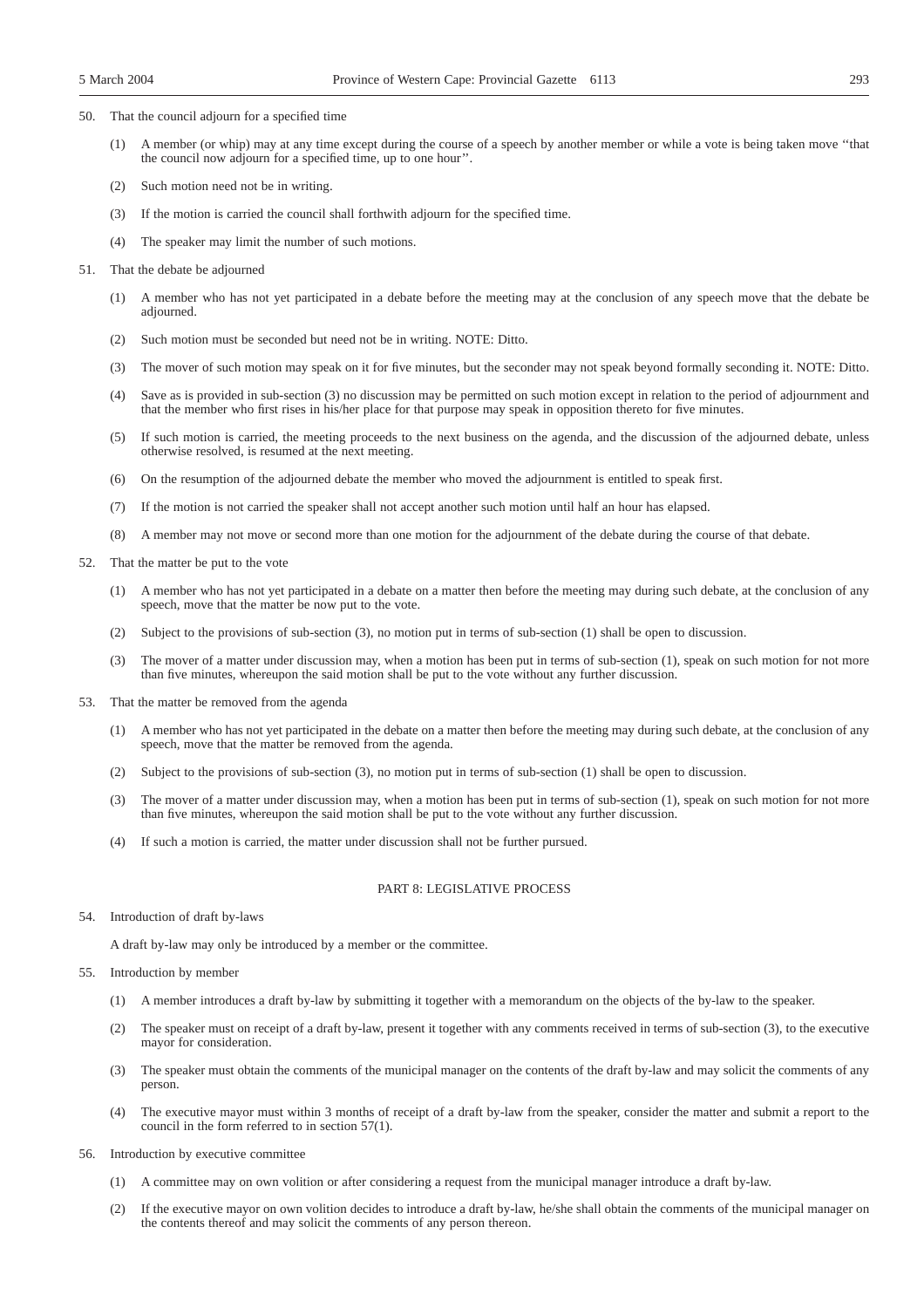- (3) The committee must submit the draft by-law, together with any comments received in terms of sub-section (2), to the executive mayor for consideration.
- (4) The executive mayor shall submit, within (3) three months, a report on its proposal to introduce a draft by-law to the council in the form referred to in section 57(1).
- 57. First introduction to council
	- (1) A draft by-law introduced by a member or the executive committee shall be reported to the Council in the following form—
		- (a) an executive summary of the draft by-law,
		- (b) a memorandum on the objects of the by-law,
		- (c) the need to regulate the conduct proposed in the draft by-law,
		- (d) the contents of the proposed by-law,
		- (e) other by-laws that must be repealed or amended if the draft by-law is adopted,
		- (f) any relevant comments or proposals, and
		- (g) a recommendation
	- (2) Council after considering the report referred to in sub-section (1) must decide to either reject the proposed by-law or to provisionally pass it.
	- (3) When a proposed by-law has been rejected by the council no by-law of the same substance may be introduced within a period of 6 months from the date of rejection.
	- (4) When a proposed by-law has been provisionally passed, it must be advertised for pubic comment.

#### 58. Publication

- (1) The municipal manager must as soon as possible after council has provisionally passed a by-law, publish the draft by-law for public comment in the Courier and Notice Boards within the area of jurisdiction of Beaufort West Municipality in such a manner that the public will have the opportunity to make representations with regard thereto.
- (2) The publication must be in the 3 official languages of the province, namely. Afrikaans, English and Xhosa.
- 59. Second Introduction to council
	- (1) The municipal manager must as soon as possible after the closing date for public representations, submit a report to the executive mayor together with,
		- (i) a copy of the proposed by-law,
		- (ii) copies of the advertisements in which the public was invited to make representations;
		- (iii) any comments received from the public; and
		- (iv) any other comments from the administration.
	- (2) The executive mayor must consider the report by the municipal manager and advise the council to either pass the by-law, pass the by-law in an amended form or reject it.
	- (3) When a draft by-law has been rejected by the council no by-law of the same substance may be introduced within a period of 6 months from the date of rejection.
	- (4) When a proposed by-law has been passed, it must be advertised in the Provincial Gazette.
- 60. Debate Procedure

The rules pertaining to debate also apply to the legislative process.

61. Revocation

That the Standard B-law Relating to the Procedure and Maintenance of Order at meetings, PN 411/1998 dated 20 May 1988 and accepted by Council on 18 December 2000, which Council was established in terms of Establishment Notice PN 413/2000 dated 28 August 2000, be repealed.

- D. E. Welgemoed, Municipal Manager, Municipal Office, 15 Church Street, Beaufort West 6970.
- 5 March 2004. 6563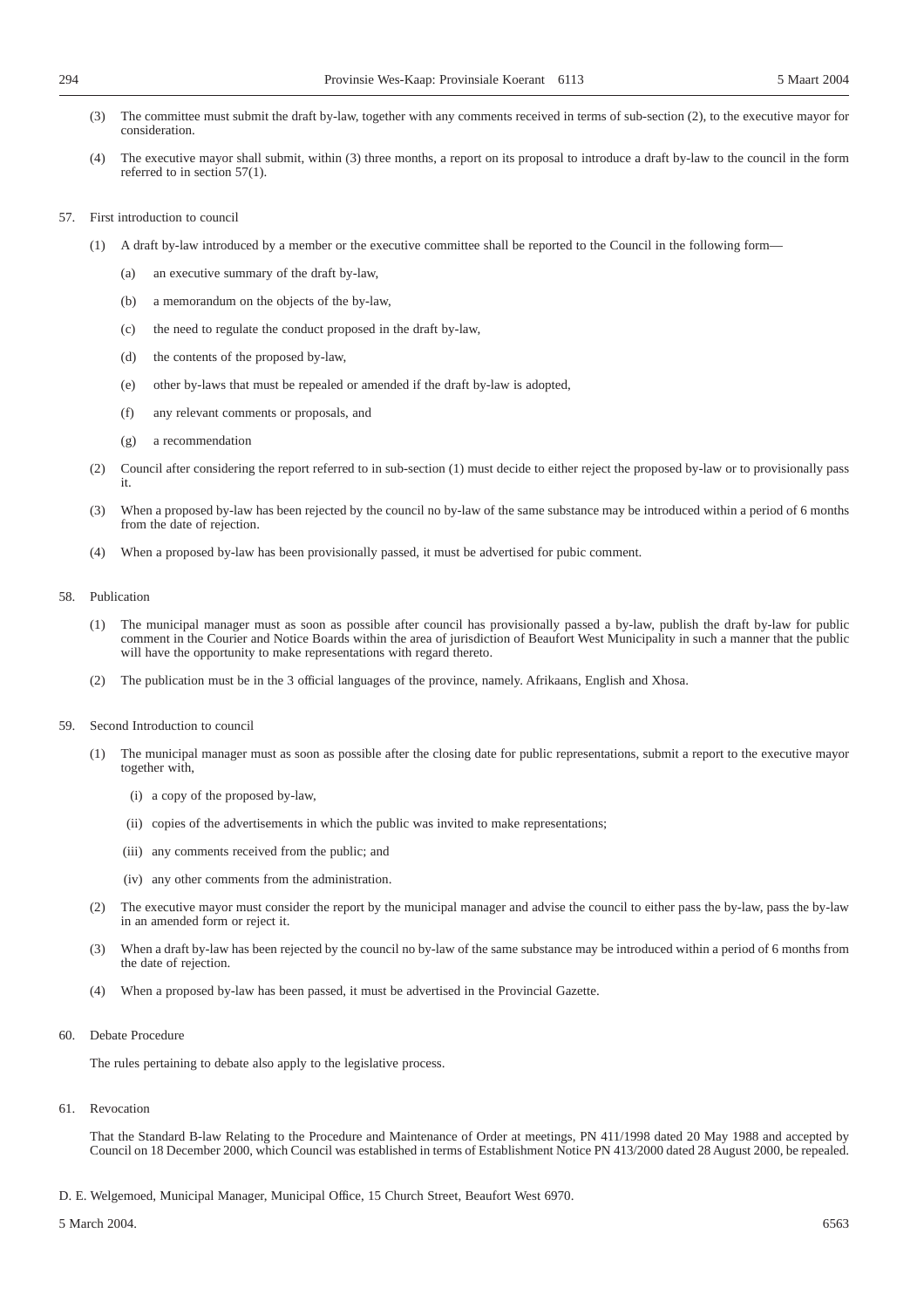#### **KENNISGEWINGS DEUR PLAASLIKE OWERHEDE**

#### MUNISIPALITEIT BEAUFORT-WES

#### Kennisgewing Nr. 12/2004

Die Raad van die Munisipaliteit van Beaufort-Wes publiseer die onderstaande verordening met betrekking tot die Ordereëls vir die hou van vergaderings van die Raad vir algemene kennisname.

#### ORDEREËLS VIR DIE HOU VAN VERGADERINGS VAN DIE RAAD VAN DIE MUNISIPALITEIT VAN BEAUFORT-WES

#### *Inleiding*

Aangesien die Munisipaliteit van Beaufort-Wes ingevolge die Grondwet van die Republiek van Suid-Afrika (Wet 108 van 1996) wetgewende bevoegdheid het,

EN AANGESIEN die Munisipaliteit die reg het om sy eie Ordereëls vir die hou van vergaderings van die Raad te bepaal,

Verorden die Munisipaliteit van Beaufort-Wes soos volg:—

#### DEEL 1: ALGEMEEN

1. Woordomskrywing

In hierdie reëls, tensy dit uit die samehang anders blyk, beteken—

''Grondwet'' die Grondwet van die Republiek van Suid-Afrika, 1996 (Wet 108 van 1996);

''hoofsweep'' die sweep van die regerende party in die raad wat saam met die ander swepe die gladde funksionering van die raad moet verseker, of die lid aldus aangewys deur politieke partye in die raad wat nie 'n volstrekte meerderheid in die raad het nie;

''kode'' die gedragskode vir raadslede soos in die Stelselswet uiteengesit;

"lid" 'n lid van die raad;

''LUR'' die lid van die Uitvoerende Raad verantwoordelik vir plaaslike regering in die provinsie die Wes-Kaap;

''mosie'' 'n mosie waarvan kennis deur 'n lid gegee is, maar nie ook 'n mosie soos in artikels 39 en 40 beoog nie;

''munisipale bestuurder'' die persoon deur die raad aangestel ingevolge die Strukturewet, of 'n persoon deur die munisipale bestuurder afgevaardig;

''party'' 'n party in die Strukturewet bedoel;

"raad" die munisipale raad van Beaufort-Wes;

''reëls'' die bepalings van hierdie verordening;

''speaker'' die lid gekies tot voorsitter van die raad of enige ander lid wat as voorsitter van die raad waarneem;

''Stelselswet'' die Wet op Plaaslike Regering: Munisipale Stelsels, 2000 (Wet 32 van 2000);

''Strukturewet'' die Wet op Plaaslike Regering: Munisipale Strukture, 1998 (Wet 117 van 1998);

''sweep'' 'n lid van 'n party in die raad wat deur daardie party as sweep aangestel is om te help (alternatief, saam met die hoofsweep) met die gladde funksionering van die verrigtinge van die raad ingevolge hierdie reëls;

''vergadering'' die gewone en spesiale vergaderings van die raad.

#### DEEL 2: TOEPASSING VAN REËLS

#### 2. Toepassing

- (1) Hierdie reëls is op alle vergaderings van toepassing.
- (2) Uitgesonderd waar dit klaarblyklik onvanpas is, is 'n reël wat in enige verrigtinge op lede van toepassing is, ook van toepassing op 'n nie-lid wat met die goedkeuring van die speaker aan daardie verrigtinge deelneem.
- Uitgesonderd waar dit klaarblyklik onvanpas is, is hierdie reëls van toepassing op komitees van die raad tensy 'n komitee sy eie reëls en prosedures bepaal het.
- 3. Aanvulling
	- (1) Die speaker kan 'n beslissing gee ten opsigte van enige gebeurlikheid waarvoor hierdie reëls nie voorsiening maak nie, en geen verdere bespreking word oor die beslissing toegelaat nie.
	- (2) Die beslissing van die speaker word in die notule aangeteken.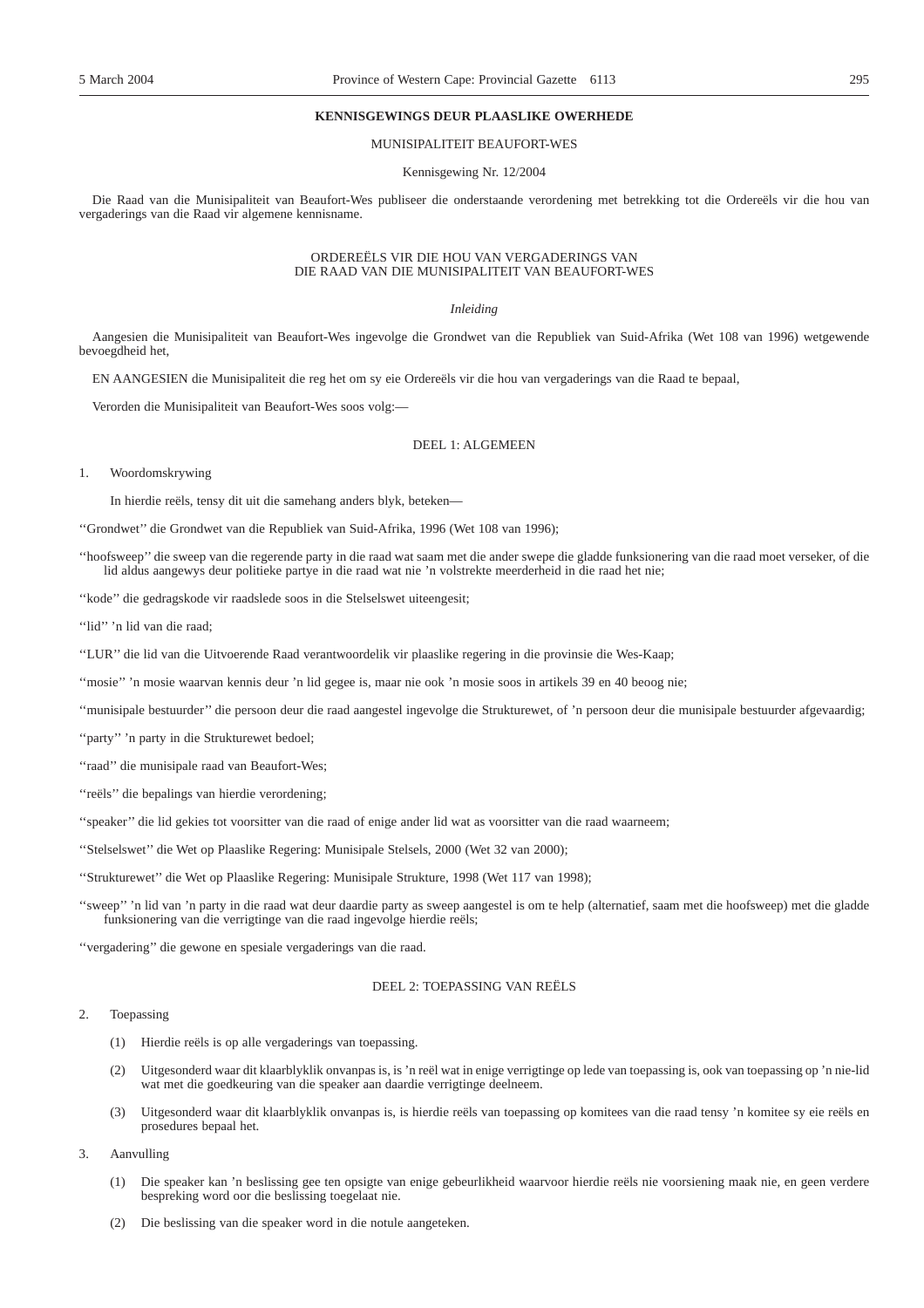#### DEEL 3: VERGADERINGS

#### 4. Aanvang van vergadering

Die speaker moet die stoel inneem presies op die tyd waarvoor die vergadering belê is en moet onmiddellik begin met die sake van die vergadering, behoudens artikel 13.

- 5. Volgorde van sake
	- (1) Die sake van vergaderings moet in die volgende volgorde op die sakelys verskyn:
		- (a) verkiesing van waarnemende speaker, indien nodig;
		- (b) aansoeke vir verlof vir afwesigheid;
		- (c) goedkeuring van notule;
		- (d) verklarings en mededelings deur die speaker;
		- (e) verklarings en mededelings deur die burgemeester;
		- (f) onderhoude met afvaardigings;
		- (g) oorweging van verslae deur die uitvoerende burgemeester voorgelê;
		- (h) dringende aangeleenthede deur die munisipale bestuurder voorgelê;
		- (i) oorweging van kennisgewings van mosies;
		- (j) oorweging van kennisgewings van vrae;
		- (k) oorweging van dringende mosies.
	- (2) Die speaker kan uit eie beweging op versoek van die hoofsweep die volgorde van die sake op die sakelys verander.
- 6. Speaker kan dringende aangeleentheid indien

Die speaker kan te eniger tyd en sonder kennisgewing enige verklaring maak of dringende aangeleenthede voorstel.

7. Sake vir afhandeling

Uitgesonderd soos in hierdie reëls bepaal, mag geen aangeleentheid wat nie op die sakelys van 'n vergadering van die raad vermeld is nie, op sodanige vergadering behandel word nie.

#### 8. Vergaderings

- (1) Die raad moet ten minste kwartaalliks vergader.
- (2) Die speaker besluit waar en wanneer die raad vergader, maar as 'n meerderheid van die lede die speaker skriftelik versoek om 'n vergadering te belê, moet die speaker 'n vergadering belê op 'n tyd in die versoek vermeld.
- (3) Die munisipale bestuurder moet, in opdrag van die speaker, aan elke lid skriftelik kennis gee van elke vergadering waarop ingevolge subartikel (2) besluit is.
- (4) Die munisipale bestuurder moet aan die publiek kennis gee van die dag, tyd en plek van elke vergadering deur 'n kennisgewing te publiseer in 'n plaaslike koerant deur hom of haar bepaal.
- 9. Bywoning van vergaderings
	- (1) Elke lid wat 'n vergadering van die raad bywoon, moet sy of haar naam teken in die bywoningsregister wat vir dié doel gehou word.
	- (2) 'n Lid moet elke vergadering bywoon, uitgesonderd wanneer—
		- (a) verlof vir afwesigheid ingevolge artikel 10 verleen is; of
		- (b) die lid hom of haar volgens die reg moet onttrek.
- 10. Verlof vir afwesigheid

'n Lid wat wil wegbly van vergaderings, moet voordat hy of sy aldus wegbly, verlof vir afwesigheid van die raad verkry: Met dien verstande dat die speaker, om goeie redes, verlof vir afwesigheid kan verleen aan 'n lid wat deur spesiale omstandighede verhinder word om verlof vir afwesigheid van die raad te verkry.

- 11. Sanksie vir nie-bywoning
	- (1) 'n Lid wat sonder verlof van 'n vergadering wegbly of wat versuim om aan die begin van die vergadering teenwoordig te wees of wat versuim om op so 'n vergadering teenwoordig te bly, oortree hierdie reëls.
	- (2) 'n Komitee deur die raad gekies, moet enige oortreding in subartikel (1) bedoel, ondersoek en 'n bevinding daaroor doen.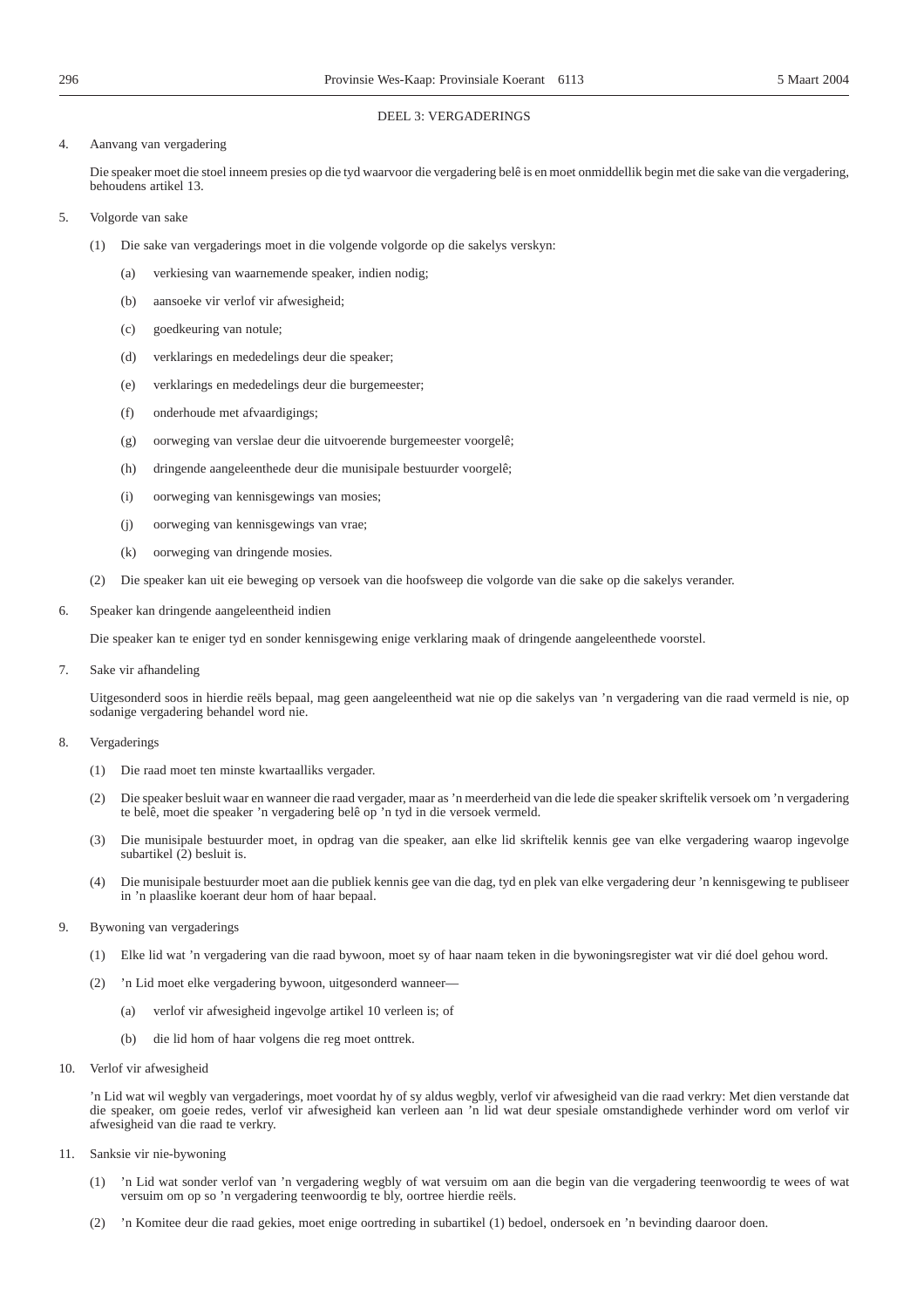- (3) Die komitee wat deur die raad gekies is, moet sy sake doen in ooreenstemming met die eenvormige staande prosedures wat die raad bepaal.
- (4) As die komitee bevind dat 'n lid subartikel (1) oortree het, moet die lid beboet word met R100,00 vir die eerste vergadering, R200,00 vir die tweede vergadering, R300,00 vir die derde vergadering en skorsing as raadslid.
- (5) 'n Lid wat van drie of meer opeenvolgende vergaderings afwesig is wat hy of sy ingevolge artikel 9 moet bywoon, moet uit sy of haar amp as raadslid ontslaan word.
- (6) Verrigtinge vir die ontslag van 'n lid ingevolge subartikel (5) of vir die oplegging van 'n boete ingevolge subarkikel (4) moet gevoer word in ooreenstemming met die eenvormige staande prosedure wat die raad ingevolge subartikel (3) bepaal.

#### 12. Notule

- (1) Notule van die verrigtinge van vergaderings moet in gedrukte vorm saamgestel word en moet op 'n volgende vergadering deur die raad goedgekeur word en deur die speaker onderteken word.
- (2) Die notule word vir die doel van goedkeuring as gelees beskou indien 'n eksemplaar daarvan binne 'n redelike tydperk voor die volgende vergadering aan elke lid gestuur is.
- (3) Geen mosie of bespreking oor besluite in die notule word toegelaat nie, uitgesonderd in verband met die juistheid daarvan.

#### 13. Kworum

- (1) 'n Meerderheid [50% plus een] van die lede maak 'n kworum uit.
- (2) As daar op die tyd waarvoor die vergadering belê is nie 'n kworum is nie, moet die speaker die stoel inneem sodra daar 'n kworum teenwoordig is.
- (3) Wanneer daar nie 'n kworum is nie, moet die begin van die vergadering met hoogstens 30 minute vertraag word, en as daar aan die einde van daardie tydperk nog nie 'n kworum is nie, moet die speaker die vergadering verskuif na tot 'n ander tyd, datum en plek na sy of haar goeddunke en moet hy of sy die name van die teenwoordige lede aanteken.
- (4) Wanneer die speaker nie teenwoordig is nie en daar nie 'n kworum is nie, moet die begin van die vergadering met hoogstens 30 minute vertraag word, en as daar aan die einde van daardie tydperk nog nie 'n kworum is nie, mag die vergadering nie plaasvind nie en moet die teenwoordige lede hul name in die register aanteken.
- (5) Wanneer daar tydens 'n vergadering nie 'n kworum is nie, moet die speaker die verrigtinge opskort totdat daar weer 'n kworum is: Met dien verstande dat as daar na 10 minute nog nie 'n kworum is nie, die speaker die vergadering moet verdaag.
- (6) Wanneer 'n vergadering verdaag word omdat daar nie 'n kworum is nie, moet die tyd van sodanige verdaging asook die name van die teenwoordige lede in die notule aangeteken word.
- (7) Die speaker moet die name van die afwesige lede voorlê aan die komitee wat ingevolge artikel 11 ingestel word vir die doel van 'n ondersoek na 'n skending van hierdie reëls.

#### DEEL 4: BESLUITE

#### 14. Onbestrede aangeleenthede

Wanneer die raad versoek word om 'n aangeleentheid voor hom te oorweeg en daar geen teenkanting van enige lid is nie, moet 'n eenparige stemming in die notule aangeteken word.

- 15. Wyse van stemming
	- (1) Die speaker moet 'n stemming hou oor elke mosie wat teengestaan word, deur die lede te versoek om deur die opsteek van hande, tensy anders voorgeskryf by wet, aan te dui of hulle vir of teen sodanige mosie is, waarna hy of sy die uitslag van sodanige stemming bekend moet maak.
	- (2) Wanneer die speaker die uitslag van 'n stemming bekend maak, kan 'n lid versoek dat sy of haar stem teen die betrokke besluit aangeteken word, en die munisipale bestuurder moet seker maak dat sodanige stem in die notule aangeteken word.
	- (3) As daar 'n staking van stemme is ten opsigte van 'n mosie waaroor 'n stemming gehou word in ooreenstemming met subartikel (1), moet die speaker sy of haar beslissende stem uitbring benewens sy of haar gewone stem: Met dien verstande dat die speaker nie 'n beslissende stem mag uitbring nie ten opsigte van enige aangeleentheid in artikel 160(2) van die Grondwet uiteengesit.

#### 16. Besluite

- (1) In ooreenstemming met die Grondwet is die ondersteunende stem van 'n meerderheid van die lede nodig om te besluit oor—
	- (a) die aanneem van verordeninge;
	- (b) die goedkeuring van die begroting;
	- (c) die oplegging van eiendomsbelasting en ander belastings, heffings en regte;
	- (d) die verkryging van lenings.
- (2) In ooreenstemming met die Strukturewet is 'n ondersteunende stem van minstens twee derdes van die lede nodig om 'n besluit om die raad te ontbind, aan te neem.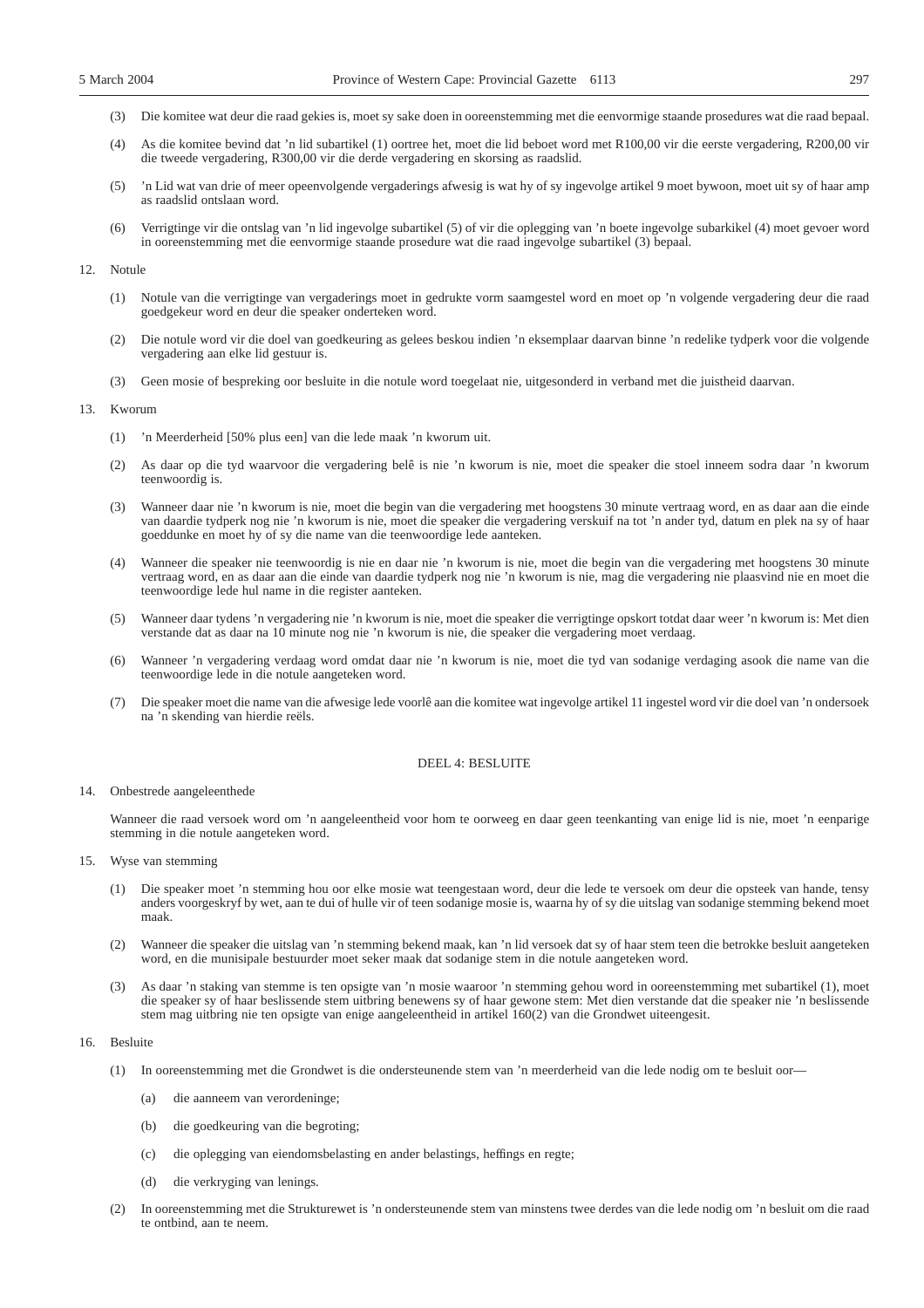- (3) lndien meer as 'n kwart van die lede gekant is teen 'n mosie om aan 'n lid toestemming te gee om—
	- (a) 'n party by of 'n bevoordeelde van 'n kontrak te wees vir—
		- (i) die verskaffing van goedere of dienste aan die munisipaliteit; of
		- (ii) die verrigting van enige werk anders as 'n lid van die munisipaliteit;
	- (b) 'n finansiële belang te verkry in enige sake van die munisipaliteit; of
	- (c) vir betaling of ander vergoeding namens enige ander persoon voor die raad of 'n komitee te verskyn,

mag sodanige toestemming slegs met die goedkeuring van die LUR gegee word.

- (4) Alle ander kwessies word deur 'n meerderheid van die uitgebragte stemme beslis.
- 17. Onbestrede sake
	- (1) Wanneer 'n vergadering minstens een uur aan die gang is, kan die speaker die verrigtinge onderbreek en gelas dat die raad onverwyld daartoe oorgaan om onbestrede sake af te handel.
	- (2) Na die afhandeling van sodanige sake moet die verrigtinge hervat word op die punt waar dit onderbreek is, tensy alle ander oorblywende sake tot die volgende vergadering verdaag is.
	- (3) 'n Item op die sakelys word geag 'n bestrede saak te wees as 'n lid te kenne gee dat hy voornemens is om sodanige item te bespreek onmiddellik nadat die speaker aan die vergadering te kenne gegee het dat sodanige item oop is vir bespreking: Met dien verstande dat geen item geag word bestrede te wees slegs omrede vrae in verband daarmee gestel word nie.

#### DEEL 5: TOEGANG VIR PUBLIEK

18. Toelating van publiek

Die speaker moet redelike stappe doen om toegang vir die publiek tot en gedrag van die publiek op vergaderings te reguleer.

- 19. Nie-openbaarmaking van aangeleenthede
	- (1) Wanneer die munisipale bestuurder na sy of haar goeddunke enige aangeleentheid voorlopig op 'n deel van die sakelys geplaas het wat nie voor die vergadering aan die publiek openbaar gemaak sal word nie, moet die speaker, wanneer sodanige aangeleenthede oorweeg gaan word—
		- (a) gelas dat alle lede van die publiek die vergaderlokaal verlaat; en
		- (b) gelas dat die lede oorweeg of dit redelik sal wees as enige van of al die items op sodanige deel van die sakelys oorweeg word sonder die teenwoordigheid van die publiek, met behoorlike inagneming van artikel 160(7) van die Grondwet, wat vereis dat die publiek en die media van 'n vergadering uitgesluit kan word slegs as dit redelik is om dit te doen met inagneming van die aard van die sake wat oorweeg word.
	- (2) Die motivering vir die uitsluiting van die publiek moet volledig genotuleer word.
	- (3) Enige items waarvan die publiek nie uitgesluit sal word nie, word oorweeg onmiddellik na die prosedure in subartikel (1) uiteengesit.
- 20. Uitsluiting van die publiek en media van vergaderings
	- (1) Die publiek, insluitende die media, kan van die vergadering uitgesluit word—
		- (a) waar die speaker dit ingevolge artikel 19 gelas, of
		- (b) waar die raad dit ingevolge subartikel (3) besluit.
	- (2) 'n Lid kan voorstel dat die publiek en media uitgesluit word en indien sodanige mosie gesekondeer word, moet dit onverwyld en sonder bespreking tot stemming gebring word.
	- (3) Indien sodanige mosie aangeneem word na behoorlike oorweging deur die raad van die redes wat aangevoer is, moet alle lede van die publiek, insluitende die media, die vergaderlokaal verlaat.
- 21. Hertoelating van publiek en media tot vergaderings
	- (1) 'n Lid kan in die loop van die vergadering waarvan die publiek en die media uitgesluit is, voorstel ''dat die vergadering weer oopgestel word'' met vermelding van die redes vir sodanige mosie.
	- (2) Indien sodanige mosie gesekondeer word, moet dit onverwyld en sonder bespreking tot stemming gebring word.
- 22. Uitnodiging aan nie-lid

Die speaker kan 'n persoon wat nie 'n lid is nie, nooi om die raad toe te spreek of om 'n vergadering by te woon ten einde sy of haar menings oor 'n aangeleentheid voor die raad te stel.

- 23. Afvaardigings
	- (1) 'n Afvaardiging wat 'n onderhoud met die raad verlang, moet aan die munisipale bestuurder ses werkdae skriftelike kennis gee van sy voorneme en moet besonderhede verskaf van die vertoë wat gerig gaan word en die bron van die afvaardiging.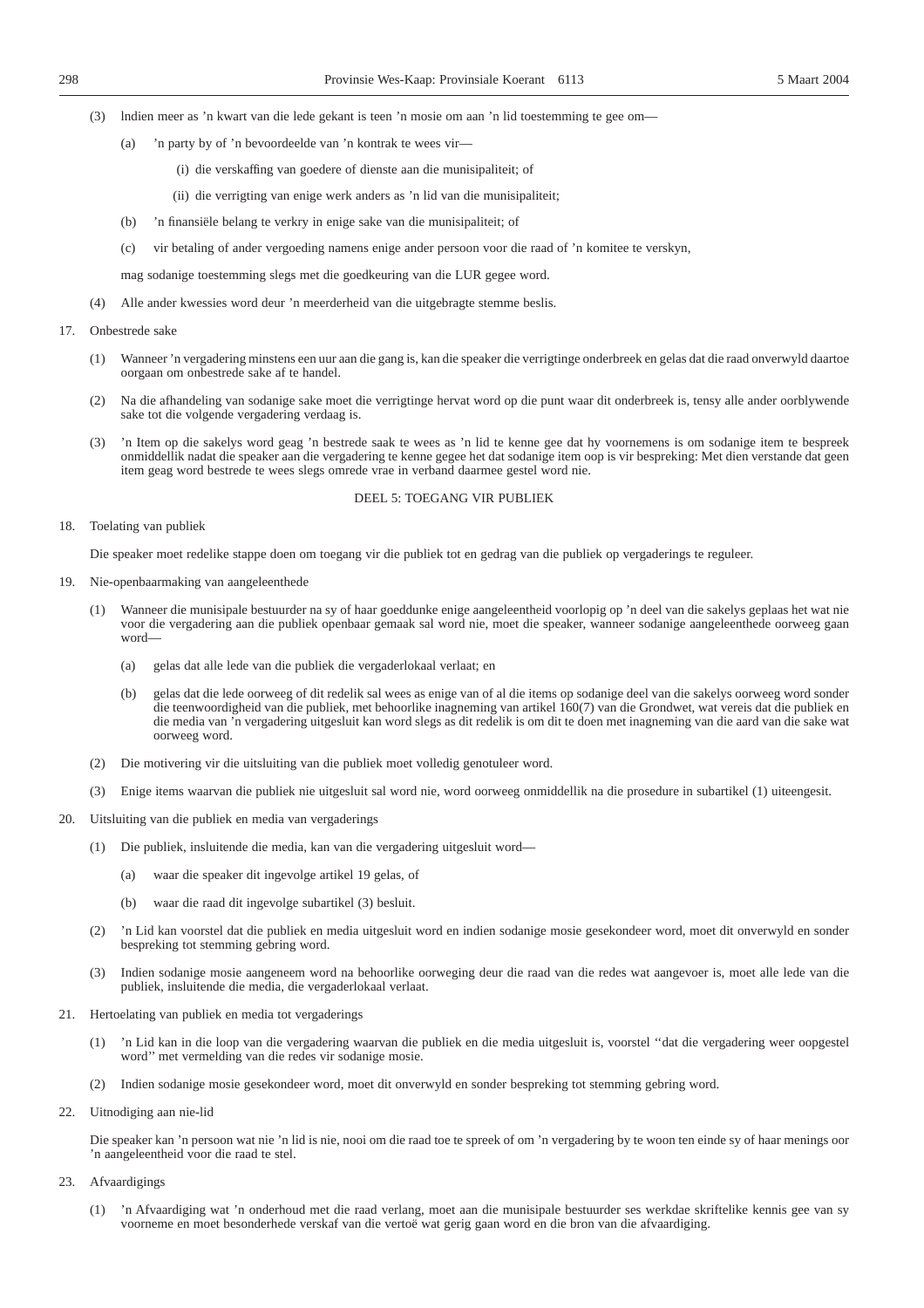(2) Die munisipale bestuurder moet 'n kennisgewing ingevolge subartikel (1) tesame met sy of haar kommentaar an aanbevelings aan die speaker voorlê, wat kan besluit om 'n onderhoud toe te staan of te weier, en op watter voorwaardes.

#### DEEL 6: ORDE OP VERGADERINGS

24. Gedrag van nie-lede en lede van die publiek

Indien 'n nie-lid of 'n lid van die publiek hom of haar aan wangedrag skuldig maak, op 'n onbehoorlike wyse gedra of die sake van enige vergadering belemmer, kan die speaker gelas dat hy of sy uit die vergadering verwyder word.

#### 25. Gedrag van lede

- (1) Indien 'n lid—
	- (a) hom of haar aan wangedrag skuldig maak, of
	- (b) hom of haar op 'n onbehoorlike wyse gedra, of
	- (c) die sake van enige vergadering belemmer, of
	- (d) die beslissing van die speaker oor enige punt van orde of beslissing ingevolge artikel 3(1) uitdaag, of
	- (e) weier om enige uitdrukking terug te trek wanneer die speaker daarop aandring, of
	- (f) hom of haar oorgee aan langdradige herhaling of onbehoorlike taalgebruik, of
	- (g) enige van hierdie reëls oortree,

moet die speaker gelas dat sodanige lid hom of haar behoorlik gedra en, indien hy of sy aan die woord is, om sy of haar redevoering te staak.

In die geval van 'n voortdurende verontagsaming van die lasgewings van die speaker moet die speaker sodanige lid gelas om die vergaderlokaal vir die res van die vergadering te verlaat en kan hy of sy, indien nodig, sodanige lid uit die lokaal laat verwyder.

#### 26. Misdrywe

Enige nie-lid of lid van die publiek wat—

- (a) weier of versuim om te voldoen aan 'n lasgewing van die speaker ingevolge artikels 23 en 24; of
- (b) na die vergaderlokaal terugkeer voor die afsluiting van die vergadering waaraan hy of sy gelas is om te onttrek; of
- (c) weerstand bied terwyl hy of sy uit die vergaderlokaal verwyder word,

begaan 'n misdryf en is by skuldigbevinding strafbaar met 'n boete of gevangenisstraf vir 'n tydperk van hoogstens drie maande.

#### DEEL 7: REËLS VIR DEBATVOERING

### 27. Lid spreek stoel aan

'n Lid wat op 'n vergadering praat, moet die stoel aanspreek en kan dit doen in enige van die drie amptelike tale van die Provinsie die Wes-Kaap.

28. Orde van prioriteit

Wanneer 'n lid die raad wil toespreek, moet hy of sy eers die speaker se toestemming kry.

29. Voorrang van speaker

Wanneer die speaker die vergadering toespreek, moet alle lede stil bly sodat die speaker sonder enige onderbreking aangehoor kan word.

- 30. Relevansie
	- (1) 'n Lid wat aan die woord is, moet sy toespraak streng bepaal by die onderwerp of aangeleentheid onder bespreking of by 'n verduideliking op 'n punt van orde.
	- (2) Geen bespreking word toegelaat—
		- (a) wat enige aangeleentheid op die sakelys sal vooruitloop nie;
		- (b) oor enige aangeleentheid ten opsigte waarvan 'n besluit deur 'n geregtelike of kwasiegeregtelike liggaam of 'n kommissie van ondersoek hangende is nie.
- 31. Reg om te praat
	- (1) 'n Lid mag net een keer praat—
		- (a) oor die aangeleentheid voor die raad;
		- (b) oor enige mosie voor die raad;
		- (c) oor enige amendemente van die aangeleentheid voor die raad;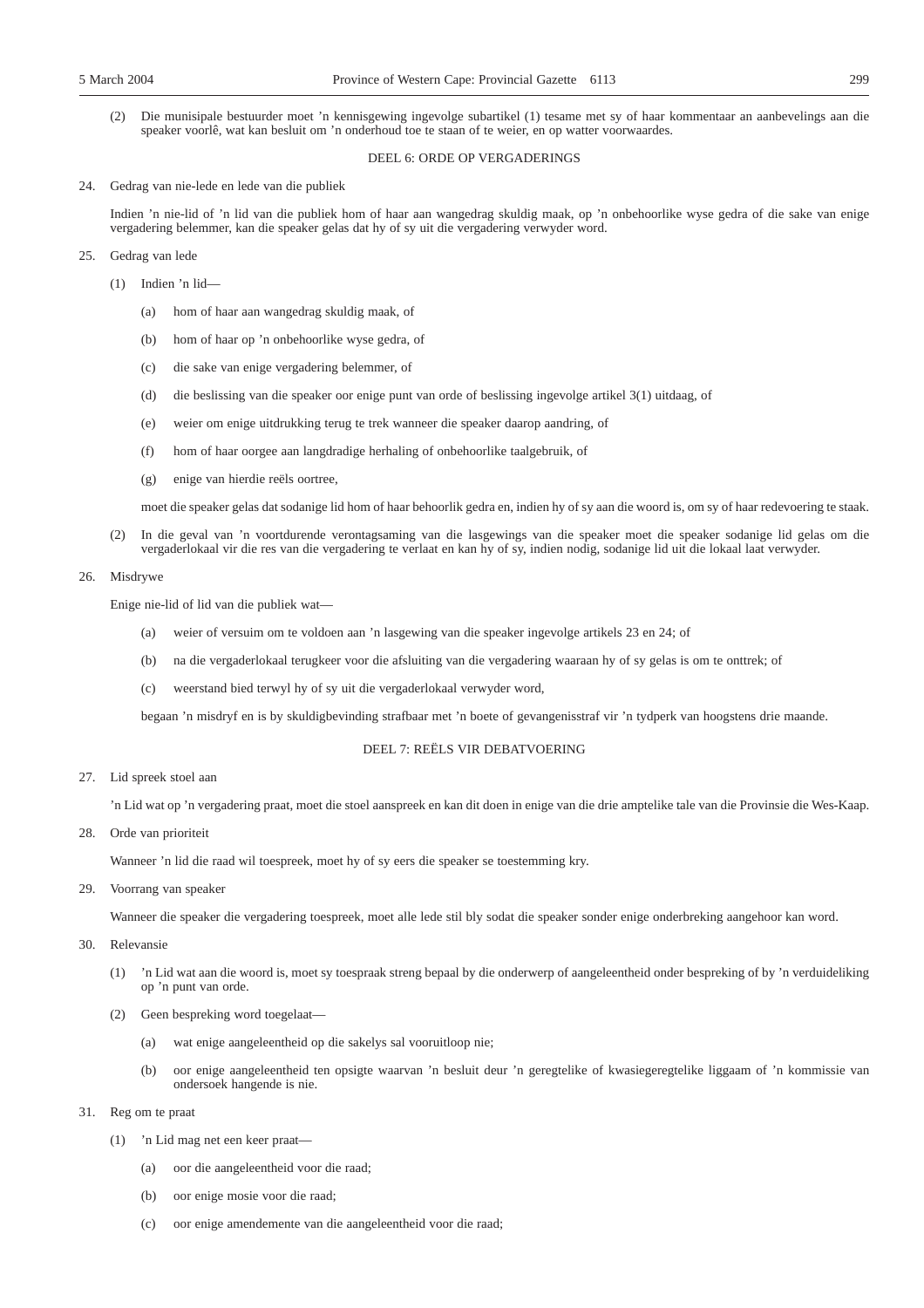- (d) oor 'n aangeleentheid of 'n amendement wat hy of sy self voorgestel het of gaan voorstel;
- (e) oor 'n punt van orde of 'n saak van voorreg,
- tensy deur die speaker gemagtig of soos in hierdie reëls voorsiening gemaak.
- (2) Die voorsteller van 'n oorspronklike mosie kan oor die mosie praat en repliek lewer, maar in sy of haar repliek moet hy of sy hom of haar bepaal by die beantwoording van vorige sprekers en mag hy of sy geen nuwe aangeleentheid in die debat inbring nie.
- (3) Die reg tot repliek is nie van toepassing nie op die voorsteller van 'n amendement wat, nadat dit goedgekeur is, die substantiewe mosie geword het.
- 32. Lengte van toesprake
	- (1) Uitgesonderd met die toestemming van die speaker mag geen lid langer as vyf minute oor enige onderwerp (of aangeleentheid) praat nie.
	- (2) Die voorsteller van 'n oorspronklike mosie of van enige amendement kan egter vyf minute lank oor sodanige mosie of amendement praat.
- 33. Herindiening van mosie of vraag

Geen mosie wat deur die raad verwerp is en geen vraag wat ingevolge die reëls gestel is en afgehandel is op enige vergadering, mag weer ingedien of gestel word nie binne 'n tydperk van drie maande na sodanige vergadering, uitgesonderd met die toestemming van die speaker.

- 34. Kennisgewing van mosie
	- (1) Die speaker mag geen mosie, uitgesonderd 'n dringende mosie of 'n mosie van orde, aanvaar nie tensy kennis daarvan ingevolge subartikel (2) gegee is.
	- (2) Elke kennisgewing van voorneme deur 'n lid om 'n mosie in te dien, moet skriftelik, gemotiveer, onderteken en gedateer wees en aan die munisipale bestuurder gelewer word minstens ses werkdae voor die datum van die vergadering waarop dit ingedien gaan word.
- 35. Kennisgewing van vraag
	- (1) Behoudens artikel 39 mag die speaker geen vraag aanvaar nie tensy kennis daarvan ingevolge subartikel (2) gegee is.
	- (2) Elke kennisgewing van voorneme deur 'n lid om 'n vraag te stel, moet skriftelik, gemotiveer, onderteken en gedateer wees en aan die munisipale bestuurder gelewer word minstens ses werkdae voor die datum van die vergadering waarop dit gestel gaan word.
- 36. Afwesigheid van voorsteller of vraesteller

Indien die voorsteller of vraesteller nie in sy plek teenwoordig is nie op die vergadering van die raad wanneer hy of sy deur die speaker versoek word om 'n mosie in te dien of 'n vraag te stel wat op sy of haar naam op die sakelys verskyn, verval sodanige mosie of vraag tensy die oorspronklike voorsteller of vraesteller die speaker skriftelik in kennis gestel het van 'n plaasvervanger om die mosie in te dien of die vraag te stel.

- 37. Mosies en vrae oor aangeleenthede deur komitee hanteer
	- (1) 'n Lid mag nie kennis van 'n mosie of vraag gee met betrekking tot enige aangeleentheid wat aan 'n komitee opgedra is nie, tensy sodanige mosie of vraag voorheen aan sodanige komitee voorgelê is of tensy dit in die vorm is van 'n verwysing na sodanige komitee vir oorweging en verslagdoening.
	- (2) Die voorsitter van 'n komitee kan, indien hy of sy van mening is dat die aangeleentheid dringend is, kennis gee van sy of haar voorneme om 'n mosie in te dien of 'n vraag te stel oor 'n aangeleentheid wat aan sodanige komitee opgedra is, ondanks die feit dat sodanige mosie of vraag nie vooraf deur sodanige komitee oorweeg is nie.
- 38. Aanbeveling van komitee as mosie beskou
	- (1) Die aanvaarding van 'n aanbeveling vervat in 'n verslag wat deur 'n komitee aan die raad voorgelê is, word geag deur die voorsitter van sodanige komitee voorgestel te wees of, in sy of haar afwesigheid of wanneer hy of sy sodanige aanbeveling teenstaan, deur 'n lid van sodanige komitee deur hom of haar afgevaardig om waar te neem wanneer die speaker van die vergadering te kenne gee dat sodanige aanbeveling oop is vir bespreking, en geen sodanige mosie hoef gesekondeer te word nie, en die voorsitter van sodanige komitee mag ook nie verhinder word om sy reg om daaroor te praat, uit te oefen nie.
	- (2) Die voorsitter in subartikel (1) bedoel, kan egter oor die aangeleentheid praat en repliek lewer, maar in sy of haar repliek moet hy of sy hom of haar streng bepaal by antwoorde aan vorige sprekers en mag hy of sy geen nuwe aangeleenthede in die debat invoer nie.
- 39. Vrae
	- (1) Nadat enige mosie of amendement voorgestel en gesekondeer is of na afhandeling van enige toespraak daaroor kan 'n lid enige vraag stel wat tersaaklik is vir sodanige mosie of amendement.
	- (2) Geen aanvullende vrae mag gestel word nie uitgesonderd deur die lid wat die oorspronklike vraag gestel het en dan net ten opsigte van aangeleenthede voortspruitend uit die antwoord op sodanige oorspronklike vraag.
	- (3) Die speaker mag geen sodanige vraag weier nie: Met dien verstande dat die lid aan wie sodanige vraag gerig is, onverwyld daarop kan antwoord of kan vereis dat kennis daarvan ingevolge artikel 34 gegee word.
- 40. Dringende mosie
	- (1) 'n Lid kan die aandag van die raad vestig op enige aangeleentheid wat nie op die sakelys verskyn nie en waarvan daar nie vooraf kennis gegee is nie, deur kortliks die onderwerp van die aangeleentheid te meld en sonder kommentaar daarop voor te stel ''*dat die mosie waarop die aandag gevestig is, onverwyld oorweeg word as 'n kwessie van dringendheid*''.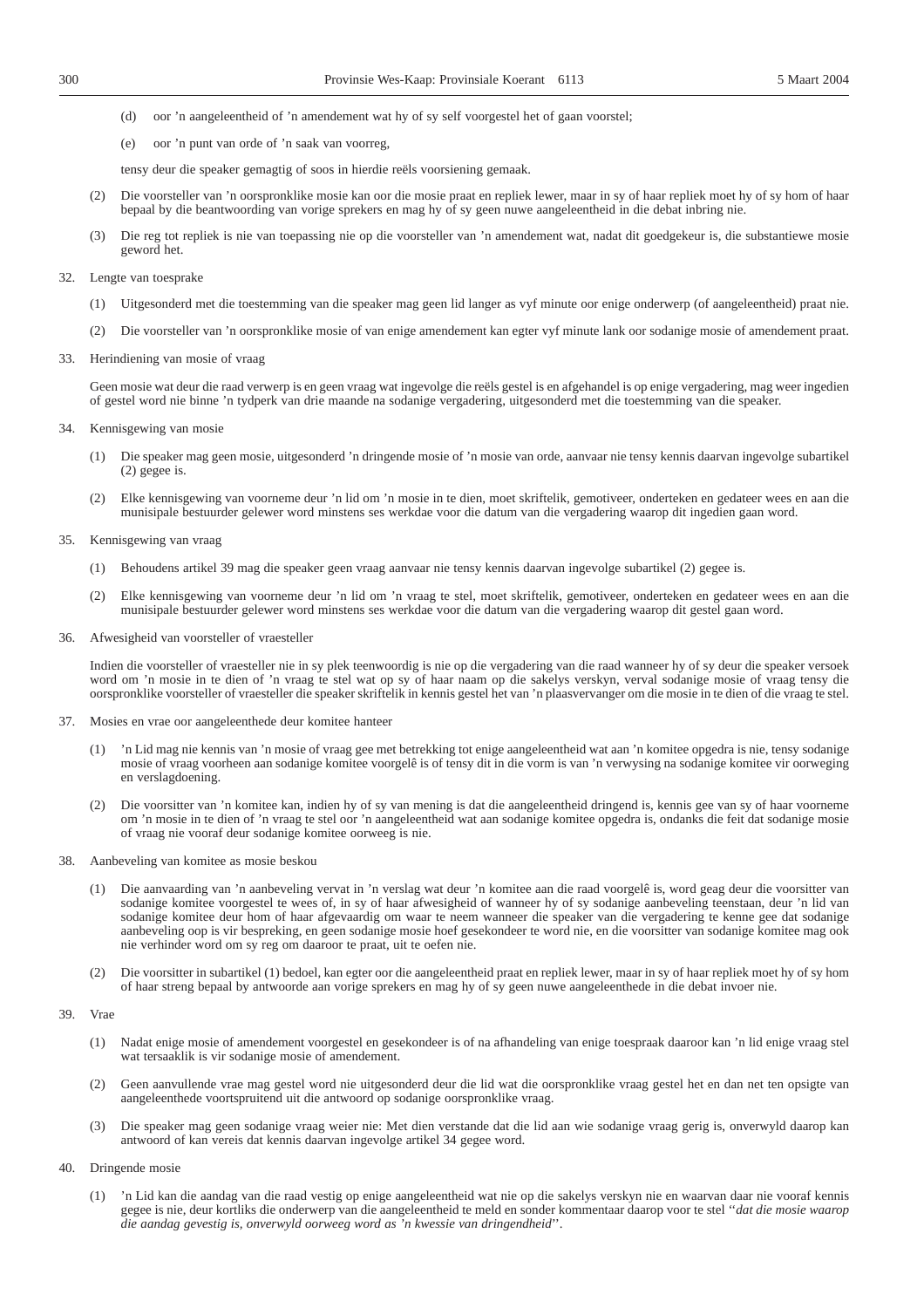- (2) Sodanige mosie word hierin 'n dringende mosie genoem.
- (3) Indien sodanige mosie gesekondeer word en aangeneem word deur 'n meerderheid van die lede teenwoordig, moet die voorsteller toegelaat word om die aangeleentheid sonder kennis deur middel van 'n mosie of vraag tot oorweging te bring.
- 41. Mosies van orde

Benewens die mosies waarvoor elders in hierdie reëls voorsiening gemaak word, word die volgende as mosies van orde beskou:

- (i) Dat voorrang verleen word aan die oorweging van enige bepaalde item wat op die sakelys verskyn;
- (ii) dat daar kennis geneem word van enige verslag in die sakelys vermeld, of dat dit aangeneem of terugverwys word of dat daar aan die verslag uitvoering gegee word;
- (iii) dat daar uitvoering gegee word aan enige dokument voor die raad op die wyse in die mosie vermeld;
- (iv) dat stappe gedoen word met betrekking tot enige item wat vir oorweging voorgelê is, op die wyse in die mosie vermeld.
- 42. Punt van orde

'n Lid kan 'n punt van orde opper om die aandag te vestig op 'n afwyking van hierdie reëls deur die bepaalde reël te noem waarop sodanige lid hom beroep, waarna sodanige lid onmiddellik gehoor verleen moet word.

43. Punt van verduideliking

Die speaker kan 'n lid toelaat om 'n punt van verduideliking te opper: Met dien verstande dat sodanige verduideliking beperk moet word tot 'n wesenlike deel van die debat wat moontlik misverstaan is.

- 44. Terugtrekking van mosie, amendement of vraag
	- (1) 'n Mosie of amendement kan sonder bespreking en met die toestemming van die sekondeerder en die raad deur die voorsteller teruggetrek word.
	- (2) 'n Lid mag nie oor sodanige mosie of amendement praat nie nadat die raad tot die terugtrekking van sodanige mosie ingestem het.
	- (3) 'n Vraag kan teruggetrek word deur die lid wat dit wou gestel het.
- 45. Speaker se beslissing oor punte van orde en verduideliking
	- (1) Die beslissing van die speaker oor 'n punt van orde of verduideliking is finaal en nie oop vir bespreking nie.
	- (2) Die beslissing van die speaker oor 'n punt van orde wat oor die vertolking van hierdie reëls geopper is, moet in die notule aangeteken word.
- 46. Volgorde van bespreking

Wanneer 'n mosie onder bespreking is op enige vergadering van die raad, mag geen verdere mosie tydens sodanige bespreking ontvang word nie, uitgesonderd die volgende:

- (i) dat die mosie geamendeer word;
- (ii) dat die oorweging van die aangeleentheid uitgestel word;
- (iii) dat die publiek en die media uitgesluit word;
- (iv) dat die publiek en die media weer toegelaat word;
- (v) dat die raad nou verdaag;
- (vi) dat die raad vir 'n bepaalde tyd verdaag;
- (vii) dat die debat verdaag word;
- (viii) dat die aangeleentheid tot stemming gebring word;
- (ix) dat die raad na die volgende saak oorgaan.
- 47. Dat die mosie geamendeer word
	- (1) Elke amendement moet tersaaklik wees vir die mosie waarop dit voorgestel word.
	- (2) 'n Amendement moet, indien die speaker dit verlang, skriftelik en deur die voorsteller onderteken wees en aan die speaker oorhandig word.
	- (3) 'n Amendement moet gelees word voordat dit voorgestel word.
	- (4) 'n Amendement mag nie bespreek of aan die raad gestel word voordat dit gesekondeer is nie.
	- (5) As daar meer as een amendement op 'n mosie is, word die amendement wat laaste ingedien is, eerste tot stemming gebring, en as dit aangeneem word, word die aangeleentheid dienooreenkomstig afgehandel.
	- (6) Indien die amendement wat laaste ingedien is, verwerp word, word die amendement wat onmiddellik voor die laaste amendement ingedien is, tot stemming gebring.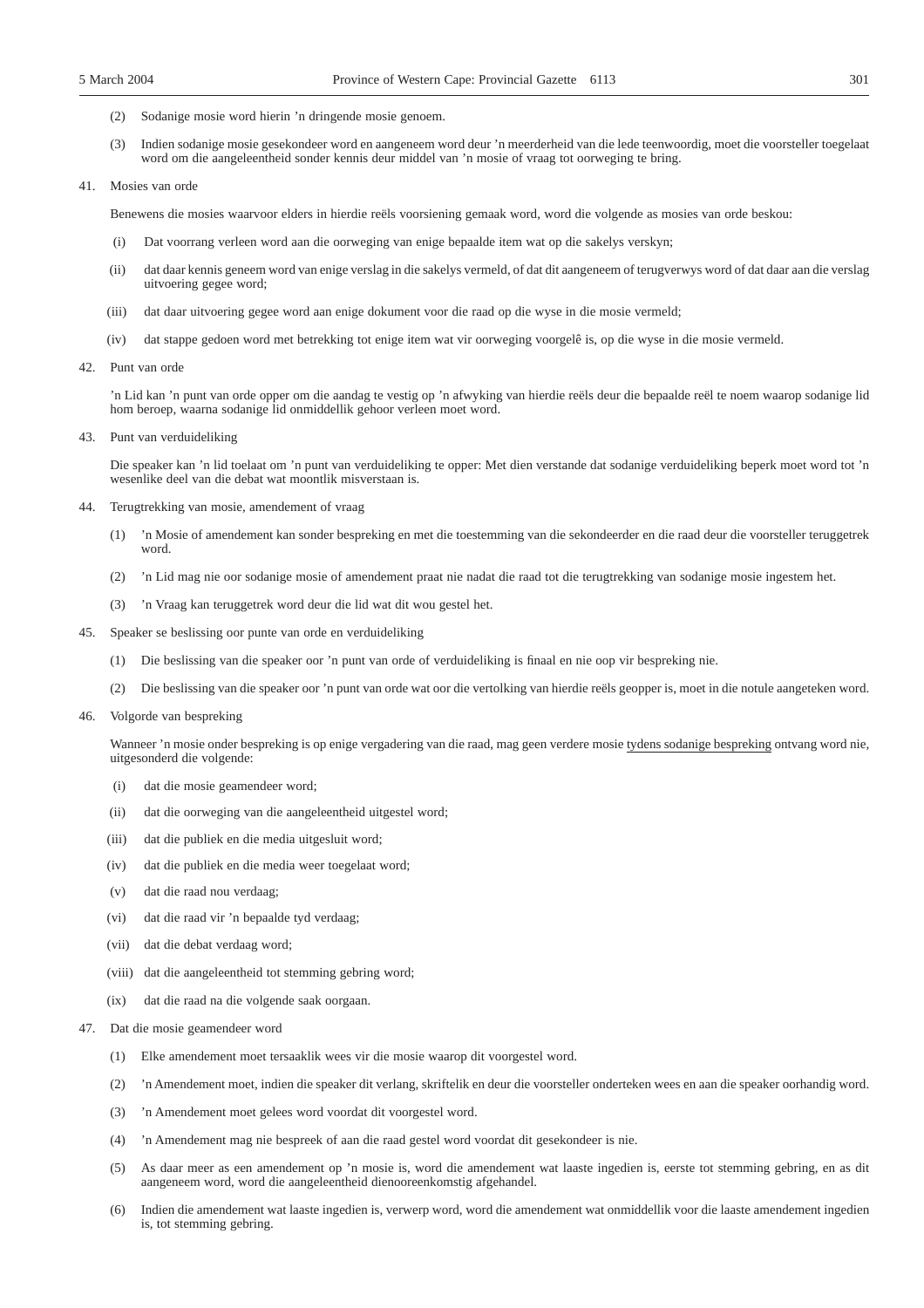- (7) Geen verdere amendement op 'n mosie of amendement mag ingedien word nadat die speaker begin het om sodanige mosie of amendement tot stemming te bring nie.
- 48. Dat oorweging van die aangeleentheid uitgestel word
	- (1) 'n Lid kan aan die einde van 'n toespraak voorstel dat die oorweging van die aangeleentheid uitgestel word tot 'n bepaalde of onbepaalde datum.
	- (2) Sodanige mosie moet gesekondeer word maar hoef nie skriftelik te wees nie: Met dien verstande dat die sekondeerder nie toegelaat mag word om te praat nie. Die voorsteller moet toegelaat word om vir 'n tydperk van hoogstens vyf minute oor die mosie te praat, en die sekondeerder mag nie praat nie, behalwe om die mosie te sekondeer.
	- (3) Wanneer so 'n mosie voorgestel word, kan die voorsteller van die aangeleentheid onder bespreking (sonder benadeling van sy of haar uiteindelike reg op repliek indien die mosie dat die aangeleentheid uitgestel word, nie aanvaar word nie) vyf minute lank repliek lewer, waarna die mosie sonder verdere bespreking tot stemming gebring word.
	- (4) Indien die mosie aanvaar word, moet die aangeleentheid eerste geplaas word op die sakelys van aangeleenthede wat oorweeg moet word op die vergadering waartoe dit uitgestel is: Met dien verstande dat artikel 5(2) en (3) nie op sodanige aangeleentheid van toepassing is nie.
- 49. Dat die raad nou tot 'n ander datum verdaag
	- (1) 'n Lid wat nog nie aan die debat oor die aangeleentheid wat dan voor die vergadering is, deelgeneem het nie, kan te eniger tyd, uitgesonderd in die loop van 'n toespraak deur 'n ander lid of terwyl daar gestem word, voorstel ''dat die raad nou tot 'n ander datum verdaag''.
	- (2) Sodanige mosie moet gesekondeer word maar hoef nie skriftelik te wees nie.
	- (3) Die voorsteller moet toegelaat word om vir 'n tydperk van hoogstens vyf minute oor die mosie te praat, maar die sekondeerder mag nie praat nie behalwe om die mosie te sekondeer.
	- (4) Indien die mosie aanvaar word, moet die raad onverwyld verdaag: Met dien verstande dat die speaker kan gelas dat die vergadering voortgaan om eers onbestrede sake af te handel.
	- (5) Indien die mosie nie aanvaar word nie, mag die speaker nie nog so 'n mosie aanvaar nie totdat 'n halfuur verstryk het.
	- (6) Uitgesonderd soos in subartikel (3) bepaal, mag geen bespreking oor sodanige mosie toegelaat word nie, behalwe dat 'n lid wat eerste sy of haar teenkanting teen die mosie aangedui het, hoogstens vyf minute lank teen die mosie kan praat.
	- (7) Geen amendement op sodanige mosie mag voorgestel word nie, uitgesonderd met betrekking tot die tydperk van verdaging.
	- (8) Indien 'n mosie om 'n vergadering te verdaag aanvaar is gedurende 'n debat en voor die afhandeling daarvan, na oorweging van die aangeleentheid wat die onderwerp van sodanige bespreking op die verdaagde vergadering sal wees, is die lid wat die verdaging voorgestel het, geregtig om eerste te praat.
	- (9) Geen sake mag op 'n verdaagde vergadering afgehandel word nie, uitgesonderd die sake wat op die sakelys van die vergadering waarvan dit 'n verdaging is, verskyn.
- 50. Dat die raad vir 'n bepaalde tyd verdaag
	- (1) Sweep of lid kan te eniger tyd behalwe in die loop van 'n toespraak deur 'n ander lid of terwyl daar gestem ward, voorstel ''dat die raad nou vir 'n bepaalde tyd, tot een uur, verdaag''.
	- (2) Sodanige mosie hoef nie skriftelik te wees nie.
	- (3) lndien die mosie aanvaar word, moet die raad onverwyld vir die bepaalde tyd verdaag.
	- (4) Die speaker kan die aantal sodanige mosies beperk.
- 51. Dat die debat verdaag word
	- (1) 'n Lid wat nog nie aan die debat oor die aangeleentheid wat dan voor die vergadering is, deelgeneem het nie, kan aan die einde van enige toespraak voorstel dat die debat verdaag word.
	- (2) Sodanige mosie moet gesekondeer word maar hoef nie skriftelik te wees nie.
	- (3) Die voorsteller van sodanige mosie kan vyf minute lank daaroor praat, maar die sekondeerder mag nie praat nie behalwe om dit formeel te sekondeer.
	- (4) Uitgesonderd soos in subartikel (3) bepaal, mag geen bespreking oor sadanige mosie toegelaat word nie, behalwe in verband met die tydperk van verdaging en dat die lid wat eerste sy of haar teenkanting teen die mosie aangedui het, hoogstens vyf minute lank teen die mosie kan praat.
	- (5) Indien sodanige mosie aanvaar word, gaan die vergadering oor na die volgende saak op die sakelys, en die bespreking van die verdaagde debat word op die volgende vergadering hervat, tensy daar anders besluit word.
	- (6) Met die hervatting van die verdaagde debat is die lid wat die verdaging voorgestel het, geregtig om eerste te praat.
	- (7) Indien die mosie nie aanvaar word nie, mag die speaker nie nog so 'n mosie aanvaar nie totdat 'n halfuur verstryk het.
	- (8) 'n Lid mag nie meer as een mosie vir die verdaging van die debat in die loop van daardie debat voorstel of sekondeer nie.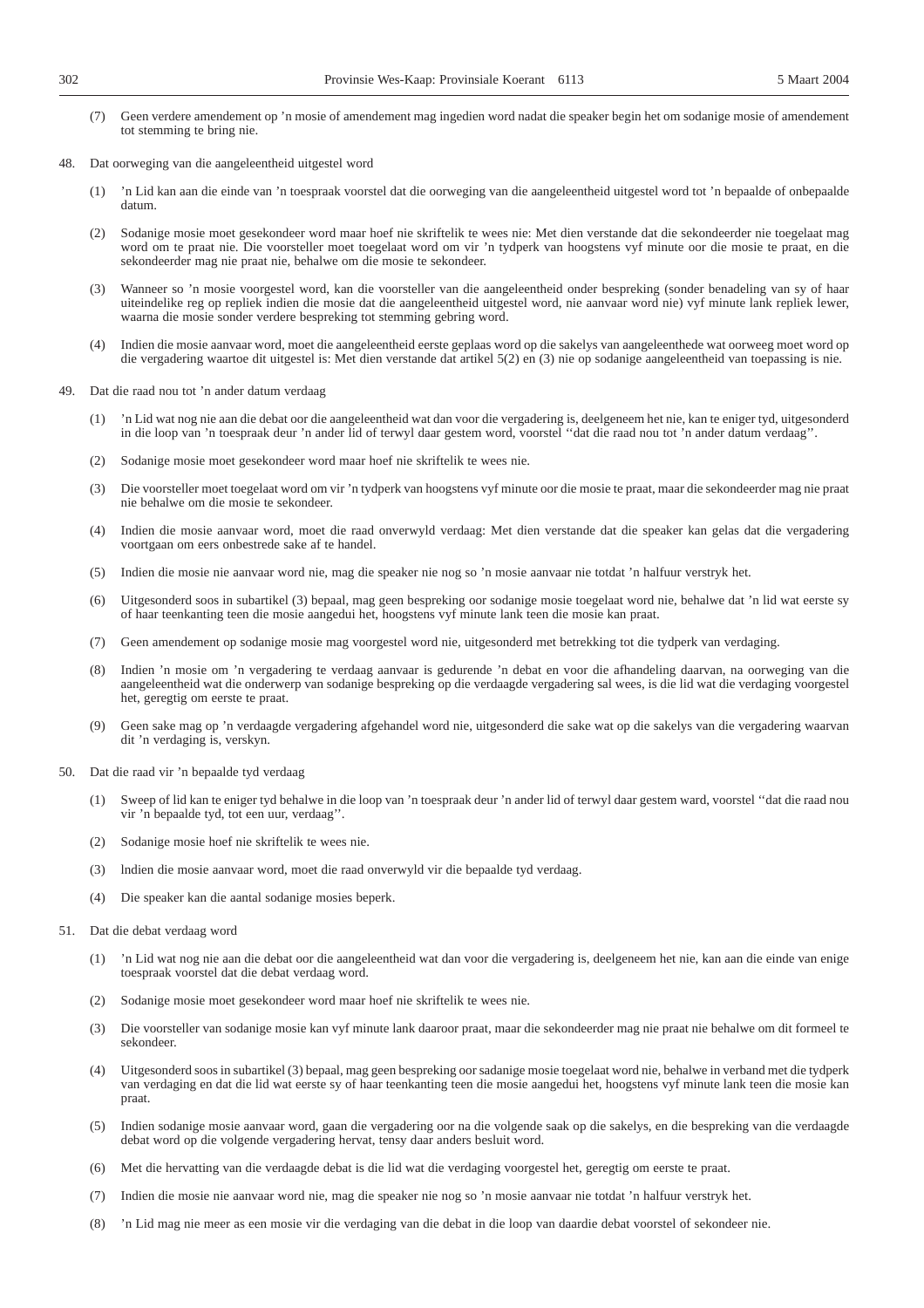- 52. Dat die aangeleentheid tot stemming gebring word
	- (1) 'n Lid wat nog nie aan die debat oor die aangeleentheid wat dan voor die vergadering is, deelgeneem het nie, kan in die loop van sodanige debat, aan die einde van enige toespraak, voorstel dat die aangeleentheid nou tot stemming gebring word.
	- (2) Behoudens die bepalings van subartikel (3) is geen mosie wat ingevolge subartikel (1) voorgestel is, oop vir bespreking nie.
	- (3) Die voorsteller van 'n aangeleentheid onder bespreking kan, wanneer 'n mosie ingevolge subartikel (1) voorgestel is, hoogstens vyf minute lank oor sodanige mosie praat, waarna genoemde mosie sonder enige verdere bespreking tot stemming gebring word.
- 53. Dat die aangeleentheid van die sakelys verwyder word
	- (1) 'n Lid wat nog nie aan die aangeleentheid wat dan voor die vergadering is, deelgeneem het nie, kan in die loop van sodanige debat, aan die einde van enige toespraak, voorstel dat die aangeleentheid van die sakelys verwyder word.
	- (2) Behoudens die bepalings van subartikel (3) is geen mosie wat ingevolge subartikel (1) voorgestel is, oop vir bespreking nie.
	- (3) Die voorsteller van 'n aangeleentheid onder bespreking kan, wanneer 'n mosie ingevolge subartikel (1) voorgestel is, hoogstens vyf minute lank oor sodanige mosie praat, waarna genoemde mosie sonder enige verdere bespreking tot stemming gebring word.
	- (4) Indien sodanige mosie aanvaar word, word die aangeleentheid onder bespreking nie verder bespreek nie.

#### DEEL 8: VERORDENINGSPROSES

54. Indiening van konsepverordeninge

'n Verordening kan net deur 'n lid of die komitee ingedien word.

- 55. Indiening deur lid
	- (1) 'n Lid dien 'n konsepverordening in deur dit saam met 'n memorandum oor die oogmerke van die verordening aan die speaker voor te lê.
	- (2) Die speaker moet by ontvangs van 'n konsepverordening dit saam met enige kommentaar wat ingevolge subartikel (3) ontvang is, aan die uitvoerende burgemeester voorlê vir oorweging.
	- (3) Die speaker moet die kommentaar van die munisipale bestuurder oor die inhoud van die konsepverordening verkry en kan die kommentaar van enige persoon vra.
	- (4) Die uitvoerende burgemeester moet binne drie maande na ontvangs van 'n konsepverordening van die speaker die aangeleentheid oorweeg en 'n verslag in die vorm in artikel 57(1) bedoel, aan die raad voorlê.
- 56. Indiening deur 'n komitee
	- (1) 'n Komitee kan uit eie beweging of na oorweging van 'n versoek van die munisipale bestuurder 'n konsepverordening indien.
	- (2) Indien die komitee uit eie beweging besluit om 'n konsepverordening in te dien, moet dit die kommentaar van die munisipale bestuurder oor die inhoud daarvan verkry en kan dit die kommentaar van enige persoon daaroor vra.
	- (3) Die komitee moet die konsepverordening saam met enige kommentaar wat ingevolge subartikel (2) ontvang is, aan die uitvoerende burgemeester voorlê vir oorweging.
	- (4) Die uitvoerende burgemeester moet binne drie maande na ontvangs van 'n konsepverordening van die komitee die aangeleentheid oorweeg en 'n verslag in die vorm in artikel 57(1) bedoel, aan die raad voorlê.
- 57. Eerste indiening by raad
	- (1) 'n Konsepverordening wat deur 'n lid of 'n komitee ingedien word, moet in die volgende vorm aan die raad voorgelê word:
		- (a) 'n bestuursopsomming van die konsepverordening,
		- (b) 'n memorandum oor die oogmerke van die konsepverordening,
		- (c) die behoefte om die gedrag wat in die konsepverordening bedoel word, te reguleer,
		- (d) die inhoud van die voorgestelde verordening,
		- (e) ander verordeninge wat herroep of geamendeer moet word as die konsepverordening aangeneem word,
		- (f) enige tersaaklike kommentaar of voorstelle, en
		- (g) 'n aanbeveling.
	- (2) Na oorweging van die verslag in subartikel (1) bedoel, moet die raad besluit om die voorgestelde verordening te verwerp of voorlopig aan te neem.
	- (3) Wanneer 'n voorgestelde verordening deur die raad verwerp is, mag geen verordening met dieselfde inhoud binne 'n tydperk van ses maande na die datum van verwerping ingedien word nie.
	- (4) Wanneer 'n voorgestelde verordening voorlopig aangeneem is, moet dit geadverteer word vir kommentaar deur die publiek.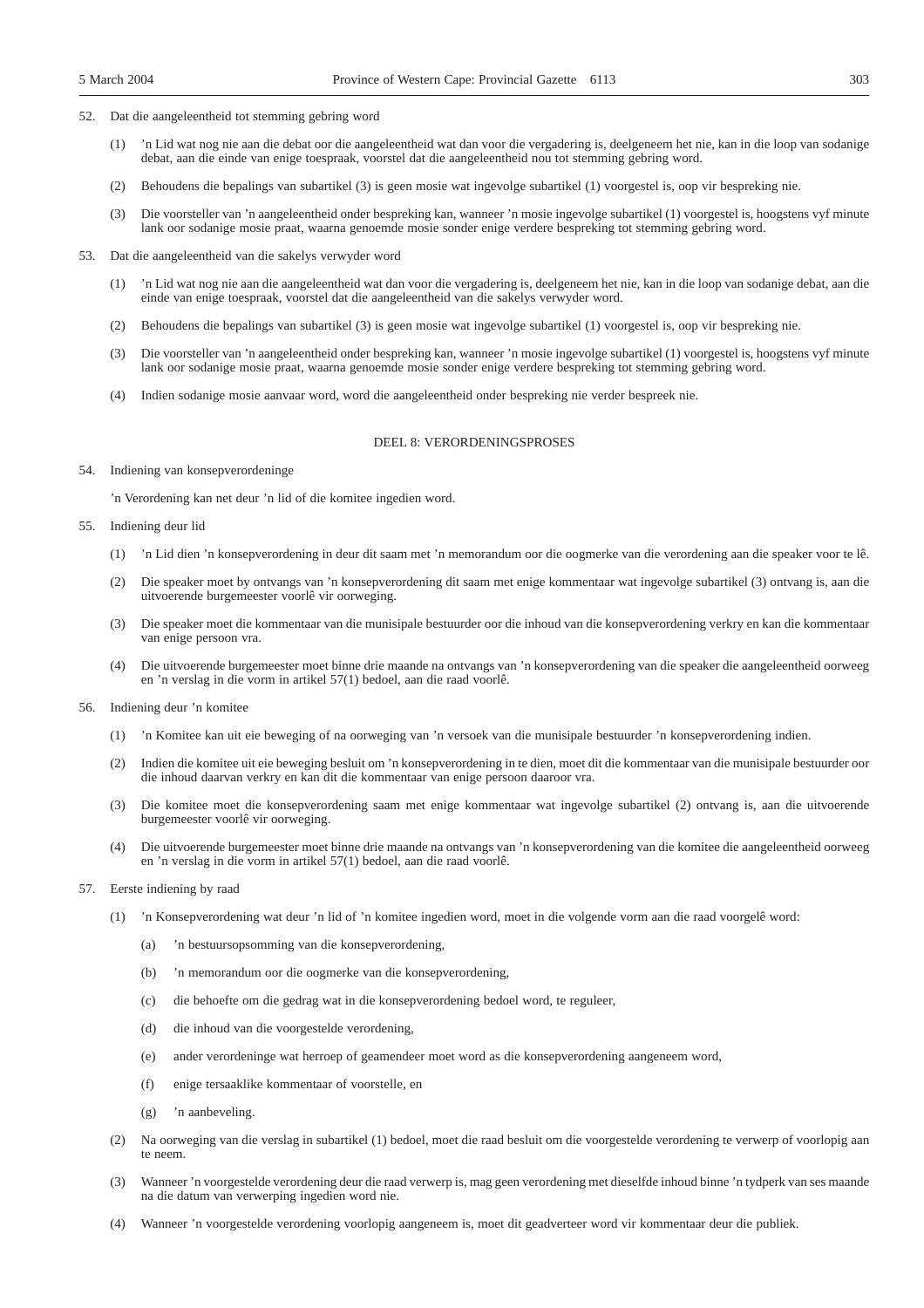#### 58. Publikasie

- (1) Die munisipale bestuurder moet so gou moontlik nadat die raad 'n verordening voorlopig aangeneem het, die konsepverordening vir kommentaar deur die publiek publiseer in die Courier en kennisgewingborde binne die jurisdiksiegebied van Beaufort-Wes op so 'n wyse dat die publiek die geleentheid sal hê om vertoë in verband daarmee te rig.
- (2) Die publikasie moet in die amptelike tale van die provinsie geskied.

#### 59. Tweede indiening by raad

- (1) Die munisipale bestuurder moet so gou moontlik na die sluitingsdatum vir vertoë deur die publiek 'n verslag aan die uitvoerende burgemeester voorlê, met—
	- (i) 'n eksemplaar van die voorgestelde verordening;
	- (ii) eksemplare van die advertensies waarin die publiek genooi is om vertoë te rig;
	- (iii) enige kommentaar wat van die publiek ontvang is, en
	- (iv) enige ander kommentaar van die administrasie.
- (2) Die uitvoerende burgemeester moet die verslag van die munisipale bestuurder oorweeg en die raad adviseer om die verordening aan te neem, om die verordening in 'n geamendeerde vorm aan te neem of om dit te verwerp.
- (3) Wanneer 'n konsepverordening deur die raad verwerp is, mag geen verordening met dieselfde inhoud binne 'n tydperk van ses maande na die verwerping ingedien word nie.
- (4) Wanneer 'n verordening aangeneem is, moet dit in die Provinsiale Koerant publiseer word.

#### 60. Debatsprosedure

Die reëls rakende debatvoering is ook op die wetgewende proses van toepassing.

61. Herroeping

Dat die standaard Verordening insake die Prosedure en die Handhawing van Orde op Vergaderings, PK 491/1988 dateer 20 Mei 1988 soos deur die Raad aanvaar op 18 Desember 2000, welke Raad ingestel is kragtens Instellingskennisgewing PK 413/2000 dateer 28 Augustus 2000, herroep word.

D. E. Welgemoed, Munisipale Bestuurder, Munisipale Kantore, Kerkstraat 15, Beaufort-Wes 6970.

5 Maart 2004. 6563

### UMASIPALA WASE-BHOBHOFOLO

#### Isazisa 12/2004

Ibhunga ledolophi lase-Bhobhofolo lisasaze icandelwano lomthetho ka-masipala enxulumene nendlela yokuzi phatha kwintlanganiso zebhunga, kuwonke-wonke.

#### *Ukwazisa*

Umasipala wase-Bhobhofolo unikwa amagunya ngokwemi gaqo nemithetho emmiselwe kumgaqo siseko wo-Mza ntsi Africa (Act 108 of 1996).

Njengokuba umasipala enelungelo lokummisela imithetho yendlela yokuziphatha kwintlanganiso zebhunga ledolophi.

Kungoko umasipala wase-Bhobhofolo ewisa umthetho ngokwa lendlela.

IMIGAQO YOLAWULO LWEENDLELA ZOKUZIPHATHA KWIINTLANGANISO ZIKAMASIPALA WASE-BHOBHOFOLO

#### ISIGABA 1: IMIBA JIKELELE

1. Intsingiselo yamagama

Kule migaqo, ngaphapndle kokuba okubhaliweyo kuchaza nto yimbi—

''ibhunga'' ligama elibhekisa kumasipala wase-Bhobhofolo;

''umbhexeshi oyintloko'' ligama elibhekisa kumbhexeshi weqela elilawulayo kwibhunga nekufuneka ukuba ekunye nabanye ababhexeshi baqinisekise ukuba ibhunga lisebenza kakuhle, okanye ilungu efityunjelwe loo msebenzi ngamaqela ezopolitiko akwibhunga angengawo anawona malungu maninzi kwiBhunga;

''imimiselo'' ligama elibhekisa kwimimiselo equlunqelwe ooceba njengoko kuchazwe kuMthetho weeNkqubo;

''uMgaqo-siseko'' ligama elibhekisa kuMgaqo-siseko weRiphabhliki yoMzantsi Afrika, 1996 (uMthetho we-108 ka1996);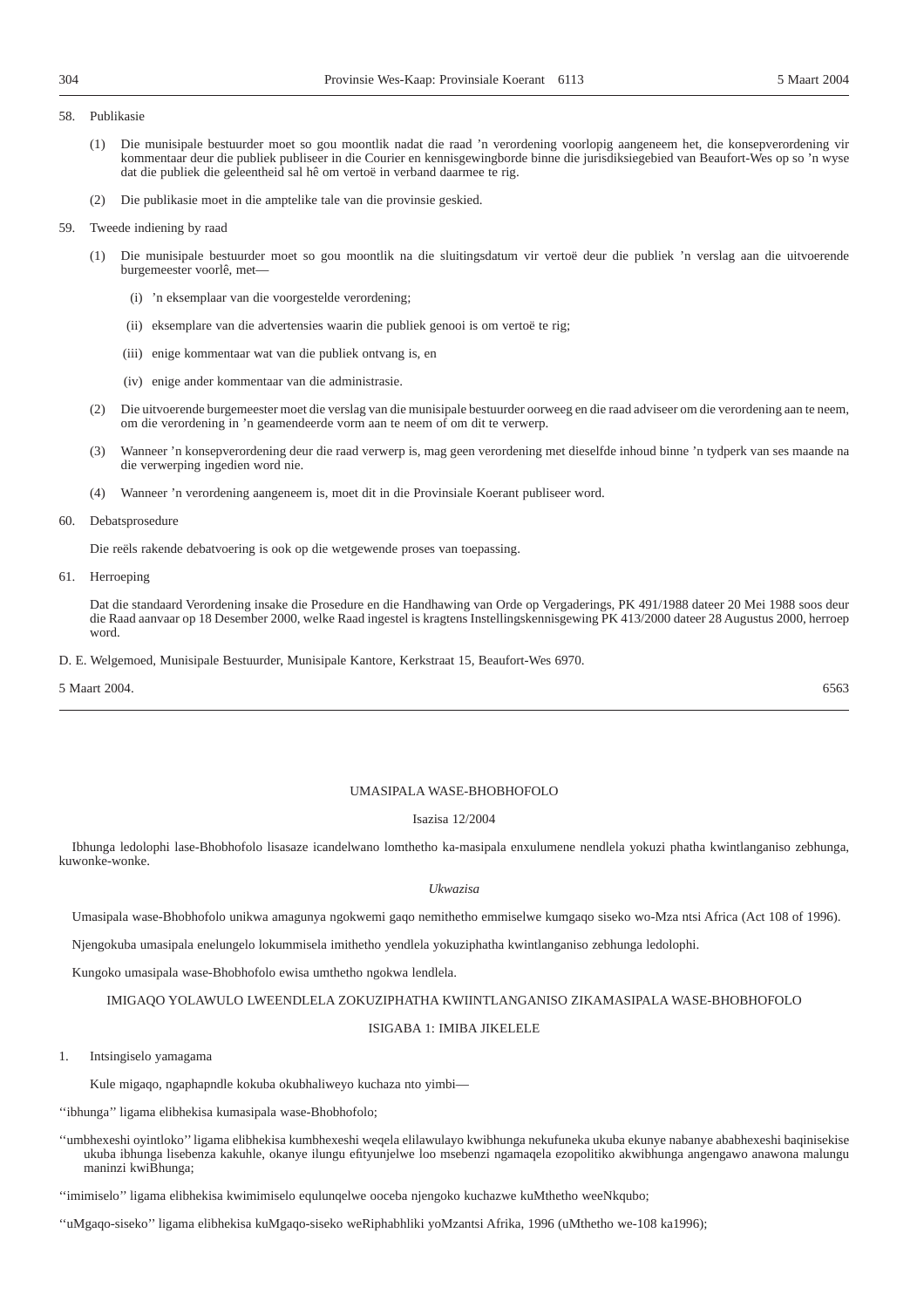- ''MEC''ligama elisisifutshaniso sebinzana lamagama athi ''Member of the Executive Council''nelibhekisa kwiLungu leBhunga eliLawulayo, lungu elo lisingethe imicimbi yoorhulumente boomasipala beNtshona Koloni;
- ''intlanganiso'' ligama elibhekisa kwiintlanganiso zebhunga;
- ''ilungu'' Iigama elibhekise kwilungu lebhunga;
- ''isindululo'' ligama elibhekisa kwisindululo apho ilungu liqale lanika isaziso kodwa alibhekisi kuhlobo lwesindululo esichazwe kwicandelo lama-39 nelama-40;
- ''umphathi kamasipala'' libinzana lamagama abhekisa koqeshwe libhunga ngokwemimiselo yoMthetho wamaSebe ooMasipala, okanye umntu onikwe loo msebenzi ngumphathi kamasipala;
- ''iqela'' ligama elibhekisa kwiqela ekubhekiswe kulo kuMthetho wamaSebe ooMasipala;
- ''imigaqo'' ligama elibhekisa kwimimiselo yalo mthetho kamasipala (okanye le migaqo yolawulo);
- ''isithethi'' ligama elibhekisa kwilungu elinyulwe njengosihlalo webhunga okanye naliphi na ilungu elisebenza njengosihlalo webhunga;
- ''UMthetho weeNkqubo zooMasipala'' libinzana lamagama elibhekisa kuMthetho wooMasipala: UMthetho weeNkqubo zooMasipala, 2000 (UMthetho wama-32 ka2000);
- ''UMthetho wamaSebe ooMasipala'' libinzana lamagama elibhekisa kumthetho wooMasipala: UMthetho wamaSebe ooMasipala, 1998 (UMthetho 117 ka 1998);
- ''umbhexeshi'' ligama elibhekisa kwilungu leqela lebhunga elinyulwe liqela lalo njengombhexeshi ngenjongo yokuba ancedise ekubeni ibhunga libe nokuyiqhuba kakuhle imicimbi yalo ngokwemimiselo yale migaqo.

#### ISIGABA 2: UKUSETYENZISWA KWALE MIGAQO

- 2. Ukusetyenziswa
	- (1) Le migaqo isebenza kuzo zonke iintlanganiso.
	- (2) Ngaphandle kwalapho kungatanelekanga ngokwenene, umgaqo onokusetyenziswa ngokubhekiselele kumalungu nakwiyiphi na inkqubo ukwasebenza nakwabo bangengawo amalungu kodwa bethabatha inxaxheba kwezo nkqubo ngokuvunyelwa sisithethi.
	- (3) Le migaqo isetyenziswa ngokubhekiselele kwiikomiti zeBhunga ngaphandle kokuba ikomiti imise eyayo imigaqo neenkqubo.
- 3. Ukongeza
	- (1) Isithethi singenza isigqibo ngokunxulumene nayiphi na imiba le migaqo engafikelelanga kuyo kwaye akukho zingxoxo zizezinye ezinokuvunyelwa xa sele senziwe eso sigqibo.
	- (2) Isigqibo sesithethi kufuneka sibhalwe kwimizuzu.

#### ISIGABA 3: IINTLANGANISO

4. Ukuvulwa kweentlanganiso

Isithethi kufuneka sithabathe isihlalo saso ngexesha elimiselwe ukuqhutywa kwentlanganiso kwaye kufuneka siqalise ngoko nangoko ngemicimbi yentlanganiso silandela imimiselo yecandelo le-13.

- 5. Ukulandelelaniswa kwemicimbi
	- (1) Inkqubo yentlanganiso iza kudweliswa ngolu hlobo lulandelayo kwiajenda:
		- (a) ukonyulwa kwesithethi esilibambela, xa kukho imfuneko;
		- (b) ukufakwa kwezicelo zokungabikho;
		- (c) ukuvunywa kwemizuzu;
		- (d) iingxelo noqhagamshelwano ngokukhutshwa sisithethi;
		- (e) iingxelo noqhagamshelwano ngokukhutshwa ngusodolophu;
		- (f) udliwanondlebe nabathunywa;
		- (g) ukuqwalaselwa kweengxelo;
		- (h) imiba engxamisekileyo engeniswe ngumphathi kamasipala;
		- (i) ukuqwalaselwa kwezaziso zezindululo;
		- (j) ukuqwalaselwa kwezaziso zemibuzo;
		- (k) ukuqwalaselwa kwezindululo ezingxamisekileyo.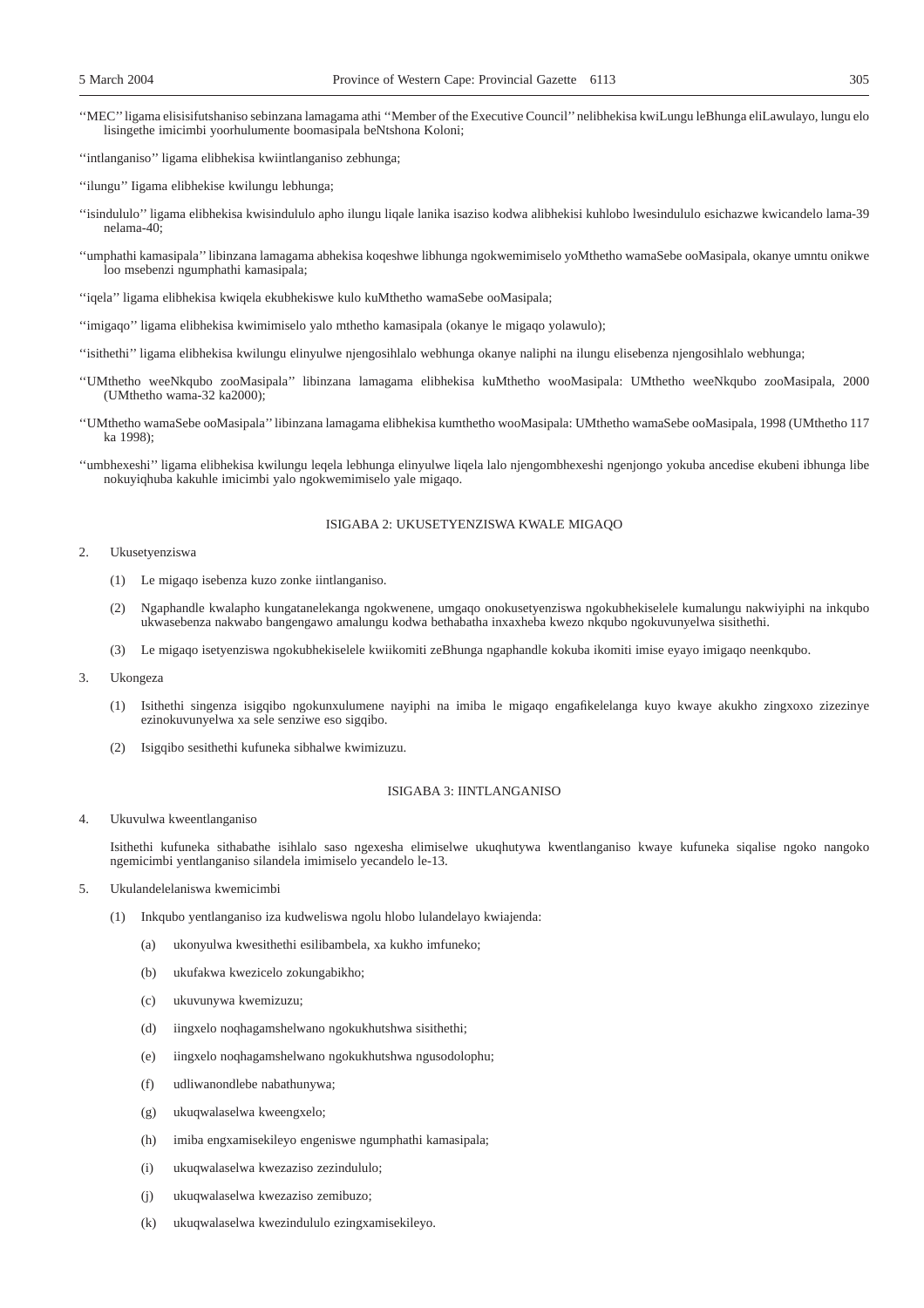- (2) Isithethi singasuka, ngokwentando yaso (okanye ngokucelwa ngumbhexeshi oyintloko), siyitshintshe indlela elandelana ngayo imicimbi ekwiajenda.
- 6. ISithethi singayifaka imicimbi engxamisekileyo

ISithethi singafaka ingxelo okanye imicimbi engxamisekileyo nangaliphi na ixesha ngaphandle kokunika isaziso.

7. Imicimbi ekuza kuxoxwa ngayo

Ngaphandle kokuba kumiselwe ngenye indlela kule migaqo, akukho mcimbi ungafakwanga kwiajenda yentlanganiso yebhunga ekuya kuvunyelwa ukuba kuxoxwe ngawo kwintlanganiso.

- 8. Iintlanganiso
	- (1) Ibhunga kufuneka libe nentlanganiso ubuncinane kanye ngekota.
	- (2) Isithethi siso esithabatha isigqibo sokuba ibanjwe nini ibanjelwa phi na intlanganiso yebhunga, kodwa ukuba amalungu amaninzi acela isithethi ngokubhaliweyo ukuba kubizwe intlanganiso, isithethi kufuneka siyibize intlanganiso ngexesha elibhalwe kweso sicelo.
	- (3) Umphathi kamasipala kufuneka, ngokuyalelwa sisithethi, akhuphe isaziso ngokubhaliweyo asibhekise kwilungu ngalinye ngentlanganiso nganye ekugqitywe ekubeni ibekho ngokwemimiselo yecandelwana (2).
	- (4) Umphathi kamasipala kufuneka akhuphele uluntu isaziso esichaza usuku, ixesha nendawo eza kubanjelwa kuyo intlanganiso nganye ngokuthi apapashe isaziso eso kwiphephandaba lengingqi elikhethwe nguye, oku angangakwenzi kuphela xa ngaba ixesha alimvumeli ngenxa yokungxamiseka kwentlanganiso.
- 9. Ukuzinyaswa kweentlanganiso
	- (1) Ilungu ngalinye elikhoyo kwintlanganiso yebhungaa liya kutyikitya igama lalo kwincwadi eyenzelwe oko.
	- (2) Ilungu ngalinye kufuneka libekho entlanganisweni ngaphandle kwaxa—
		- (a) linikwe imvume yokungabikho ngokwemimiselo yecandelo le-10; okanye
		- (b) ilungu licelwe ukuba lingabikho ngokwemimiselo yemigaqo.
- 10. Imvume yokungabikho

Ilungu eliceba ukungabikho entlanganisweni kufuneka lithi ngaphambi kokuba lingabikho lifumane imvume yokungabikho kwiBhunga, ngaphandle kokuba isithethi, ngezizathu ezivakalayo, singanika imvume yokungabikho kwelungu elithile nelinqandwe zizizathu ezizodwa ukuba lingafumani mvume yokungabikho kwiBhunga.

- 11. Isohlwayo ngokungabikho
	- (1) Ilungu elithe alabikho entlanganisweni lingenayo imvume yokungabikho okanye ilungu elithe alabikho xa kuqala intlanganiso okanye ilungu elithi lingaphumeleli ukuhlala entlanganisweni, laphula le migaqo.
	- (2) Ikomiti ethe yonyulwa libhunga kufuneka iphande ize ingenise okufumanisekileyo ngako nakuphi ukwaphulwa komgaqo ekubhekiswe kuko kwicandelwana (1).
	- (3) Loo komiti yonyulwe libhunga kufuneka iqhube imicimbi yayo ngendlela efanayo nekhutshwe naleyo imiselwe liBhunga.
	- (4) Ukuba ikomiti ifumanise ukuba ilungu laphule ummiselo wecandelwana (1), ilungu liya kuhlawuliswa R100,00 intlanganiso yokuqala, R200,00 intlanganiso yesibini, R300,00 intlanganiso yesithathu kunye nokugxothwa njenge lungu lebhunga.
	- (5) Ilungu elithe alabikho kwiintlanganiso ezintathu nangaphezulu zilandelana nebekufanele ukuba libe khona kuzo ngokwemimiselo yecandelo-9, kufuneka lisuswe esikhundleni.
	- (6) Inkqubo yokususa ilungu esikhundleni ngokwemimiselo yecandelwana (5) okanye eyokukhutshwa kwentlawulo ngokwemimiselo yecandelwana (4), kufuneka iqhutywe ngendlela efanayo njengoko imiswe liBhunga ngokwemimiselo yecandelwana (3).
- 12. Imizuzu
	- (1) Imizuzu yemicimbi eshukuxwe kwintlanganiso mayibhalwe phantsi ize ivunywe libhunga kwintlanganiso elandelayo kananjalo ityikitywe sisithethi.
	- (2) Imizuzu iya kuthatyathwa njengefundiweyo, ukuze ibe nokuvunywa, ukuba ikopi yayo ibithunyelwe kwilungu ngalinye kwangethuba elaneleyo phambi kwentlanganiso elandelayo.
	- (3) Akukho sindululo okanye zingxoxo ezivumelekileyo kwimizuzu, ngaphandle kwezo ziphathelene nokulungiswa kwayo.
- 13. Ikhoram
	- (1) Xa amalungu ekwisininzi enza ikhoram.
	- (2) Ukuba akenzi khoram ngexesha elibekelwe intlanganiso, isithethi siya kuthabatha isihlalo saso xa amaiungu sele enze ikhoram.
	- (3) Nanini na xa kungekho khoram, ukuqala kwentlanganiso kuyemiswa ixesha elingadlulanga kwimizuzu engama-30 ze kuthi ukuba emva kwelo xesha ayikenziwa ikhoram, isithethi siyimise intlanganiso sibeke elinye ixesha, umhla nendawo ngokokubona kwaso ze sibhale phantsi amagama aloo malungu akhoyo.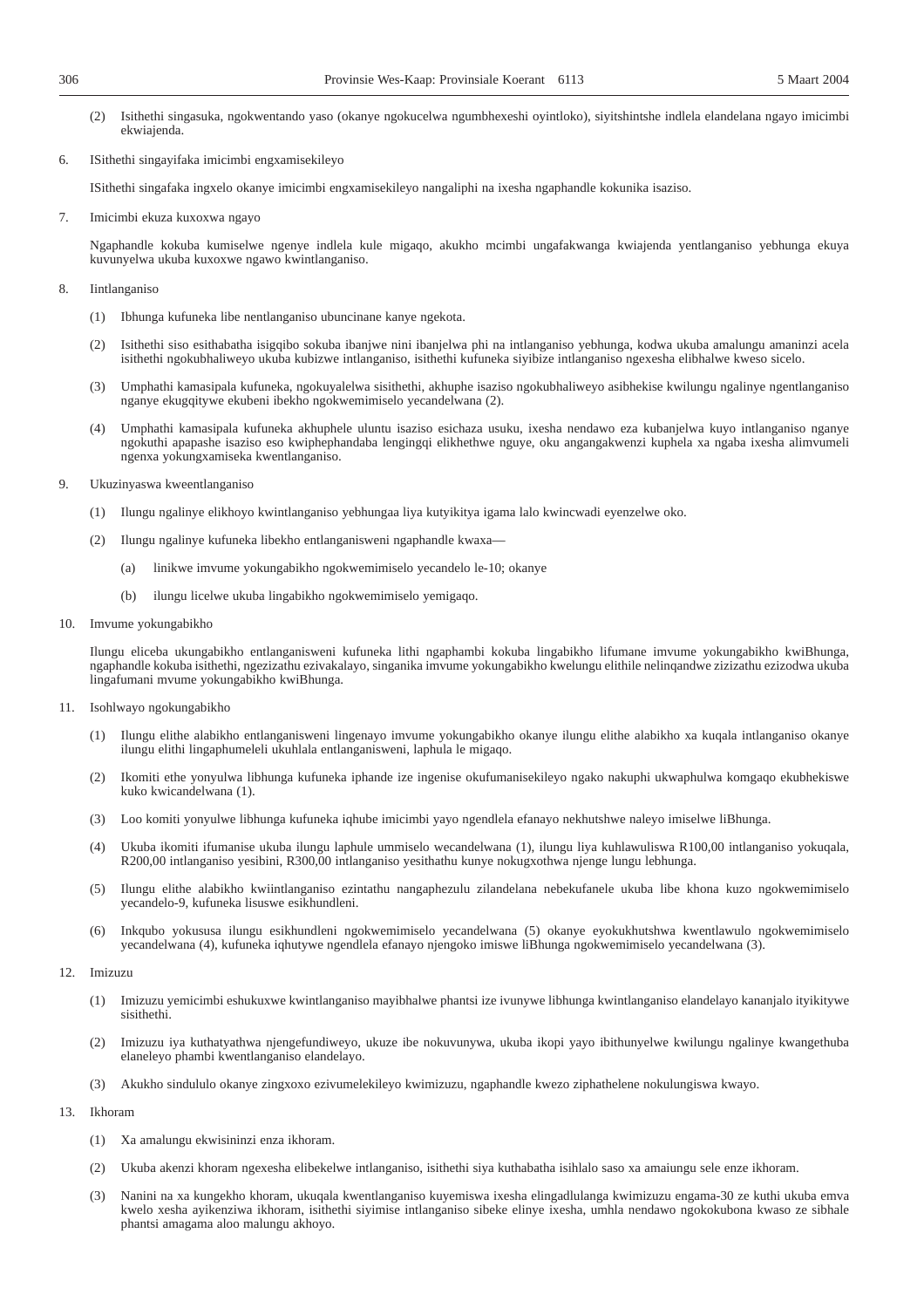- 
- (4) Nanini na xa isithethi singekho nekhoram ingekho, ukuqala kwentlanganiso kuyemiswa ixesha elingadlulanga kwimizuzu engama-30 ze kuthi ukuba emva kwelo xesha ibe ayikenziwa ikhoram, imiswe intlanganiso ze umphathi kamasipala awabhale amagama amalungu akhoyo.
- (5) Nanini na entlanganisweni ukuba ayibikho ikhoram isithethi masiyimise intlanganiso de kubekho ikhoram kwakhona, ukuba emva kwemizuzu eli 10 akukabikho khoram isithethi masiyimise intlanganiso.
- (6) Nanini na xa intlanganiso ithe yamiswa ngenxa yokuba kungekho khoram, ixesha ethe yamiswa lona, namagama amalungu akhoyo makabhalwe kwincwadi yemizuzu.
- (7) Isithethi masithumele amagama abangekhoyo kwikomiti esekwe ngokwemimiselo yecandelo-ll ukuze asetyenziswe xa kusenziwa uphando ngokutyeshelwa kwemigaqo.

#### ISIGABA 4: IZIGQIBO

#### 14. Imicimbi engachaswanga

Nanini na xa ibhunga libiziwe ukuba liphonononge umcimbi ophambi kwalo kwaye kungekho kuchaswa okuvela nakuliphi na ilungu, loo mcimbi mawubhalwe kwimizuzu njengokuvumelana ngamxhel'omnye.

- 15. Indlela yokuvota
	- (1) Isithethi masifake zonke izindululo ezichaswayo phantsi kwenkqubo yovoto ngokuthi sicele amalungu ukuba abonakalise uluvo Iwawo, ngokuphakamisa izandla, lokuba ayavumelana okanye achasene kusini na nesindululo eso, ze emva koko sibhengeze iziphumo ezo zovoto.
	- (2) Ekukhutshweni kweziphumo zovoto ilungu linganyanzelisa ukuba ivoti yalo ifakwe kwechaseneyo nesigqibo esithatyathiweyo kwaye yena umphathi kamasipala uya kuqinisekisa ukuba ivoti enjalo ibhaliwe kwimizuzu.
	- (3) Ukuba iivoti ziyalingana ngokwesindululo ekuvotelwa phezu kwaso ngokwemimiselo yecandelwana (1) isithethi masisebenzise ilungelo laso lokuvota, ukongeza kwivoti yaso yesiqhelo kodwa isithethi asiyikuvunyelwa ukuba silisebenzise elo lungelolaso lokuvota kwimicimbi emiselwe ngokwecandelo 160(2) loMgaqo-siseko.

#### 16. Izigqibo

- (1) Ngokungqinelana noMgaqo-siseko ivoti yesininzi samalungu iyimfuneko ekuthabatheni izigqibo—
	- (a) zokupasiswa komthetho kamasipala;
	- (b) zokuvunywa kohlahlo Iwabiwo-mali;
	- (c) zokunyanzelisa ukuhlawulwa kwerenti, ezinye iirhafu, iilevi neentlawulo;
	- (d) zokunyuswa kwemali-mboleko.
- (2) Ngokommisela woMthetho wamaSebe ooMasipala ukuze kwenziwe izigqibo zokulichitha ibhunga kufuneka ivoti encedisayo elingana nesibini kwisithathu samalungu.
- (3) Ukuba amalungu angaphezulu kwekota achasene nesindululo sokunika ilungu imvume yokuba—
	- (a) libe yinxalenye okanye lixhamle phantsi kwesivumelwano—
		- (i) sokubonelela umasipala ngempahla okanye iinkonzo; okanye
		- (ii) sokwenza nawuphi na umsebenzi ngaphandle kwalowo liwenza njengelungu likamasipala
	- (b) libe nenzuzo eliyixhamlayo ngokwezimali kuwo nawuphi na umsebenzi kamasipala; okanye
	- (c) lirhunywe okanye lixhamle ngokumela nabani na phambi kwebhunga okanye phambi kwekomiti.

Imvume enjalo lingoyinikwa kuphela xa oko kuvunywe liLungu leBhunga IoLolawulo nelaziwa njenge-MEC.

- (4) Izigqibo malunga nayo yonke eminye imibuzo zixhomekeke kuvoto.
- 17. Imicimbi engachaswanga
	- (1) Xa intlanganiso sele iqhutywe ixesha elingekho ngaphantsi kweyure isithethi singayiphazamisa inkqubo ze sinike umyalelo wokuba ibhunga ligqibe umcimbi lowo liwushukuxayo liyeke lowo uchasiweyo.
	- (2) Emva kokuxoxwa kwaloo mcimbi inkqubo iya kuqaliswa kulaa ndawo ibiphazanyiswe ikuyo, ngaphandle kokuba eminye imicimbi eseleyo imiselwe intlanganiso elandelayo.
	- (3) Umba othile nokwi-ajenda uthatyathwa njengomcimbi ochasiweyo ukuba ilungu elithile libonisa umdla wokuwuxoxa loo mba kancinane nje emva kokuba isithethi sazise intlanganiso ukuba loo mcimbi uvulelekile ukuba ungafakwa kwiingxoxo: kodwa akukho mcimbi uya kuthatyathwa njengochaswayo kuphela ngenxa yokuba kuthe kwabuzwa imibuzo enxulemene nawo.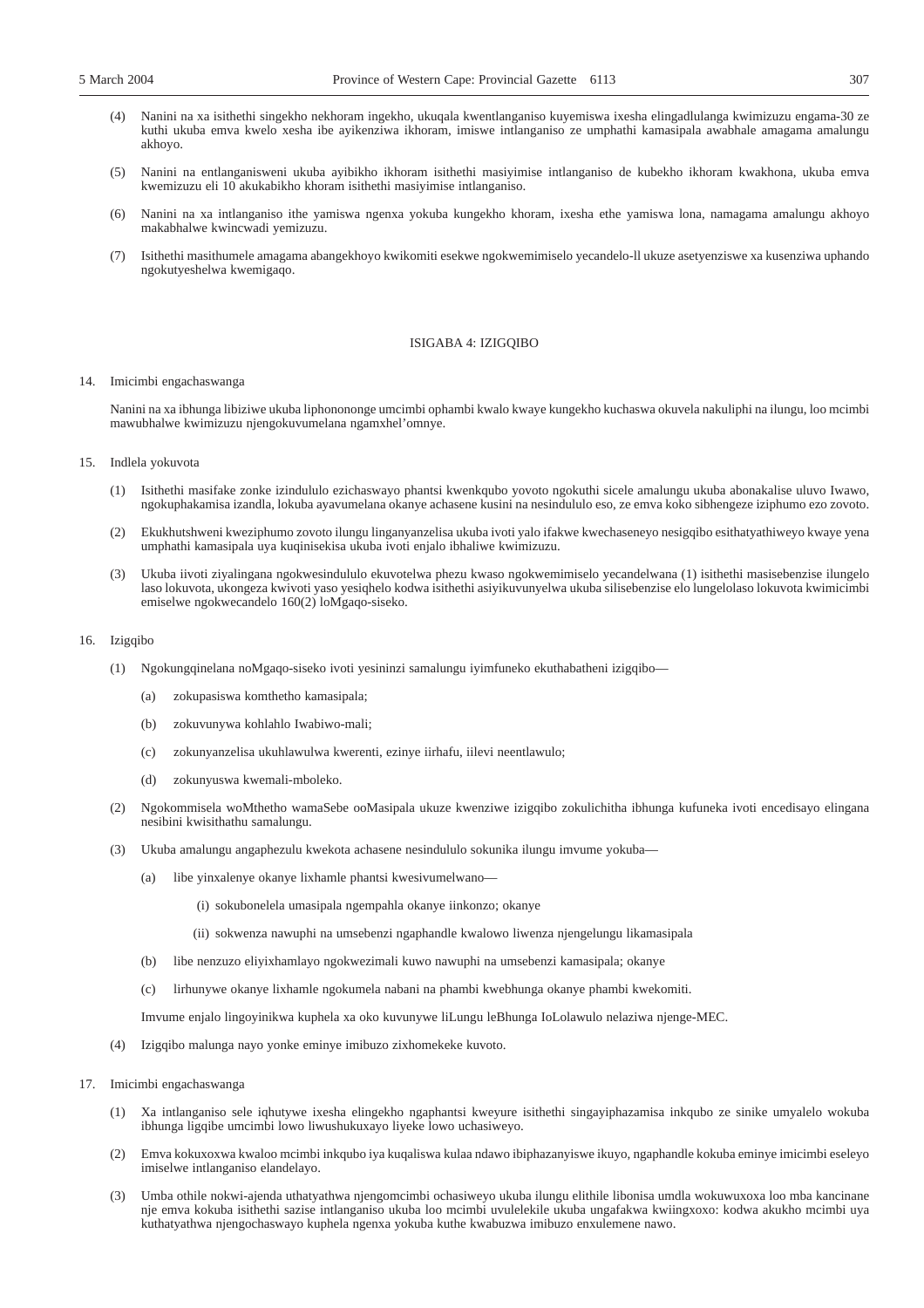18. Ukuvunyelwa koluntu ukuzimasa iintlanganiso

Isithethi kufuneka sithabathe amanyathelo afanelekileyo okulawula ukuzimasa koluntu iintlanganiso, kwanawokulawula ukuziphatha kwalo kwiintlanganiso.

- 19. Ukungabhengezwa kwemicimbi
	- (1) Nanini na xa uMphathi kaMasipala, ngokoluvo Iwakhe, athe wafaka umba othile kwiajenda, mba lowo ungazi kubhengezwa kuluntu phambi kwentlanganiso, isithethi, phambi kokuba umba onjalo uxoxwe, kufuneka:
		- (a) siyalele ukuba lonke uluntu olungengomalungu luphume kwindawo leyo yentilanganiso. siphinde
		- (b) siyalele ukuba amalungu agqibe ekubeni ingaba ifanelekile kusini na into yokuba umba othile okanye yonke imiba elapho kwiajenda ixoxwe lungekho uluntu, oko kwenziwe kunikwe ingqwalaselo icandelo 160(7) IoMgaqo-siseko nelithi uluntu namajelo eendaba angangabandakanywa kwintlanganiso kuphela xa kufanelekile ukwenza njalo, luqwalaselwe uhlobo lomcimbi oza kushukuxwa.
	- (2) Isizathu sokuthintelwa koluntu kufuneka sibhalwe kwimizuzu ngokuzeleyo.
	- (3) Umcimbi nawuphi na ovumela ubukho boluntu, kuya kugqitywa ngawo emva kwenkqubo ngokommiselo wecandelwana (1).
- 20. Ukuthintelwa koluntu namajelo eendaba kwiintlanganiso
	- (1) Uluntu, kuquka namajela eendaba, lusenokuthintelwa ekuzimaseni intlanganiso:
		- (a) xa kukhutshwe umyalelo sisithethi ngokommiselo wecandelo 6, okanye
		- (b) xa ibhunga ligqibe njalo ngokommiselo wecandelwana (3).
	- (2) Ukuba isiphakamiso esinjalo siye saxhasw, siya kufakwa kwivoti ngoko nangoko ngaphandle kweengxoxo.
	- (3) Ukuba, emva kokuthatyathwa kwesigqibo libhunga ngezizathu ezichaziweyo, eso siphakamiso siye saphunyezwa, uluntu luya khutshwa kwindawo leyo ekubanjelwe kuyo intlanganiso, kuquka namajelo eendaba.
- 21. Ukuvunyelwa kwakhona koluntu namajelo eendaba kwintlanganiso
	- (1) Ilungu livunyelwe ukuba lingathi kwintlanganiso ebithintele ubukho boluntu namajelo eendaba, liphakamise ''ukuba intlanganiso iphinde ivuleleke'' libeke nezizathu zesindululo esinjalo.
	- (2) Ukuba eso sindululo sixhawe siya kufakwa kwivoti ngoko nangoko ngaphandle kweengxoxo.
- 22. Ukumenywa kwabangengomalungu

lsithethi singamema umntu ongelilo ilungu ukuba aze kunika intetho kwibhunga okanye aze kuzimasa intlanganiso ukuze anike ezakhe izimvo ngomba othile phambi kwebhunga.

- 23. Abathunywa
	- (1) Abathunywa abafuna ukubamba udliwanondlebe nebhunga kufuneka banike umphathi kamasipala isaziso esibhaliweyo seentsuku ezintandathu zokusebenza nesichaza iinjongo zabo kananjalo nesinika iinkcukacha ngomba abeza nawo kunye nezendawo abasuka kuyo.
	- (2) Umphathi kamasipala makangenise isaziso ngokwemimiselo yecandelwana (1) ndawonye nezimvo zakhe neengcebiso kwisithethi sona sinokuthabatha isigqibo sokuluvumela okanye ukungaluvumeli udliwanondlebe ngezizathu.

#### ISIGABA 6: INDLELA YOZIPHATHA EZINTLANGANISWENI

24. Ukuziphatha kwabangengomalungu noluntu ngokubanzi

Ukuba umntu ongelilo ilungu okanye ongomnye woluntu jikelele uthe akaziphatha kakuhle, okanye uthe waphazamisa ukuqhutywa kwemicimbi yentlanganiso, isithethi singanika umyalelo wokuba akhutshwe kuloo ntlanganiso.

25. Ukuziphatha kwamalungu

- (1) ukubo ilungu elithile lithe—
	- (a) alaziphatha kakuhle, okanye
	- (b) laziphatha ngendlela engamkelekanga, okanye
	- (c) laphazamisa imicimbi yentlanganiso, okanye
	- (d) laphikisa izigqibo zesithethi nalapho sithe sayalela ngendlela emayilandelwe okanye isigqibo ngokwemimiselo yecandelo 3(1), okanye
	- (e) lala ukurhoxisa elikuthethileyo xa licelwa ukuba lenzenjalo sisithethi, okanye
	- (f) lazibandakanya kuphindaphindo olukruqulayo okanye lasebenzisa ulwimi olungamkelekanga, okanye
	- (g) latyeshela le migaqo,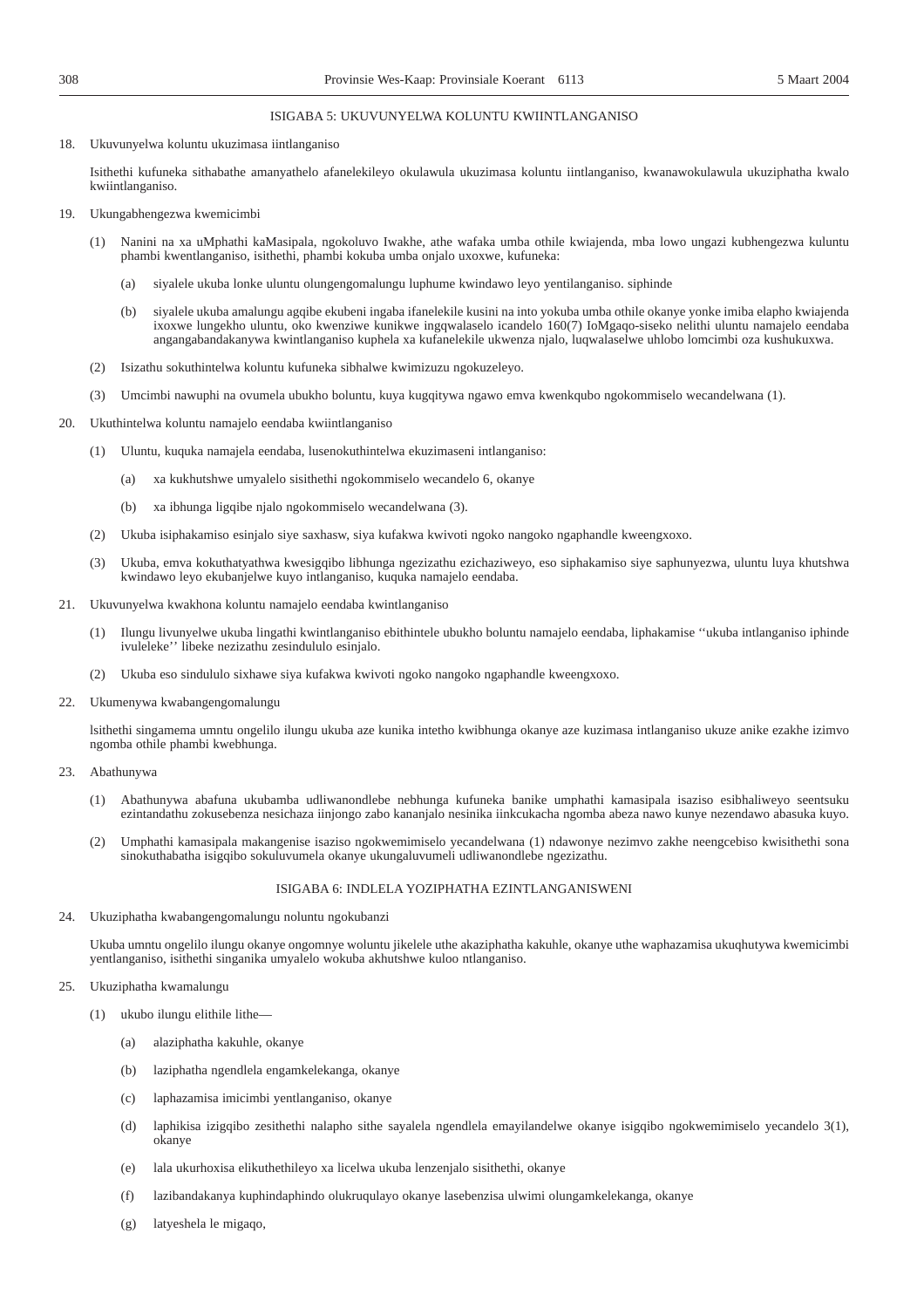isithethi siya kuyalela ilungu elo ukuba liziphathe kakuhle kanti ukuba liyaqhubeka ngokuthetha liya kucelwa ukuba liyeke ukuthetha.

(2) Ukuba ukungahoywo komyalelo wesithethi kuqhubela phambili, isithethi eso siya kuyalela ilungu elo ukuba liphume kwindawo ekubanjwe kuyo intlanganiso ukuze kuqhutywe intlanganiso, ukuba kukho imfuneko, lingade likhutshwe ngenkani.

26. Ukono

Nawuphi na umntu ongelolungu okanye nabanina othe—

- (a) wala okanye akaphumelela ekuthobeleni imiyalelo yesithethi njengoko ichazwe kummiselo wecandelo lama-23 nama- 24; okanye
- (b) wabuyela kwindawo leyo kubanjelwe kuyo intlanganiso phambi kokuqukunjelwa kwentlanganiso apho ebeyalelwe ukuba aphume, okanye
- (c) othe akavuma xa ekhutshwa kwindawo ekubanjelwe kuyo intlanganiso,

uya kuthi akufunyanwa enetyala ahlawuliswe ifayini okanye athunyelwe entolongweni ixesha elingekho ngaphezulu kweenyanga ezintathu.

#### ISIGABA 7: IMITHETHO YENGXOXO-MPIKISWANO

27. Ilungu malibhekise kuSihlalo

Ilungu xa lithetha kwintlanganiso malibhekise kusihlalo kwaye lingakwenza oko ngokusebenzisa nokuba luluphi na ulwimi kwezintathu zaseburhulumenteni kwiPhondo leNtshona Koloni.

28. Ukuhlelwa ngokokubaluleka

Xa ilungu lifuna ukuthetha nebhunga, kufuneka liqale lifumane imvume kwisithethi.

29. Ukuthabatha isihlalo kweSithethi

Nanini na xa isithethi sithetha entlanganisweni, onke amalungu kufuneka athule ukuze isithethi siphulaphulwe ngaphandle kokuphazanyiswa.

- 30. Unxulumano
	- (1) Ilungu naliphi na elinika intetho kufuneka intetho yalo liyingqalise kumcimbi okanye kumba kumba lowo ushukuxwayo okanye kwingcaciso okanye kumyalelo wokubuyela endleleni.
	- (2) Akukho zingxoxo zivunyelweyo—
		- (a) eziya kukhawulela nawuphi na umba okwiajenda;
		- (b) ngawo nawuphi na umba osele usezandleni zabagwebi okanye oosinga-bagwebi okanye osezandleni zekomishoni yophando nosalindele isigwebo.
- 31. Ilungelo lokuthetha (ilungi lingathetha kube kanye kuphela)
	- (1) Ilungu lingathetha kube kanye kuphela—
		- (a) ngomba ophambi kwebhunga;
		- (b) ngaso nasiphi na isindululo esiphambi kwebhunga;
		- (c) ngazo naziphi na izihlomelo zemiba ephambi kwebhunga;
		- (d) ngomba okanye ngesihlomelo esiphakanyisiweyo okanye esiya kuphakanyiswa lilo ngokwalo;
		- (e) ngdmyalelo wokubuyela endleleni okanye ngomba omalunga nelungelo elilodwa,

ngaphandle kokuba linikwe ilungelo sisithethi okanye njengoko kuvunyelwe kwimimiselo yale migaqo.

- (2) Ofake isindululo sokuqala anganikwa ithuba lokuthetha ngesindululo eso ze asiphendule kodwa ekuphenduleni kwakhe kufuneka abe uphendula izithethi ezimanduleleyo kananjalo angangenisi mba mtsha kwiingxoxo.
- (3) Ilungelo lokuphendula makangalinikwa lowo uphakamise isihlomelo, esele sivunyiwe, saza saba sisindululo esizimeleyo.
- 32. Ubude bentetho
	- (1) Ngaphandle kokuba oko kuvunyelwe sisithethi, akukho lungu elivunyelwe ukuthetha ixesha elingaphezu kwemizuzu emihlanu ngomcimbi othile (okanye ngomba othile).
	- (2) Ofake isindululo sokuqala okanye nasa nasiphi na isihlomelo angavunyelwa ukuba athethe imizuzu emihlanu ngesindululo eso okanye isihlomelo eso.
- 33. Ukubuyiswa kwesindululo okanye umbuzo

Akukho sindululo sikhatyiweyo libhunga kananjalo akukho mibuzo ibuziweyo yaza yaphendulwa nakwiyiphi na enye intlanganiso, ngokwemimiselo yale migaqo, sinokuphinda singeniswe njengesindululo okanye ubuzwe kungekadluli iinyanga ezintathu ukususela kumhla ekwakubanjwe ngawo loo ntlanganiso ngaphandle kokuba imvume yoko ikhutshwe sisithethi.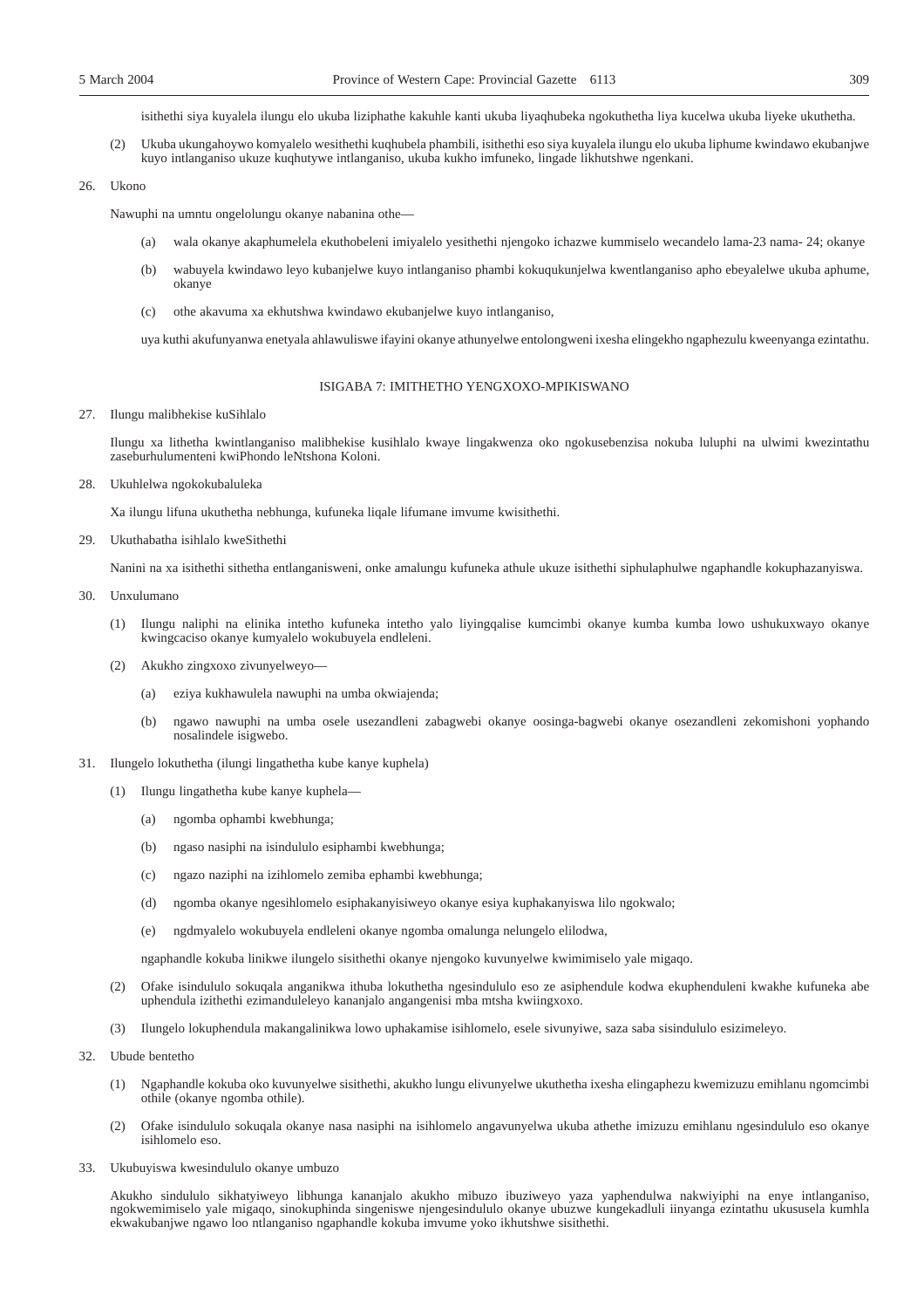#### 34. lzaziso zezindulo

- (1) Isithethi sisenokungasivumi nasiphi na isindululo ngaphandle kwesingxamisekileyo okanye esimisiweyo ngaphandle kokuba bekukhutshwe isaziso ngokwemimiselo yecandelwana (2).
- (2) Isaziso ngasinye esinenjongo yokufaka isindululo lilungu masibhalwe phantsi, kunikwe izizathu sityikitywe kufakwe nomhla ze sithunyelwe kumphathi kamasipala ubuncinane kwiintsuku ezintandathu zokusebenza phambi komhla wentlanganiso leyo lifuna ukuba sixoxwe kuyo.
- 35. Isaziso semibuzo
	- (1) Ngokwemimiselo yecandelo 39, isithethi singangawuvumeli nawuphi na umbuzo ngaphandle kokuba bekukhutshwe isaziso kwangaphambili ngokommiselo wecandelwana (2).
	- (2) Isaziso ngasinye esifakwa lilungu ngenjongo yokubuza umbuzo masenziwe ngokubhaliweyo kunikwe izizathu, sityikitywe kubhalwe nomhla ubuncinane kwisithuba seentsuku ezintandathu zokusebenza phambi komhla wentlanganiso ekuza kubuzwa kuyo loo mbuzo.
- 36. Ukungabikho komntu ofake isindululo okanye umbuzo

Apho kunokwenzeka ukuba ofake isindululo okanye umbuzo angabikho kwindawo yakhe entlanganisweni yebhunga xa ebizelwa ngaphambili sisithethi ukuba azise isindululo okanye abuze umbuzo ophantsi kwegama lakhe kwiajenda, eso sindululo okanye loo mbuzo uya kususwa ngaphandle kokuba ofake eso sindululo okanye loo mbuzo wazise isithethi ngencwadi ngalowo unokuthi ammele ukuphakamisa eso sindululo okanye abuze loo mbuzo.

- 37. Izindululo nemibuzo ngemiba esele ixoxwe yikomiti
	- (1) Ilungu alinako ukukhupha isaziso ngesindululo okanye umbuzo ngawo nawuphi na umba onikwe ikomiti ngaphandle kokuba eso sindululo okanye loo mbuza besele sifakiwe kwikomiti kwangaphambili okanye ngaphandle kokuba sibhekiswa kwikomiti leyo ngenjongo yokuba isiphonononge inike nengxelo.
	- (2) Usihlalo wekomiti angathi ukuba ubona ukuba loo mba ungxamisekil , akhuphe isaziso ngenjongo yokungenisa eso sindululo okanye ngenjongo yokubuza loo mbuzo ngomba Iowo obhekiswe kuloo komiti nangona esa sindululo okanye loo mbuzo ungakhange waziswe kwangaphambili kwikomiti leyo.
- 38. lingcebiso zekamiti malunga neziphakamiso
	- (1) Ukwamkelwa kweengcebiso eziqulethwe kwiingxelo ezifakwe ziikomiti kwibhunga ziza kuthatyathwa njengezindululwe ngusihlalo waloo komiti okanye xa engekho okanye xa ezichasa ezo ngcebiso ziya kuthatyathwa njengezindululwe lilungu laloo komiti elicelwe nguye ukuba lime endaweni yakhe ngelo xesha isithethi sentlanganiso sibonakalisa ukuba ezo ngcebiso zingafakwa ezingxoxweni, kwaye isindulo esinjalo asifuni kuxhaswa kananjalo nosihlalo waloo komiti akanakuthintelwa ekusebenziseni ilungelo lakhe lokuthetha apho.
	- (2) Usihlalo ekubhekiswe kuye kwicandelwana (1), angathetha ngaloo mba ade aphendule kodwa ekuphenduleni kwakhe makaphendule izithethi ezimandulelayo kuphela angafaki mba mtsha kwingxoxo.

#### 39. lmibuzo

- (1) Emva kokuxhaswa kwaso nasiphi na isindululo okanye isihlomelo okanye ekuphethweni kwayo nayiphi na intetho ngaloo mba ilungu lingabuza umbuzo ophathelene neso sindululo okanye isihlomelo eso.
- (2) Akukho mibuzo yongezelelweyo inokubuzwa ngaphandle kakuba ilungu libuza ngalaa mbuzo wokuqala ukuba kukho imivuka kwiimpendulo zaloo mbuzo.
- (3) Isithethi asinakho ukungawuvumeli umbuzo onjalo, ngaphandle kokuba ilungu elo ubhekisa kulo loo mbuzo lingawuphendula ngoko nangoko okanye lifune ukunikwa isaziso njengoko kuyalelwe kwicandelo 34.
- 40. Isindululo esingxamisekileyo
	- (1) Ilungu lingabonisana nebhunga ngawo nawuphi na umba ongekho kwiajenda nekunganikwanga saziso kwangaphambili ngawo, ngokuthi lenze amaqgabantshintshi ngaloo mba lingazivakalisanga izimvo zalo ngokuthi liphakamise ''ukuba umba lowo libhekise kuwo uqwalaselwe njengomba ongxamisekileyo''.
	- (2) Isindululo esinjalo apha kuthiwa sisindululo esingxamisekileyo.
	- (3) Ukuba eso sindululo siyaxhaswa kwaye siyaphunyezwa sisininzi samalungu akhoyo, lowo uphakamise isindululo uya kuvunyelwa ngaphandle kokuba afake isaziso ukuba azise umba lowo ngaphambili ukuze uqwalaselwe njengesindululo okanye njengombuzo.

#### 41. Izindululo zesiqhelo

Ukongeza kwezo zikhankanywe kwezinye iindawo kule migaqo, ezi zinto zilandelayo ziya kuthatyathwa njengezindululo zesiqhelo—

- (i) esokuba kuqalwe ngokuqwalasela imiba ebhalwe kwiajenda;
- (ii) esokuba nayiphi na ingxelo ekwiajenda iqwalaselwe, yamkelwe, ithatyathelwe amanyathelo okanye ibhekiswe emva;
- (iii) ukuba naluphi nao uxwebhu oluphambi kwebhunga luthatyathelwe amanyathelo ngendlela echazwe kwisindululo;
- (iv) esokuba kuthatyathwe amanyathelo ngawo nawuphi na umba ongeniselwe ukuba uqwalaselwe ngendlela echazwe kwisindululo.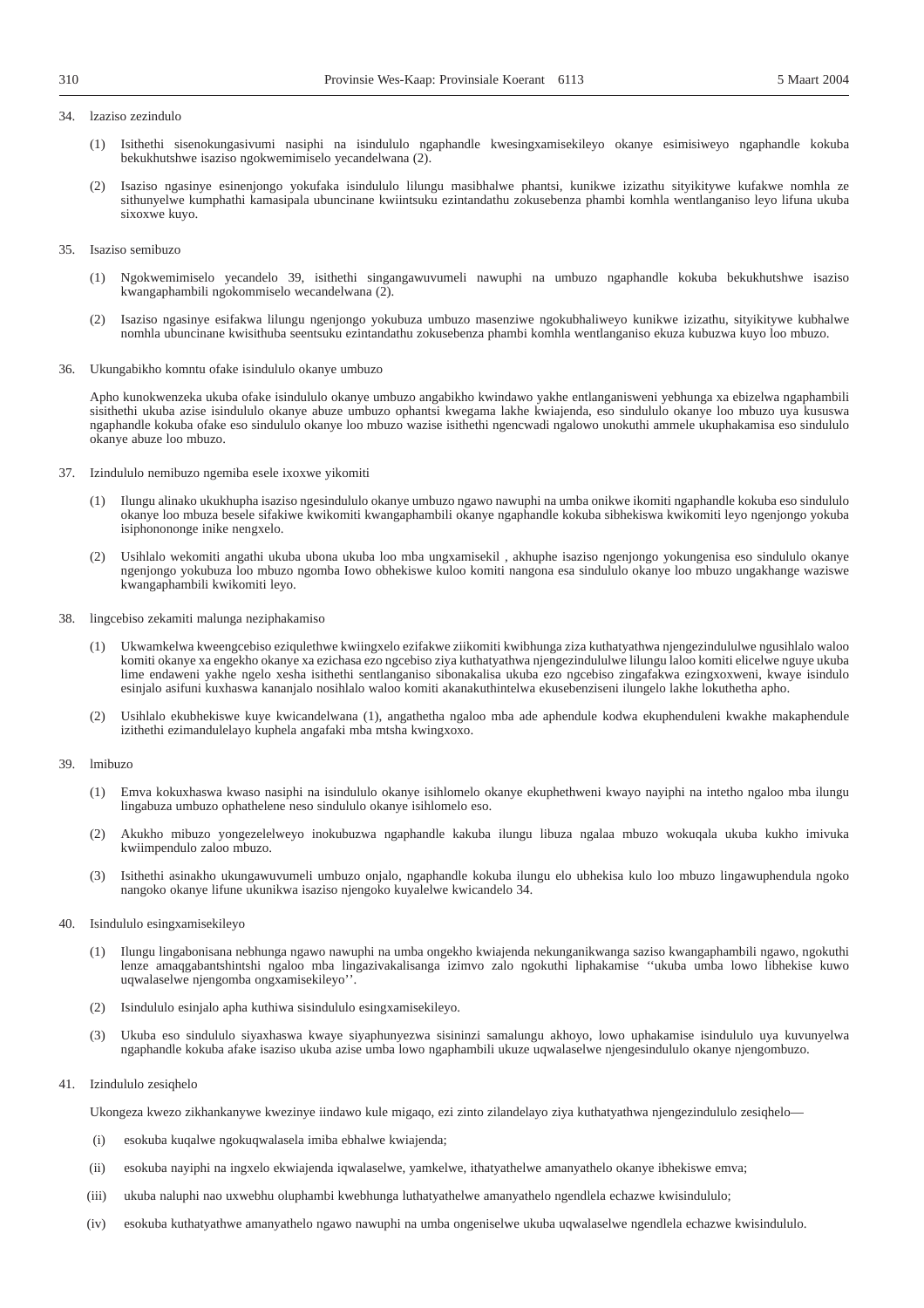#### 42. Ukubuyisela emxholweni

Ilungu lingaphakamisa ilizwi lokubuyisela iingxoxo emxholweni ngenjongo yokubonisa amalungu ngokutyeshela kwawa imimiselo yale migaqo oko likwenza ngokuchaza umgaqo lowo liqamele ngawo, apho ke ilungu elenza oko liya kuphulaphulwa ngoko nangoko.

43. Ingcaciso Yemiba

Isithethi singalivumela ilungu ukuba licele ukucacisa ukuba loo ngcaciso iza kuba malunga nokucacisa umba ophathekayo nongavisiswanga kakuhle kwezo ngxoxo.

- Ukurhoxiswa kwesindululo, isihlomelo okanye umbuzo
	- (1) Isindululo esithile okanye isihlomelo singarhoxiswa ngosifakileyo ngaphandle kweengxoxo ngemvume yomsekeli nebhunga.
	- (2) Ilungu alinakuthetha ngeso sindululo okanye eso sihlomelo emva kokuba iBhunga livumile ukusirhoxisa isindululo eso.
	- (3) Umbuzo ungarhoxiswa lilungu ebelizimisele ukuwubuza.
- 45. Isigqibo sesithethi ngokubuyiselwa emxholweni nangengcaciso
	- (1) Isigqibo sesithethi ngokubuyiselwa emxholweni okanye ngengcaciso siza kuthatyathwa njengesokugqibela nekungavumelekanga ukuba sifakwe kwingxoxo.
	- (2) Isigqiba sesithethi ngokubuyiselwa emxholweni okuphakanyiswe ngenxa yokucaciswa kwale migaqo siya kufakwa kwimizuzu.
- 46. Inkqubo yeengxoxo-mpikiswano

Xa isindululo siphantsi kweengxoxo entlanganisweni yebhunga akukho sindululo simbi sinokuthatyathwa ngexesha lalengxoxo ngaphandle kwezi zilandelayo—

- (i) esokuba isindululo sihlonyelwe;
- (ii) esokuba ukuqwalaselwa kwaloo mba kumiswe okwethutyana;
- (iii) esokuba uluntu namajelo eendaba angabandakanywa;
- (iv) esokuba uluntu namajelo eendaba amkelwe kwakhona;
- (v) esokuba ibhunga lichithakale;
- (vi) esokuba ibhunga limise okwexeshana elimisiweyo;
- (vii) esokuba iingxoxo zimiswe;
- (viii) esokuba umba ufakwe kwivoti;
- (ix) esokuba ibhunga lidlulele kumba olandelayo.
- 47. Ukuba isindululo sihlonyelwe
	- (1) Zonke izihlomelo maziphathelane nomcimbi akwisindulo ezisandululayo.
	- (2) Isihlomelo, ukuba isithethi siyakufuna oko, siya kubhalwa, sityikitywe lilungu elifake isindululo ze sisiwe kwibhunga.
	- (3) Isihlomelo siya kufundwa phambi kokuba sindululwe.
	- (4) Isihlomelo asinakufakwa kwiingxoxo okanye sisiwe kwibhunga de kubekho osixhasayo.
	- (5) Ukuba kukho izihlomelo ezingaphezu kwesinye ezifanele ukwenziwa kwisindululo isihlomelo sokugqibela siya kuvotelwa sithi sakuphunyezwa loo mba ube usonjululwe.
	- (6) Ukuba saliwe isihlomelo esindululwe ekugqibeleni, isihlomela esendululwe phambi kweso sihlomelo siya kuvotelwa.
	- (7) Akukho sihlomelo sisesinye siya kundululwa njengesindululo okanye njengesihlomelo emva kokuba isithethi sithe saqalisa ukuvotisa ngokubhekiselele kweso sindululo okanye eso sihlomelo.
- 48. Ukuba ukuqwalaselwa kwaloo mba kumiselwe elinye ixesha
	- (1) Ilungu lingathi ekugqibeleni kwentetho liphakamise ukuba ukuqwalaselwa kwaloo mba kumiselwe ixesha elizayo ngomhla obekiweyo akanye ngomhla ongabekwanga.
	- (2) Isindululo esinjalo kufuneka sibe nomntu osixhasaya kodwa akunyanzelekanga ukuba sibhalwe phantsi, kwaye umxhasi lowo akayi kuvunyelwa ukuba athethe. Lowo ufake isindululo vya kuvunyelwa ukuba athethe ngaloo mba ixesha elingekho ngaphezu kwemizuzu emihlanu, umxhasi wakhe yena akavunyelwa ukuba athethe ngaphandle nje kokumxhasa.
	- (3) Xa kufakwe isindululo esinjalo umntu lowo ufake isindululo ngaloo mba uphantsi kwengxoxo (ngaphandle kokunyhasha ilungelo lakhe lokuphendula ukuba isindululo sokuba loo mba ubekelwe elinye ixesha asiphunyezwanga) angavunyelwa ukuba aphendule kwisithuba semizuzu emihlanu, emva koko isindululo eso siya kufakwa singafakwanga ngxoxweni.
	- (4) Ukuba isindululo siphunyeziwe, loo mba uya kufakwa kuqala kwimicimbi ekwiajenda ukuze uqwalaselwe kwintlanganiso leyo beyimiselwe ixesha elizayo, koka imimiselo yecandelo 5(2) necandelwana (3) ayiyi kusebenzia kumba onjalo.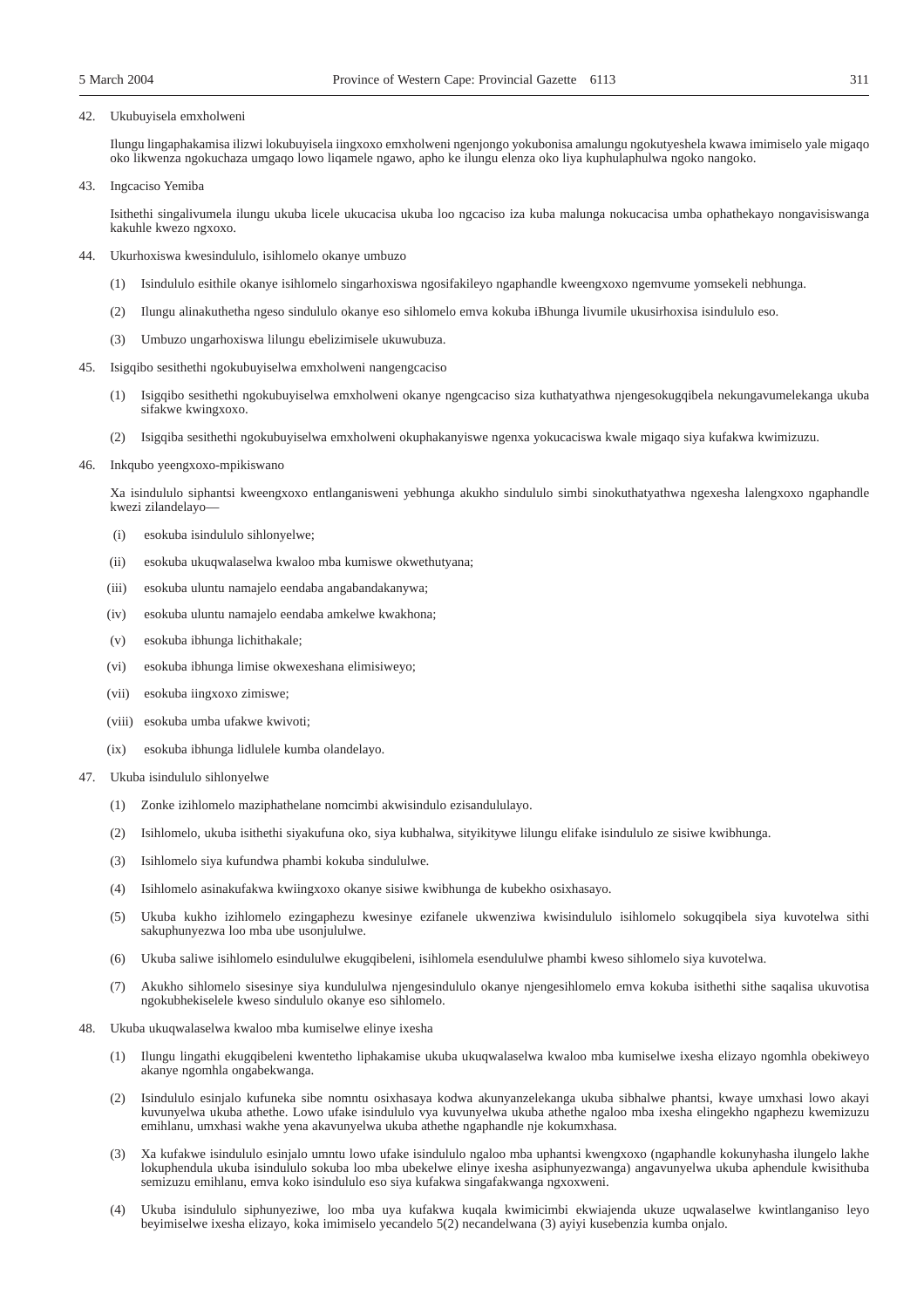- 49. Ukuba intlanganiso yebhunga ichithwe de kufike umhla ozayo
	- (1) Ilungu elingekathabathi nxaxheba kwilingxoxo ngaloo mba lingathi phambi kokuqala kwentlanganiso nangaliphi na ixesha, ngaphandle kwaxa kuthetha elinye ilungu okanye xa kuthatyathwa ivoti, lindulule ukuba ''ibhunga lichithakale libeke omnye umhla wokudibana''.
	- (2) Isindululo esinjalo kufuneka sixhaswe kodwa akukho mfuneko yokuba sibhalwe phantsi.
	- (3) Lowo ufake isindululo uya kuvunyelwa ukuba athethe ngesidululo eso imizuzu engadlulanga kwisihlanu kodwa lowo umxhasayo akavunyelwa ukuba athethe ngaphandle kokuxhasa isindulo eso kuphela.
	- (4) Ukuba isindululo siphunyeziwe ibhunga elo liya kumiswa, ngaphandle kokuba isithethi siyalele ukuba intlanganiso iqhube igqibezele eminye imicimbi engeyiyo echaswayo.
	- (5) Ukuba isindululo asiphunyezwanga isithethi asinako ukuvumela esinye isindululo esifana nesokuqala de kudlule imizuzu engamashumi amathathu.
	- (6) Ngaphandle kwanjengoko kumiselwe kwicandelwana (3), akukho ngxoxo kumba onjalo ezinokuvunyelwa, ngaphandle kwaxa ilungu belikucacisile oko kwangaphambili lona liya kuvunyelwa ukusichasa eso sindululo kodwa lingadluli kwimizuzu emihlanu.
	- (7) Akukho sihlomelo sinokundululwa ngokubhekiselele kweso sindululo ngaphandle kweso sayamene nobude bexesha esamiswa ngaso.
	- (8) Ukuba siphunyeziwe isindululo sokuba intlanganiso imiswe ngexesha apho iingxoxo bezisaqhutywa kungekafikwa kwisiphelo sazo, kuya kuthi kwakuqwalaselwa umba obange ingxoxo-mpikiswano yentlanganiso emisiweyo, ilungu elindulule ukuba intlanganiso imiswe liya kuba nelungelo lokuthetha kuqala.
	- (9) Akukho mcimbi uya kufakwa xa intlanganiso ibimisiwe ngaphandle kwemicimbi ebikwiajenda kakade yaloo ntlanganiso imisiweyo.
- 50. Ukuba ibhunga limise intlanganiso ixesha eliqingqiweyo
	- (1) Ilungu (okanye umbhexeshi) angaphakamisa nangaliphi na ixesha, ngaphandle kwaxa elinye ilungu lisathetha okanye xa kuvotwa, ukuba ''ibhunga limise intlanganiso ixesha eliqingqiweyo, ukuya kuma kwiyure''.
	- (2) Akukha mfuneko yokuba sibhalwe phantsi eso sindululo.
	- (3) Ukuba eso sindululo siphunyeziwe ibhunga liya kumisa intlanganiso ixesha eliqingqiweyo.
	- (4) Isithethi singaliqingqa inani lezo zindululo.
- 51. Ukuba ingxoxo-mpikiswano imiswe
	- (1) Ilungu ebelingekathabathi nxaxheba kwingxoxo-mpikiswano lingaphakamisa xa kufikwa kwisiphelo ukuba ingxoxo-mpikiswano imiswe.
	- (2) Isiphakamiso eso kufuneka sixhaswe kodwa akunyanzelekanga ukuba sibhalwe phantsi.
	- (3) Umntu ofake eso sindululo angathetha imizuzu emihlanu, kodwa omxhasayo akanako ukuthetha ngaphandle kokusixhasa kuphela.
	- (4) Ngaphandle kwanjengoko kumiselwe kwicandelwana (3), akukho ngxoxo kumba onjalo ezinokuvunyelwa, ngaphandle kwaleyo inxulumene nexesha lokumiswa kwentlanganiso kwaye nelungu elithe laphakama kuqala endaweni yalo lingathetha imizuzu emihlanu ngenjongo yokuchasa loo mba.
	- (5) Ukuba umba onjalo uphunyeziwe, intlanganiso iya kudlulela kumcimbi olandelayo kwiajenda, nengxoxo ngengxoxo-mpikiswano eye yamiswa, ngaphandle kokuba kufikelelwe kwisigqibo, kuqalwa ngayo kwintlanganiso elandelayo.
	- (6) Ekuqalweni kwengxoxo-mpikiswano ebimisiwe ilungu eliphakamise ukuba imiswe kuya kuqalo lona ukuthetha.
	- (7) Ukuba isindululo asikaphunyezwa isithethi asinako ukuvumela esinye isindululo de kudlule imizuzu engamashumi amathathu.
	- (8) Akukho lungu linokuphakamisa okanye lixhase izindululo ezidlula kwisinye zokuba kumiswe ingxoxo-mpikiswano ukuba loo ngxoxo-mpikiswano isaqhutywa.
- 52. Ukuba umba ufakwe kwivoti
	- (1) Ilungu elingekathabathi nxaxheba kwingxoxo-mpikiswano yomba othile livumelekile ukuba, ngexesha lengxoxo-mpikiswano, ekupheleni kwentetho, lingaphakamisa ukuba umba lowo ufakwe kwivoti.
	- (2) Ngokwemimisela yecandelwana (3), akukho sindululo sibekwe ngokwemimiselo yecandelwana (1) sinokuphinda sivulelwe iingxoxo.
	- (3) Lowo ufake isindululo ngomba ophantsi kweengxoxo angathetha, ukuba isindululo sifakwe ngokwemimiselo yecandelwano (1), ngaloo mba ixesha elingadlulanga kwimizuzu emihlanu, ze emva koko umba lowo ufakwe kwivoti ngaphandle kokuphinda ufakwe ezingxoxweni.
- 53. Ukuba umba ususwe kwiajenda
	- (1) Ilungu elingekathabathi nxaxheba kwingxoxo-mpikiswano kumba othile lingathi ngelixa lengxoxo-mpikiswano, ekugqibeleni kwayo nayiphi no intetho, liphakamise ukuba umba lowo ususwe kwiajenda.
	- (2) Ngokwemimiselo yecandelwana (3), akukho sindululo sifakwe ngokwecandelwana (1) sinokuphinda sifakwe kwiingxoxo.
	- (3) Umntu ophakamise umba ophantsi kwengxoxo angathetha, ukuba umba lowo ufakwe phantsi kwemimiselo yecandelwana (1), ngaloo mba angadiuli kwimizuzu emihlanu, ze emva koko umba lowo ufakwe kwivoti ngaphandle kwengxoxo.
	- (4) Ukuba isindululo eso siphunyeziwe, umba lowo usaxoxwayo akuyikuqhutyekwa ngawo.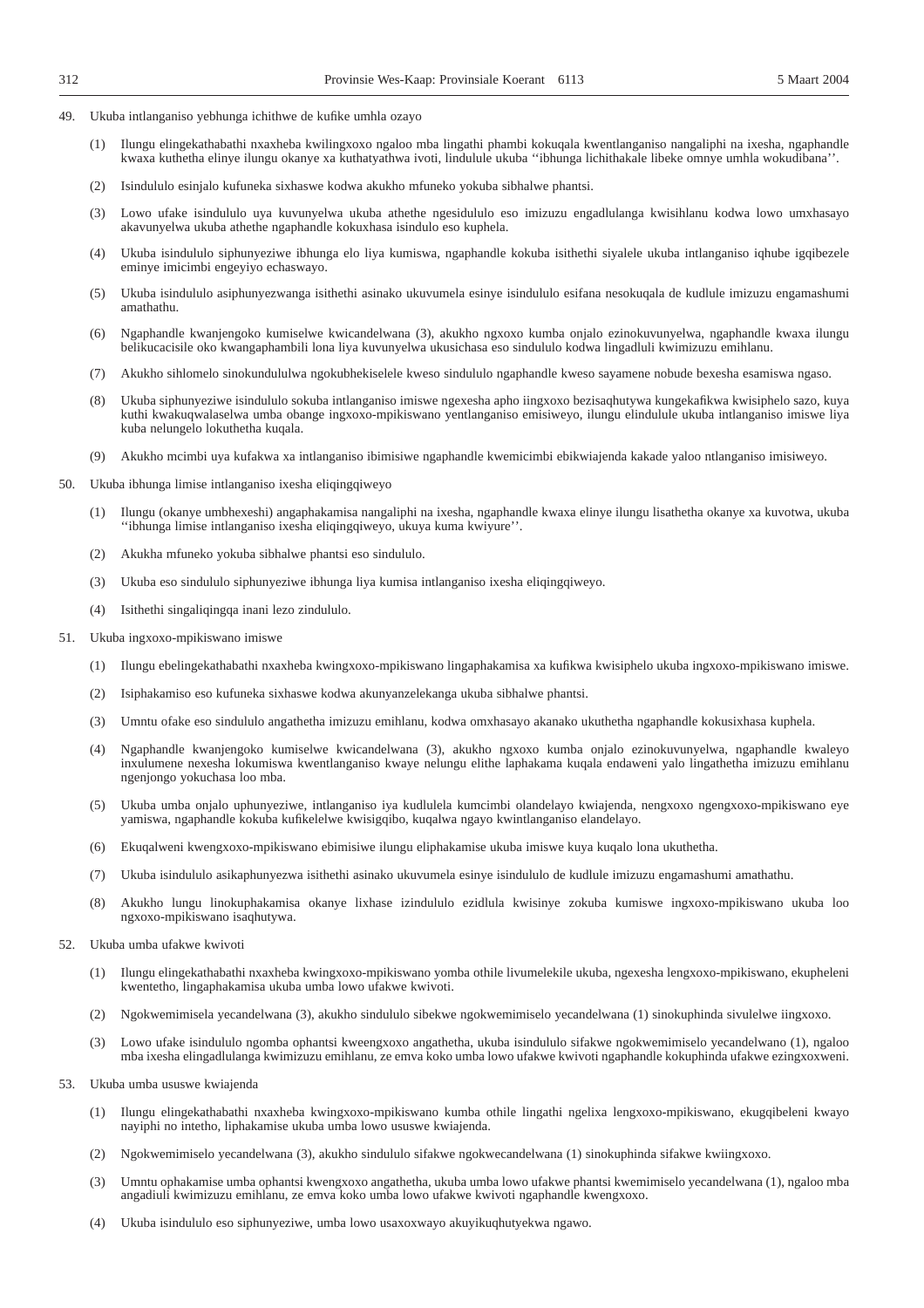#### ISIGABA 8: INKQUBO YEMITHETHO KAMASIPALA

54. Ukungeniswa kwedrafti zemithetho kamasipala

Idrafti yomthetho kamasipala ingangeniswa lilungu okanye yikomiti.

- 55. Ukungeniswa lilungu
	- (1) Ilungu lingangenisa idrafti yomthetho kamasipala kwisithethi ngokuthi liyingenise kunye nememorandam echaza ngeenjongo zaloo mthetho kamasipala.
	- (2) Isithethi siya kuthi sakufumana loo drafti yomthetho kamasipala, siyifake nenkcazo esiyifumeneyo ngokwemimiselo yecandelwana (3), kusodolophi olawulayo ukuba iyiqwalasele.
	- (3) Isithethi masifumane izimva zomphathi kamasipala ngakuqulethwe kwidrafti yomthetho kamasipala kwangokunjalo singacela izimvo zakhe nawuphi na omnye umntu.
	- (4) Ikomiti yolawulo kufuneka nganeno kweenyanga ezintathu zokufumana kwayo idrafti yomthetho kamasipala ivela kwisithethi, iwuqwalasele loo mba ze ingenise ingxelo kwibhunga ngendlela echazwe kwicandelo 57(1).
- 56. Ukungeniswa yikomiti yolawulo
	- (1) Ikomiti ingathi ngokuthanda kwayo okanye emva kokuqwalasela isicelo esivela kumphathi kamasipala ingenise idrafti yomthetho kamasipala.
	- (2) Ukuba usodolophi olawulayo ngokuthanda kwakhe ethe wagqiba ekubeni angenise idrafti yomthetho kamasipala, uya kuthi afumane izimvo zomphathi kamasipala ngoko kuqulethwe ngumthetho lowo kanajalo ingacela izimvo zakhe nawuphi na omnye umntu.
	- (3) Ikomiti iya kungenisa idrafti yanthetho kamasipala kunye nayiphi imbono efumaneka ingo kwecandelwano (2), kusodoliphi olawulayo ukuze ayiqwalesele.
	- (4) Usolodolophi olawulayo uza kungenisa nganeno kweenyanga ezintathu ingxelo kwizimvo ukuze angenise umthetho kamasipala kwibhunga ngokwendlela echazwe kwicandelo 57(1).
- 57. Ukungeniswa okokuqala kwibhunga
	- (1) Idrafti yomthetho kamasipala engeniswe lilungu elithile okanye yikomiti yolawula iya kuziswa kwibhunga ngale ndlela ilandelayo:
		- (a) isisishwankathela solawulo sedrafti yomthetho kamasipala,
		- (b) iyimemorandam ngeenjongo zaloo mthetho kamasipala,
		- (c) ichaza imfuneko yokufawula isenzo esiphakanyiswe kwidrafti yomthetho kamasipala,
		- (d) isisiqulatho somthetho kamasipala ocetywayo,
		- (e) eminye imithetho kamasipala efuna ukutshitshiswa okanye ukuhlonyelwa ukuba idrafti leyo yomthetho kamasipala ithe yaphunyezwa,
		- (f) naziphi no izimvo ezihambalana noko okanye iziphakamiso, kunye
		- (g) neengcebiso.
	- (2) Ibhunga, emva kokuqwalasela ingxelo ezikhankanywe kwicandelwana (1) kufuneka lenze isigqibo sokungayivumi imithetho kamasipala ecetywayo okanye ukuyiphumeza okwethutyana.
	- (3) Xa imithetho ecetywayo kamasipala ingavunywanga libhunga akukho mithetho kamasipala efanayo necetywayo inokungeniswa kwisithuba seenyanga ezintandathu ukusuka kumhla engavunywanga ngawo.
	- (4) Xa imithetho ecetywayo kamasipala ivunyiwe okwethutyana, kufnekipapashwe ukuze uluntu luvakalise ezalo izimvo.
- 58. Ukwazisa uwonkewanke
	- (1) Umphathi kpmasipala kufuneka akhawulezise, emva kokuba ibhunga livume umthetho kamasipala okwethutyana, apapashe idrafti yemithetho kamasipala ukuze uluntu luvakalise ezalo izimvo kwiCourier nakwibhodi zezazisi ngendlela apha eya kunika uluntu ithuba lokuthabatha inxaxheba.
	- (2) Upapasho kufuneka lwenziwe ngeelwimi zaseburhulumenteni bephondo, oko ulanthi Afrikaons, English ne Sixhosa.
- 59. Ukungeniswa okwesibini kwibhunga
	- (1) Umphathi kamasipala kufuneka akhawulezise, emva komhla wokuvala izimvo zoluntu, angenise ingxelo kusodolophu olawulayo,
		- (i) nekopi yomthetho ocetywayo kamasipala;
		- (ii) neekopi zezaziso apho uluntu lwalucelwa ukuba luthabathe inxaxheba;
		- (iii) naziphi na izimvo ezifumaneke kuluntu; kunye
		- (iv) naziphi na ezinye izimvo ezivela kulawulo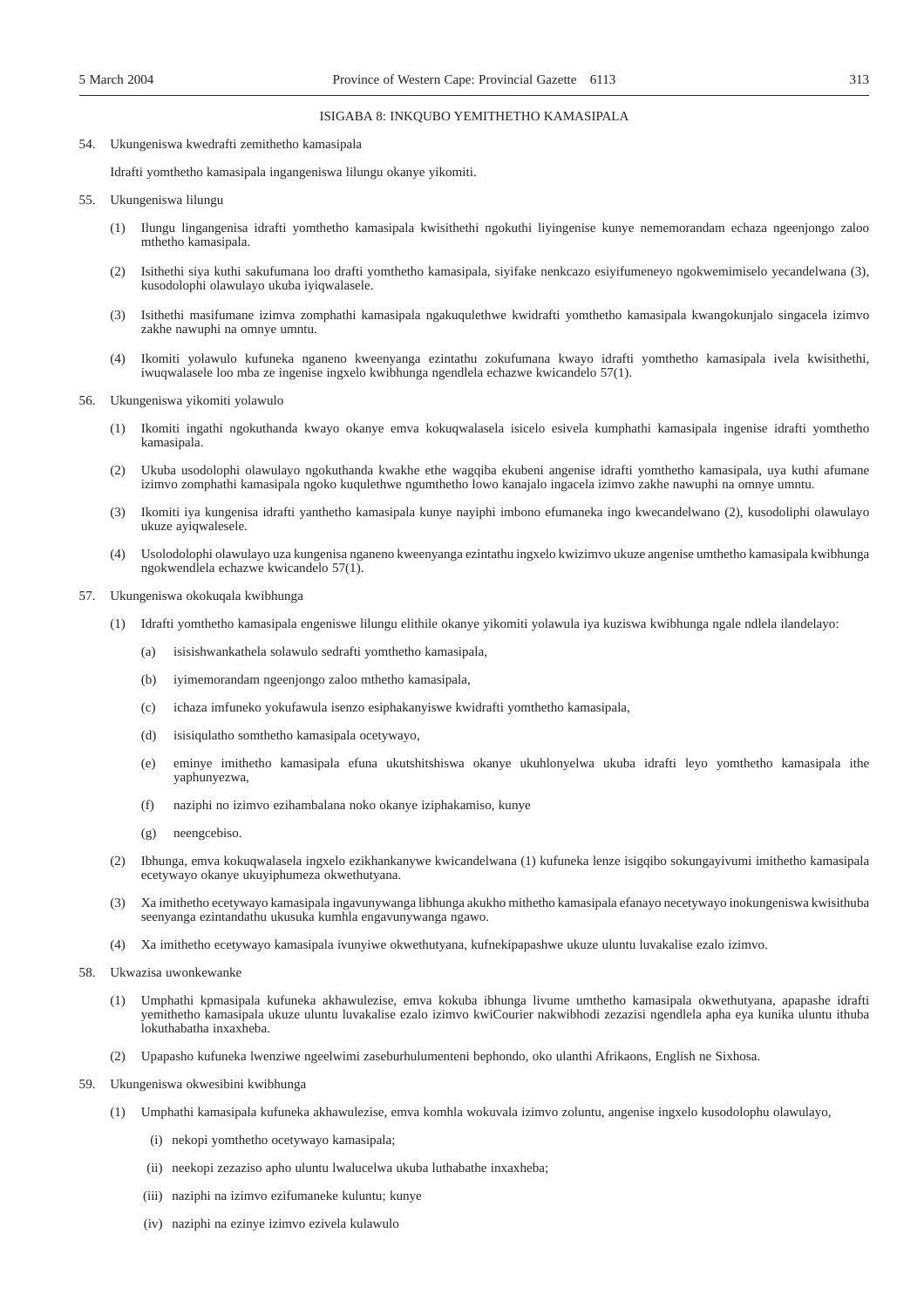- (2) Usodolophu olawulayo kufuneka aqwalasele ingxelo eyenziwe ngumphathi kamasipala ze acebise ibhunga ukuba liwuvume loo mthetho kamasipala, liwuvume ngokuhlonyelwa kwawo kanti unako nokuwukhaba.
- (3) Xa idrafti yomthetho kamasipala ingavunywanga libhunga akukho enye efana nayo inokungeniswa kwisithuba seenyanga ezintandathu (6) ukusuka kumhla engavunywanga ngawo.
- (4) Xa idraffi yomthetho ocetywayo kamasipala ivunyiwe, kufuneka ipapashwe kwiGazethi yePhondo.
- 60. Indlela yokuqhuba ingxoxo-mpikiswano.

Imigaqo ephathelene neengxoxo-mpikiswano iyasebenza nakwiinkqubo zowiso-mthetho.

#### 61. Ukurhoxisa

umthetho oqingqiweyo ka-masipala obhekise kwinkqubo nokugcinwa kwendlela yokuziphatha ezintlanganisweni, PN 411/1998, 20 Meyi 21988 nokwa mkelwa libhunga ledolophi ngomhla we 18 Desemba 2000, 1 Bhinga e/o lithe lase kwangokwe-Establishment notice PN 413/20Q0, 28 Agasti 2000, irhoxiswe.

D. E. Welgemoed, Municipal Manager, Municipal Office, 15 Church Street, Beaufort West 6970.

5 kuMatshi 2004. 6563

#### BREEDE RIVER/WINELANDS MUNICIPALITY

#### PROPOSED SUBDIVISION AND CONSOLIDATION: PORTIONS 3 AND 17 OF THE FARM KRUIS NO. 123, MONTAGU

In terms of section 24(2)a of the Land Use Planning Ordinance, 1985 (Ordinance 15 of 1985), notice is hereby given that an application has been received for the proposed registration of an area for a servitude as set out below. This application is to be submitted to Council and will be available for scrutiny at Council's Department of Planning and Economic Development (Montagu) at 3 Piet Retief Street, Montagu. Further details are obtainable from Martin Oosthuizen (023-614 8000) during office hours.

*Applicant:* Gamsu and Houterman Land Surveyors

*Property:* Kruis No. 123/3 and 123/17, Montagu

*Owners:* CS Venter and the Pierre Venter Trust

*Locality:* ± 6 km North East of Montagu

*Size:* 336,3101 ha and 70,9922 ha

*Proposal:* Subdivision and consolidation for agricultural purposes

*Existing zoning:* Agricultural zone I and a consent use on Kruis No. 123/17 for a tourist facility (two restaurants)

Written, legal and fully motivated objections/comments, if any, against the application must be lodged in writing with the undersigned on or before Monday, 5 April 2004. Any person who cannot write may come during office hours to a place where a staff member of the municipality named in the invitation, will assist that person to transcribe that person's comments or representations. Late objections will not be considered.

N. Nel, Municipal Manager, Breede River/Winelands Municipality, Private Bag X2, Ashton 6715.

(Notice No. MN 12/2004) 5 March 2004. 6564

BREËRIVIER/WYNLAND MUNISIPALITEIT

#### VOORGESTELDE ONDERVERDELING EN KONSOLIDASIE: GEDEELTES 3 EN 17 VAN DIE PLAAS KRUIS NR. 123, MONTAGU

Kennis geskied hiermee ingevolge die bepalings van artikel 24(2)a van die Ordonnansie op Grondgebruikbeplanning, 1985 (Ordonnansie 15 van 1985) dat 'n aansoek om voorgestelde onderverdeling soos hieronder uiteengesit by die Raad voorgelê gaan word en dat dit gedurende kantoorure ter insae lê by die Departement Beplanning en Ekonomiese Ontwikkeling (Montagu) te Piet Retiefstraat 3, Montagu. Nadere besonderhede is gedurende kantoorure by Martin Oosthuizen (023-614 8000) beskikbaar.

*Aansoeker:* Gamsu en Houterman Landmeters

*Eiendom:* Kruis Nr. 123/3 en 123/17, Montagu

*Eienaars:* CS Venter en die Pierre Venter Trust

*Ligging:* ± 6 km Noordoos van Montagu

*Grootte:* 336,3101 ha en 70,9922 ha

*Voorstel:* Landbou onderverdeling en konsolidasie

*Huidige sonering:* Landbousone I met 'n vergunningsgebruike op Kruis Nr. 123/17 vir 'n toeristefasiliteit (twee restaurante)

Skriftelike, regsgeldige on goed gemotiveerde besware/kommentaar, indien enige, kan by die ondergemelde adres ingedien word voor of op Maandag, 5 April 2004. 'n Persoon wat nie kan skryf nie kan gedurende kantoorure na 'n plek kom waar 'n personeellid van die Munisipaliteit, wat in die uitnodiging gemeld word, daardie persoon sal help om die persoon se kommentaar of vertoë af te skryf. Geen laat besware sal oorweeg word nie.

N. Nel, Munisipale Bestuurder, Breërivier/Wynland Munisipaliteit, Privaatsak X2, Ashton 6715.

(Kennisgewing Nr. MK 12/2004) 5 Maart 2004. 6564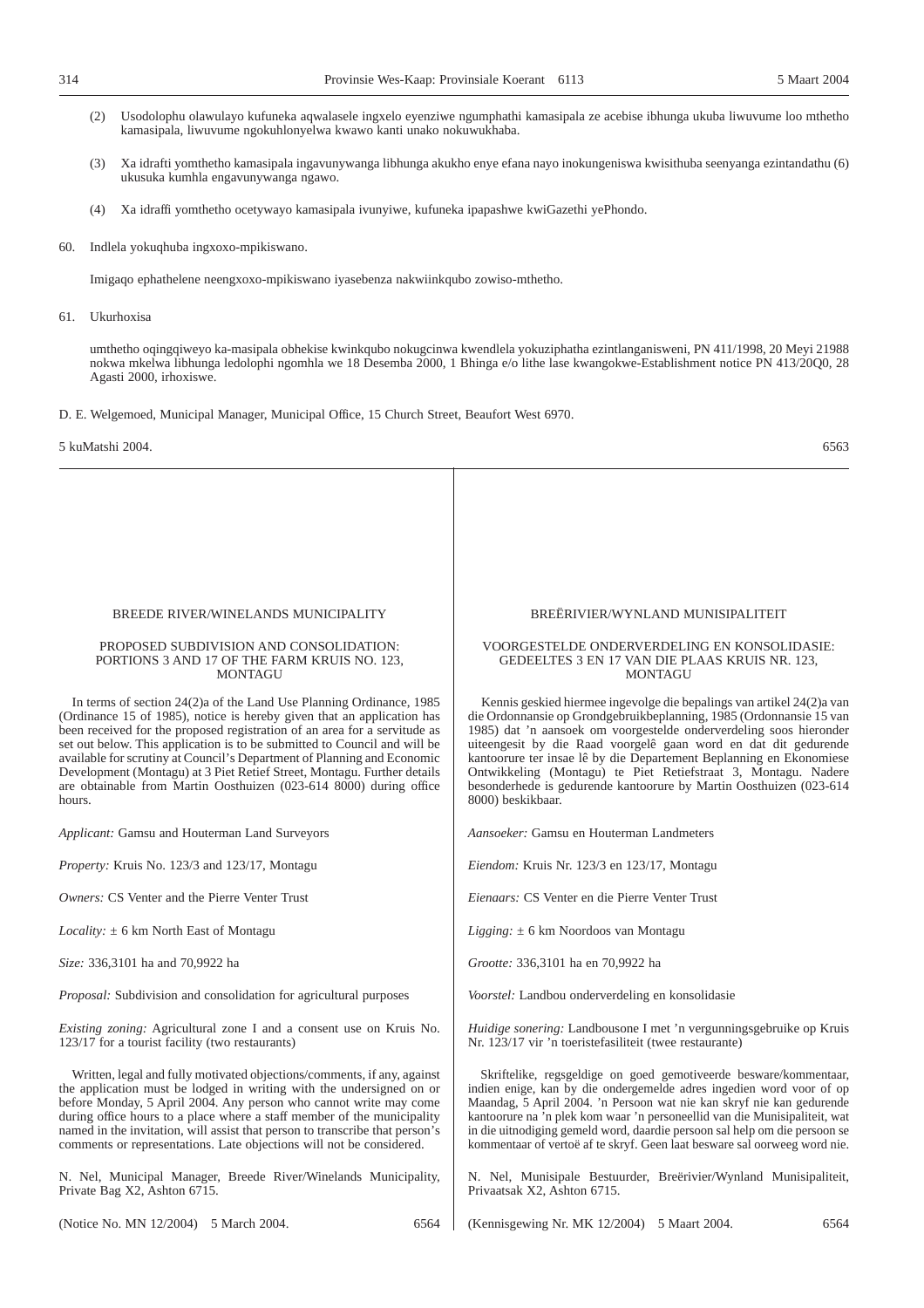#### BREEDE VALLEY MUNICIPALITY

#### APPLICATION FOR SUBDIVISION PORTIONS 86 AND 92 OF THE FARM DOORNRIVIER NO. 491, WORCESTER

Notice is hereby given in terms of Section 24(2)(a) of the Land Use Planning Ordinance, 1985 (Ordinance 15 of 1985) that an application for the subdivision of Portions 86 and 92 of the farm Doornrivier Nr. 491, Worcester (Agricultural Zone 1) has been received by the Breede Valley Municipality.

Full particulars regarding the application are available at the office of the Director: Corporate Services, Room 213 (Mr. Bennett Hlongwana) Tel. No. 023 348 2621, Civic Centre, Baring Street, Worcester.

Written objections, if any, should be addressed to the Municipal Manager, Private Bag X3046, Worcester, 6849 and must reach the undersigned on or before 2 April 2004.

A. A. Paulse, Municipal Manager.

(Notice No. 23/2004) 5 March 2004. 6566

#### CAPE AGULHAS MUNICIPALITY

#### CLOSURE OF PORTIONS STREETS (''KOPSTRATE'') ADJACENT TO ERVEN 37, 42 AND 43, 48 AND 131 AS WELL AS ERVEN 136 AND 668, L'AGULHAS FOR VEHICLE TRAFFIC

Notice is hereby given in terms of section 137 of the Municipal Ordinance, 1974 (Ordinance 20 of 1974) that Council intends to close portions of the undermentioned streets (''Kopstrate'') at L'Agulhas for vehicle traffic, namely:

- portion of Lighthouse Street adjacent to erf 37, L'Agulhas;
- portion of Quarry Street adjacent to erven 42 and 43, L'Agulhas;
- portion of Skool Street adjacent to erven 48 and 131, L'Agulhas
- portion of Crescent Street adjacent to erven 136 and 668, L'Agulhas

The mentioned street portions will be accessible to pedestrians.

In terms of section 21(4) of the Local Government Act: Municipal Systems, 2000 (Act 32 of 2000) notice is hereby given that persons who cannot read or write may request that an employee at any of the reception offices of the Cape Agulhas Municipal Council assist in the formulation and writing of input, comments or objections.

Further particulars are available for inspection in the office of the undersigned during office hours and written objections, if any, must reach him not later than 29 March 2004.

K. Jordaan, Municipal Manager, P.O. Box 51, Bredasdorp 7280.

5 March 2004. 6567

#### CAPE AGULHAS MUNICIPALITY

#### SUBDIVISION OF ERF 397, SUIDERSTRAND

Notice is hereby given in term of section 24 of the Land Use Planning Ordinance, 1985 (No 15 of 1985) that Council has received an application for the subdivision of Erf 397, Suiderstrand into three erven of 9 838 m<sup>2</sup>, 9 535 m<sup>2</sup> en 3 068 m<sup>2</sup> and a private road. Erf 397, Suiderstrand is zoned as Residential Zone II (Group Housing).

In terms of section 21(4) of the Local Government Act: Municipal Systems, 2000 (Act 32 of 2000) notice is hereby given that persons who can not read or write may request that an employee at any of the reception offices of the Cape Agulhas Municipal Council assist in the formulation and writing of input, comments or objections.

Further particulars are available for inspection in the office of the undersigned during office hours and written objections, if any, must reach him not later than 26 May 2004.

K. Jordaan, Municipal Manager, P.O. Box 51, Bredasdorp 7280.

5 March 2004. 6568

#### BREEDEVALLEI MUNISIPALITEIT

AANSOEK OM ONDERVERDELING GEDEELTES 86 EN 92 VAN DIE PLAAS DOORNRIVIER NR. 491, WORCESTER

Kennis geskied hiermee ingevolge die bepalings van Artikel 24(2)(a) van die Ordonnansie op Grondgebruikbeplanning, 1985 (Ordonnansie 15 van 1985) dat 'n aansoek om onderverdeling van Gedeeltes 86 en 92 van die Plaas Doornrivier Nr. 491, Worcester (Landbousone 1) deur die Breedevallei Munisipaliteit ontvang is.

Volledige besonderhede van die aansoek is beskikbaar in die kantoor van die Direkteur: Korporatiewe Dienste, Kamer 213, Burgersentrum, Baringstraat, Worcester (mnr. Bennett Hlongwana) Tel. Nr. 023 348 2621.

Besware, indien enige, moet skriftelik gerig word aan die Munisipale Bestuurder, Privaatsak X3046, Worcester 6849 om die ondergetekende te bereik voor of op 2 April 2004.

A. A. Paulse, Munisipale Bestuurder.

(Kennisgewing Nr. 23/2004) 5 Maart 2004. 6566

#### MUNISIPALITEIT KAAP AGULHAS

#### SLUITING VAN STRATE (KOPSTRATE) GRENSEND AAN ERWE 37, 42 EN 43,48 EN 131 ASOOK ERWE 136 EN 668, L'AGULHAS VIR VOERTUIGVERKEER

Kennis geskied hiermee ingevolge artikel 137 van die Munisipale Ordonnansie, 1974 (Ordannansie 20 van 1974) dat die Raad van voorneme is om gedeeltes straat (kopstrate te L'Agulhas) soos hieronder uiteengesit vir voertuigverkeer te sluit, naamlik:

- gedeelte van Lighthousestraat grensend aan erf 37, L'Agulhas;
- gedeelte van Quarrystraat grensend aan erwe 42 en 43, L'Agulhas;
- gedeelte van Skoolstraat grensend aan erwe 48 en 131, L'Agulhas;
- gedeelte van Crescentstraat grensend aan erwe 136 en 668, l'Agulhas

Die betrokke gedeeltes sal nog vir voetgangerverkeer toeganklik wees.

Ingevolge artikel 21(4) van die Wet op Plaaslike Regering: Munisipale Stelsels, 2000 (Wet 32 van 2000) word kennis gegee dat persone wat nie kan skryf nie enige munisipale personeellid by enige ontvangskantore van die Raad te Kaap Agulhas kan nader vir hulpverlening om u kommentaar, beswaar of inset op skrif te stel.

Verdere besonderhede van bogenoemde lê ter insae in die kantoor van die ondergetekende en skriftelike besware, indien enige, moet hom nie later as 29 Maart 2004 bereik nie.

K. Jordaan, Munisipale Bestuurder, Posbus 51, Bredasdorp 7280.

5 Maart 2004. 6567

#### MUNISIPALITEIT KAAP AGULHAS

#### ONDERVERDELING: ERF 397, SUIDERSTRAND

Kennis geskied hiermee ingevolge artikel 24 van die Ordonnansie op Grondgebruikbeplanning, 1985 (Ordonnansie Nr 15 van 1985) dat die Raad die volgende aansoek ontvang het vir die onderverdeling van Erf 397, Suiderstrand in drie gedeeltes van 9 838 m<sup>2</sup>, 9 535 m<sup>2</sup> en 3 068 m<sup>2</sup> asook 'n privaat straat. Erf 397, Suiderstrand is tans gesoneer as Residensiële sone II (Groepbehuising).

Ingevolge artikel 21(4) van die Wet op Plaaslike Regering: Munisipale Stelsels, 2000 (Wet 32 van 2000) word kennis gegee dat persone wat nie kan skryf nie enige munisipale personeellid by enige ontvangskantore van die Raad te Kaap Agulhas kan nader vir hulpverlening om u kommentaar, beswaar of inset op skrif te stel.

Verdere besonderhede van bogenoemde lê ter insae in die kantoor van die ondergetekende en skriftelike besware, indien enige, moet hom nie later as 26 Mei 2004 bereik nie.

K. Jordaan, Munisipale Bestuurder, Posbus 51, Bredasdorp 7280.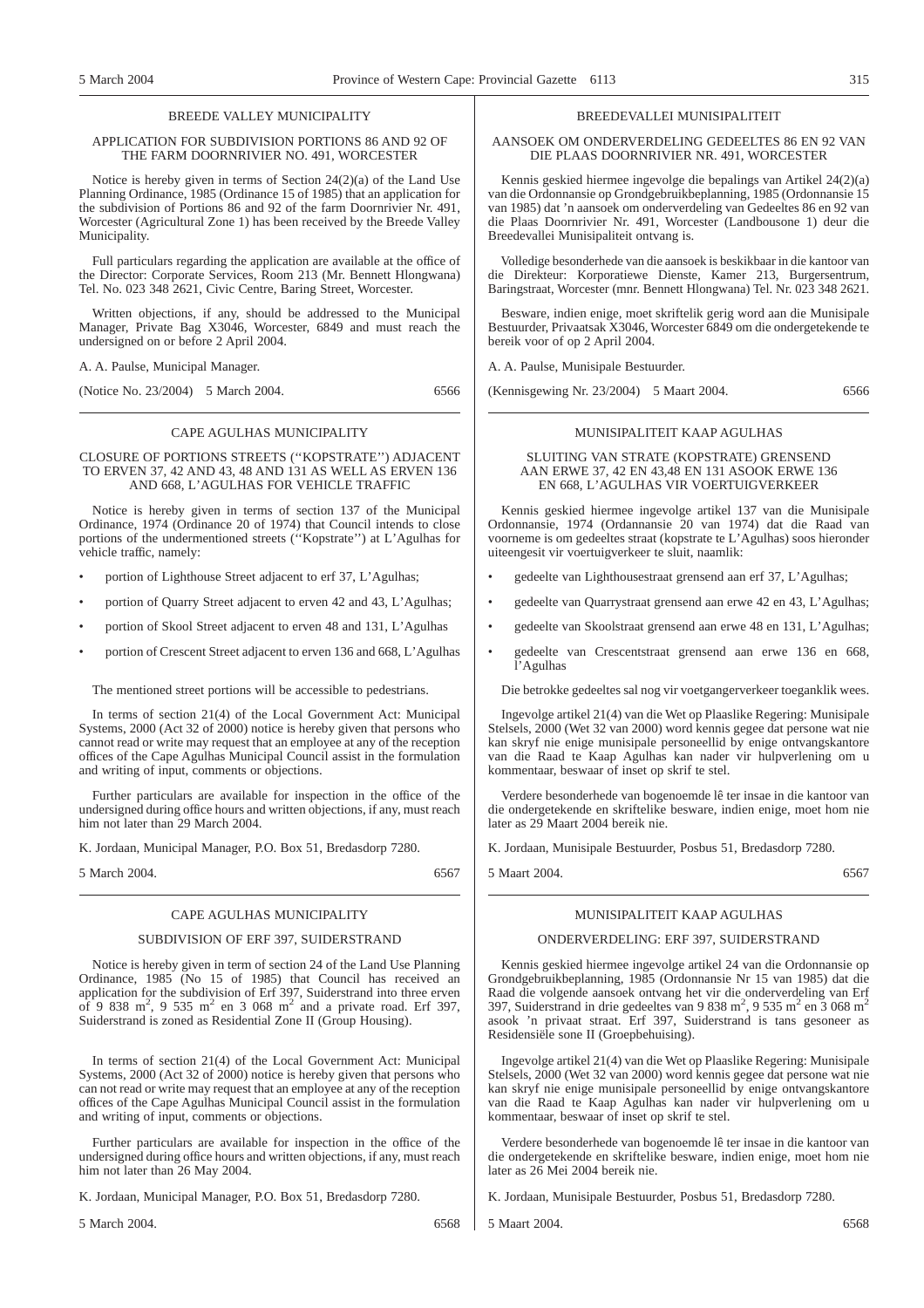#### CITY OF CAPE TOWN (BLAAUWBERG REGION)

#### REZONING AND SUBDIVISION: ERF 726, PARKLANDS

It is hereby notified that the undermentioned application has been received by the City of Cape Town and is open for inspection at Milpark Centre (Ground Floor), c/o Koeberg & Ixia Roads, Milnerton. Any objection, with full reasons, should be lodged in writing with the City Manager, PO Box 35, Milnerton, 7435, by no later than 13 April 2004, quoting the objector's erf number.

#### *Ref No:* LC726PK

Application in terms of section 17 of the Land Use Planning Ordinance, 1985 (Ordinance 15 of 1985) for the rezoning of Erf 726, Parklands (registered parent erf 630, Parklands) from Single Residential (Consent for a Place of Worship) to Subdivisional Area, to permit the subdivision of the property into 5 Single Residential plots.

*Applicant:* MLH Architects & Planners on behalf of Milnerton Estates ASKA Joint Venture

W. A. Mgoqi, City Manager.

5 March 2004. 6569

#### CITY OF CAPE TOWN (BLAAUWBERG REGION) AMENDMENT OF THE MONTAGUE GARDENS ZONING SCHEME

It is hereby notified that the undermentioned application has been received by the City of Cape Town and is open for inspection at Milpark Centre (Ground Floor), c/o Koeberg & Ixia Roads, Milnerton. Any objection, with full reasons, should be lodged in writing with the City Manager, PO Box 35, Milnerton, 7435, by no later than 13 April 2004, quoting the objector's erf number.

#### *Ref No:* LC 6262/3M & LC 6264-6251/56/56 and 199959 M

Application in terms of section 9 of the Land Use Planning Ordinance, 1985 (Ordinance 15 of 1985) for the amendment of the Montague Gardens Zoning Scheme through the amendment of the boundaries of the Scheme by the inclusion of Erven 6246 to 6251, 6256, 6257, 19959, 19961 and Erven 6262 and 6263, Milnerton into the scheme, to be subject to the Scheme Regulations of the Montague Gardens Scheme.

*Applicants:* MLH Architects & Planners on behalf of Milnerton Estates and Plan Africa Planning & Design Associates on behalf of Rainco (Pty) Ltd

W. A. Mgoqi, City Manager.

5 March 2004. 6570

#### CITY OF CAPE TOWN (CAPE TOWN REGION)

#### REZONING AND CONSENT: ERF 302, MITCHELLS PLAIN

Notice is hereby given in terms of section 17(2)(a) of the Land Use Planning Ordinance 15 of 1985 and section 15 of the Zoning Scheme that the undermentioned application has been received and is open for inspection at the office of the Manager: Land Use Management Branch, City of Cape Town, 14th Floor, Civic Centre, Hertzog Boulevard, Cape Town, 8001 from 08:30-12:30 (Monday to Friday). Any objections, with full reasons, should be lodged in writing to the office of the Manager: Land Use Management, City of Cape Town, PO Box 4529, Cape Town, 8000 or faxed to (021) 421-1963 or e-mailed to  $(021)$  421-1963 or e-mailed to trevor.upsher@capetown.gov.za on or before 5 April 2004, quoting the above Ordinance and the objector's erf number and phone number. If your response is not sent to this address, fax number or e-mail address and if, as a consequence, it arrives late, it will be deemed to be invalid.

*Erf 302, Mitchells Plain cnr Mitchell Avenue and Eros Way, Woodlands*

Rezoning from Municipal Purposes to Community Facilities to permit a Place of Worship and consent to permit a Place of Worship.

If you require any information or have any queries regarding the applications, please contact Mr A Majiet on tel. (021) 400-5345 or our Customer Care Enquiries tel. (021) 400-3862, quoting the reference number SG35/302.

W. A. Mgoqi, City Manager.

5 March 2004. 6571

#### STAD KAAPSTAD (BLAAUWBERG-STREEK)

#### HERSONERING EN ONDERVERDELING: ERF 726, PARKLANDS

Kennis geskied hiermee dat die onderstaande aansoek deur die Stad Kaapstad ontvang is en by die Milpark-sentrum (Grondverdieping), h/v Koeberg- en Ixiastraat, Milnerton ter insae lê. Enige besware, met volledige redes daarvoor, moet teen nie later nie as 13 April 2004 skriftelik by die Stadsbestuurder, Posbus 35, Milnerton 7435 ingedien word met vermelding van die beswaarmaker se erfnommer.

#### *Verw:* LC726PK

Aansoek ingevolge artikel 17 van die Ordonnansie op Grondgebruikbeplanning, 1985 (Ordonnansie 15 van 1985) om die hersonering van Erf 726, Parklands (geregistreerde moedererf 630, Parklands) vanaf enkelresidensieel (vergunning vir plek van aanbidding) na onderverdelingsgebied ten einde die onderverdeling van die eiendom in 5 enkelresidensiële erwe toe te laat.

*Aansoeker:* MLH Argitekte & Beplanners namens Milnerton Estates ASKA Joint Venture

W. A. Mgoqi, Stadsbestuurder.

5 Maart 2004. 6569

## STAD KAAPSTAD (BLAAUWBERG-STREEK) WYSIGING VAN DIE MONTAGUE GARDENS

# SONERINGSKEMA

Kennis geskied hiermee dat die onderstaande aansoek deur die Stad Kaapstad ontvang is en by die Milpark-sentrum (Grondverdieping), h/v Koeberg- en Ixiastraat, Milnerton ter insae lê. Enige besware, met volledige redes daarvoor, moet teen nie later nie as 13 April 2004 skriftelik by die Stadsbestuurder, Posbus 35, Milnerton 7435 ingedien word met vermelding van die beswaarmaker se erfnommer.

#### *Verw:* LC 6262/3M & LC 6264-6251/56/56 en 199959 M

Aansoek ingevolge artikel 9 van die Ordonnansie op Grondgebruikbeplanning, 1985 (Ordonnansie 15 van 1985) om die wysiging van die Montague Gardens Soneringskema deur die wysiging van die grense van die Skema deur die insluiting van Erwe 6246 tot 6251, 6256, 6257, 19959, 19961 en Erwe 6262 en 6263, Milnerton in die skema, ten einde onderworpe te wees aan die Skemaregulasies van die Montague Gardens Skema.

*Aansoekers:* MLH Argitekte & Beplanners namens Milnerton Estates en Plan Africa Planning & Design Associates namens Rainco (Edms) Bpk

W. A. Mgoqi, Stadsbestuurder.

5 Maart 2004. 6570

#### STAD KAAPSTAD (KAAPSTAD-STREEK)

#### HERSONERING EN TOESTEMMING: ERF 302, MITCHELLS PLAIN

Kennis geskied hiermee ingevolge artikel 17(2)(a) van die Ordonnansie op Grondgebruikbeplanning 15 van 1985 en artikel 15 van die Soneringskema dat die onderstaande aansoek ontvang is en Maandag tot Vrydag vanaf 08:30-12:30 by die kantoor van die Bestuurder: Grondgebruikbestuurstak, Stad Kaapstad, 14de Verdieping, Burgersentrum, Hertzogboulevard, Kaapstad, 8001 ter insae beskikbaar lê. Enige kommentaar of besware moet skriftelik, met volledige redes, teen nie later nie as 5 April 2004, ingedien word by die kantoor van die Bestuurder: Grondgebruikbestuurstak, Stad Kaapstad, Posbus 4529, Kaapstad, 8000 indien gepos, gefaks na (021) 421-1963, per e-pos na trevor.upsher@capetown.gov.za, met vermelding van bogenoemde ordonnansie en die beswaarmaker se erf- en telefoonnommer. Indien u reaksie nie gepos, per hand afgelewer of per e-pos aan hierdie adresse en faksnommer gestuur word nie en gevolglik laat ontvang word, sal dit as ongeldig beskou word.

#### *Erf 302, Mitchells Plain, h/v Mitchell-laan en Eros-weg, Woodlands*

Hersonering van munisipale doeleindes na gemeenskapsgeriewe om 'n plek van aanbidding toe te laat en vergunning om 'n plek van aanbidding toe te laat.

Indien u enige inligting verlang of enige navrae oor die aansoeke het, skakel asseblief vir mnr A Majiet by tel (021) 400-5345 of ons kliëntesorg-navraekantoor by tel (021) 400-3862, met vermelding van die verwysingsnommer SG35/302.

W. A. Mgoqi, Stadsbestuurder.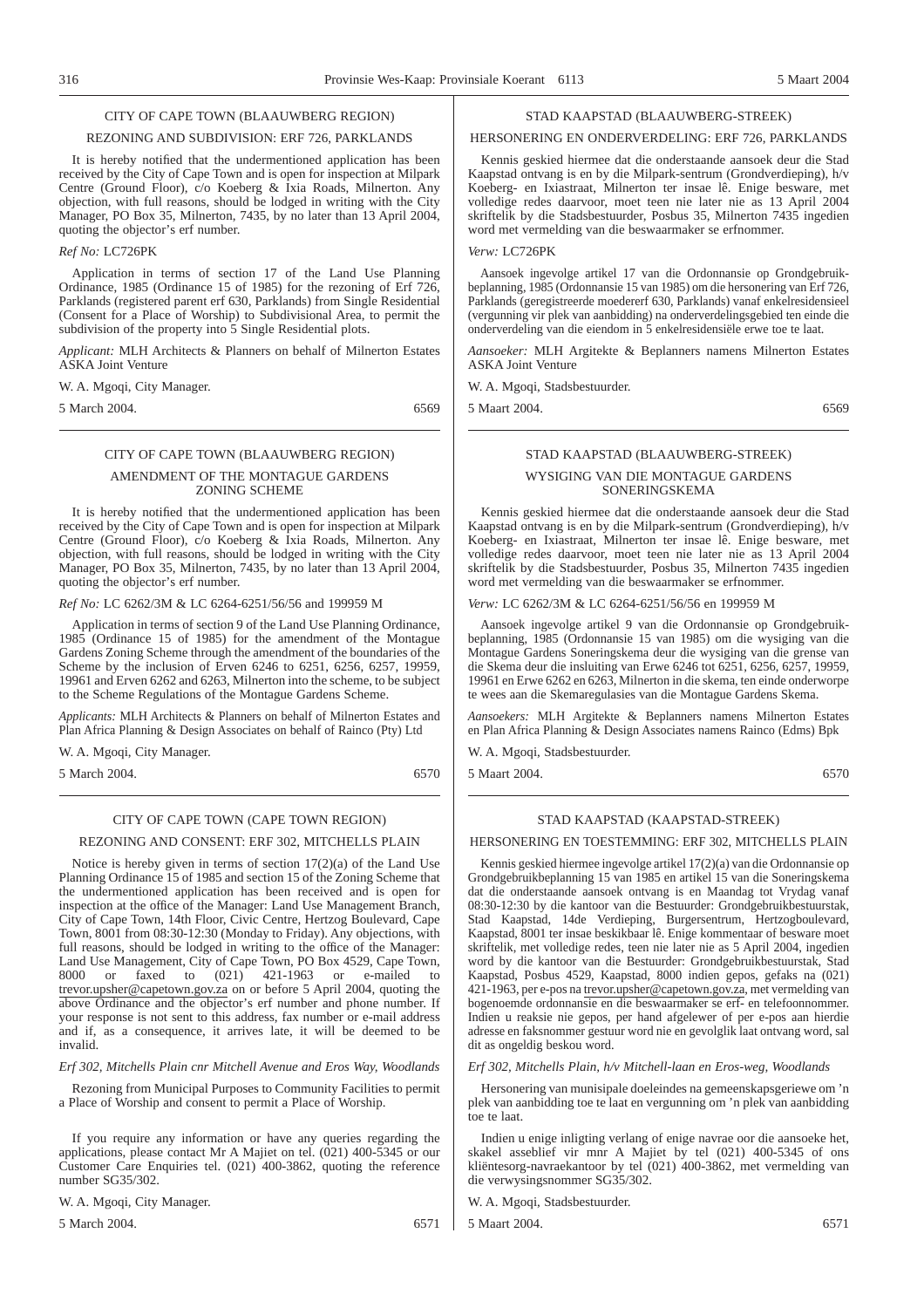#### CITY OF CAPE TOWN (OOSTENBERG REGION) WAIVER OF A REZONING CONDITION, REZONING, SUBDIVISION, APPROVAL OF SITE DEVELOPMENT PLAN AND LANDSCAPING PLAN: ERF 11678, SPRINGBOK STREET, LANGEBERG RIDGE, KRAAIFONTEIN

Notice is hereby given that the Council has received an application in terms of section  $42(3)$  of the Land Use Planning Ordinance for:

- The waiving of conditions as imposed with the approval of the Rezoning of Portion 6 of the Farm Langeberg No. 311 during 1988. The conditions are as follows:
	- 3.3 that all erven situated in the Langeberg Ridge area have a minimum erf size of 1 000 m<sup>2</sup>;
	- 3.5 that a smallholding buffer area of 120 m with smallholdings with a minimum erf size of 1,2 ha each, be provided at the northern boundary of the above-mentioned subdivisional area.

The application is furthermore for the:

- Rezoning to subdivisional area in terms of section 17 of the Land Use Planning Ordinance, No. 15 of 1985;
- Subdivision into 22 Portions (6 portions for residential zone I erven, 13 portions for residential zone II erven, 2 portions for open space zone I and 1 portion for transport zone I) as indicated on the subdivisional plan, Plan No. 0585/OP/010 dated January 2004, in terms of section 25 of the Land Use Planning Ordinance, No. 15 of 1985;

That for the purposes of section 22(3), the following land use zonings as defined in the section 8 Scheme Regulations shall apply:

Portions 1-6: Residential Zone I (dwelling houses)

Portions 7-19: Residential Zone II (group houses)

Portions 20-21: Open Space Zone I (public open space)

Portion 22: Transport Zone II (public road)

- Approval of the Site Development Plan, Plan No. 0585/SDP/001/A, dated 10 February 2004;
- Approval of the Landscaping Plan, Plan No. 0585/SDP/001/ Landscaping, dated 10 February 2004.

Further details of the proposal are open for inspection during normal office hours at Council's offices in Brighton Road, Kraaifontein. Written comments and/or objections against the proposal, with reasons, must be submitted to The City Manager, City of Cape Town (for attention: Miss C Lambrechts), Private Bag X16, Kuils River, 7579 (94 Van Riebeeck Road) on or before 26 March 2004. (Notice number: 14/2004)

W. A. Mgoqi, City Manager.

5 March 2004. 6572

## CITY OF CAPE TOWN (TYGERBERG REGION)

#### TEMPORARY DEPARTURE FROM THE DURBANVILLE ZONING SCHEME: ERF 9262, DURBANVILLE

Notice is hereby given in terms of section 15 of the Land Use Planning Ordinance, 1985 (Ordinance 15 of 1985) that the City of Cape Town, Tygerberg Region: North has received the following application for temporary departure from the Durbanville Zoning Scheme:

*Erf 9262, Sport Way, Durbanville Golf Course, Durbanville*

A temporary departure for the erection of a cellular communication base station and 25 m high mast, disguised as a pine tree. Further particulars are available on appointment from Mr J van Heerden, Directorate Planning and Environment, Tygerberg Region: North, Municipal Offices, PO Box 100, Oxford Street, Durbanville (tel. (021) 970-3053) during office hours (08:00-13:30 and 13:30-16:30). Any objection and/or comment on the above application, with full reasons, should be submitted in writing to the above office, not later than Monday, 5 April 2004. (Notice No 06/2004; Reference 18/11/4/1/3)

#### W. A. Mgoqi, City Manager.

5 March 2004. 6578

Verwysing 18/11/4/1/3)

W. A. Mgoqi, Stadsbestuurder.

5 Maart 2004. 6578

### STAD KAAPSTAD (OOSTENBERG-STREEK)

AFSTANDDOENING VAN 'N HERSONERINGSVOORWAARDE, HERSONERING, ONDERVERDELING, GOEDKEURING VAN DIE TERREINONTWIKKELINGSPLAN EN TERREINVERFRAAIINGSPLAN: ERF 11678,

#### SPRINGBOKSTRAAT, LANGEBERG RIDGE, KRAAIFRONTEIN

Kennis geskied hiermee dat die Raad 'n aansoek ontvang het ingevolge artikel 42(3) van die Ordonnansie op Grondgebruikbeplanning om:

- Die afstanddoening van voorwaardes soos opgelê deur die goedkeuring van die hersonering van Gedeelte 6 van die Plaas Langeberg no. 311 in 1988. Sodanige voorwaardes lui soos volg:
	- 3.3 alle erwe binne die Langebergruggebied moet ten minste  $1000 \text{ m}^2$  elk beslaan;
	- 3.5 'n kleinhoewebuffer met 'n breedte van ongeveer 120 m, met kleinhoewes met 'n minimum grootte van 1,2 ha elk, moet aan die noordelike grens van bogenoemde onderverdelingsgebied voorsien word.

Voorts is die aansoek ook om die:

- Hersonering tot onderverdelingsgebied ingevolge artikel 17 van die Ordonnansie op Grondgebruikbeplanning, no. 15 van 1985;
- Onderverdeling in 22 gedeeltes (6 gedeeltes vir residensiëlesone-Ierwe, 13 gedeeltes vir residensiëlesone-II-erwe, 2 gedeeltes vir oopruimtesone-I en 1 gedeelte vir vervoersone-II) soos aangedui op onderverdelingsplan, plan no. 0585/OP/010, gedateer Januarie 2004, ingevolge artikel 25 van die Ordonnansie op Grondgebruikbeplanning, no. 15 van 1985;

Dat vir die doeleindes van artikel 22(3), die volgende grondgebruiksonerings soos gedefinieer in 8-skemaregulasies van toepassing gemaak word:

Gedeeltes 1-6: Residensëlesone-I (woonhuise)

Gedeeltes 7-19: Residensiëlesone-II (groephuise)

Gedeeltes 20-21: Oopruimtesone-I (openbare oopruimte)

Gedeelte 22: Vervoersone-II (openbare pad)

- Goedkeuring van die terreinontwikkelingsplan, plan no. 0585/SDP/ 001/A, gedateer 10 Februarie 2004;
- Goedkeuring van die terreinverfraaiingssplan, plan no. 0585/SDP/ 001/Landscaping, gedateer 10 Februarie 2004.

Nadere besonderhede van die aansoek lê gedurende normale kantoorure ter insae by die Raad se kantore te Brightonweg, Kraaifontein. Skriftelike kommentaar en/of besware teen die aansoek, met redes daarvoor, moet voor of op 26 Maart 2004 aan Die Stadsbestuurder, Stad Kaapstad (vir aandag: mej C Lambrechts), Privaat Sak X16, Kuilsrivier 7579 (Van Riebeeckweg 94), voorgelê word. (Kennisgewingnommer: 14/2004)

W. A. Mgoqi, Stadsbestuurder.

5 Maart 2004. 6572

#### STAD KAAPSTAD (TYGERBERG-STREEK) TYDELIKE AFWYKING VAN DIE DURBANVILLE SONERINGSKEMA: ERF 9262, DURBANVILLE

Kennis geskied hiermee ingevolge artikel 15 van die Ordonnansie op Grondgebruikbeplanning, 1985 (Ordonnansie 15 van 1985) dat die Stad Kaapstad, Tygerberg-streek: Noord die volgende aansoek om tydelike afwyking van die Durbanville Soneringskema ontvang het:

#### *Erf 9262, Sportweg, Durbanville Gholfbaan, Durbanville*

'n Tydelike afwyking om die oprigting van 'n 25 m hoë selmas, wat verbloem sal word as 'n denneboom, sowel as 'n sellulêre kommunikasiebasisstasie. Nadere besonderhede is gedurende kantoorure (08:00-13:00 en 13:30-16:30) volgens afspraak by mnr J van Heerden, Direktoraat Beplanning en Ekonomiese Ontwikkeling, Tygerberg-streek: Noord, Munisipale Kantore, Posbus 100, Oxfordstraat, Durbanville (tel. (021) 970-3053) beskikbaar. Enige beswaar en/of kommentaar teen bogemelde aansoek, met volledige redes, moet skriftelik by gemelde kantoor ingedien word, nie later nie as Maandag, 5 April 2004. (Kennisgewing nr 06/2004;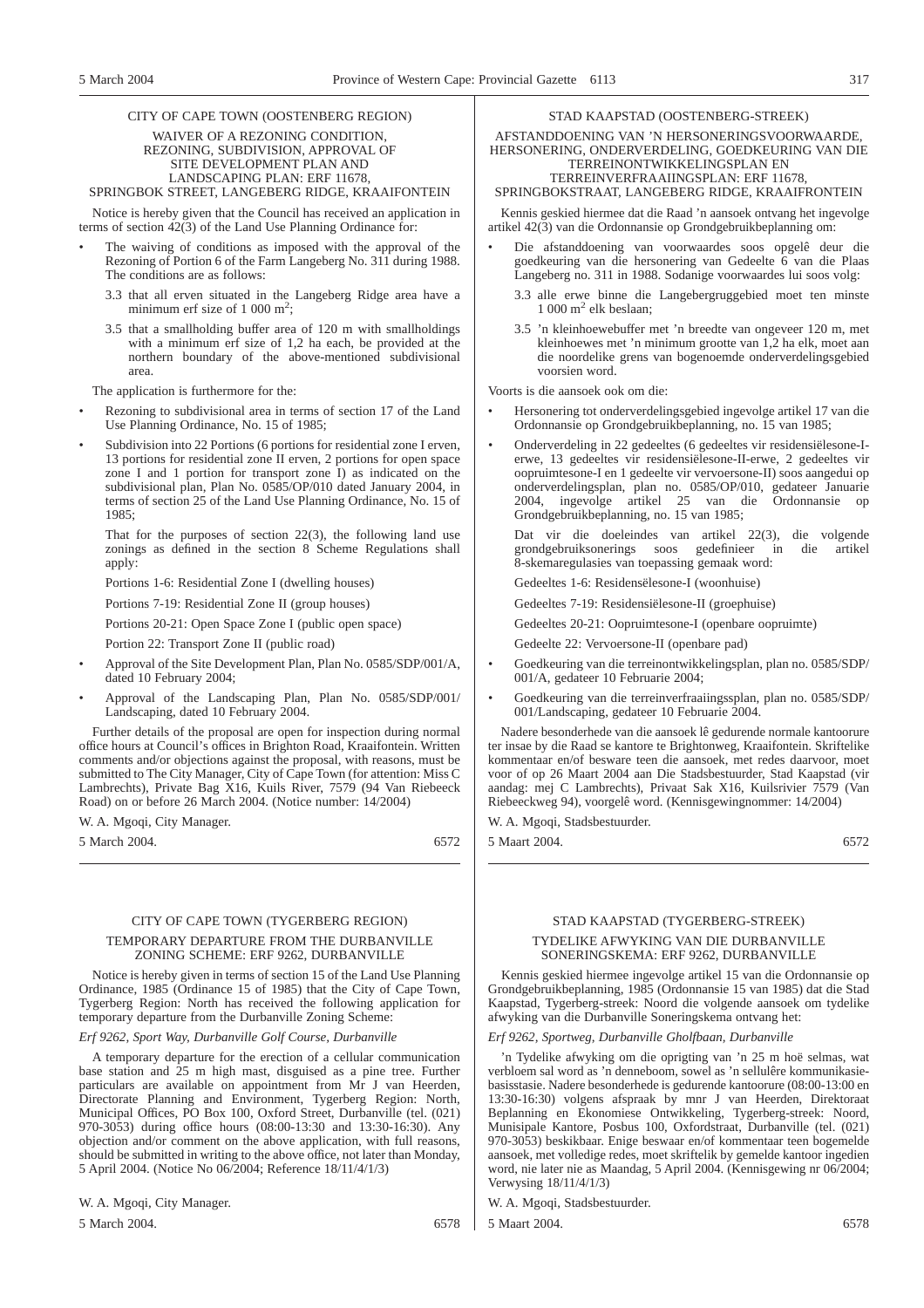#### CITY OF CAPE TOWN (SOUTH PENINSULA REGION)

#### SUBDIVISION AND DEPARTURES: ERVEN 86017, 86018 AND 86019, CAPE TOWN AT MUIZENBERG

Opportunity is given for public participation in respect of proposals under consideration by the Council. Any comment or objection, together with reasons, must be lodged in writing, preferably by registered mail, with reference quoted, to the City Manager, Private Bag X5, Plumstead, 7801 or forwarded to fax (021) 710-8283 by no later than 26 March 2004. Details are available for inspection from 08:30-12:30 at the City of Cape Town, 1st Floor, 3 Victoria Road, Plumstead, 7800 (tel. (021) 710-8231 — Enquiries: Mr N Woollam). In terms of section 21(4) of the Municipal Systems Act, Act 32 of 2000 any person who cannot write may come during office hours to the above office and will be assisted to transcribe his/her comment or representation. Notice is hereby given in terms of sections 15(2) and 24(2) of the Land Use Planning Ordinance No 15 of 1985 that the following application is being considered:

*Applicant:* David Hellig & Abrahamse (Land Surveyors)

*Ref:* LUM/00/86017 (1)

*Nature of application:* It is proposed to consolidate Erven 86017, 86018 & 86019 Cape Town at Muizenberg, and to subdivide the consolidated property into 12 portions for residential purposes. Vehicular access to the properties is proposed from Gerard Road off Bryn Road. Departures from the Zoning Scheme in respect to the building lines are applied for.

W. A. Mgoqi, City Manager.

5 March 2004. 6573

#### CITY OF CAPE TOWN (SOUTH PENINSULA REGION)

#### CONDITIONAL USE: ERF 7753, HOUT BAY

Opportunity is given for public participation in respect of proposals under consideration by the Council. Any comment or objection, together with reasons, must be lodged in writing, preferably by registered mail, with reference quoted, to the City Manager, Private Bag X5, Plumstead, 7801 or forwarded to fax (021) 710-8283 by no later than 26 March 2004. Details are available for inspection from 08:30-12:30 at the City of Cape Town, 1st Floor, 3 Victoria Road, Plumstead, 7800 (tel. (021) 710-8202 — Enquiries: Mr M Barnes). This application may also be viewed at the Hout Bay library. In terms of section 21(4) of the Municipal Systems Act, Act 32 of 2000 any person who cannot write may come during office hours to the above office and will be assisted to transcribe his/her comment or representation. Notice is hereby given in terms of section 4(a) of the Zoning Scheme (ex CMC) that the following application is being considered:

*Property*: Erf 7753, Valley Road, Hout Bay, as shown on plan no. SPA-HBY 868

*Ref:* LUM/33/7753

*Nature of application*: Proposed conditional use to permit a school in an agricultural zoned property in order to accommodate 140 learners. A previous temporary approval has lapsed.

W. A. Mgoqi, City Manager.

#### STAD KAAPSTAD (SUIDSKIEREILAND-STREEK)

#### ONDERVERDELING EN AFWYKINGS: ERWE 86017, 86018 EN 86019, KAAPSTAD TE MUIZENBERG

Geleentheid word gebied vir openbare deelname ten opsigte van voorstelle wat deur die Raad oorweeg word. Enige kommentaar of beswaar moet met redes en gemelde verwysing teen nie later nie as 26 Maart 2004, skriftelik en verkieslik per aangetekende pos gestuur word aan die Stadsbestuurder, Privaatsak X5, Plumstead 7801 of gefaks word na (021) 710-8283. Besonderhede lê tussen 08:30-12:30 ter insae by die Stad Kaapstad, 1ste Verdieping, Victoriaweg 3, Plumstead 7800 — navrae: mnr N Woollam by (021) 710-8231. Ingevolge artikel 21(4) van die Wet op Munisipale Stelsels, Wet 32 van 2000, kan enige persoon wat nie kan skryf nie, gedurende kantoorure na hierdie kantoor kom waar hy/sy gehelp sal word om sy/haar kommentaar of vertoog neer te skryf. Kennis geskied hiermee ingevolge artikels 15(2) en 24(2) van die Ordonnansie op Grondgebruikbeplanning nr 15 van 1985 dat die volgende aansoek oorweeg word:

*Aansoeker:* David Hellig & Abrahamse (landmeters)

*Verw:* LUM/00/86017 (1)

*Aard van aansoek:* Die konsolidering van Erwe 86017, 86018 en 86019 Kaapstad te Muizenberg en die onderverdeling van die gekonsolideerde eiendom in 12 gedeeltes vir residensiële doeleindes word voorgestel. Voertuigtoegang tot die eiendomme word beoog vanuit Gerardweg aan Brynweg. Daar word aansoek gedoen om afwykings van die Soneringskema ten opsigte van die boulyne.

W. A. Mgoqi, Stadsbestuurder.

5 Maart 2004. 6573

#### STAD KAAPSTAD (SUIDSKIEREILAND-STREEK)

#### VOORWAARDELIKE GEBRUIK: ERF 7753, HOUTBAAI

Geleentheid word gebied vir openbare deelname ten opsigte van voorstelle wat deur die Raad oorweeg word. Enige kommentaar of beswaar moet met redes en gemelde verwysing teen nie later nie as 26 Maart 2004, skriftelik en verkieslik per aangetekende pos gestuur word aan die Stadsbestuurder, Privaatsak X5, Plumstead 7801 of gefaks word na (021) 710-8283. Besonderhede lê tussen 08:30-12:30 ter insae by die Stad Kaapstad, 1ste Verdieping, Victoriaweg 3, Plumstead 7800 navrae: mnr M Barnes by (021) 710-8202. Hierdie aansoek is ook ter insae beskikbaar by die Houtbaai-biblioteek. Ingevolge artikel 21(4) van die Wet op Munisipale Stelsels, Wet 32 van 2000, kan enige persoon wat nie kan skryf nie, gedurende kantoorure na hierdie kantoor kom waar hy/sy gehelp sal word om sy/haar kommentaar of vertoog neer te skryf. Kennis geskied hiermee ingevolge artikel 4(a) van die Soneringskema (voormalige KMR) dat die volgende aansoek oorweeg word:

*Eiendom:* Erf 7753, Valleiweg, Houtbaai, soos getoon op plan SPA-HBY 868

*Verw:* LUM/33/7753

*Aard van aansoek:* Voorgestelde voorwaardelike gebruik om 'n skool toe te laat op 'n eiendom wat vir landboudoeleindes gesoneer is, ten einde vir 140 leerders voorsiening te maak. 'n Vorige tydelike goedkeuring het verval.

W. A. Mgoqi, Stadsbestuurder.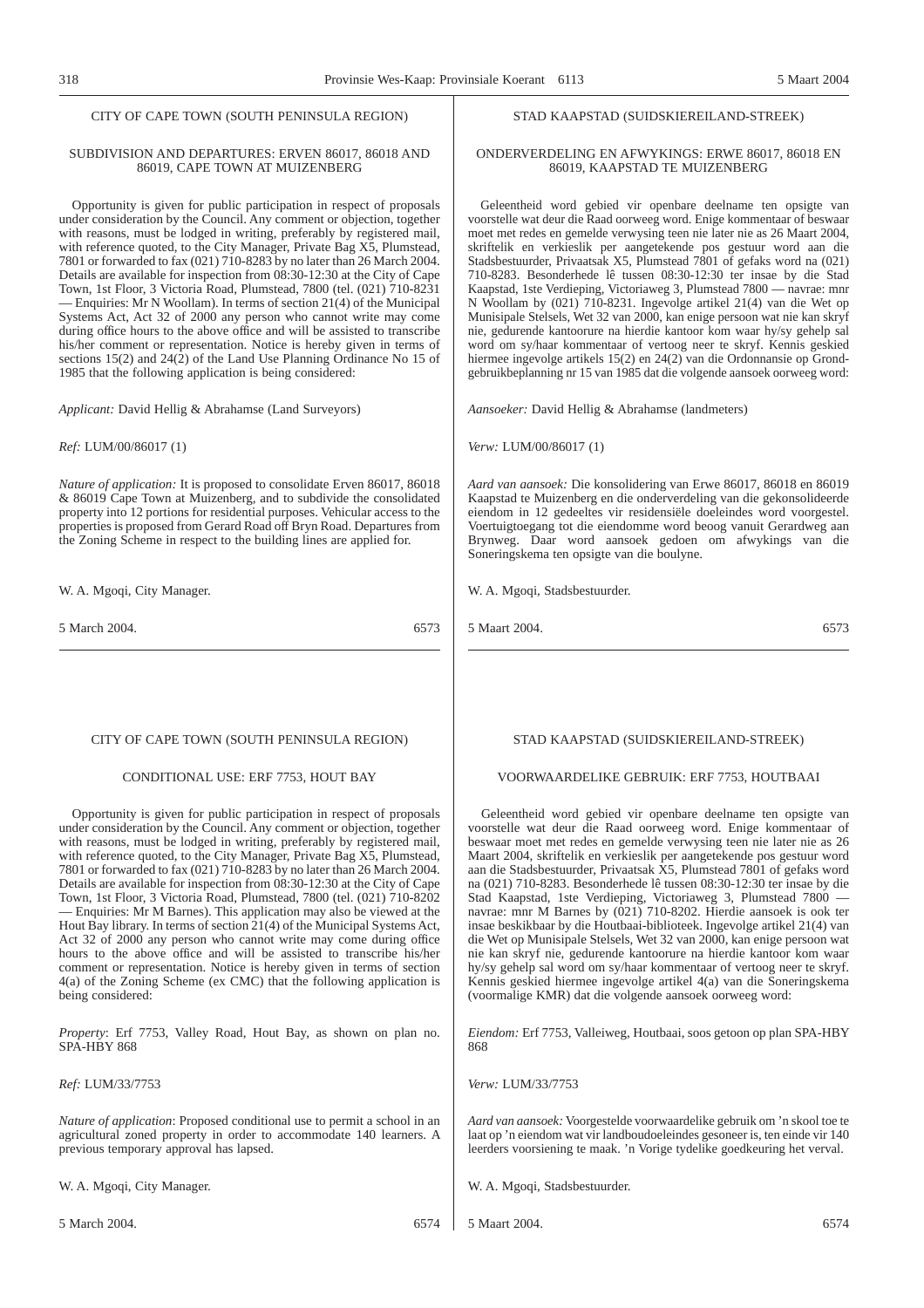#### CITY OF CAPE TOWN (SOUTH PENINSULA REGION)

#### REZONING, AMENDMENT OF THE ZONING SCHEME (S8/11), DEPARTURES AND CONSENT (SECTION 108, URBAN CONSERVATION AREA): NOTICE OF THE PROPOSED DEVELOPMENT IS GIVEN IN TERMS OF SECTION 38(1) OF THE NATIONAL HERITAGE RESOURCES ACT, 1999: ERVEN 89819, 89820, 89822 AND 89921, CAPE TOWN AT MAIN ROAD, KALK BAY (MAJESTIC/NEW KINGS HOTEL SITE)

Opportunity is given for public participation in respect of proposals under consideration by the Council and Heritage: Western Cape. Any comment or objection with respect to both the undermentioned applications, together with reasons, must be lodged in writing, preferably by registered mail, with reference quoted, to the City Manager, Private Bag X5, Plumstead, 7801 (attention: G van Dyk) or forwarded to fax (021) 710-8283 by no later than 5 April 2004. Details are available for inspection from 08:30-12:30 at the City of Cape Town, 1st Floor, 3 Victoria Road, Plumstead, 7800 (tel. (021) 710-8285 — Enquiries: G van Dyk). In terms of section 21(4) of the Municipal Systems Act, Act 32 of 2000 any person who cannot write may come during office hours to the above office and will be assisted to transcribe his/her comment or representation. Notice is hereby given in terms of section 9 the Municipality of the City of Cape Town Zoning Scheme Regulations and sections  $17(2)$ ,  $9(2)$  and  $15(2)$  of the Land Use Planning Ordinance No 15 of 1985 that the following applications are being considered:

#### *Applicants:*

Land Use Planning Ordinance Application: Tommy Brummer

Heritage Impact Assessment: CS Design — Architects and Heritage Consultants

#### *Ref:* LUM/00/89819

*Nature of application:* Erf 159602 measures a total of 15 054 m<sup>2</sup> in extent. It is proposed to rezone a portion of the property measuring 12 794 m<sup>2</sup> in extent from Single Dwelling Residential to General Residential, Subzone R4 (blocks of flats) and a portion of the property measuring 2 260 m<sup>2</sup> in extent to General Business (retail and a restaurant). No subdivision is applied for and it is proposed that the property will have a split zoning. Building line departures applied for relate to the existing buildings that do not comply with the provisions of the Zoning Scheme Regulations (section 60). It is proposed to amend the Zoning Scheme by the deletion of Appendix A  $S_2/11$ . The applicant has submitted a detailed report with plans, which documents are available for inspection at the Muizenberg library and the Municipal Office in Plumstead. Stage 1 and Draft Stage 2 of the Heritage Impact Assessment are similarly available for inspection.

W. A. Mgoqi, City Manager.

5 March 2004. 6575

#### CITY OF CAPE TOWN (TYGERBERG REGION)

#### TEMPORARY DEPARTURE FROM THE DURBANVILLE ZONING SCHEME: ERF 7447, DURBANVILLE

Notice is hereby given in terms of section 15 of the Land Use Planning Ordinance, 1985 (Ordinance 15 of 1985) that the City of Cape Town, Tygerberg Region: North has received the following application for temporary departure from the Durbanville Zoning Scheme:

#### *Erf 7447, corner of Plein and Wellington Streets, Cavalier Motors, Durbanville*

A temporary departure for the erection of a cellular communication base station and 28 m high mast, disguised as a cypress tree. This mast will be able to accommodate three service providers. Further particulars are available on appointment from Mr M Theron, Directorate Planning and Environment, Tygerberg Region: North, Municipal Offices, PO Box 100, Oxford Street, Durbanville (tel. (021) 970-3011) during office hours (08:00-13:30 and 13:30-16:30). Any objection and/or comment on the above application, with full reasons, should be submitted in writing to the above office, not later than Monday, 5 April 2004. (Notice No 05/2004; Reference 18/11/4/1/10)

#### W. A. Mgoqi, City Manager.

5 March 2004. 6579

#### STAD KAAPSTAD (SUIDSKIEREILAND-STREEK)

#### HERSONERING, WYSIGING VAN DIE SONERINGSKEMA (S8/11), AFWYKINGS EN VERGUNNING (ARTIKEL 108, STEDELIKE BEWARINGSGEBIED): KENNIS VAN DIE VOORGESTELDE ONTWIKKELING GESKIED HIERMEE INGEVOLGE ARTIKEL 38(1) VAN DIE WET OP NASIONALE ERFENISHULPBRONNE, 1999: ERWE 89819, 89820, 89822 EN 89921, KAAPSTAD TE HOOFWEG, KALKBAAI (MAJESTIC/NEW KINGS HOTEL-TERREIN)

Geleentheid word gebied vir openbare deelname ten opsigte van voorstelle wat deur die Raad en Erfenis: Wes-Kaap oorweeg word. Enige kommentaar of beswaar moet met redes en gemelde verwysing teen nie later nie as 5 April 2004, skriftelik en verkieslik per aangetekende pos gestuur word aan die Stadsbestuurder, Privaatsak X5, Plumstead 7801 (aandag: G van Dyk) of gefaks word na (021) 710-8283. Besonderhede lê tussen 08:30-12:30 ter insae by die Stad Kaapstad, 1ste Verdieping, Victoriaweg 3, Plumstead 7800 — navrae: G van Dyk by (021) 710-8285). Ingevolge artikel 21(4) van die Wet op Munisipale Stelsels, Wet 32 van 2000, kan enige persoon wat nie kan skryf nie, gedurende kantoorure na hierdie kantoor kom waar hy/sy gehelp sal word om sy/haar kommentaar of vertoog neer te skryf. Kennis geskied hiermee ingevolge artikel 9 van die Soneringskemaregulasies van die Munisipaliteit van Kaapstad en artikels 17(2), 9(2) en 15(2) van die Ordonnansie op Grondgebruikbeplanning, nr 15 van 1985 dat die volgende aansoeke oorweeg word:

#### *Aansoekers:*

Aansoek ingevolge die Ordonnansie op Grondgebruikbeplanning: Tommy Brummer

Erfenis-impakbepaling: CS Design — argitekte en erfeniskonsultante

#### *Verw:* LUM/00/89819

*Aard van aansoek:* Erf 159601 is 15 054 m<sup>2</sup> groot. Daar word beoog om 'n gedeelte van die eiendom,  $12\,794\,\mathrm{m}^2$  groot, te hersoneer van enkelwoning-residensieel na algemeenresidensieel, subsone R4 (woonstelblok) en 'n gedeelte van die eiendom, ongeveer 2 260 m2 groot, na algemeensake (kleinhandel en 'n restaurant). Daar word nie aansoek gedoen om 'n onderverdeling nie en 'n gesplete sonering word vir die eiendom beoog. Boulyn-afwykings waarom aansoek gedoen word, het betrekking op die bestaande geboue wat nie aan die bepalings van die Soneringskemaregulasies (artikel 60) voldoen nie. Die wysiging van die Soneringskema word voorgestel deur die skrapping van bylae A S8/11. Die aansoeker het 'n uitvoerige verslag met planne ingedien, wat by die Muizenberg-biblioteek en die munisipale kantoor in Plumstead ter insae beskikbaar is. Stadium 1 en konsepstadium 2 van die erfenisimpakbepaling is eweneens ter insae beskikbaar.

W. A. Mgoqi, Stadsbestuurder.

5 Maart 2004. 6575

#### STAD KAAPSTAD (TYGERBERG-STREEK)

#### TYDELIKE AFWYKING VAN DIE DURBANVILLE SONERINGSKEMA: ERF 7447, DURBANVILLE

Kennis geskied hiermee ingevolge artikel 15 van die Ordonnansie op Grondgebruikbeplanning, 1985 (Ordonnansie 15 van 1985) dat die Stad Kaapstad, Tygerberg-streek: Noord die volgende aansoek om tydelike afwyking van die Durbanville Soneringskema ontvang het:

*Erf 7447, hoek van Plein- en Wellingtonstraat, Cavalier Motors, Durbanville*

'n Tydelike afwyking om die oprigting van 'n 28 m hoë selmas, wat verbloem sal word as 'n sipresboom, sowel as 'n sellulêre kommunikasiebasisstasie. Dié mas sal voorsiening kan maak vir drie diensverskaffers. Nadere besonderhede is gedurende kantoorure (08:00-13:00 en 13:30-16:30) volgens afspraak by mnr M Theron, Direktoraat Beplanning en Ekonomiese Ontwikkeling, Tygerberg-streek: Noord, Munisipale Kantore, Posbus 100, Oxfordstraat, Durbanville (tel. (021) 970-3011) beskikbaar. Enige beswaar en/of kommentaar, teen bogemelde aansoek, met volledige redes, moet skriftelik by gemelde kantoor ingedien word, nie later nie as Maandag, 5 April 2004. (Kennisgewing nr 05/2004; Verwysing 18/11/4/1/10)

W. A. Mgoqi, Stadsbestuurder.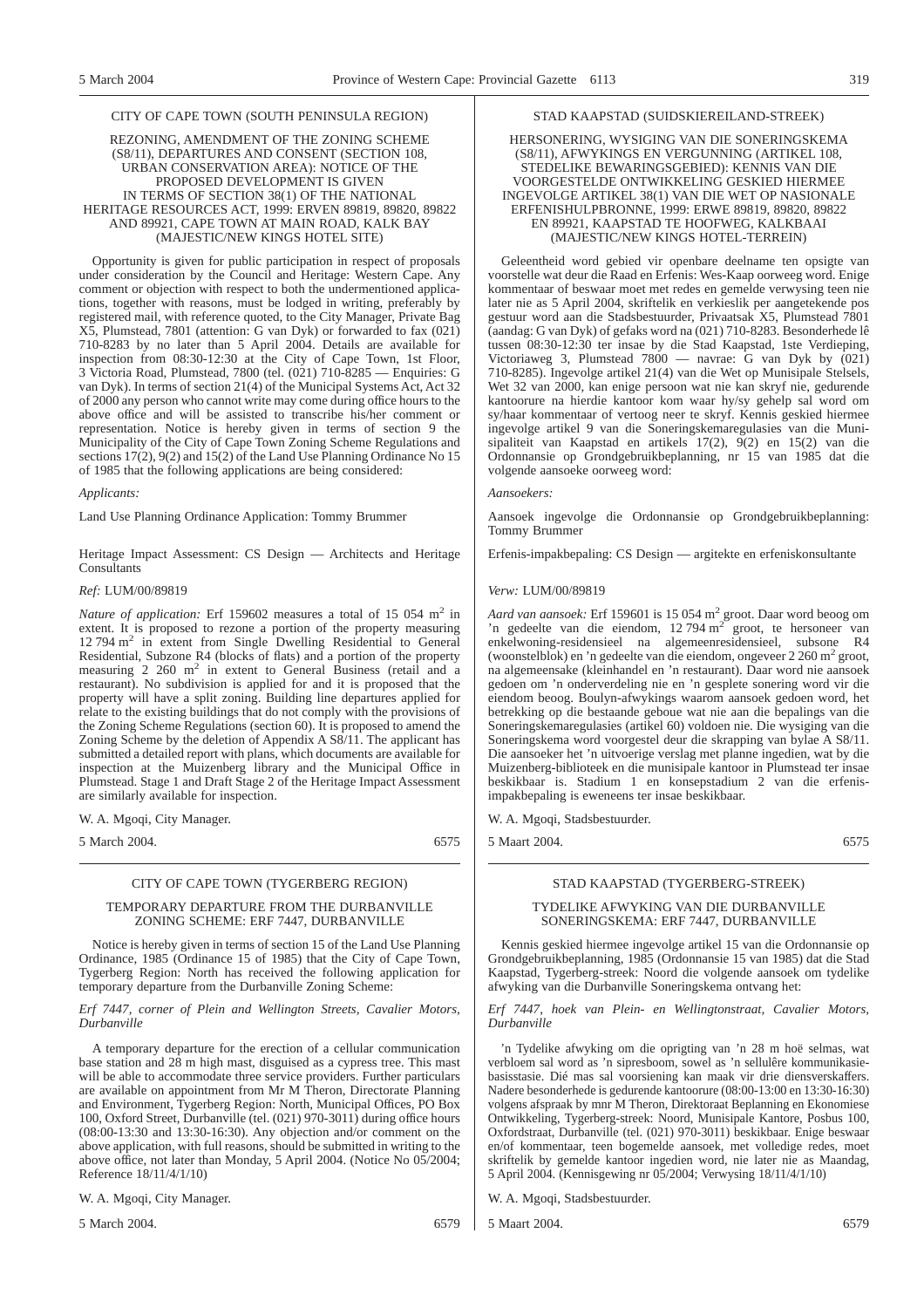#### CITY OF CAPE TOWN (SOUTH PENINSULA REGION)

#### CLOSURE, REZONING AND ALIENATION: PORTION OF PUBLIC STREET ABUTTING ERF 2033, GOLCONDA STREET, GLENCAIRN HEIGHTS, SIMON'S TOWN

Opportunity is given for public participation in respect of proposals under consideration by the Council. Any comment or objection, together with reasons, must be lodged in writing, preferably by registered mail, with reference quoted, to the Property Manager, Private Bag X5, Plumstead, 7801 or forwarded to fax  $(021)$  710-8375 by no later than 5 April 2004. Details are available for inspection from 08:30-16:30 at the City of Cape Town (Property Management), Ground Floor, 3 Victoria Road, Plumstead, 7800 (tel. (021) 710-8379) and at the Simon's Town library. Notice is hereby given in terms of section 17(2) of the Land Use Planning Ordinance No 15 of 1985 that the following application is being considered:

*Portion of Public Street abutting Erf 2033, Golconda Street, Glencairn Heights, Simon's Town*

*Applicant:* City of Cape Town and Mr BH Ireton

*Ref:* S14/3/4/3/392/67/2033 and LUM/67/2033

*Property:* A portion of Erf 2425, abutting Erf 2033, Golconda Street, Glencairn Heights, in extent approximately  $74 \text{ m}^2$ , as shown on Plan LT 471.

*Nature of application:* Proposed closure and alienation of a portion of Public Street known as Erf 2425, Simon's Town to the abutting owner, Mr BH Ireton or his successors-in-title, for the sum of R5 000,00, the rezoning thereof from Road to Single Residential purposes and the consolidation with the adjoining erf, Erf 2033, Golconda Street, Glencairn Heights, Simon's Town.

W. A. Mgoqi, City Manager.

5 March 2004. 6576

#### CITY OF CAPE TOWN (SOUTH PENINSULA REGION)

CLOSURE, REZONING AND ALIENATION: PORTION OF PUBLIC STREET BETWEEN ERVEN 280 AND 281, CAIRN STEPS, GLENCAIRN

Opportunity is given for public participation in respect of proposals under consideration by the Council. Any comment or objection, together with reasons, must be lodged in writing, preferably by registered mail, with reference quoted, to the Property Manager, Private Bag X5, Plumstead, 7801 or forwarded to fax (021) 710-8375 by no later than 5 April 2004. Details are available for inspection from 08:30-16:30 at the City of Cape Town (Property Management), Ground Floor, 3 Victoria Road, Plumstead, 7800 (tel. (021) 710-8379) and at the Simon's Town library. Notice is hereby given in terms of section 17(2) of the Land Use Planning Ordinance No 15 of 1985 that the following application is being considered:

*Portion of Public Street between Erven 280 and 281, Cairn Steps, Glencairn*

*Applicant:* City of Cape Town, Mrs JM Robertshaw and Mrs W Brimmer

*Ref:* S14/3/4/3/308/67/280, S14/3/4/3/309/67/281, LUM/67/280 and LUM/67/281

*Property:* Two portions of Public Street (Unregistered State land), between Erven 280 and 281, Cairn Steps, Glencairn, in extent approximately 205 m<sup>2</sup> and 221 m<sup>2</sup> respectively, as shown on Plan LT 461 and Plan LT 460.

*Nature of application:* Proposed closure and alienation of portion of Public Street (Unregistered State land) abutting Erf 280, Simon's Town to the abutting owner, Mrs JM Robertshaw or her successors-in-title, for the sum of R13 000,00, and portion of Public Street (Unregistered State land) abutting Erf 281, Simon's Town to the abutting owner, Mrs W Brimmer or her successors-in-title, for the sum of R20 000,00, the rezoning thereof from Road to Single Residential purposes and the consolidation with the respective adjoining properties, Erven 280 and 281, Simon's Town.

W. A. Mgoqi, City Manager.

5 March 2004. 6577

STAD KAAPSTAD (SUIDSKIEREILAND-STREEK)

#### SLUITING, HERSONERING EN VERVREEMDING: GEDEELTE VAN OPENBARE STRAAT AANGRENSEND AAN ERF 2033, GOLCONDASTRAAT, GLENCAIRN-HOOGTE, SIMONSTAD

Geleentheid word gebied vir openbare deelname ten opsigte van voorstelle wat deur die Raad oorweeg word. Enige kommentaar of beswaar moet met redes en gemelde verwysing teen nie later nie as 5 April 2004 skriftelik en verkieslik per aangetekende pos gestuur word aan die Eiendomsbestuurder, Privaatsak X5, Plumstead 7801 of gefaks word na (021) 710-8375. Besonderhede lê tussen 08:30-16:30 ter insae by die Stad Kaapstad (Eiendomsbestuur), Grondverdieping, Victoriaweg 3, Plumstead 7800 (tel. (021) 710-8379) en by die Simonstad-biblioteek. Kennis geskied hiermee ingevolge artikel 17(2) van die Ordonnansie op Grondgebruikbeplanning, nr 15 van 1985 dat die volgende aansoek oorweeg word:

*Gedeelte van openbare straat aangrensend aan erf 2033, Golcondastraat, Glencairn-hoogte, Simonstad*

*Aansoeker:* Stad Kaapstad en mnr BH Ireton

*Verw:* S14/3/4/3/392/67/2033 en LUM/67/2033

*Eiendom:* 'n Gedeelte van Erf 2425, aangrensend aan Erf 2033, Golcondastraat, Glencairn-hoogte, ongeveer  $74 \text{ m}^2$  groot, soos getoon op plan LT 471.

*Aard van aansoek:* Voorgestelde sluiting en vervreemding van 'n gedeelte van openbare straat bekend as Erf 2425, Simonstad aan die aangrensende eienaar, mnr BH Ireton of sy regsopvolgers, teen die bedrag van R5 000,00, die hersonering daarvan van pad- na enkelresidensiële doeleindes en die konsolidering daarvan met die aangrensende erf, Erf 2033, Golcondastraat, Glencairn-Hoogte, Simonstad.

W. A. Mgoqi, Stadsbestuurder.

5 Maart 2004. 6576

#### STAD KAAPSTAD (SUID-SKIEREILAND-STREEK)

SLUITING, HERSONERING EN VERVREEMDING: GEDEELTE VAN OPENBARE STRAAT TUSSEN ERF 280 EN 281, CAIRN STEPS, GLENCAIRN

Geleentheid word gebied vir openbare deelname ten opsigte van voorstelle wat deur die Raad oorweeg word. Enige kommentaar of beswaar moet met redes en gemelde verwysing teen nie later nie as 5 April 2004 skriftelik en verkieslik per aangetekende pos gestuur word aan die Eiendomsbestuurder, Privaatsak X5, Plumstead 7801 of gefaks word na (021) 710-8375. Besonderhede lê tussen 08:30-16:30 ter insae by die Stad Kaapstad (Eiendomsbestuur), Grondverdieping, Victoriaweg 3, Plumstead 7800 (tel. (021) 710-8379) en by die Simonstad-biblioteek. Kennis geskied hiermee ingevolge artikel 17(2) van die Ordonnansie op Grondgebruikbeplanning, nr 15 van 1985 dat die volgende aansoek oorweeg word:

*Gedeelte van openbare straat tussen Erwe 280 en 281, Cairn Steps, Glencairn*

*Aansoeker:* Stad Kaapstad, mev JM Robertshaw en mev W Brimmer

*Verw:* S14/3/4/3/308/67/280, S14/3/4/3/309/67/281, LUM/67/280 en LUM/67/281

*Eiendom:* Twee gedeeltes van openbare straat (ongeregistreerde staatsgrond), tussen Erwe 280 en 281, Cairn Steps, Glencairn, onderskeidelik ongeveer 205 m<sup>2</sup> en 221 m<sup>2</sup> groot, soos getoon op plan LT 461 en plan LT 460.

*Aard van aansoek:* Voorgestelde sluiting en vervreemding van gedeelte van openbare straat (ongeregistreerde staatsgrond) aangrensend aan Erf 280, Simonstad aan die aangrensende eienaar, mev JM Robertshaw of haar regsopvolgers, teen die bedrag van R13 000,00, en gedeelte van openbare straat (ongeregistreerde staatsgrond) aangrensend aan Erf 281, Simonstad aan die aangrensende eienaar, mev W Brimmer of haar regsopvolgers, teen die bedrag van R20 000,00, die hersonering daarvan van pad- na enkelresidensiële doeleindes en die konsolidering daarvan met die onderskeie aangrensende eiendomme, Erwe 280 en 281, Simonstad.

W. A. Mgoqi, Stadsbestuurder.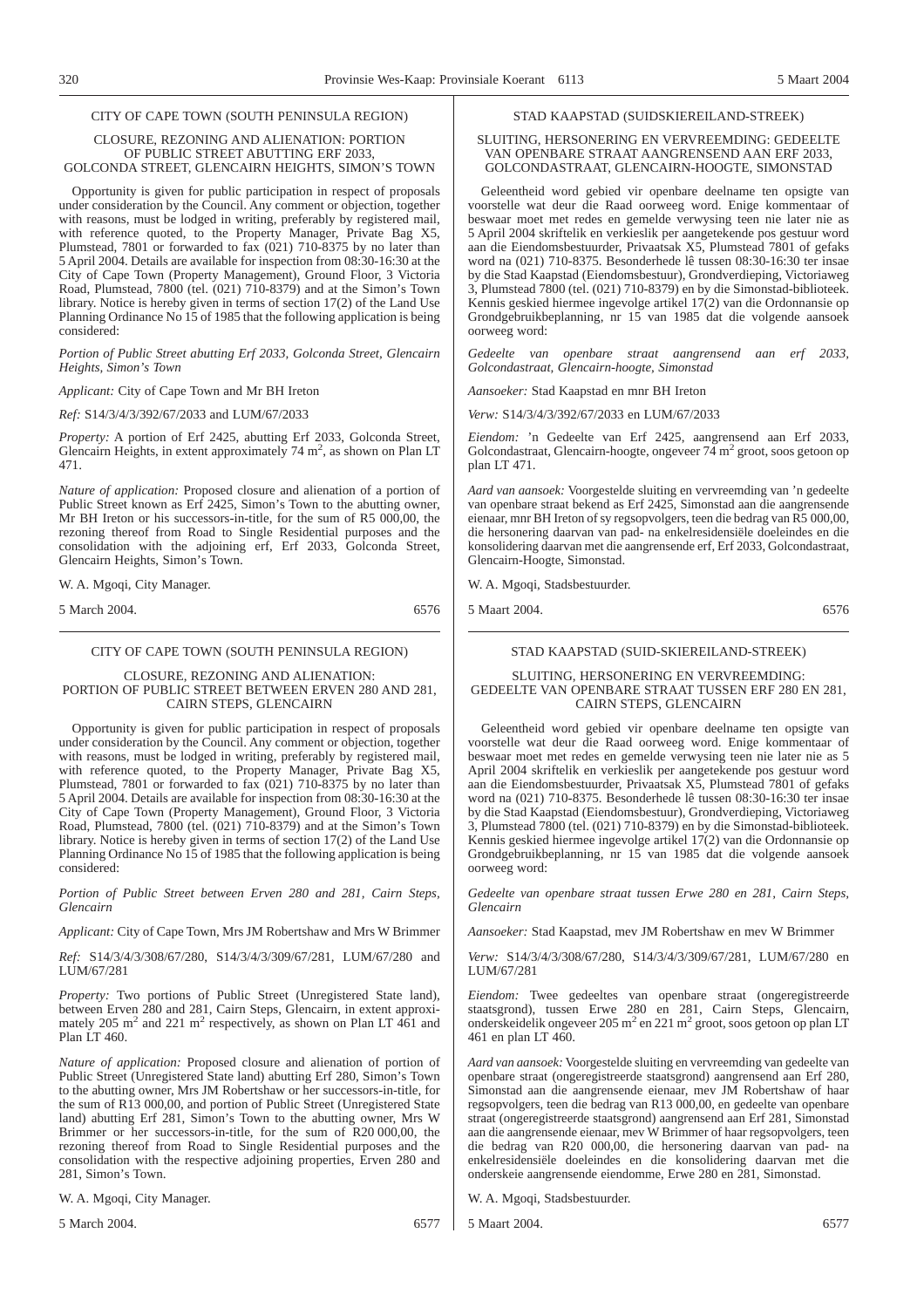#### DRAKENSTEIN MUNICIPALITY

#### APPLICATIQN FOR CLOSURE, REZONING AND ALIENATION OF A PORTION OF PUBLIC OPEN SPACE, ERF 1787, DU TOIT STREET, PAARL

Notice is hereby given in terms of the provisions of sections 124(2) and 137(2) of the Municipal Ordinance, 1974 (Ord 20 of 1974) and section 17(2) of the Land Use Planning Ordinance, 1985 (Ord 15 of 1985) that an application as set out below has been received and can be viewed during normal office hours at the office of the Head: Planning and Economic Development, Administrative Offices, Berg River Boulevard, Paarl (Telephone 807 4801).

- 1. The closure of a portion of Public Open Space Erf 1787, Du Toit Street, Paarl, in extent  $\pm$  48 m<sup>2</sup>,
- 2. The rezoning of the portion of public space to be closed, from Public Open Space to Single Residential purposes; and
- 3. The alienation of the land involved, at  $R80/m^2$  (VAT excluded), to the owner of adjoining Erf 1794, Paarl.

Motivated objections with regard to the above application can be lodged in writing to the undermentioned address not later than Friday. 2 April 2004. No late objections will be considered.

Persons who are unable to read or write, can submit their objection verbally at the Municipal Offices, Berg River Boulevard, Paarl, where they will be assisted by a staff member to put their comment in writing.

J. J. H. Carstens, Municipal Manager.

15/4/1 (1787) P. 5 March 2004. 6580

#### GEORGE MUNICIPALITY

#### NOTICE NUMBER 52 OF 2004

#### PROPOSED REZONING AND SUBDIVISION: ERVEN 2666 AND 3220, STASIE STREET, GEORGE

Notice is hereby given that Council has received the following application on the abovementioned properties:

- 1. Consolidation of Erven 2666 and 3220, George;
- 2. Rezoning in terms of section 17(2)a of Ordinance 95 of 1985 of the abovementioned consolidated erf from Railway purposes to Single Residential;
- 3. Subdivision in terms of section 24(2) of Ordinance 15 of 1985 into five Single Residential erven.

Details of the proposal are available for inspection at the Council's office at Bloemhof Centre, York Street, George, during normal office hours, Mondays to Fridays. Enquiries: K Meyer, Reference: Erven 2666 and 3220, George.

Motivated objections, if any, must be lodged in writing with the Chief Town Planner, by not later than 6 April 2004.

Any person, who is unable to write, can submit their objection verbally to the Council's offices where they will be assisted by a staff member to put their comments in writing.

T. I. Lötter, Municipal Manager, Civic Centre, York Street, George 6530.

5 March 2004. 6581

#### GEORGE MUNICIPALITY

#### NOTICE NO 54 OF 2004

Notice is hereby given in terms of the provisions of section 137(1) of Ordinance 20 of 1974 that Council has closed Public Place Erf 5519 and portions of Vrede Avenue adjacent to Erven 5519 and 20777, George and that such closure will take effect from the date on which this notice appears.

(S/8775/145 v1 (p. 276)

T. I. Lötter, Municipal Manager, Civic Centre, York Street, George 6530.

5 Maart 2004. 6582

#### DRAKENSTEIN MUNISIPALITEIT

#### AANSOEK OM SLUITING, HERSONERING EN VERVREEMDING VAN GEDEELTE VAN PUBLIEKE OOPRUIMTE: ERF 1787, DU TOITSTRAAT, PAARL

Kennis geskied hiermee ingevolge die bepalings van artikels 124(2) en 137(2) van die Munisipale Ordonnansie, 1974 (Ord 20 van 1974) en artikel 17(2) van die Ordonnansie op Grondgebruikbeplanning, 1985 (Ord 15 van 1985) dat 'n aansoek soos hieronder uiteengesit ontvang is en gedurende normale kantoorure ter insae is by die kantoor van die Hoof: Beplanning en Ekonomiese Ontwikkeling, Administratiewe Kantore, Bergrivier Boulevard, Paarl (Telefoon 807 4801).

- 1. Die sluiting van 'n gedeelte Publieke Oopruimte Erf 1787, Du Toitstraat, Paarl, groot  $\pm$  48 m<sup>2</sup>,
- 2. Die hersonering van die gedeelte oopruimte wat gesluit word, vanaf Publieke Oopruimte na Enkelwoondoeleindes, en
- 3. Die vervreemding van die betrokke grond teen R80/m2 (BTW uitgesluit) aan die eienaar van die aangrensende Erf 1794, Paarl.

Gemotiveerde besware met betrekking tot bostaande aansoek kan skriftelik by die ondergetekende ingedien word teen nie later nie as Vrydag, 2 April 2004. Geen laat besware sal oorweeg word nie.

Indien 'n persoon nie kan lees of skryf nie, kan so 'n persoon sy kommentaar mondelings by die munisipale kantore, Bergrivier Boulevard, Paarl aflê.

J. J. H. Carstens, Munisipale Bestuurder.

15/4/1 (1787) P. 5 Maart 2004. 6580

#### MUNISIPALITEIT GEORGE

#### KENNISGEWING NOMMER 52 VAN 2004

#### VOORGESTELDE HERSONERING EN ONDERVERDELING: ERWE 2666 EN 3220, STASIESTRAAT, GEORGE

Kennis geskied hiermee dat die Raad die volgende aansoek op bogenoemde eiendomme ontvang het:

- 1. Konsolidasie van Erwe 2666 en 3220, George;
- 2. Hersonering in terme van artikel 17(2)a van Ordonnansie 15 van 1985 van bogenoemde gekonsolideerde erf vanaf Spoorwegdoeleindes na Enkelwoon;
- 3. Onderverdeling in terme van artikel 24(2) van Ordonnansie 15 van 1985 in vyf enkelwoonerwe.

Volledige besonderhede van die voorstel sal gedurende gewone kantoorure, Maandag tot Vrydag, ter insae wees by die Raad se kantoor te Bloemhofsentrum, Yorkstraat, George. Navrae: K Meyer, Verwysing: Erwe 2666 en 3220, George.

Gemotiveerde besware, indien enige, moet skriftelik by die Hoof Stadsbeplanner ingedien word nie later nie as 6 April 2004.

Indien 'n persoon nie kan skryf nie, kan sodanige persoon sy kommentaar mondelings by die Raad se kantoor aflê waar 'n personeellid sal help om die kommentaar/vertoë op skrif te stel.

T. I. Lötter, Munisipale Bestuurder, Burgersentrum, Yorkstraat, George 6530.

5 Maart 2004. 6581

## MUNISIPALITEIT GEORGE

#### KENNISGEWlNG NR 54 VAN 2004

Kennisgewing geskied hiermee ingevolge die bepalings van artikel 137(1) van Ordonnansie 20 van 1974 dat die Raad Openbare Plek Erf 5519 en gedeeltes van Vredelaan grensend aan Erwe 5519 en 20777, George gesluit het en dat gemelde sluiting vanaf die datum waarop hierdie kennisgewing verskyn van krag sal wees.

(S/8775/145 v1 (p. 276)

T. I. Lötter, Munisipale Bestuurder, Burgersentrum, Yorkstraat, George 6530.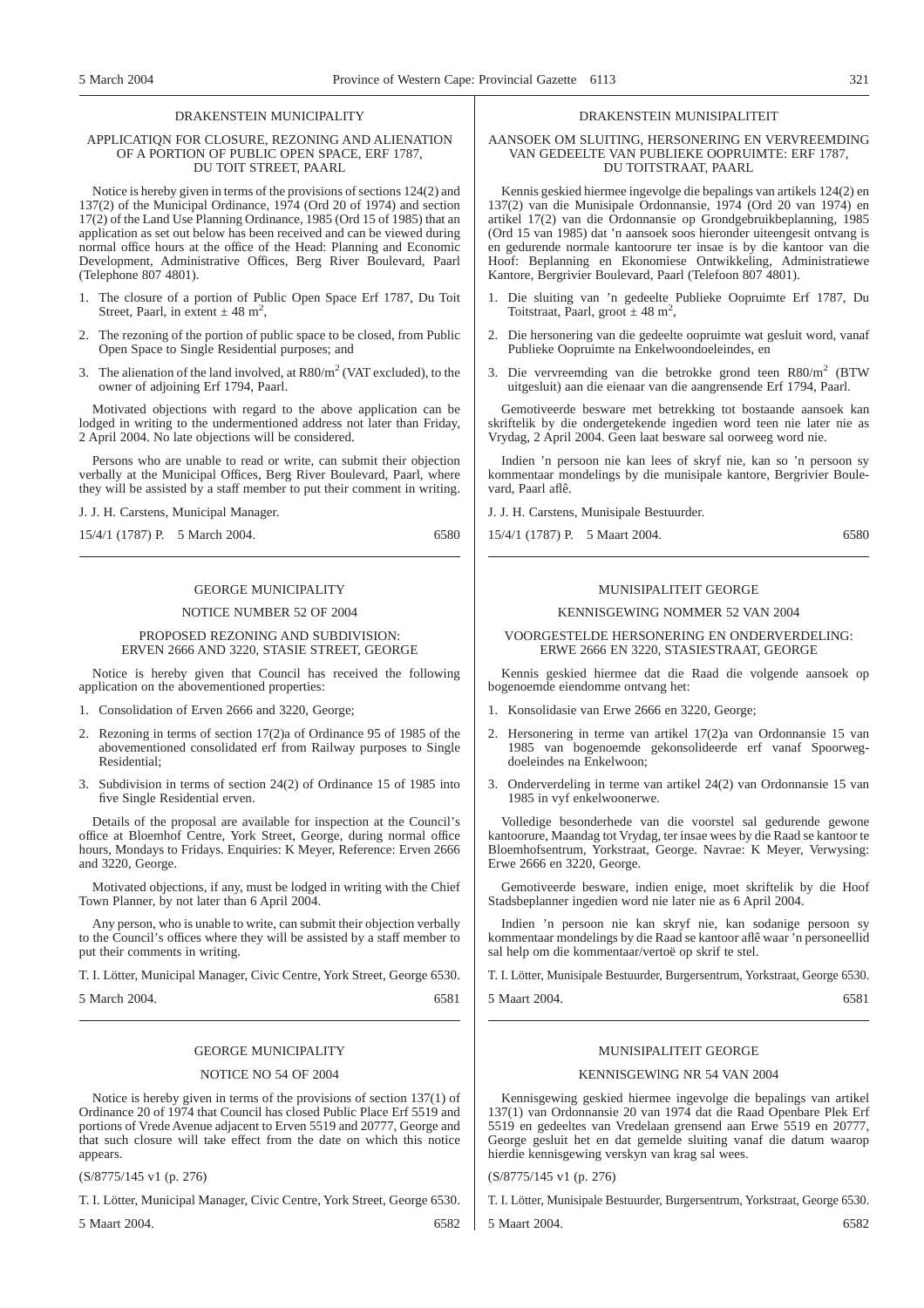#### GEORGE MUNICIPALITY

#### NOTICE NUMBER 55 OF 2004

#### DEPARTURE: ERF 14953, 12 FREEZIA STREET, GROENEWEIDE PARK, GEORGE

Notice is hereby given that the Council has received an application for a departure in terms of section 15 of Ordinance 15 of 1985, to enable the owner to operate a shop from the existing garage on the abovementioned property.

Details of the proposal are available for inspection at the Council's office at Bloemhof Centre, York Street, George during normal office hours, Mondays to Fridays. Enquiries: K Meyer, Reference: Erf 14953, George.

Motivated objections, if any, must be lodged in writing with the Chief Town Planner, by not later than 6 April 2004.

Any person, who is unable to write, can submit their objection verbally to the Council's offices where they will be assisted by a staff member to put their comments in writing.

T. I. Lötter, Municipal Manager, Civic Centre, York Street, George 6529.

5 March 2004. 6583

#### GEORGE MUNICIPALITY

#### NOTICE NUMBER 63 OF 2004

#### PROPOSED SUBDIVISION: DIEPEKLOOF 226/32, DIVISION GEORGE

Notice is hereby given that Council has received an application for the subdivision of abovementioned property into two portions (Portion  $A =$ 50 ha and Remainder =  $52,5665$  ha) in terms of section  $24(2)$  of Ordinance 15 of 1985.

Details of the proposal are available for inspection at the Council's office at Bloemhof Centre, York Street, George during normal office hours, Mondays to Fridays. Enquiries: J Visser, Reference: Diepekloof 226/32, Division George.

Motivated objections, if any, must be lodged in writing with the Chief Town Planner, by not later than 8 April 2004.

Any person, who is unable to write, can submit their objection verbally to the Council's offices where they will be assisted by a staff member to put their comments in writing.

T. I. Lötter, Municipal Manager, Civic Centre, York Street, George 6529.

5 March 2004. 6584

#### GEORGE MUNICIPALITY

#### NOTICE NUMBER 62 OF 2004

#### CONSENT USE: BRAKFONTEIN 236/15, DIVISION GEORGE

Notice is hereby given in terms of the provisions of paragraph 4.6 of the Scheme Regulations, promulgated in terms of Ordinance 15 of 1985 that the Council has received an application for the proposed consent use for five additional dwelling units on abovementioned property.

Details of the proposal are available for inspection at the Council's office at Bloemhof Centre, York Street, George during normal office hours, Mondays to Fridays. Enquiries: J Visser, Reference: Brakfontein 236/15, Division George.

Motivated objections, if any, must be lodged in writing with the Chief Town Planner, by not later than 8 April 2004.

Any person, who is unable to write, can submit their objection verbally to the Council's offices where they will be assisted by a staff member to put their comments in writing.

T. I. Lötter, Municipal Manager, Civic Centre, York Street, George 6529.

5 March 2004. 6585

#### MUNISIPALITEIT GEORGE

#### KENNISGEWING NOMMER 55 VAN 2004

#### AFWYKING: ERF 14953 FREEZIASTRAAT 12, GROENEWEIDEPARK, GEORGE

Kennis geskied hiermee dat die Raad 'n aansoek om 'n afwyking in terme van artikel 15 van Qrdonnansie 15 van 1985 ontvang het om sodoende die eienaar in staat te stel om 'n winkel vanuit die bestaande motorhuis op bogenoemde eiendom te bedryf.

Volledige besonderhede van die voorstel sal gedurende gewone kantoorure, Maandag tot Vrydag, ter insae wees by die Raad se kantoor te Bloemhofsentrum, Yorkstraat, George. Navrae: K Meyer, Verwysing: Erf 14953, George.

Gemotiveerde besware, indien enige, moet skriftelik by die Hoof Stadsbeplanner ingedien word nie later nie as 6 April 2004.

Indien enige persoon nie kan skryf nie, kan sodanige persoon sy kommentaar mondelings by die Raad se kantoor aflê waar 'n personeellid sal help om die kommentaar/vertoë op skrif te stel.

T. I. Lötter, Munisipale Bestuurder, Burgersentrum, Yorkstraat, George 6529.

5 Maart 2004. 6583

#### MUNISIPALITEIT GEORGE

#### KENNISGEWlNG NOMMER 63 VAN 2004

#### VOORGESTELDE ONDERVERDELING: DIEPEKLOOF 226/32, AFDELING GEORGE

Kennis geskied hiermee dat die Raad 'n aansoek ontvang het vir die onderverdeling van bogenoemde eiendom in twee gedeeltes (Gedeelte A  $= 50$  ha en Restant  $= 52,5665$  ha), in terme van artikel 24(2) van Ordonnansie 15 van 1985.

Volledige besonderhede van die voorstel sal gedurende gewone kantoorure, Maandag tot Vrydag, ter insae wees by die Raad se kantoor te Bloemhofsentrum, Yorkstraat, George. Navrae: J Visser, Verwysing: Diepekloof 226/32, Afdeling George.

Gemotiveerde besware, indien enige, moet skriftelik by die Hoof Stadsbeplanner ingedien word nie later nie as 8 April 2004.

Indien enige persoon nie kan skryf nie, kan sodanige persoon sy kommentaar mondelings by die Raad se kantoor aflê waar 'n personeellid sal help om die kommentaar/vertoë op skrif te stel.

T. I. Lötter, Munisipale Bestuurder, Burgersentrum, Yorkstraat, George 6529.

5 Maart 2004. 6584

#### MUNISIPALITEIT GEORGE

#### KENNISGEWING NOMMER 62 VAN 2004

#### VERGUNNINGSGEBRUIK: BRAKFONTEIN 236/15, AFDELING GEORGE

Kennis geskied hiermee ingevolge die bepalings van paragraaf 4.6 van die Skemaregulasies, uitgevaardig kragtens die bepalings van Ordonnansie 15 van 1985, dat die Raad 'n aansoek ontvang het vir die voorgestelde vergunningsgebruik vir vyf addisionele wooneenhede op bogenoemde eiendom.

Volledige besonderhede van die voorstel sal gedurende gewone kantoorure, Maandag tot Vrydag, ter insae wees by die Raad se kantoor te Bloemhofsentrum, Yorkstraat, George. Navrae: J Visser, Verwysing: Brakfontein 236/15, Afdeling George.

Gemotiveerde besware, indien enige, moet skriftelik by die Hoof Stadsbeplanner ingedien word nie later nie as 8 April 2004.

Indien enige persoon nie kan skryf nie, kan sodanige persoon sy kommentaar mondelings by die Raad se kantoor aflê waar 'n personeellid sal help om die kommentaar/vertoë op skrif te stel.

T. I. Lötter, Munisipale Bestuurder, Burgersentrum, Yorkstraat, George 6529.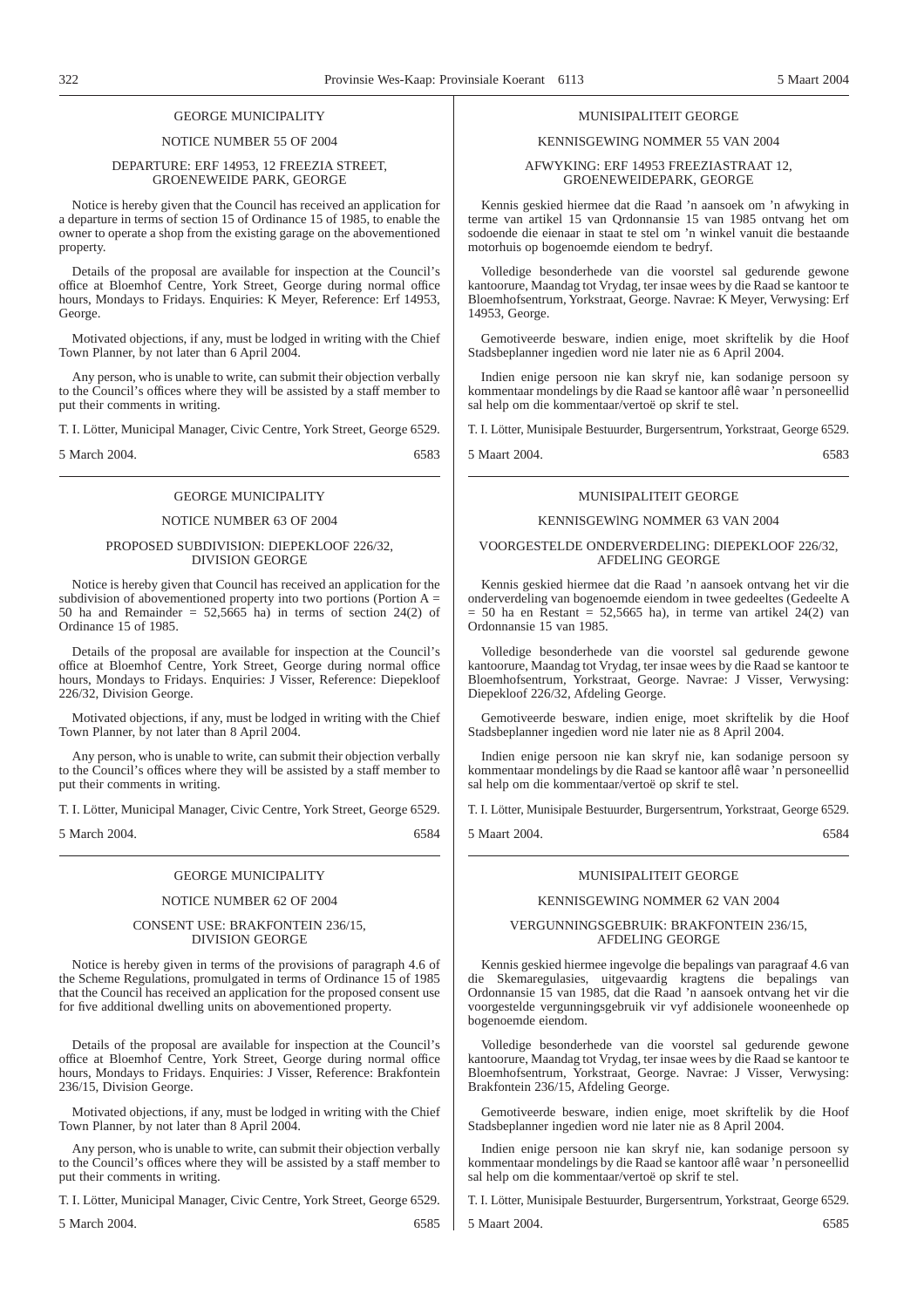#### LOCAL AUTHORITY

#### KNYSNA MUNICIPALITY

#### PROVISIONAL ADDITIONAL VALUATION ROLL FOR THE FINANCIAL YEAR 2003/2004

Notice is hereby given in terms of section 18(4) of the Property Valuation Ordinance, 1993, that the provisional additional valuation roll for the financial year 2003/2004 of all properties within the local authority area is final and binding on all persons concerned as contemplated in section 18(3) of the Ordinance.

However, your attention is drawn to section 22 of the said Ordinance, which provides as follows:

''Appeal against decision of Valuation Board.

22(1)

- (a) An objector who feels aggrieved by a decision of a valuation board may, within thirty days of the date of publication in the press of the notice referred to in section  $18(4)(a)$  or, where the provisions of section 18(5) are applicable, within twenty-one days after the day on which the reasons referred to therein were sent to such objector, appeal against such decision to a valuation appeal board by lodging with the Secretary of the Valuation Board a notice of appeal in the manner and in accordance with the procedure prescribed.
- (b) The Secretary referred to in paragraph (a) shall forthwith forward a copy of the notice of appeal concerned to the valuer and to the local authority concerned.

2. A local authority which is not an objector may appeal against any decision of a valuation board in the manner referred to in subsection (1).

A form for notice of appeal is obtainable from the Secretary of the Valuation Board.

D. Daniels, Municipal Manager, Knysna Municipality, P.O. Box 21, Clyde Street, Knysna 6570.

*Tel:* 044-3026300 *Fax:* 044-3026430

5 March 2004. 6586

#### LANGEBERG MUNICIPALITY

#### ERF 894, MAIN ROAD, EAST STILBAAI

### APPLICATION FOR

#### 1. DEPARTURE FROM STILBAAI SCHEME REGULATIONS

#### 2. CONSENT USE ON BUSINESS ZONE

Notice is hereby given in terms of the provisions of section 15 of Ordinance 15 of 1985 that the Council received the following application:

*Property:* Erf 894, Main Road East, Stilbaai — TABITA Building

*Proposal:* 1. Application for Departure from Stilbaai Scheme Regulations in order to have dwelling Units on the ground floor of a business building.

2. Application for Consent Use in order to run an accommodation building on a Business I zone.

*Applicant:* Dr. J.P van der Walt, Eigendomsgrond C31 BK

Details concerning the application are available at thê office of the undersigned during office hours. Any objections, to the proposed application should be submitted in writing to the office of the undersigned not later than 6 April 2004.

People who cannot write can approach the office of the undersigned during normal office hours where the responsible official will assist you in putting your comments or objections in writing.

Municipal Manager, Langeberg Municipality, P.O. Box 2, Stilbaai 6674.

5 March 2004. 6588

#### PLAASLIKE OWERHEID

#### KNYSNA MUNISIPALITEIT

#### VOORLOPIGE ANVULLENDE WAARDASIELYS VIR BOEKJAAR 2003/2004

Kennis word hierby ingevolge artikel 18(4) van die Ordonnansie op Eiendomswaardering, 1993 gegee dat die voorlopige aanvullende waardasielys vir die boekjaar 2003/2004 op eiendom binne die plaaslike owerheidsgebied finaal en bindend is vir alle betrokke persone soos in artikel 18 (3) van die Ordonnansie beoog.

U aandag word egter gevestig op Artikel 22 van die genoemde Ordonnansie wat soos volg bepaal:

''Appè1 teen beslissing van waardasieraad.

22(1)

- (a) 'n Beswaarmaker wat veronreg voel deur 'n beslissing van 'n waardasieraad kan binne dertig dae vanaf die datum van publikasie in die pers van die kennisgewing in artikel 18(4)(a) bedoel of, waar die bepalings van artikel 18(5) van toepassing is, binne een-en-twintig dae na die dag waarop redes daarin bedoel aan sodanige beswaarmaker gestuur is, teen so 'n beslissing na 'n waardasieappèlraad appelleer deur by die Sekretaris van die Waardasieraad 'n kennisgewing van appèl op die voorgeskrewe wyse en ooreenkomstig die voorgeskrewe prosedure in te dien.
- (b) Die sekretaris in paragraaf (a) bedoel, stuur onverwyld 'n afskrif van die betrokke kennisgewing van appèl aan die waardeerder en aan die betrokke plaaslike owerheid.

2. 'n Plaaslike owerheid wat nie 'n beswaarmaker is nie, kan teen enige beslissing van 'n waardasieraad appèl aanteken op die wyse in subartikel (1) bedoel.''

'n Vorm vir kennisgewing van appèl kan van die Sekretaris van die Waardasieraad verkry word.

D. Daniels, Munisipale Bestuurder, Knysna Munisipaliteit, Posbus 21, Clydestraat, Knysna 6570.

*Tel:* 044-3026300 *Faks:* 044-3026430

5 Maart 2004. 6586

## LANGEBERG MUNISIPALITEIT

## ERF 894, HOOFWEG-OOS, STILBAAI

#### AANSOEK OM

#### 1. AFWYKING VAN STILBAAI SKEMAREGULASIES

#### 2. VERGUNNINGSGEBRUIK OP SAKESONE I

Kennis geskied hiermee ingevolge die bepalings van artikel 15 van Ordonnansie 15 van 1985 dat die Langeberg Raad die volgende aansoek ontvang het:

*Eiendomsbeskrywing:* Erf 894, Hoofweg-Oos — TABITA gebou

*Aansoek:* 1. Aansoek om Afwyking van Stilbaai Skemaregulasies ten einde wooneenhede op die grondvloer van die sakegebou op 'n Sake I perseel te skep.

2. Aansoek om Vergunningsgebruik ten einde 'n Akkommodasiegebou op 'n Sake I perseel te bedryf.

*Applikant:* Dr. J.P. van der Walt, Eigendomsgronde C31 BK

Besonderhede rakende die aansoek is ter insae by die kantoor van die ondergetekende gedurende kantoorure. Enige besware teen die voorgenome aansoek moet skriftelik gerig word om die ondergetekende te bereik nie later nie as 6 April 2004.

Persone wat nie kan skryf nie, kan die onderstaande kantoor nader tydens sy normale kantoorure waar die betrokke amptenaar u sal help om u kommentaar of besware op skrif te stel.

Munisipale Bestuurder, Langeberg Munisipaliteit, Posbus 2, Stilbaai 6674.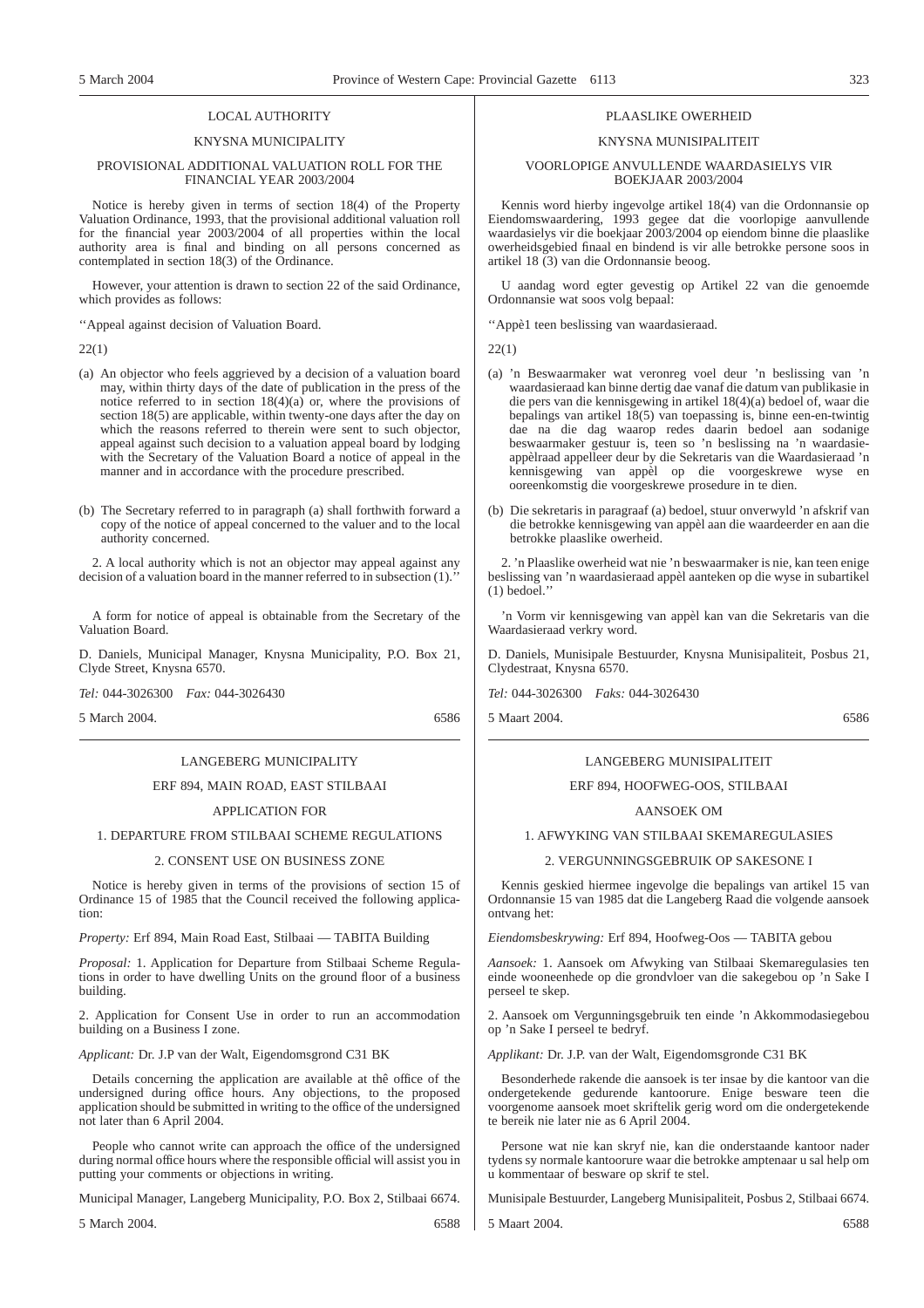#### KNYSNA MUNICIPALITY

#### LAND USE PLANNING ORDINANCE, 1985 (ORDINANCE 15 OF 1985)

#### LOCAL GOVERNMENT ACT: MUNICIPAL SYSTEMS, 2000 (ACT 32 OF 2000)

#### PROPOSED REZONING AND DEPARTURE: ERF 9753, 4 GARDINERSKLOOF STREET, LELIESKLOOF, KNYSNA

Notice is hereby given in terms of sections  $15(1)(a)(i)$  and 17 of the Land Use Planning Ordinance 15 of 1985 that the undermentioned application has been received by the Municipal Manager and is open for inspection at the Municipal Building, Clyde Street, Knysna. Any objections, with full reasons therefor, should be lodged in writing with the Municipal Manager, PO Box 21, Knysna, 6570 on or before 5 April 2004 quoting the above Ordinance and the objectors erf number.

Notice is further given in terms of section 21(4) of the Local Government Act: Municipal Systems, 2000 (Act 32 of 2000) that people who cannot write can approach the Town Planning section during normal office hours at the Municipal Offices where the Secretary will refer you to the responsible official whom will assist you in putting your comments or objections in writing.

#### *Nature of Application:*

- 1. Application for the rezoning of Erf 9753 from ''Single Residential'' to ''General Residential'' in terms of section 17 of the Land Use Planning Ordinance, 1985 (Ordinance 15 of 1985).
- 2. Application for a departure from the Knysna Zoning Scheme Regulations to relax the street building line from 8 m to 4,5 m in terms of section  $15(1)(a)(i)$  of the Land Use Planning Ordinance, 1985 (Ordinance 15 of 1985).

#### *Applicant*:

Integrated Development Planning & Management Town & Regional Planners, GIS, Project Management, Development Facilitation, Integrated Environmental Management and Surveying.

27 Market Street, P.O. Box 173, Knysna, 6570. Tel: (044) 3825071/ 3827161. Fax: (044) 3827162 e-mail: vpm.survey@pixie.co.za

5 March 2004. 6587

#### MOSSEL BAY MUNICIPALITY

#### ORDINANCE ON LAND USE PLANNING, 1985 (ORD. 15 OF 1985)

#### LOCAL GOVERNMENT ACT: MUNICIPAL SYSTEMS, 2000 (ACT 32 OF 2000)

#### ERF 762, GREAT BRAK RIVER: PROPOSED REZONING

It is hereby notified in terms of section 17 of the above Ordinance that the undermentioned application has been received by the Municipal Manager and is open to inspection at the Department: Town Planning, 4th Floor, Montagu Place, Montagu Street, Mossel Bay. Any objections, with full reasons therefor, should be lodged in writing to the Municipal Manager, P.O. Box 25, Mossel Bay, 6500 on or before Monday, 5 April 2004 quoting the above Ordinance and objector's erf number. In terms of section 21(4) of the Local Government Act: Municipal Systems, 2000 (Act 32 of 2000) notice is hereby given that people who cannot write can approach any one of the five Customer Care Managers of Council at Mossel Bay, D'Almeida, KwaNonqaba, Hartenbos and Great Brak River respectively whom will assist you in putting your comments or objections in writing.

#### *Applicant Nature of Application*

JJN Human Rezoning of Erf 762, 41 Lang Street, Great Brak River from ''Residential Zone I'' to ''Business Zone II'' to enable the owner to develop shops and flats on the property. The development will be restricted to two storeys.

C. Zietsman, Municipal Manager.

File Reference:  $15/4/34/5$  5 March 2004. 6589

#### KNYSNA MUNISIPALITEIT

#### ORDONNANSIE OP GRONDGEBRUIKBEPLANNING, 1985 (ORDONNANSIE 15 VAN 1985)

#### WET OP PLAASLIKE REGERING: MUNISIPALE STELSELS, 2000 (WET 32 VAN 2000)

#### VOORGESTELDE HERSONERING EN AFWYKING: ERF 9753, GARDINERSKLOOFSTRAAT 4, LELIESKLOOF, KNYSNA

Kennis geskied hiermee ingevolge artikels 15(1)(a)(i) en 17 van Ordonnansie 15 van 1985 dat die onderstaande aansoek deur die Munisipale Bestuurder ontvang is en ter insae lê by die Munisipale Gebou, Clydestraat, Knysna. Enige besware met volledige redes daarvoor, moet skriftelik by die Munisipale Bestuurder, Posbus 21, Knysna, 6570 ingedien word op of voor 5 April 2004 met vermelding van bogenoemde Ordonnansie en beswaarmaker se erfnommer.

Ingevolge artikel 21(4) van die Wet op Plaaslike Regering: Munisipale Stelsels, 2000 (Wet 32 van 2000) word hiermee verder kennis gegee dat persone wat nie kan skryf nie die Stadsbeplanningsafdeling kan nader tydens normale kantoorure waar die Sekretaresse u sal verwys na die betrokke amptenaar wat u sal help om u kommentaar of besware op skrif te stel.

#### *Aard van aansoek:*

- 1. Aansoek vir die hersonering van Erf 9753, vanaf ''Enkelwoon''sone na ''Algemene woon'' sone, in terme van artikel 17 van die Ordonnansie op Grondgebruikbeplanning, 1985 (Ordonnansie 15 van 1985).
- 2. Aansoek vir 'n Afwyking van die Knysna Soneringskemaregulasies om 'n straatboulyn van 8 m na 4,5 m te verslap in terme van artikel 15(1)(a)(i) van die Ordonnansie op Grondgebruikbeplanning, 1985 (Ordonnansie 15 van 1985).

#### *Aansoeker:*

Integrated Development Planning & Management Town & Regional Planners, GIS, Project Management, Development Facilitation, Integrated Environmental Management and Surveying.

Markstraat 27, Posbus 173, Knysna, 6570. Tel: (044) 3825071/3827161. Faks: (044) 3827162 e-pos: vpm.survey@pixie.co.za

5 Maart 2004. 6587

#### MOSSELBAAI MUNISIPALITEIT

#### ORDONNANSIE OP GRONDGEBRUIKBEPLANNING, 1985 (ORD. 15 VAN 1985)

#### WET OP PLAASLIKE REGERING: MUNISIPALE STELSELS, 2000 (WET 32 VAN 2000)

#### ERF 762, GROOT-BRAKRIVIER: VOORGESTELDE HERSONERING

Kragtens artikel 17 van bostaande Ordonnansie word hiermee kennis gegee dat onderstaande aansoek deur die Munisipale Bestuurder ontvang is en ter insae lê by die Departement: Stadsbeplanning; 4de Vloer, Montagu Plek, Montagustraat, Mosselbaai. Enige besware met volledige redes daarvoor, moet skriftelik by die Munisipale Bestuurder, Posbus 25, Mosselbaai, 6500 ingedien word op of voor Maandag, 5 April 2004 met vermelding van bogenoemde Ordonnansie en beswaarmaker se erfnommer. Ingevolge artikel 21(4) van die Wet op Plaaslike Regering: Munisipale Stelsels, 2000 (Wet 32 van 2000) word kennis gegee dat persone wat nie kan skryf nie enige van die vyf Klantediensbestuurders van die Raad te Mosselbaai, D'Almeida, KwaNonqaba, Hartenbos en Groot-Brakrivier onderskeidelik kan nader vir hulpverlening om u kommentaar of besware op skrif te stel.

#### *Aansoeker Aard van Aansoek*

JJN Human Hersonering van Erf 762, Langstraat 41, Groot-Brakrivier vanaf ''Residensiële Sone I'' na ''Sakesone II'' ten einde die eienaar in staat te stel om winkels en woonstelle op die eiendom te ontwikkel. Die ontwikkeling sal beperk word tot 'n hoogte van twee verdiepings.

C. Zietsman, Munisipale Bestuurder.

Lêer Verwysing: 15/4/34/5 5 Maart 2004. 6589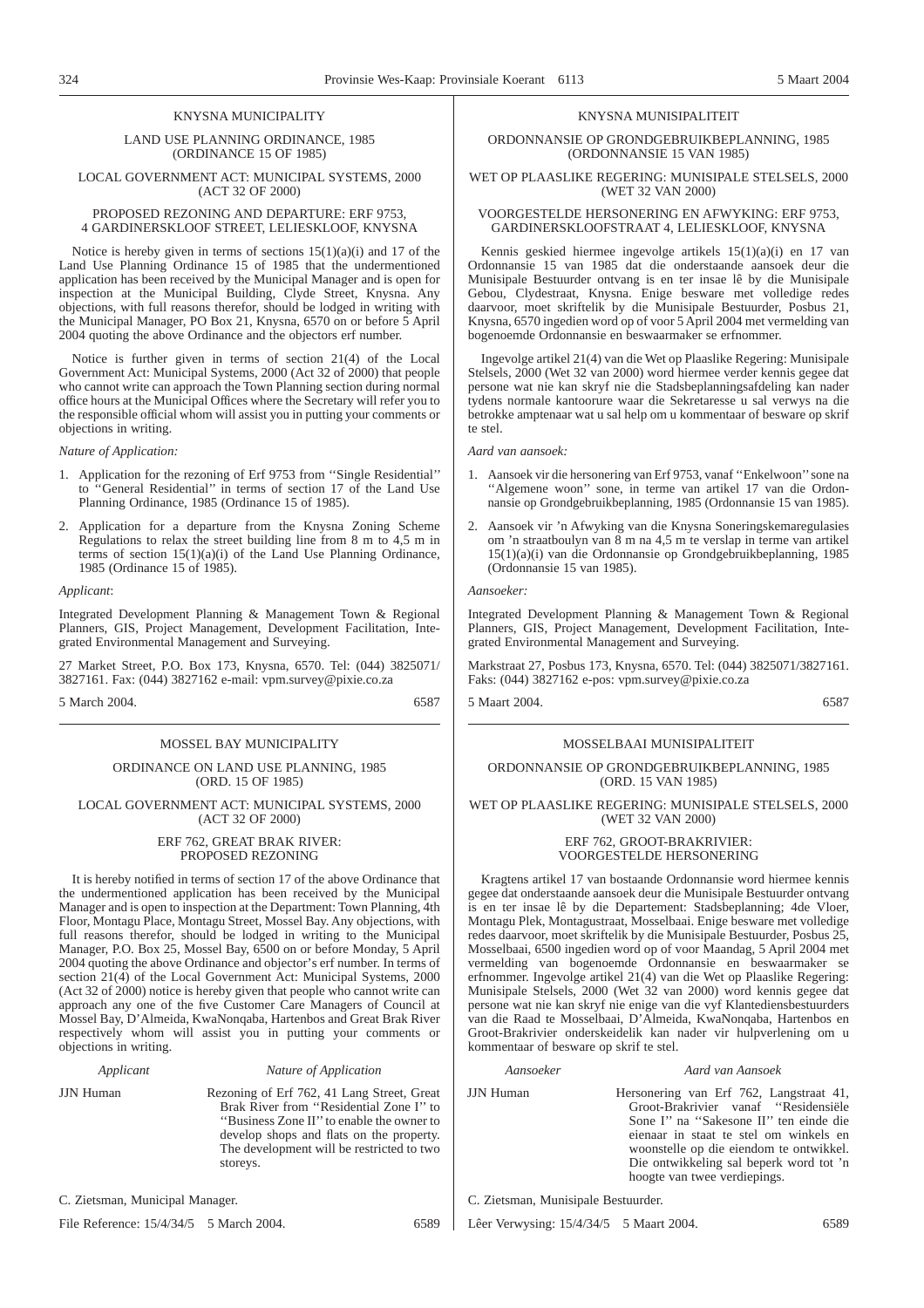#### MOSSEL BAY MUNICIPALITY

ORDINANCE ON LAND USE PLANNING, 1985 (ORD. 15 OF 1985)

#### LOCAL GOVERNMENT ACT: MUNICIPAL SYSTEMS, 2000 (ACT 32 OF 2000)

#### ERF 437, BOGGOMS BAY: DEPARTURE TO OPERATE A GUEST-HOUSE

It is hereby notified in terms of section 15 of the above Ordinance that the undermentioned application has been received by the Municipal Manager and is open to inspection at the Department: Town Planning, 4th Floor, Montagu Place, Montagu Street, Mossel Bay. Any objections, with full reasons therefor, should be lodged in writing to the Municipal Manager, P.O. Box 25, Mossel Bay, 6500 on or before Monday, 5 April 2004 quoting the above Ordinance and objector's erf number. In tems of section 21(4) of the Local Government Act: Municipal Systems, 2000 (Act 32 of 2000) notice is hereby given that people who cannot write can approach any one of the five Customer Care Managers of Council at Mossel Bay, D'Almeida, KwaNonqaba, Hartenbos and Great Brak River respectively whom will assist you in putting your comments or objections in writing.

*Applicant Nature of Application*

IE Terlouw Departure of the land use applicable to Erf 437, 17 Aloe Street, Boggoms Bay to enable the owners to operate a guesthouse from their property which is zoned as ''Residential Zone I''.

C. Zietsman, Municipal Manager.

File Reference:  $15/4/43/5$  5 March 2004. 6590

#### MOSSELBAAI MUNISIPALITEIT

ORDONNANSIE OP GRONDGEBRUIKBEPLANNING, 1985 (ORD. 15 VAN 1985)

#### WET OP PLAASLIKE REGERING: MUNISIPALE STELSELS, 2000 (WET 32 VAN 2000)

#### ERF 437, BOGGOMSBAAI: AFWYKING VIR DIE BEDRYF VAN 'N GASTEHUIS

Kragtens artikel 15 van bostaande Ordonnansie word hiermee kennis gegee dat onderstaande aansoek deur die Munisipale Bestuurder ontvang is en ter insae lê by die Departement: Stadsbeplanning, 4de Vlacr, Montagu Plek, Montagustraat, Mosselbaai. Enige besware met volledige redes daarvoor, moet skriftelik by die Munisipale Bestuurder, Posbus 25, Mosselbaai, 6500 ingedien word op of voor Maandag, 5 April 2004 met vermelding van bogenoemde Qrdonnansie en Beswaarmaker se erfnommer. Ingevolge artikel 21(4) van die Wet op Plaaslike Regering: Munisipale Stelsels, 2000 (Wet 32 van 2000) word kennis gegee dat persone wat nie kan skryf nie enige van die vyf Klantediensbestuurders van die Raad te Mosselbaai, D'Almeida, KwaNonqaba, Hartenbos en Groot-Brakrivier onderskeidelik kan nader vir hulpverlening om u kommentaar of besware op skrif te stel.

*Aansoeker Aard van Aansoek*

IE Terlouw Afwyking van die grondgebruik van toepassing op Erf 437, Aloestraat 17, Boggomsbaai ten einde die eienaars in staat te stel om 'n gastehuis te bedryf vanaf hul eiendom wat 'n ''Residensiële Sone I'' sonering het.

C. Zietsman, Munisipale Bestuurder.

Lêer Verwysing: 15/4/43/5 5 Maart 2004. 6590

#### MOSSEL BAY MUNICIPALITY

#### ORDINANCE ON LAND USE PLANNING, 1985 (ORD. 15 OF 1985)

#### LOCAL GOVERNMENT ACT: MUNICIPAL SYSTEMS, 2000 (ACT 32 OF 2000)

#### ERF 447, HARTENBOS (VOORBAAI): PROPOSED SUBDIVISION

It is hereby notified in terms of section 24 of the above Ordinance that the undermentioned application has been received by the Municipal Manager and is open to inspection at the Department: Town Planning, 4th Floor, Montagu Place, Montagu Street, Mossel Bay. Any objections, with full reasons therefor, should be lodged in writing to the Municipal Manager, P.O. Box 25, Mossel Bay, 6500 on or before Monday, 5 April 2004 quoting the above Ordinance and objector's erf number. In terms of section 21(4) of the Local Government Act: Municipal Systems, 2000 (Act 32 of 2000) notice is hereby given that people who cannot write can approach any one of the five Customer Care Managers of Council at Mossel Bay, D'Almeida, KwaNonqaba, Hartenbos and Great Brak River respectively whom will assist you in putting your comments or objections in writing.

#### *Applicant Nature of Application*

Van der Walt & Van der Walt Land Surveyors Subdivision of Erf 447, Vlei Street, Hartenbos (Voorbaai) into two portions (Portion A = 3 139 m<sup>2</sup>, Portion B = 9 114 m<sup>2</sup>) for industrial purposes.

C. Zietsman, Municipal Manager.

File Reference:  $15/4/37/2$  5 March 2004. 6591

#### MOSSELBAAI MUNISIPALITEIT

QRDONNANSIE OP GRONDGEBRUIKBEPLANNING, 1955 (ORD. 15 VAN 1985)

WET OP PLAASLIKE REGERING: MUNISIPALE STELSELS, 2000 (WET 32 VAN 2000)

#### ERF 447, HARTENBOS (VOORBAAI): VOORGESTELDE ONDERVERDELING

Kragtens artikel 24 van bostaande Ordonnansie word hiermee kennis gegee dat onderstaande aansoek deur die Munisipale Bestuurder ontvang is en ter insae lê by die Departement: Stadsbeplanning, 4de Vloer, Montagu Plek, Montagustraat, Mosselbaai. Enige besware met volledige redes daarvoor, moet skriftelik by die Munisipale Bestuurder, Posbus 25, Mosselbaai, 6500 ingedien word op of voor Maandag, 5 April 2004 met vermelding van bogenoemde Ordonnansie en Beswaarmaker se erfnommer. Ingevolge artikel 21(4) van die Wet op Plaaslike Regering: Munisipale Stelsels, 2000 (Wet 32 van 2000) word kennis gegee dat persone wat nie kan skryf nie enige van die vyf Klantediensbestuurders van die Raad te Mosselbaai, D'Almeida, KwaNonqaba, Hartenbos en Groot-Brakrivier onderskeidelik kan nader vir hulpverlening om u kommentaar of besware op skrif te stel.

#### *Aansoeker Aard van Aansoek*

Van der Walt & Van der Walt Landmeters

Onderverdeling van Erf 447, Vleistraat, Hartenbos (Voorbaai) in twee gedeeltes (Gedeelte A  $= 3$  139 m<sup>2</sup>; Gedeelte B = 9 114 m<sup>2</sup>) vir industri[0089]le doeleindes.

C. Zietsman, Munisipale Bestuurder.

Lêer Verwysing: 15/4/37/2 5 Maart 2004. 6591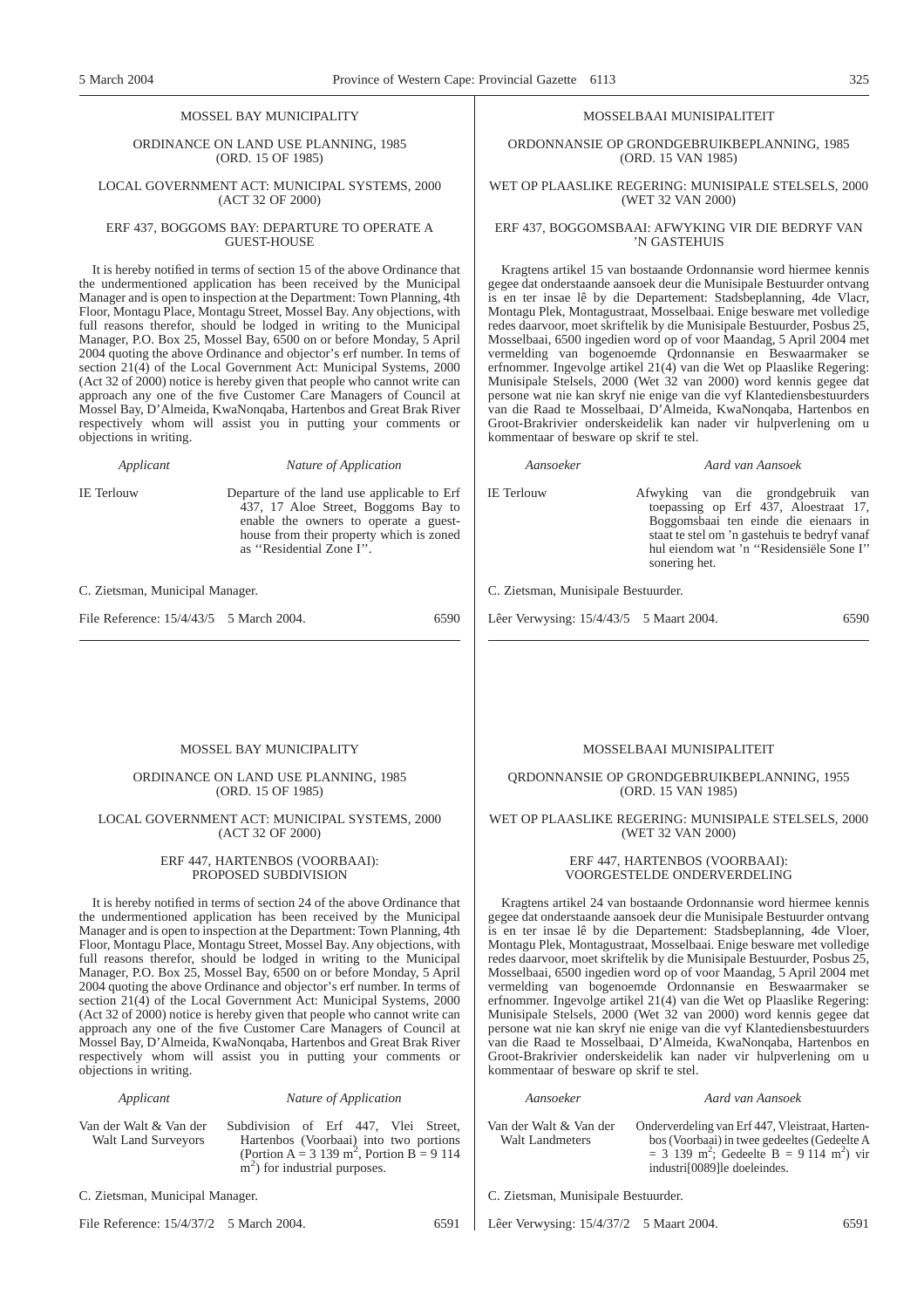#### MOSSEL BAY MUNICIPALITY

ORDINANCE ON LAND USE PLANNING, 1985 (ORD. 15 OF 1985)

#### LOCAL GOVERNMENT ACT: MUNICIPAL SYSTEMS, 2000 (ACT 32 OF 2000)

#### ERF 172, BRANDWACHT, MOSSEL BAY-DEPARTURE TO OPERATE A TAVERN

It is hereby notified in terms of section 15 of the above Ordinance that the undermentioned application has been received by the Municipal Manager and is open to inspection at the Department: Town Planning, 4th Floor, Montagu Place, Montagu Street, Mossel Bay. Any objections, with full reasons therefor, should be lodged in writing to the Municipal Manager, P.O. Box 25, Mossel Bay, 6500 on or before Monday, 5 April 2004 quoting the above Ordinance and objector's erf number. In terms of section 21(4) of the Local Government Act: Municipal Systems, 2000 (Act 32 of 2000) notice is hereby given that people who cannot write can approach any one of the five Customer Care Managers of Council at Mossel Bay, D'Almeida, KwaNonqaba, Hartenbos and Great Brak River respectively whom will assist you in putting your comments or objections in writing.

*Applicant Nature of Application*

A Ruiters Departure of the land use applicable to Erf 172, Valley View, Brandwacht, Mossel Bay to enable the owner to operate a tavern from her property which has a ''Residential I'' zoning.

C. Zietsman, Municipal Manager.

File Reference:  $15/3/2/5$  5 March 2004. 6592

#### OVERSTRAND MUNICIPALITY

#### HERMANUS ADMINISTRATION

#### SALE OF MUNICIPAL DWELLING: PORTION ERF 243, SWARTDAM ROAD

Notice is hereby given in terms of section 124 of Ordinance 20 of 1974 that the Council proposes selling out-of-hand to the occupant thereof a municipal dwelling situated on an unsurveyed erf, being portion of Erf 243, Swartdam Road, Hermanus.

Notice is further given in terms of sections 18 and 24 of Ordinance 15 of 1985 that the council intends subdividing Erf 243 in order to create a new erf and road and rezoning the said erf from ''Undetermined'' to Single Residential.

Further details of the proposal may be obtained at the office of the undersigned during normal office hours. (Enquiries: Mrs Burman tel. 028 313 8086).

Comments, if any, on the above proposal, must be lodged in writing with the undersigned not later than Friday, 2 April 2004.

Any person who is unable to write may submit their objection verbally at the Municipal Offices, Magnolia Avenue, Hermanus, where they will be assisted by a staff member to put their comments in writing.

J. F. Koekemoer, Municipal Manager, Municipal Offices, Hermanus.

Notice No. 11/2004 5 March 2004. 6593

#### MOSSELBAAI MUNISIPALITEIT

ORDONNANSIE OP GRONDGEBRUIKBEPLANNING, 1985 (ORD.15 VAN 1985)

#### WET OP PLAASLIKE REGERING: MUNISIPALE STELSELS, 2000 (WET 32 VAN 2000)

#### ERF 172, BRANDWACHT, MOSSELBAAI: AFWYKING VIR DIE BEDRYF VAN 'N TAVERNE

Kragtens artikel 15 van bostaande Ordonnansie word hiermee kennis gegee dat onderstaande aansoek deur die Munisipale Bestuurder ontvang is en ter insae lê by die Departement: Stadsbeplanning, 4de Vloer, Montagu Plek, Montagustraat, Mosselbaai. Enige besware met volledige redes daarvoor, moet skriftelik by die Munisipale Bestuurder, Posbus 25, Mosselbaai, 6500 ingedien word op of voor Maandag, 5 April 2004 met vermelding van bogenoemde Ordonnansie en Beswaarmaker se erfnommer. Ingevolge artikel 21(4) van die Wet op Plaaslike Regering: Munisipale Stelsels, 2000 (Wet 32 van 2000) word kennis gegee dat persone wat nie kan skryf nie enige van die vyf Klantediensbestuurders van die Raad te Mosselbaai, D'Almeida, KwaNonqaba, Hartenbos en Groot-Brakrivier onderskeidelik kan nader vir hulpverlening om u kommentaar of besware op skrif te stel.

*Aansoeker Aard van Aansoek*

A Ruiters Afwyking van die grondgebruik van toepassing op Erf 172, Valley View, Brandwacht, Mosselbaai ten einde die eienaar in staat te stel om 'n taverne te bedryf van haar eiendom wat 'n ''Residensiële Sone I'' sonering het.

C. Zietsman, Munisipale Bestuurder.

Lêer Verwysing: 15/3/2/5 5 Maart 2004. 6592

#### OVERSTRAND MUNISIPALITEIT

#### HERMANUS ADMINISTRASIE

#### VERKOOP VAN MUNISIPALE HUIS: GEDEELTE ERF 243, SWARTDAMWEG

Kennis geskied hiermee ingevolge die bepalings van artikel 124 van Ordonnansie 20 van 1974 dat die Raad van voorneme is om 'n munisipale woning op 'n ongeregistreerde erf, synde 'n gedeelte van Erf 243, Swartdamweg, Hermanus, uit die hand uit aan die bewoner daarvan te verkoop.

Kennis word verder gegee ingevolge die bepalings van artikels 18 en 24 van Ordonnansie 15 van 1985 dat die Raad van voorneme is om Erf 243 te onderverdeel om 'n nuwe erf en pad te skep en om die nuutgeskepte erf vanaf ''Onbepaald'' na Enkelwoonsone te hersoneer.

Verdere besonderhede in verband met die voorstel lê ter insae by die kantoor van die ondergetekende gedurende normale kantoorure. (Navrae: mev Burman tel. 028 313 8086).

Kommentaar, indien enige, in verband met hierdie voorstel moet skriftelik ingedien word en moet die ondergetekende voor of op Vrydag, 2 April 2004 bereik.

Indien 'n persoon nie kan skryf nie, kan sodanige persoon sy kommentaar mondelings by die Munisipale Kantore, Magnolialaan, Hermanus, aflê waar 'n personeellid sal help om die kommentaar op skrif te stel.

J. F. Koekemoer, Munisipale Bestuurder, Munisipale Kantore, Hermanus.

Kennisgewing Nr. 11/2004 5 Maart 2004. 6593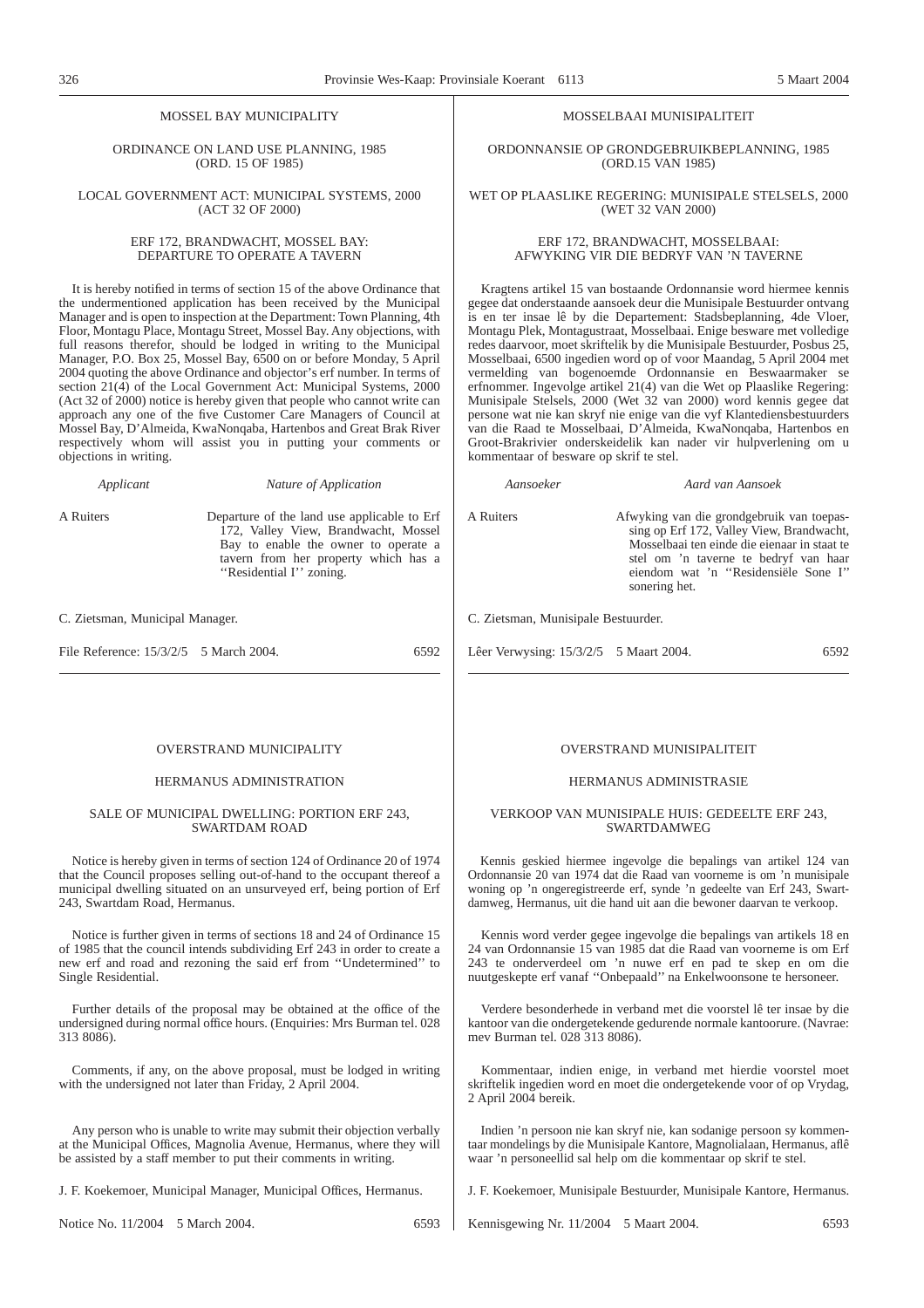#### STELLENBOSCH MUNICIPALITY OFFICIAL NOTICE

#### APPLICATION FOR A DEPARTURE AND A TEMPORARY DEPARTURE, FARMS 352/2 AND 352/4, STELLENBOSCH DIVISION

Notice is hereby given in terms of section 15(2) of the Land Use Planning Ordinance, 1985 (Ordinance 15 of 1985) that an application for a departure and a temporary departure as set out below has been submitted to the Stellenbosch Municipality and that it can be viewed at the Municipal Offices at Plein Street, Stellenbosch (Telephone: 021-808 8111) during office hours from 8:00 till 12:45.

*Property:* Farms No 352/2 and 352/4, Stellenbosch Division

*Applicant:* Jonkershoek Fly Fishing

*Owner:* Western Cape Nature Conservation

*Location*: ± 5 km East of Stellenbosch in the Jonkershoek Valley. The properties obtain access through the Jonkershoek Divisional Road

*In Extent:* Farm 352/4: 14,3 ha Farm 352/2: 52 ha

*Proposal:* Application is made for a Temporary Departure on Farm

352/4, Stellenbosch in order to utilize:

(a) an existing building  $(\pm 187 \text{ m}^2, \text{ including stop and ablution})$ facilities) as a tourist facility (Coffee shop/Tearoom,  $\pm$  40 persons); and

(b) to operate a fly fishery from 7 dams located on the property.

Application is also made for a Temporary Departure on Farm 352/2, Stellenbosch in order to utilize:

(a) an existing building  $(\pm 66 \text{ m}^2)$  and surrounding area as a tourist facility (Coffee shop & Tearoom-/garden).

Motivated objections and/or comments can be lodged in writing to the Municipal Manager, Stellenbosch Municipality, P.O. Box 17, Stellenbosch, 7599 before or on 5 April 2004.

(Ref: 352/2 & 352/4 — Notice No 28)

5 March 2004. 6594

### SWARTLAND MUNICIPALITY

#### NOTICE 213/03/04

#### PROPOSED REZONING AND SUBDIVISION OF FARM 552/5, DIVISION MALMESBURY

Notice is hereby given in terms of sections 17 and 24 of Ordinance 15 of 1985 that an application has been received for the rezoning of a portion of Farm 552/5, in extent  $\pm 2$  ha from agricultural zone I to business zone V for the erection of a service station development.

The relevant portion is being subdivided from the rest of the farm.

Details of the proposal are available for inspection at the office of the Chief: Planning and Development, Department Corporate Services, Municipal Office, Church Street, Malmesbury during ordinary office hours (weekdays).

Any comments may be lodged in writing to the following address not later than 5 April 2004:

The Municipal Manager, Swartland Municipality, Private Bag X52, Malmesbury 7299.

The application further involves an environmental assessment of the above proposal as required in terms of the Environment Conservation Act (Act 73 of 1989).

It is proposed to develop the following:

A Service Station Development on  $\pm 2$  ha with entrance from the R27 and also a boat yard and parking.

A Draft Scoping Checklist will be available for public scrutiny at the Swartland Municipality from 5 March 2004. Comments on the Draft Scoping Checklist must reach the following address on or before 5 April  $2004$ 

C K Rumboll & Partners, 16 Rainier Street, P.O. Box 211, Malmesbury 7299, tel: (022) 482-7845.

C. F. J. van Rensburg, Municipal Manager, Municipal Office, Private Bag X52, Malmesbury.

5 March 2004. 6595

#### MUNISIPALITEIT STELLENBOSCH AMPTELIKE KENNISGEWING

AANSOEK OM AFWYKING EN TYDELIKE AFWYKING, PLASE 352/2 EN 352/4, AFDELING STELLENBOSCH

Kennis geskied hiermee ingevolge artikel 15(2) van die Ordonnansie op Grondgebruikbeplanning, 1985 (Ordonnansie 15 van 1985) dat 'n aansoek vir 'n afwyking en 'n tydelike afwyking soos hieronder uiteengesit by die Munisipaliteit Stellenbosch ingedien is en dat dit gedurende kantoorure vanaf 8:00 tot 12:45 ter insae is by die Munisipale kantore te Pleinstraat, Stellenbosch (Telefoon: 021-808 8111).

*Eiendom:* Plase Nrs 352/2 en 352/4, Afdeling Stellenbosch

*Aansoeker:* Jonkershoek Fly Fishing

*Eienaar:* Western Cape Nature Conservation

*Ligging:* ± 5 km Oos van Stellenbosch in die Jonkershoek Vallei. Die eiendomme verkry toegang deur die Jonkershoek Afdelingspad

*Grootte:* Plaas 352/4: 14,3 ha Plaas 352/2: 52 ha

*Voorstel:*Aansoek vir 'n Tydelike Afwyking op Plaas 352/4, Stellenbosch om aansoeker in staat te stel om:

- (a) 'n bestaande gebou  $(\pm 187 \text{ m}^2, \text{ insluitende die stop en})$ ablusiegeriewe) as 'n toeriste fasiliteit te gebruik (Koffiewinkel/ Teekamer,  $\pm$  40 persone); en
- (b) om 'n vlieghengelary vanuit 7 damme op die perseel te bedryf.

Aansoek word ook gedoen vir 'n Tydelike afwyking op Plaas 352/2, Stellenbosch om die aansoeker in staat te stel om:

(a) 'n bestaande gebou ( $\pm$  66 m<sup>2</sup>) en omliggende area as 'n toeriste fasiliteit te gebruik (Koffiewinkel en Teekamer/tuin).

Gemotiveerde besware en/of kommentaar kan skriftelik by die Munisipale Bestuurder, Munisipaliteit Stellenbosch, Posbus 17, Stellenbosch, 7599 voor of op 5 April 2004 ingedien word.

(Verw: 352/2 & 352/4 — Kennisgewing Nr 28)

5 Maart 2004. 6594

### MUNISIPALITEIT SWARTLAND

#### KENNISGEWING 213/03/04

#### VOORGESTELDE HERSONERING EN ONDERVERDELING VAN PLAAS 552/5, AFDELING MALMESBURY

Kennis geskied hiermee ingevolge artikels 17 en 24 van Ordonnansie 15 van 1985 dat 'n aansoek ontvang is vir die hersonering van 'n gedeelte van Plaas 552/5, groot  $\pm 2$  ha vanaf landbousone I na sakesone  $\breve{V}$  vir die oprigting van 'n diensstasie-ontwikkeling.

Die betrokke gedeelte word onderverdeel van die res van die plaas.

Besonderhede van die voorstel lê ter insae in die kantoor van die Hoof: Beplanning en Ontwikkeling, Departement Korporatiewe Dienste, Munisipale Kantoor, Kerkstraat, Malmesbury gedurende gewone kantoorure (weeksdae).

Enige kommentaar kan skriftelik aan die volgende adres gerig word nie later nie as 5 April 2004:

Die Munisipale Bestuurder, Swartland Munisipaliteit, Privaatsak X52, Malmesbury 7299.

Die aansoek behels verder 'n omgewingsevaluasie vir die bostaande voorstel soos vereis in terme van die Wet op Omgewingsbewaring (Wet 73 van 1989).

Daar word voorgestel dat die volgende ontwikkel word:

'n Diensstasie ontwikkeling op  $\pm$  2 ha met toegang vanaf die R27 asook 'n bootwerf en parkering.

'n Konsep Oorsiglys sal beskikbaar wees vir publieke kommentaar by die Swartland Munisipaliteit vanaf 5 Maart 2004. Kommentaar op die Konsep Oorsiglys moet die volgende adres voor of op 5 April 2004 bereik:

C K Rumboll & Vennote, Posbus 211, Rainierstraat 16, Malmesbury 7299, tel: (022) 482-1845.

C. F. J. van Rensburg, Munisipale Bestuurder, Munisipale Kantoor, Privaatsak X52, Malmesbury.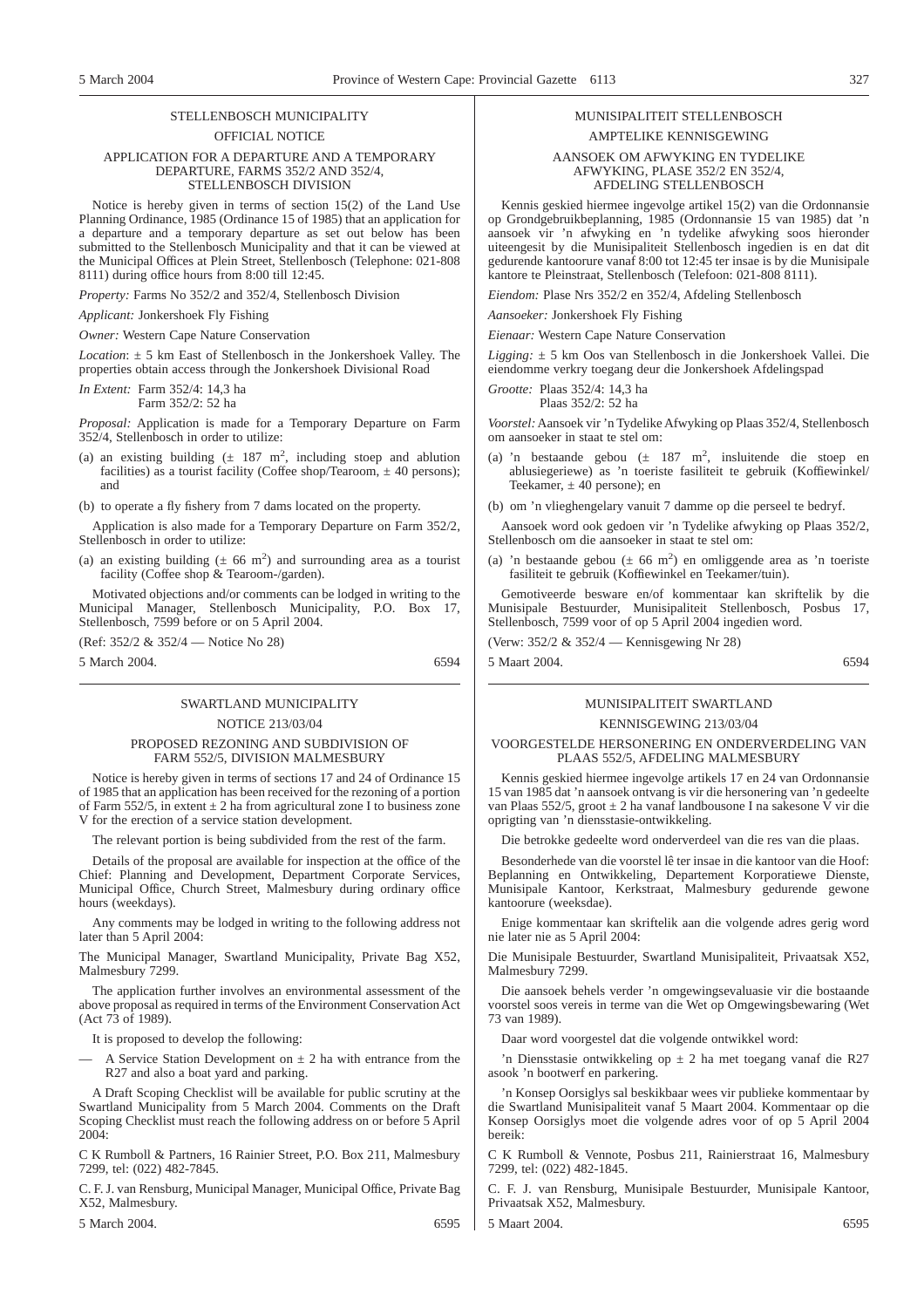#### SWARTLAND MUNICIPALITY

#### NOTICE 212/03/04

#### PROPOSED SUBDIVISION OF ERF 886 **CHATSWORTH**

Notice is hereby given in terms of section 24 of Ordinance 15 of 1985 that an application has been received for the subdivision of Erf 886 in extent  $892 \text{ m}^2$ , situated in Milner Street, Chatsworth in two portions of  $\pm$  446 m<sup>2</sup> each.

Further particulars are available during office hours (weekdays) at the office of the Chief: Planning and Development, Department Corporate Services, Municipal Office, Church Street, Malmesbury.

Any comments may be lodged in writing with the undersigned not later than 5 April 2004.

C. F. J. van Rensburg, Municipal Manager, Municipal Office, Private Bag X52, Malmesbury 7299.

5 March 2004. 6596

#### SWARTLAND MUNICIPALITY

#### NOTICE 214/03/04

#### PROPOSED CONSOLIDATION AND SUBDIVISION OF ERVEN 1269 AND 1418, RIEBEECK-KASTEEL

Notice is hereby given in terms of section 25 of Ordinance 15 of 1985 that an application has been received for the consolidation of Erven 1269 and  $1418$ , in extent 2 200 m<sup>2</sup>, situated in Kloof Street, Riebeeck-Kasteel and the subdivision thereof into 3 portions of  $\pm$  732 m<sup>2</sup> each.

Further particulars are available during office hours (weekdays) at the office of the Chief: Planning and Development, Department Corporate Services, Municipal Office, Church Street, Malmesbury,

Any comments may be lodged in writing with the undersigned not later than 5 April 2004.

C. F. J. van Rensburg, Municipal Manager, Municipal Office, Private Bag X52, Malmesbury.

5 March 2004. 6597

#### SWARTLAND MUNICIPALITY

#### NOTICE 215/03/04

#### PROPOSED REZONING AND SUBDIVISION OF ERF 278, RIEBEECK-KASTEEL

Notice is hereby given in terms of Sections 17 and 24 of Ordinance 15 of 1985 that an application has been received for the rezoning of a portion of Erf 278 (in extent  $\pm$  4 876 m<sup>2</sup>), situated in Kloof Street, Riebeeck-Kasteel from agricultural zone I to industrial zone I and a portion of Erf 278 (in extent  $\pm$  5 561 m<sup>2</sup>) from agricultural zone I to residential zone I while both portions are being subdivided.

Further particulars are available during office hours (weekdays) at the office of the Chief: Planning and Development, Department Corporate Services, Municipal Office, Church Street. Malmesbury.

Any comments may be lodged in writing with the undersigned not later than 5 April 2004.

C. F. J. van Rensburg, Municipal Manager, Municipal Office, Private Bag X52, Malmesbury.

#### SWARTLAND MUNISIPALITEIT

#### KENNISGEWING 212/03/04

VOORGESTELDE ONDERVERDELING VAN ERF 886, CHATSWORTH

Kennis geskied hiermee in terme van artikel 24 van Ordonnansie 15 van 1985 dat 'n aansoek ontvang is vir die onderverdeling van Erf 886, groot 892 m<sup>2</sup>, geleë te Milnerstraat, Chatsworth in twee gedeeltes van  $\pm$  446 m<sup>2</sup> elk.

Verdere besonderhede is gedurende gewone kantoorure (weeksdae) by die kantoor van die Hoof: Beplanning en Ontwikkeling, Departement Korporatiewe Dienste, Munisipale Kantoor, Kerkstraat, Malmesbury beskikbaar.

Enige kommentaar kan skriftelik by die ondergetekende ingedien word nie later nie as 5 April 2004.

C. F. J. van Rensburg, Munisipale Bestuurder, Munisipale Kantoor, Privaatsak X52, Malmesbury 7299.

5 Maart 2004. 6596

#### MUNISIPALITEIT SWARTLAND

#### KENNISGEWING 214/03/04

#### VOORGESTELDE KONSOLIDASIE EN ONDERVERDELING VAN ERWE 1269 EN 1418, RIEBEECK-KASTEEL

Kennis geskied hiermee ingevolge artikel 25 van Ordonnansie 15 van 1985 dat 'n aansoek ontvang is vir die konsolidasie van Erwe 1269 en 1418, groot 2 200 m<sup>2</sup> geleë te Kloofstraat, Riebeeck-Kasteel en die onderverdeling daarvan in 3 gedeeltes van  $\pm$  732 m<sup>2</sup> elk.

Verdere besonderhede is gedurende gewone kantoorure (weeksdae) by die kantoor van die Hoof: Beplanning en Ontwikkeling, Departement Korporatiewe Dienste, Munisipale Kantoor, Kerkstraat, Malmesbury beskikbaar.

Enige kommentaar kan skriftelik by die ondergetekende ingedien word nie later nie as 5 April 2004.

C. F. J. van Rensburg, Munisipale Bestuurder, Munisipale Kantoor, Privaatsak X52, Malmesbury.

5 Maart 2004. 6597

#### MUNISIPALITEIT SWARTLAND

#### KENNISGEWING 215/03/04

#### VOORGESTELDE HERSONERING EN ONDERVERDELING VAN ERF 278, RIEBEEK KASTEEL

Kennis geskied hiermee ingevolge artikels 17 en 24 van Ordonnansie 15 van 1985 dat 'n aansoek ontvang is vir die hersonering van 'n gedeelte van Erf 278 (groot  $\pm$  4 876 m<sup>2</sup>) geleë te Kloofstraat, Riebeeck-Kasteel vanaf landbousone I na nywerheidsone I en 'n gedeelte van Erf 278 (groot  $\pm$  5 561 m<sup>2</sup>) vanaf landbousone I na residensiële sone I, terwyl beide gedeeltes onderverdeel word.

Verdere besonderhede is gedurende gewone kantoorure (weeksdae) by die kantoor van die Hoof: Beplanning en Ontwikkeling, Departement Korporatiewe Dienste, Munisipale Kantoor, Kerkstraat, Malmesbury beskikbaar.

Enige kommentaar kan skriftelik by die ondergetekende ingedien word nie later nie as 5 April 2004.

C. F. J. van Rensburg, Munisipale Bestuurder, Munisipale Kantoor, Privaatsak X52, Malmesbury.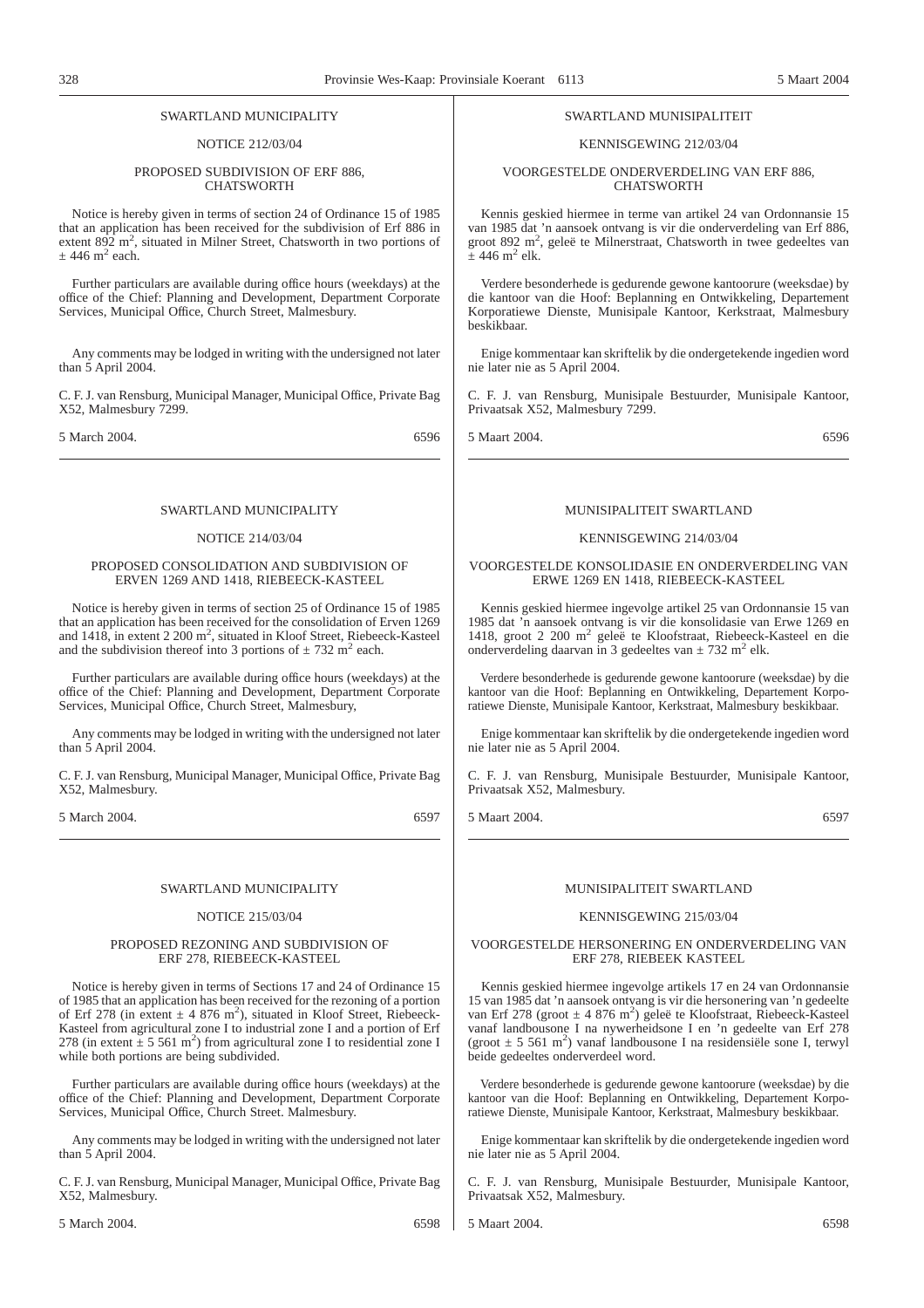## WITZENBERG MUNICIPALITY

#### APPLICATION FOR THE REZONING AND SUBDIVISION OF SCHALKENBOSCH, TULBAGH FROM AGRICULTURE ZONE I TO SUBDIVISIONAL AREA FOR THE DEVELOPMENT OF A GOLF COURSE ESTATE AND RESORT

Notice is hereby given in terms of sections 17 and 24, read with section 22 of the Land Use Planning Ordinance, 1985 (Ordinance 15 of 1985) that an application has been received from Messrs. BKS for the above.

Further details are obtainable from the Municipal Manager during normal office hours and objections against the above proposal, if any, must reach the Municipal Manager, P.O. Box 44/50 Voortrekker Street, Ceres, 6835 within 21 days of publication of this notice, excluding the publication date.

D. du Plessis, Municipal Manager, 50 Voortrekker Street, P.O. Box 44, Ceres 6835.

#### MUNISIPALITEIT WITZENBERG

AANSOEK OM HERSONERING EN ONDERVERDELING VAN SCHALKENBOSCH, TULBAGH VANAF LANDBOU SONE I NA ONDERVERDELINGSGEBIED VIR DOELEINDES VAN 'N OORD- EN GHOLFBAANONTWIKKELING

Kennis geskied hiermee ingevolge artikels 17 en 24, saamgelees met artikel 22 van die Ordonnansie op Grondgebruikbeplanning, 1985 (Ordonnansie 15 van 1985) dat 'n aansoek ontvang is vanaf mnre. BKS vir die ontwikkeling soos hierbo uiteengesit.

Nadere besonderhede lê ter insae in die kantoor van die Munisipale Bestuurder gedurende normale kantoorure en besware, indien enige, teen die aansoek en die voorgestelde ontwikkeling moet die Munisipale Bestuurder, Posbus 44/Voortrekkerstraat 50, Ceres, 6835 bereik nie later nie as 21 dae na plasing van hierdie kennisgewing, uitgesluit die kennisgewingdatum.

D. du Plessis, Munisipale Bestuurder, Voortrekkerstraat 50, Posbus 44, Ceres 6835.

| Reference 15/4/2/41 5 March 2004. | 6599 | Verwysing 15/4/2/41 5 Maart 2004. | 6599 |
|-----------------------------------|------|-----------------------------------|------|
|                                   |      |                                   |      |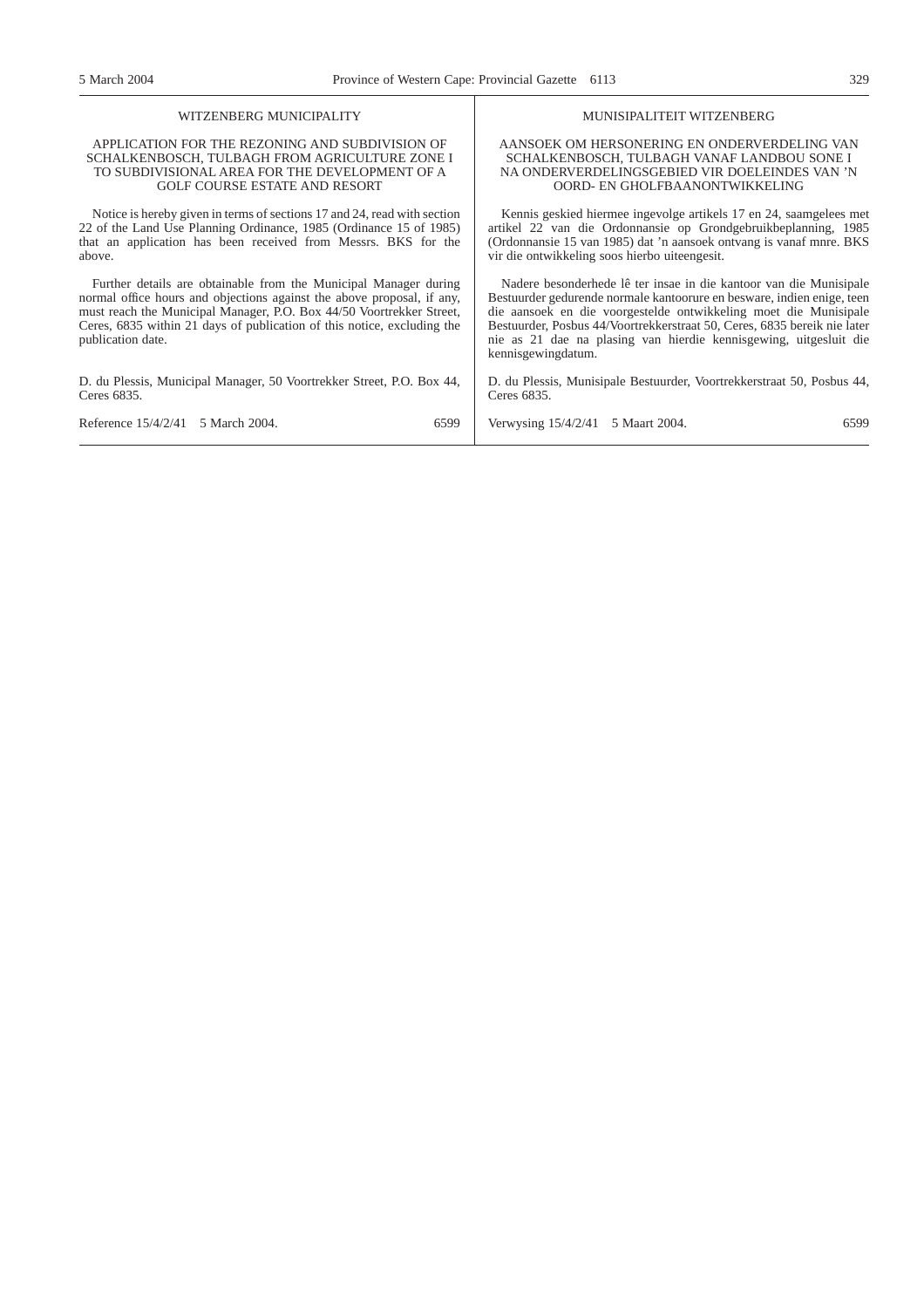# *SUID-AFRIKA EERSTE –* KOOP SUID-AFRIKAANS VERVAARDIGDE GOEDERE

# *SOUTH AFRICA FIRST –* BUY SOUTH AFRICAN MANUFACTURED GOODS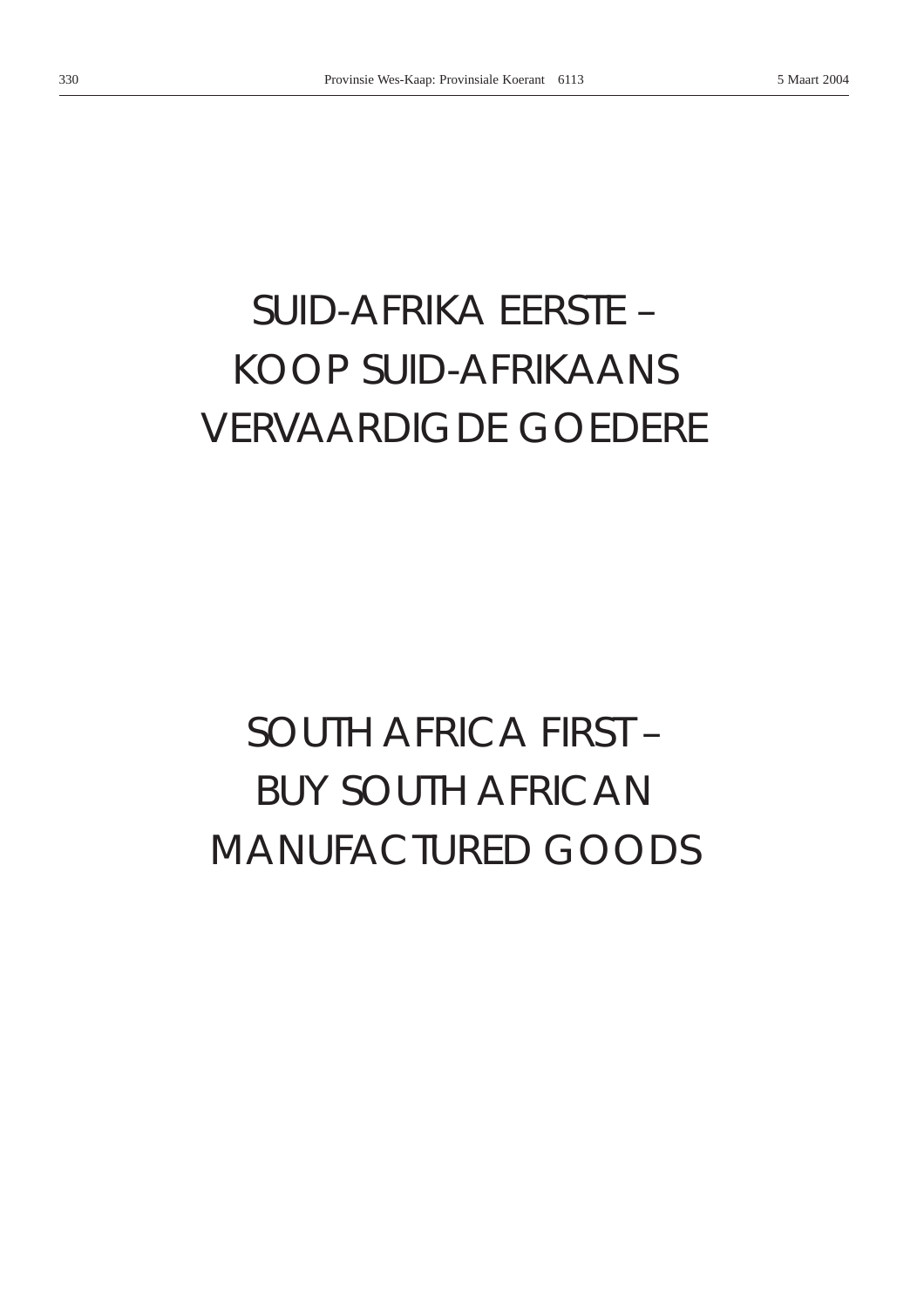# **The ''Provincial Gazette'' of the Western Cape** appears every Friday, or if that day is a public holiday, on the last preceding working day. ———— *Subscription Rates* R46,00 per half-year, throughout the Republic of South Africa. R46,00 + postage per half-year, Foreign Countries. R92,00 per annum, throughout the Republic of South Africa. R92,00 + postage per annum, Foreign Countries. Subscriptions are payable in advance. *Single copies* are obtainable at Room 12-06, Provincial Building, 4 Dorp Street, Cape Town 8001, at R3,00 per copy. ———— *Advertisement Tariff* First insertion, R13,00 per cm, double column. Repeats R10,00 per cm, double column. Fractions of cm are reckoned as a cm. ———— Notices must reach the Director-General not later than 10:00 on the last working day but one before the issue of the *Gazette*. Whilst every effort will be made to ensure that notices are published as submitted **Die ''Provinsiale Koerant'' van die Wes-Kaap** verskyn elke Vrydag of, as die dag 'n openbare vakansiedag is, op die laaste vorige werkdag. ———— *Tarief van Intekengelde* R46,00 per halfjaar, in the Republiek van Suid-Afrika. R46,00 + posgeld per halfjaar, Buiteland. R92,00 per jaar, in die Republiek van Suid-Afrika. R92,00 + posgeld per jaar, Buiteland. Intekengeld moet vooruitbetaal word. *Los eksemplare* is verkrygbaar by Kamer 12-06, Provinsiale-gebou, Dorpstraat 4, Kaapstad 8001, teen R3,00 per eksemplaar. ———— *Advertensietarief* Eerste plasing, R13,00 per cm, dubbelkolom. Herhaling, R10,00 per cm, dubbelkolom. Gedeeltes van 'n cm word as een cm beskou. ———— Kennisgewings moet die Direkteur-generaal uiterlik om 10:00 op die voorlaaste werkdag voor die uitgawe van die *Koerant* bereik. Hoewel alle pogings aangewend sal word om te sorg dat kennisgewings soos 5 March 2004 Province of Western Cape: Provincial Gazette 6113 331

publiseer nie.

and on the date desired, the Administration does not accept responsibility for errors, omissions, late publications or failure to publish.

All correspondence must be addressed to the Director-General, P.O. Box 659, Cape Town 8000, and cheques, bank drafts, postal orders and money orders must be made payable to the Provincial Administration Western Cape.

Alle briefwisseling moet aan die Direkteur-generaal, Posbus 659, Kaapstad 8000, gerig word en tjeks, bankwissels, posorders en poswissels moet aan die Provinsiale Administrasie Wes-Kaap.

ingedien en op die verlange datum gepubliseer word, aanvaar die Administrasie nie verantwoordelikheid vir foute, weglatings, laat publikasies of versuim om dit te